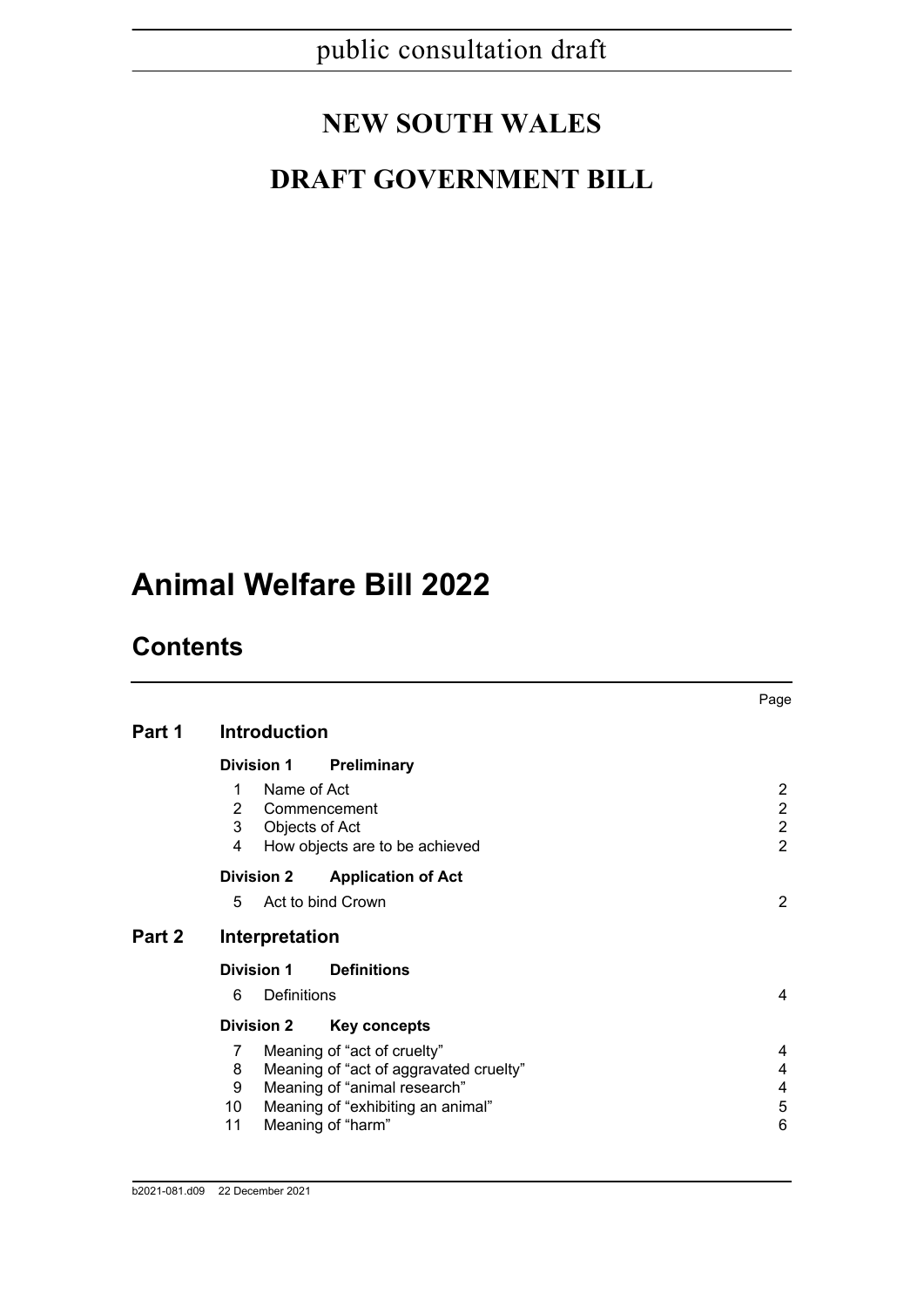|        |                                                |                   |                                                                                                                                                                                              | Page                                                                        |  |
|--------|------------------------------------------------|-------------------|----------------------------------------------------------------------------------------------------------------------------------------------------------------------------------------------|-----------------------------------------------------------------------------|--|
|        | 12                                             |                   | Meaning of "responsible person"                                                                                                                                                              | 6                                                                           |  |
| Part 3 |                                                |                   | Requirements for care of animals                                                                                                                                                             |                                                                             |  |
|        | <b>Division 1</b><br>Minimum care requirements |                   |                                                                                                                                                                                              |                                                                             |  |
|        | 13<br>14<br>15<br>16<br>17                     | animals met       | Responsible person must ensure minimum care requirements for<br>What is appropriate for minimum care requirements<br>Appropriate food<br>Appropriate drink<br>Appropriate shelter            | 7<br>$\overline{7}$<br>$\overline{7}$<br>8<br>8                             |  |
|        | 18<br>19                                       |                   | Appropriate exercise<br>Appropriate transport for horses                                                                                                                                     | 8<br>9                                                                      |  |
|        |                                                | <b>Division 2</b> | <b>Standards</b>                                                                                                                                                                             |                                                                             |  |
|        | 20<br>21                                       |                   | Requirement to comply with standards<br>Applying, adopting or incorporating standards                                                                                                        | 9<br>9                                                                      |  |
|        |                                                | <b>Division 3</b> | Prohibited and restricted procedures                                                                                                                                                         |                                                                             |  |
|        | 22<br>23<br>24                                 |                   | Prohibited procedures<br>Restricted procedures<br>Records of restricted procedures                                                                                                           | 9<br>10<br>10                                                               |  |
| Part 4 | Offences relating to animal cruelty            |                   |                                                                                                                                                                                              |                                                                             |  |
|        |                                                | <b>Division 1</b> | <b>Animal cruelty</b>                                                                                                                                                                        |                                                                             |  |
|        | 25<br>26<br>27<br>28<br>29<br>30               |                   | Cruelty to animals<br>Aggravated cruelty to animals<br>Abandoning animals<br>Severely injured animals not to be sold<br>Injuries to animals struck by vehicle<br>Poisoning a domestic animal | 11<br>11<br>11<br>$12 \overline{ }$<br>12 <sup>°</sup><br>$12 \overline{ }$ |  |
|        |                                                | <b>Division 2</b> | Animal fighting and live baiting                                                                                                                                                             |                                                                             |  |
|        | 31<br>32<br>33                                 | Definitions       | Prohibition on animal fighting<br>Prohibition on live baiting                                                                                                                                | 13<br>13<br>13                                                              |  |
|        |                                                | <b>Division 3</b> | <b>Tethering</b>                                                                                                                                                                             |                                                                             |  |
|        | 34<br>35<br>36                                 | animals           | General prohibition on inappropriate or unreasonable tethering of<br>Prohibition on tethering sows in piggeries<br>Prohibition on tethering birds                                            | 14<br>15<br>15                                                              |  |
|        |                                                | <b>Division 4</b> | <b>Transport of dogs</b>                                                                                                                                                                     |                                                                             |  |
|        | 37                                             |                   | Requirements for transporting dogs                                                                                                                                                           | 15                                                                          |  |
|        |                                                | <b>Division 5</b> | Animal cruelty material                                                                                                                                                                      |                                                                             |  |
|        | 38<br>39                                       | Definitions       | Offences involving animal cruelty material                                                                                                                                                   | 16<br>16                                                                    |  |
|        |                                                |                   |                                                                                                                                                                                              |                                                                             |  |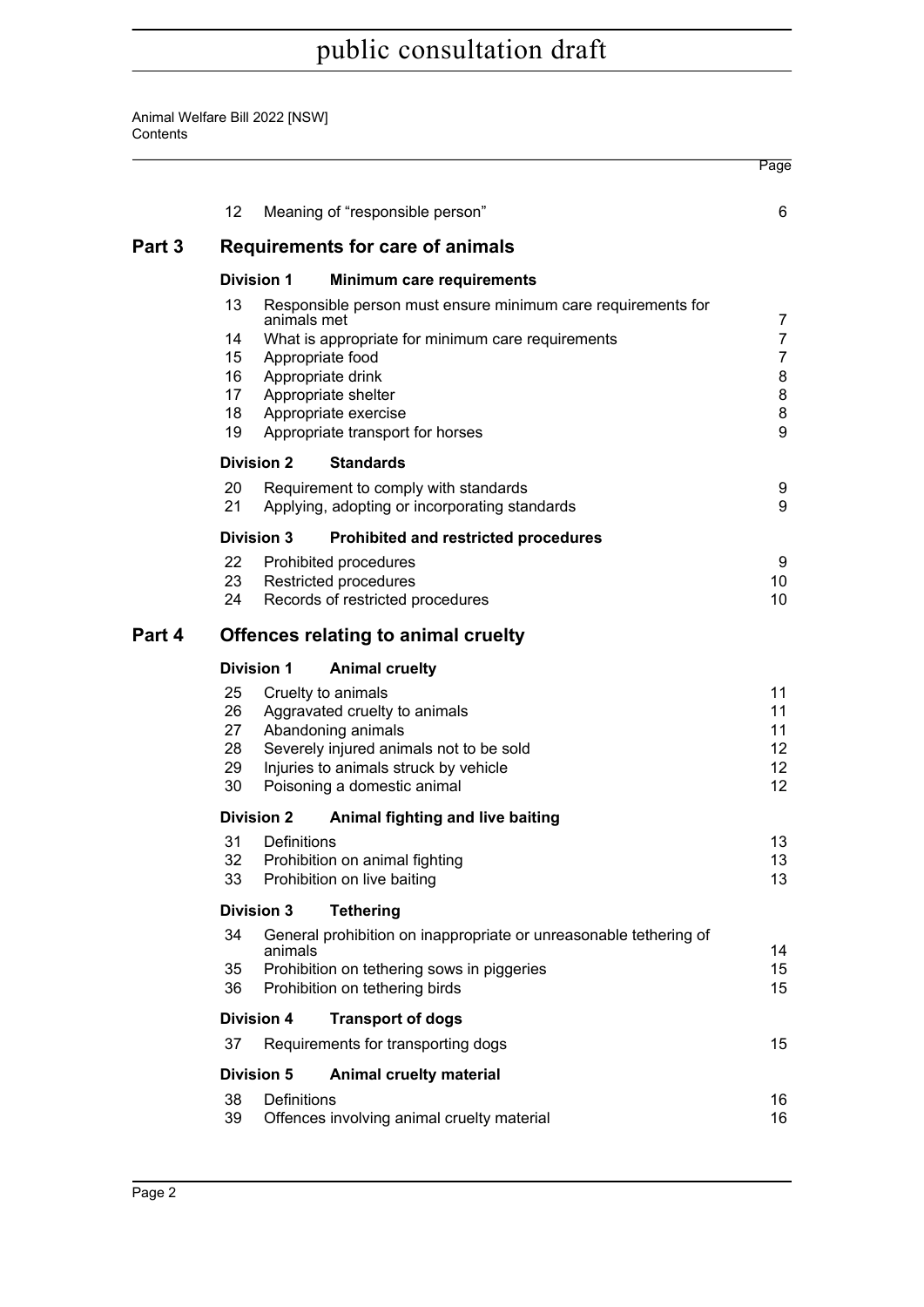|        |                                              |                   |                                                                                                                                                                                                                                                                                                                                                                                                | Page                                         |  |
|--------|----------------------------------------------|-------------------|------------------------------------------------------------------------------------------------------------------------------------------------------------------------------------------------------------------------------------------------------------------------------------------------------------------------------------------------------------------------------------------------|----------------------------------------------|--|
|        |                                              | <b>Division 6</b> | <b>Offences involving prohibited items</b>                                                                                                                                                                                                                                                                                                                                                     |                                              |  |
|        | 40                                           |                   | Prohibition on prohibited items                                                                                                                                                                                                                                                                                                                                                                | 17                                           |  |
|        |                                              | <b>Division 7</b> | <b>Miscellaneous</b>                                                                                                                                                                                                                                                                                                                                                                           |                                              |  |
|        | 41                                           |                   | Failure to prevent offence etc                                                                                                                                                                                                                                                                                                                                                                 | 18                                           |  |
| Part 5 |                                              |                   | Licensing and approvals                                                                                                                                                                                                                                                                                                                                                                        |                                              |  |
|        | 42<br>43<br>44<br>45<br>46<br>47<br>48<br>49 |                   | Requirement to be licensed<br>Offence for contravening conditions of licences<br>Offence for fraudulently obtaining licence<br>Regulations may provide for licensing scheme<br>Regulations may provide for advisory committee for licensing scheme<br>Secretary approval of prescribed premises<br>Administrative review of certain decisions<br>Regulations may provide for complaints scheme | 19<br>19<br>19<br>19<br>20<br>21<br>21<br>21 |  |
| Part 6 | <b>Stock welfare panels</b>                  |                   |                                                                                                                                                                                                                                                                                                                                                                                                |                                              |  |
|        |                                              | <b>Division 1</b> | Preliminary                                                                                                                                                                                                                                                                                                                                                                                    |                                              |  |
|        | 50                                           | Definitions       |                                                                                                                                                                                                                                                                                                                                                                                                | 22                                           |  |
|        |                                              | <b>Division 2</b> | <b>Official warnings</b>                                                                                                                                                                                                                                                                                                                                                                       |                                              |  |
|        | 51<br>52<br>53                               | period            | Proposed seizure and disposal of stock animals<br>Stock welfare panels to monitor, assess and report<br>Secretary's power to revoke official warning or extend compliance                                                                                                                                                                                                                      | 22<br>23<br>23                               |  |
|        |                                              | <b>Division 3</b> | Seizure and disposal of stock animals                                                                                                                                                                                                                                                                                                                                                          |                                              |  |
|        | 54<br>55<br>56                               |                   | Seizure and disposal of stock animals<br>Additional powers for police officers during seizure and disposal<br>Purchaser acquires good title                                                                                                                                                                                                                                                    | 24<br>24<br>25                               |  |
|        |                                              | <b>Division 4</b> | <b>Miscellaneous</b>                                                                                                                                                                                                                                                                                                                                                                           |                                              |  |
|        | 57<br>58                                     |                   | Recovery of costs of seizure and disposal<br>Constitution and procedure of stock welfare panels                                                                                                                                                                                                                                                                                                | 25<br>25                                     |  |
| Part 7 | <b>Enforcement and compliance</b>            |                   |                                                                                                                                                                                                                                                                                                                                                                                                |                                              |  |
|        |                                              | <b>Division 1</b> | Preliminary                                                                                                                                                                                                                                                                                                                                                                                    |                                              |  |
|        | 59                                           |                   | Purposes for which functions under Part may be exercised                                                                                                                                                                                                                                                                                                                                       | 26                                           |  |
|        |                                              | <b>Division 2</b> | Information gathering powers                                                                                                                                                                                                                                                                                                                                                                   |                                              |  |
|        | 60<br>61<br>62<br>63<br>64<br>65             |                   | Exercise in conjunction with other powers<br>Powers of authorised officers to require documents<br>Powers of authorised officers to require and record answers<br>Power to require animals and other items to be produced<br>Power of authorised officers to demand name and address<br>Authorised officer may require responsible person for vehicle to                                       | 26<br>26<br>27<br>28<br>28                   |  |
|        |                                              |                   | disclose identity of driver who commits offence                                                                                                                                                                                                                                                                                                                                                | 28                                           |  |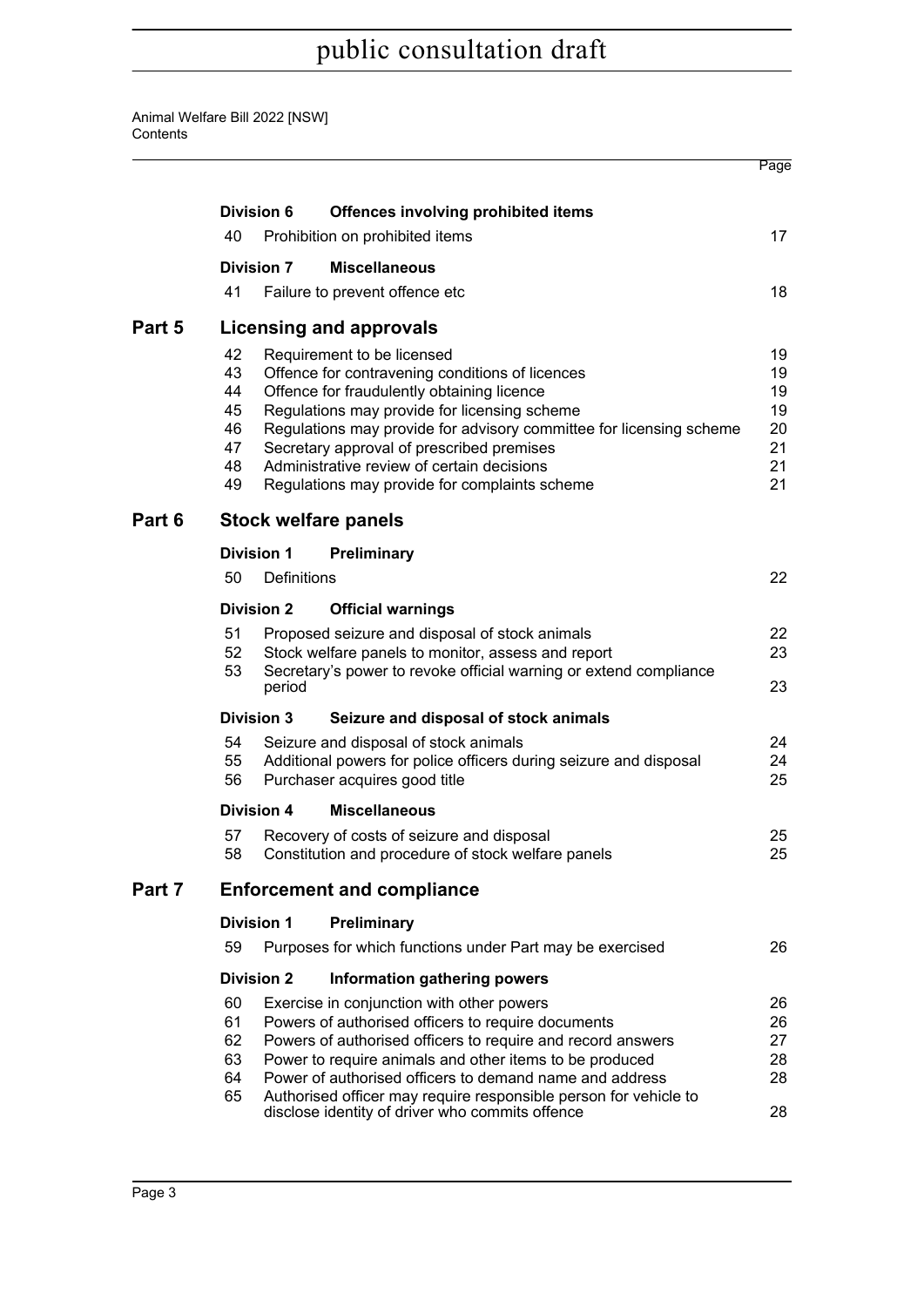|     |                                                                        | Page |
|-----|------------------------------------------------------------------------|------|
|     | Division 3<br>Powers to enter premises                                 |      |
| 66  | Powers of authorised officers to enter non-residential premises        | 28   |
| 67  | Entry into residential premises only in certain circumstances          | 29   |
| 68  | Search warrants                                                        | 29   |
| 69  | Additional provision regarding entry of premises                       | 30   |
|     | Division 4<br>Investigation and risk management powers                 |      |
| 70  | Powers that can be exercised on premises                               | 30   |
| 71  | Powers of authorised officers generally to examine, inspect or observe |      |
|     | animals                                                                | 31   |
| 72  | Powers of authorised officers in relation to care of animals           | 31   |
| 73  | Notices in relation to contravention of Act                            | 32   |
| 74  | Seizure of animals held in contravention of certain orders or by       |      |
|     | disqualified persons                                                   | 32   |
| 75  | Powers to detain vehicle or vessel                                     | 32   |
| 76  | Extension of certain powers of officers                                | 33   |
|     | Division 5<br>Functions in relation to seized things                   |      |
| 77  | Definitions                                                            | 33   |
| 78  | Receipt for seized things                                              | 33   |
| 79  | Return of seized things                                                | 34   |
| 80  | Certification of inability to return seized thing                      | 34   |
| 81  | Court order requiring delivery of seized thing                         | 34   |
| 82  | Forfeiture of seized thing                                             | 35   |
| 83  | Dealing with forfeited things                                          | 35   |
|     | Division 6<br>General                                                  |      |
| 84  | Requiring assistance                                                   | 35   |
| 85  | Recovery of fee for action taken                                       | 36   |
| 86  | Offence of failing to comply with requirement made by authorised       |      |
|     | officer                                                                | 36   |
| 87  | Defence to contravention                                               | 36   |
| 88  | Revocation or variation of notices                                     | 37   |
|     | <b>Division 7</b><br><b>Authorised officers</b>                        |      |
| 89  | Appointment of authorised officers                                     | 37   |
| 90  | Terms on which appointment made                                        | 37   |
| 91  | Period of appointment                                                  | 37   |
| 92  | Powers subject to instrument of appointment                            | 37   |
| 93  | Police officers taken to be authorised officers                        | 37   |
| 94  | Inspectors under Greyhound Racing Act 2017 taken to be authorised      |      |
|     | officers                                                               | 38   |
| 95  | Identification                                                         | 38   |
| 96  | Use of assistants other than on premises used for residential premises | 38   |
| 97  | Use of assistants-residential premises                                 | 38   |
| 98  | Obstructing authorised officers                                        | 38   |
| 99  | Impersonating authorised officers                                      | 38   |
|     | <b>Division 8</b><br>Approved charitable organisations                 |      |
| 100 | Definition                                                             | 39   |
| 101 | Approval of charitable organisations                                   | 39   |
|     |                                                                        |      |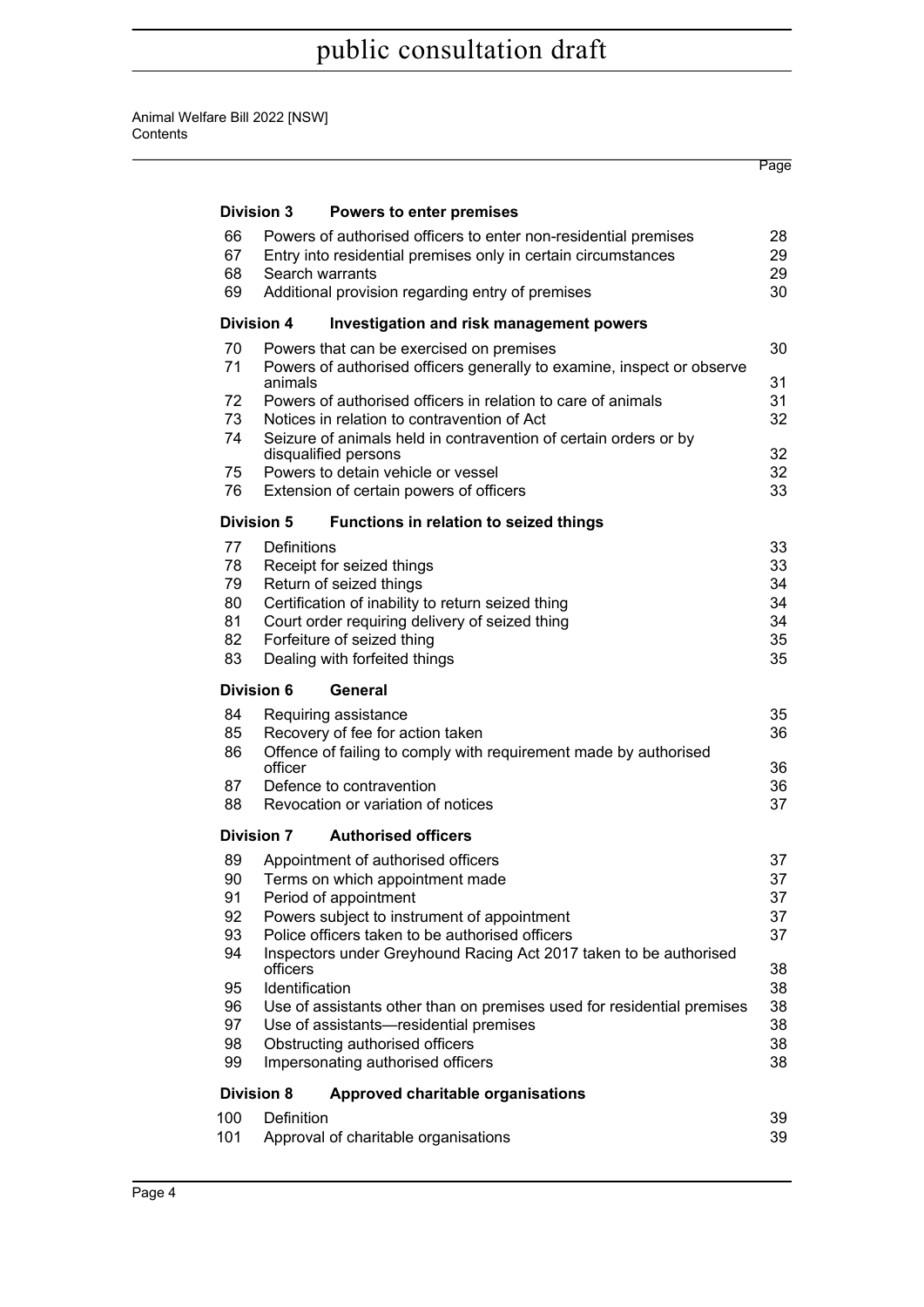|        |                                                                           |                          |                                                                                                                                                                                                                                                                                                                                                                                                                                                                                                                                                                                   | Page                                                           |
|--------|---------------------------------------------------------------------------|--------------------------|-----------------------------------------------------------------------------------------------------------------------------------------------------------------------------------------------------------------------------------------------------------------------------------------------------------------------------------------------------------------------------------------------------------------------------------------------------------------------------------------------------------------------------------------------------------------------------------|----------------------------------------------------------------|
|        | 102<br>103                                                                |                          | Annual reports<br>Other reports                                                                                                                                                                                                                                                                                                                                                                                                                                                                                                                                                   | 39<br>39                                                       |
|        |                                                                           | <b>Division 9</b>        | <b>Local authorities-critical situations</b>                                                                                                                                                                                                                                                                                                                                                                                                                                                                                                                                      |                                                                |
|        | 104<br>105<br>106                                                         | Definition<br>situations | Local authority-meaning<br>Local authorities may appoint authorised officers to assist with critical                                                                                                                                                                                                                                                                                                                                                                                                                                                                              | 39<br>40<br>40                                                 |
|        | 107                                                                       |                          | Delegation by local authority                                                                                                                                                                                                                                                                                                                                                                                                                                                                                                                                                     | 40                                                             |
| Part 8 |                                                                           |                          | <b>Legal proceedings</b>                                                                                                                                                                                                                                                                                                                                                                                                                                                                                                                                                          |                                                                |
|        |                                                                           | <b>Division 1</b>        | <b>Criminal proceedings generally</b>                                                                                                                                                                                                                                                                                                                                                                                                                                                                                                                                             |                                                                |
|        | 108<br>109<br>110<br>111<br>112<br>113<br>114<br>115<br>116<br>117<br>118 |                          | Category 1 penalty<br>Category 2 penalty<br>Category 3 penalty<br>Category 4 penalty<br>Category 5 penalty<br>Proceedings for offences<br>Time limit for proceedings<br>Authority to prosecute<br>Proceedings for certain offences against section 13<br>Offences against more than one animal<br>Alternative summons                                                                                                                                                                                                                                                             | 41<br>41<br>41<br>41<br>41<br>41<br>41<br>42<br>42<br>42<br>43 |
|        |                                                                           | <b>Division 2</b>        | <b>Exemptions and related matters</b>                                                                                                                                                                                                                                                                                                                                                                                                                                                                                                                                             |                                                                |
|        | 119<br>120<br>121<br>122                                                  |                          | Specific exemptions<br>Lawful excuse<br>Things done by or under the direction of authorised officers<br>Proof of exemptions                                                                                                                                                                                                                                                                                                                                                                                                                                                       | 43<br>44<br>44<br>44                                           |
|        |                                                                           | <b>Division 3</b>        | <b>Court orders</b>                                                                                                                                                                                                                                                                                                                                                                                                                                                                                                                                                               |                                                                |
|        | 123<br>124<br>125<br>126<br>127<br>128<br>129<br>130<br>131<br>132        | person<br>Part 5         | Orders generally<br>Court may order production of animal<br>Court may make order regarding care of animals<br>Court may order destruction of animal<br>Court may order payment of care and maintenance costs by accused<br>Court may make interim disqualification order during proceedings<br>Court may order disposal of animal during proceedings<br>Court may make further orders following finding of guilt etc for offence<br>relating to animal cruelty<br>Court may make further orders following conviction for offence under<br>Orders regarding costs of investigation | 44<br>45<br>45<br>45<br>46<br>47<br>47<br>48<br>48<br>49       |
|        | 133                                                                       |                          | Appeals against orders                                                                                                                                                                                                                                                                                                                                                                                                                                                                                                                                                            | 49                                                             |
|        |                                                                           | <b>Division 4</b>        | <b>Penalty notices</b>                                                                                                                                                                                                                                                                                                                                                                                                                                                                                                                                                            |                                                                |
|        | 134                                                                       |                          | Penalty notices                                                                                                                                                                                                                                                                                                                                                                                                                                                                                                                                                                   | 49                                                             |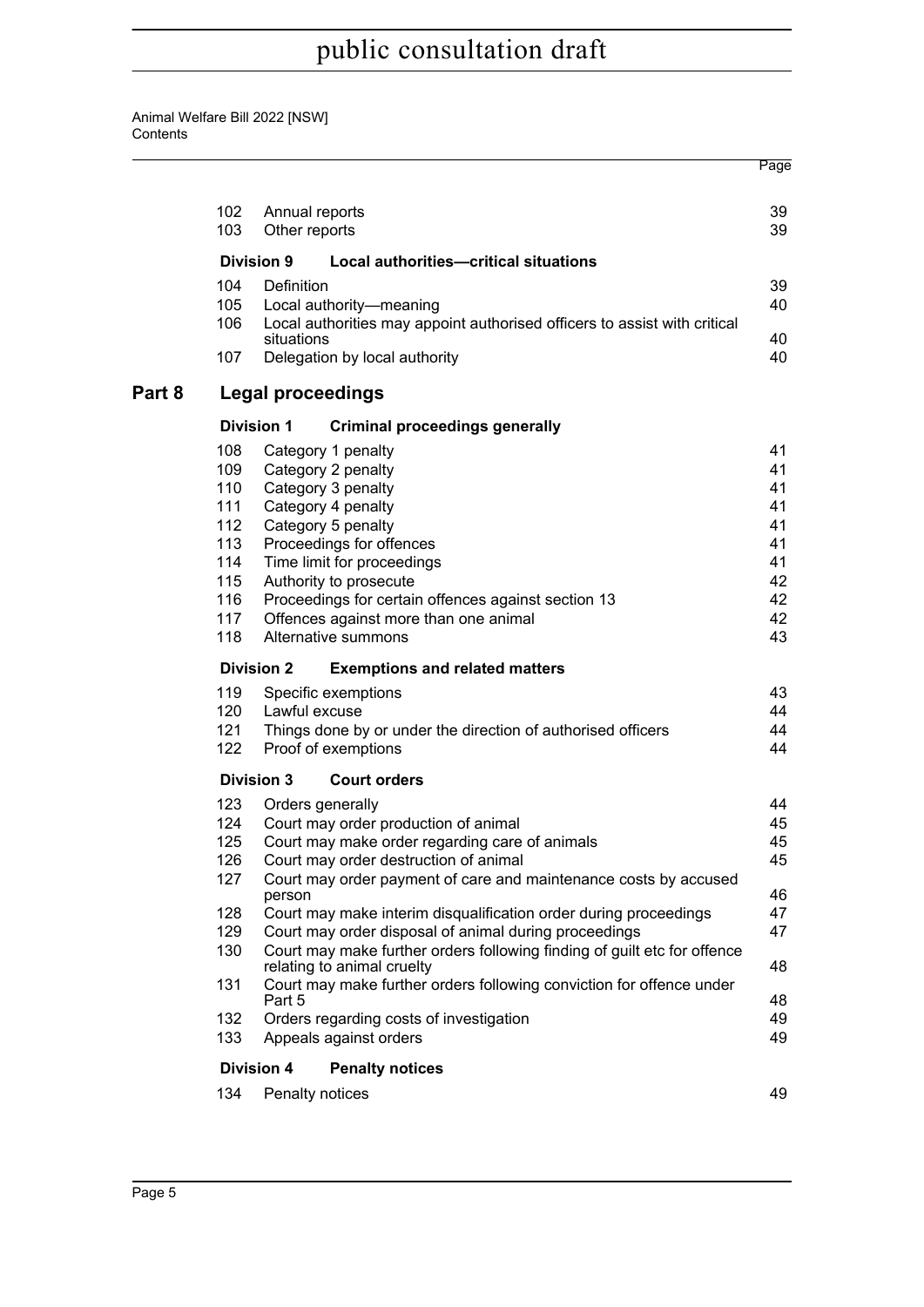|         |            |                                |                                                                            | Page     |
|---------|------------|--------------------------------|----------------------------------------------------------------------------|----------|
|         |            | <b>Division 5</b>              | <b>Ancillary offences</b>                                                  |          |
|         | 135        | offences                       | Liability of directors etc for offences by corporation-executive liability | 49       |
|         | 136        |                                | Liability for complicity                                                   | 51       |
|         | 137        |                                | False or misleading information                                            | 51       |
| Part 9  |            | <b>Committees</b>              |                                                                            |          |
|         |            | <b>Division 1</b>              | <b>Animal Welfare Advisory Council</b>                                     |          |
|         | 138        | Establishment                  |                                                                            | 52       |
|         | 139<br>140 | <b>Functions</b><br>Membership |                                                                            | 52<br>52 |
|         |            | <b>Division 2</b>              | <b>Animal Research Review Panel</b>                                        |          |
|         | 141        | Establishment                  |                                                                            | 52       |
|         | 142        | <b>Functions</b>               |                                                                            | 52       |
|         | 143        | Membership                     |                                                                            | 53       |
|         | 144<br>145 | Staff<br>Annual reports        |                                                                            | 53<br>53 |
|         | 146        | Delegation                     |                                                                            | 53       |
|         |            | <b>Division 3</b>              | <b>Exhibited Animals Advisory Committee</b>                                |          |
|         | 147        | Establishment                  |                                                                            | 54       |
|         | 148<br>149 | <b>Functions</b><br>Membership |                                                                            | 54<br>54 |
|         | 150        | Staff                          |                                                                            | 54       |
|         | 151        | Inspections                    |                                                                            | 55       |
| Part 10 |            | <b>General</b>                 |                                                                            |          |
|         |            | <b>Division 1</b>              | Other matters relating to animals                                          |          |
|         | 152        |                                | Prohibition for persons convicted of certain offences                      | 56       |
|         | 153        | giving away                    | Information required when dogs or cats are advertised for sale or for      | 56       |
|         | 154        |                                | Sale of certain animals by charitable organisations                        | 57       |
|         | 155        |                                | Power to destroy animals-veterinary practitioners                          | 58       |
|         | 156        |                                | Power to destroy animals—abattoir and saleyard managers                    | 58       |
|         |            | <b>Division 2</b>              | <b>Administration</b>                                                      |          |
|         | 157<br>158 |                                | Service of documents<br>Recognition of interstate prohibition decisions    | 59<br>59 |
|         | 159        |                                | Compensation not payable                                                   | 60       |
|         | 160        |                                | Protection from liability                                                  | 60       |
|         | 161<br>162 |                                | Disclosure of information<br>Evidentiary certificate                       | 61<br>62 |
|         | 163        | Delegation                     |                                                                            | 62       |
|         | 164        |                                | Approval of forms                                                          | 62       |
|         |            | <b>Division 3</b>              | <b>Miscellaneous</b>                                                       |          |
|         | 165        | Repeals                        |                                                                            | 62       |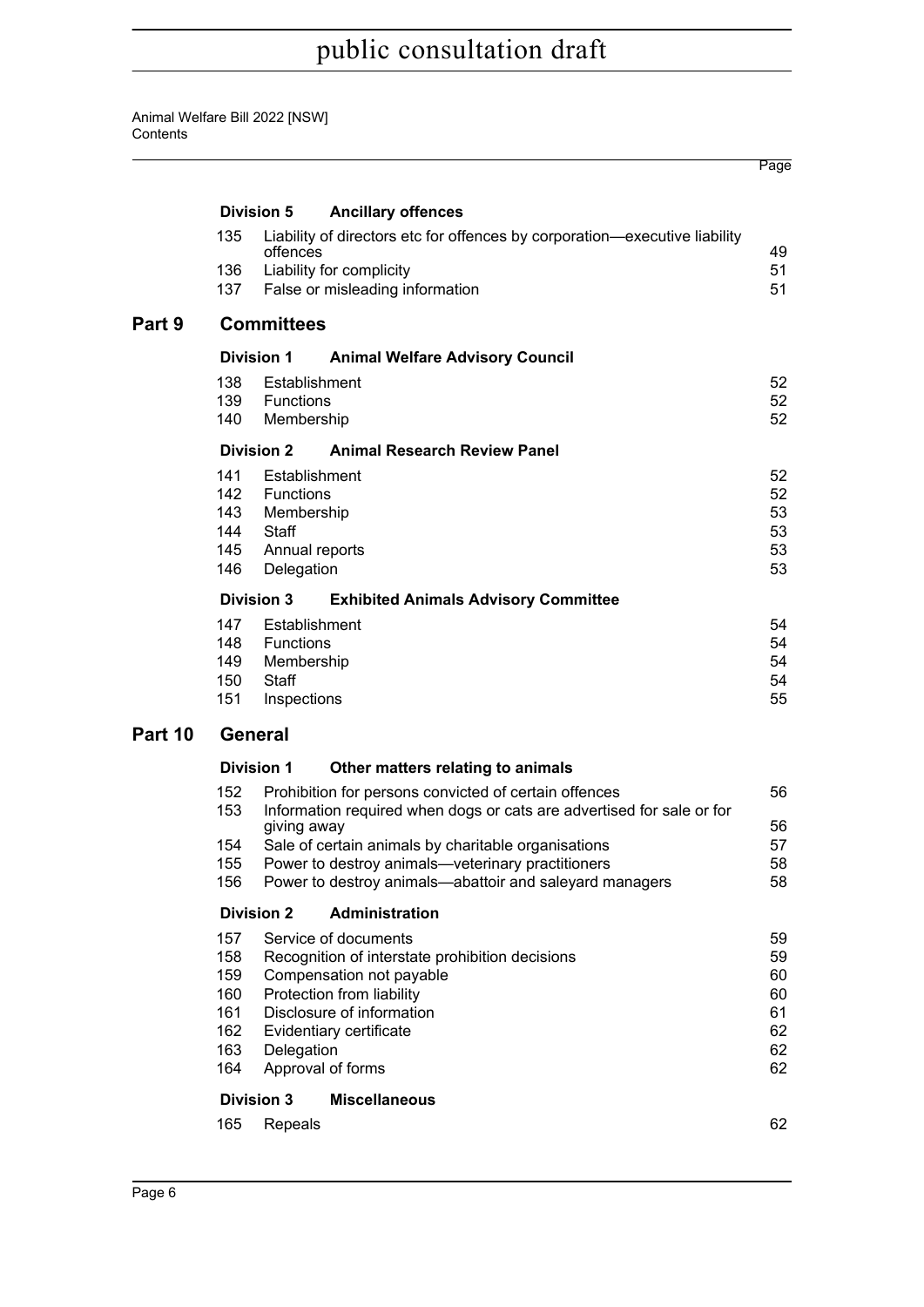Animal Welfare Bill 2022 [NSW] **Contents** 

| 166               | Regulations                                          | 62 |
|-------------------|------------------------------------------------------|----|
| Schedule 1        | <b>Restricted procedures</b>                         | 65 |
| <b>Schedule 2</b> | Savings, transitional and other provisions           | 66 |
| Schedule 3        | <b>Dictionary</b>                                    | 69 |
| <b>Schedule 4</b> | <b>Consequential amendments of other legislation</b> | 73 |

Page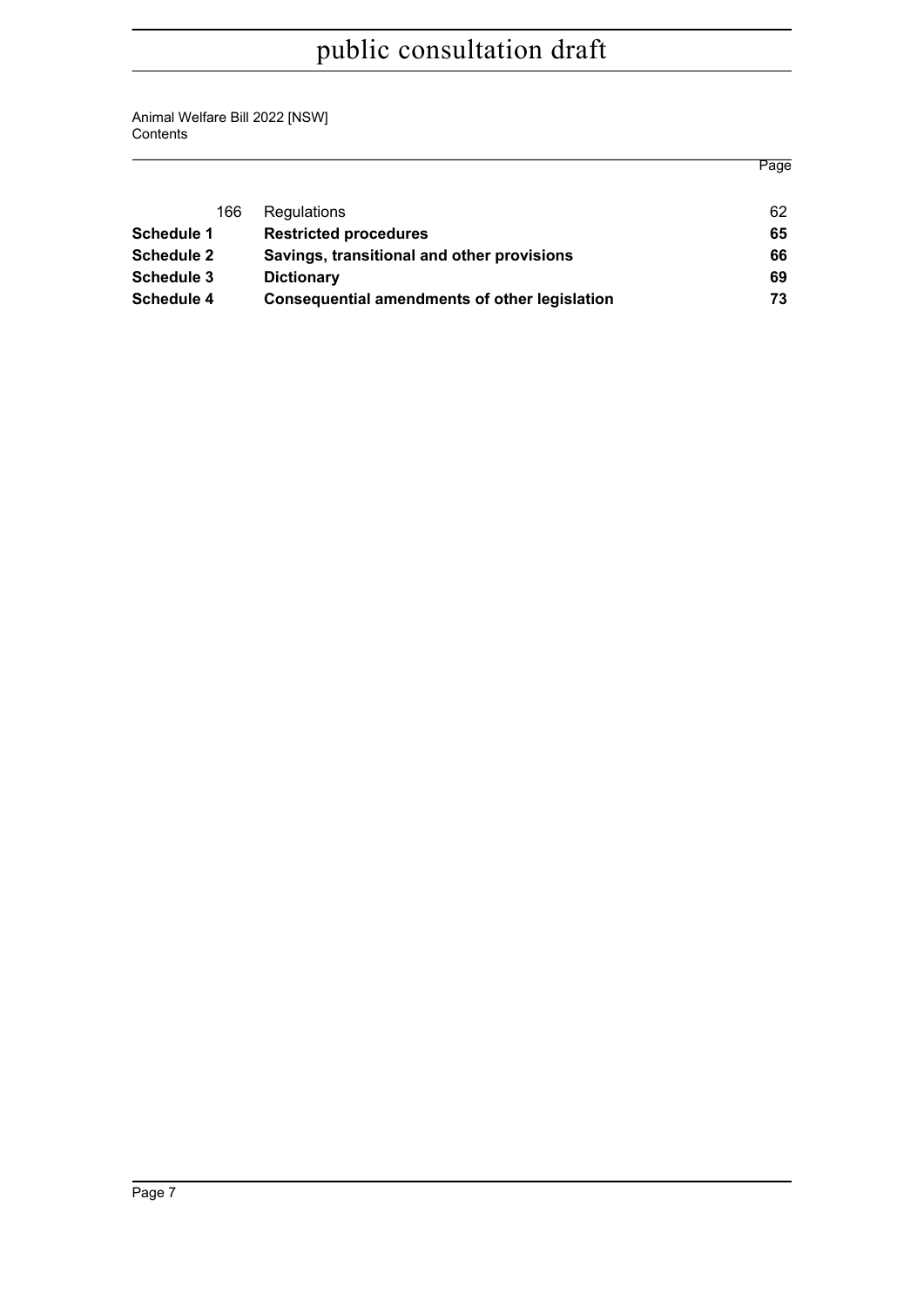## **NEW SOUTH WALES**

## **DRAFT GOVERNMENT BILL**

# **Animal Welfare Bill 2022**

No , 2021

## **A Bill for**

An Act to establish minimum requirements for the care and protection of animals; to prevent cruelty to animals; and for related purposes.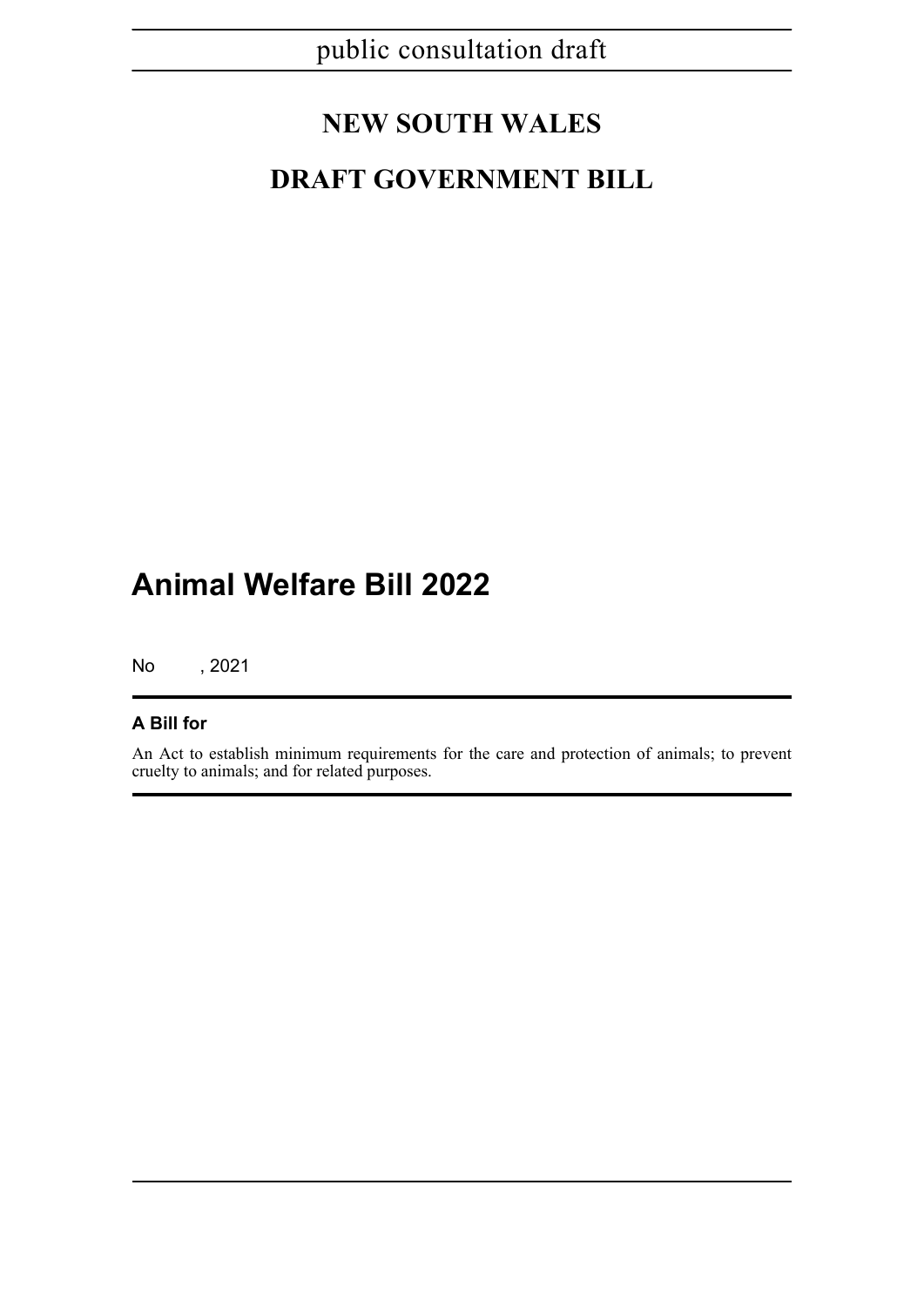Animal Welfare Bill 2022 [NSW] Part 1 Introduction

**The Legislature of New South Wales enacts—**

## <span id="page-8-0"></span>**Part 1 Introduction**

## <span id="page-8-2"></span><span id="page-8-1"></span>**Division 1 Preliminary**

## **1 Name of Act**

This Act is the *Animal Welfare Act 2022*.

## <span id="page-8-3"></span>**2 Commencement**

This Act commences on a day or days to be appointed by proclamation.

## <span id="page-8-4"></span>**3 Objects of Act**

The primary objects of this Act are—

- (a) to promote the welfare of animals, and
- (b) to prevent cruelty to animals.

## <span id="page-8-5"></span>**4 How objects are to be achieved**

The primary objects of the Act are to be achieved by—

- (a) providing for the care and protection of animals by-
	- (i) establishing a baseline of acceptable conduct, by persons who are responsible for animals, to ensure animals are provided with an acceptable standard of care (the *minimum care requirements*), and
	- (ii) developing standards for the care of animals and certain actions or activities involving animals and establishing a mechanism to give effect to the standards, and
	- (iii) requiring information about dogs and cats to be provided when the dogs and cats are advertised for sale or to be given away, and
- (b) protecting animals from cruelty and harm by—
	- (i) prohibiting certain actions and activities that will always constitute animal cruelty, and
	- (ii) restricting when and by whom certain activities that may cause harm to animals may be performed, and
- (c) providing a licensing framework to regulate and oversee the conduct of certain activities involving animals, including—
	- (i) the use of animals for research purposes consistent with the principles of replacement, reduction and refinement, and
	- (ii) the keeping and use of animals for the purposes of exhibition.

## <span id="page-8-7"></span><span id="page-8-6"></span>**Division 2 Application of Act**

### **5 Act to bind Crown**

- (1) This Act binds—
	- (a) the Crown in right of New South Wales, and
	- (b) to the extent that the legislative power of the Parliament of New South Wales permits—the Crown in all its other capacities.
- (2) However, this Act does not apply to—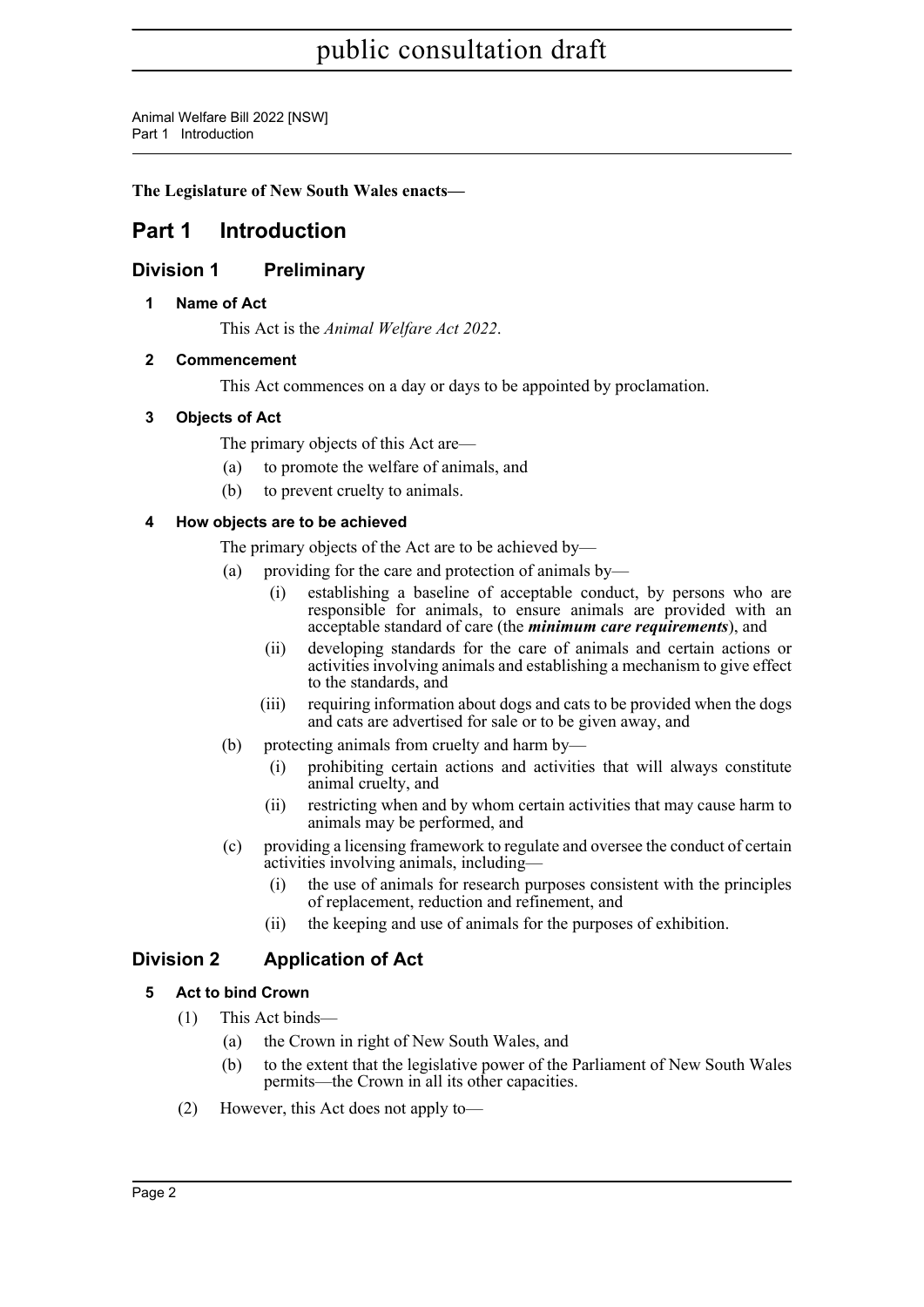Animal Welfare Bill 2022 [NSW] Part 1 Introduction

- (a) the use and handling of police dogs or police horses by police officers in the course of the officers' duties, or
- (b) the use of dogs by correctional officers to assist in maintaining the good order and security of correctional centres and correctional complexes under the *Crimes (Administration of Sentences) Act 1999*, section 78.
- (3) In this section—

*correctional officer* has the same meaning as in the *Crimes (Administration of Sentences) Act 1999*.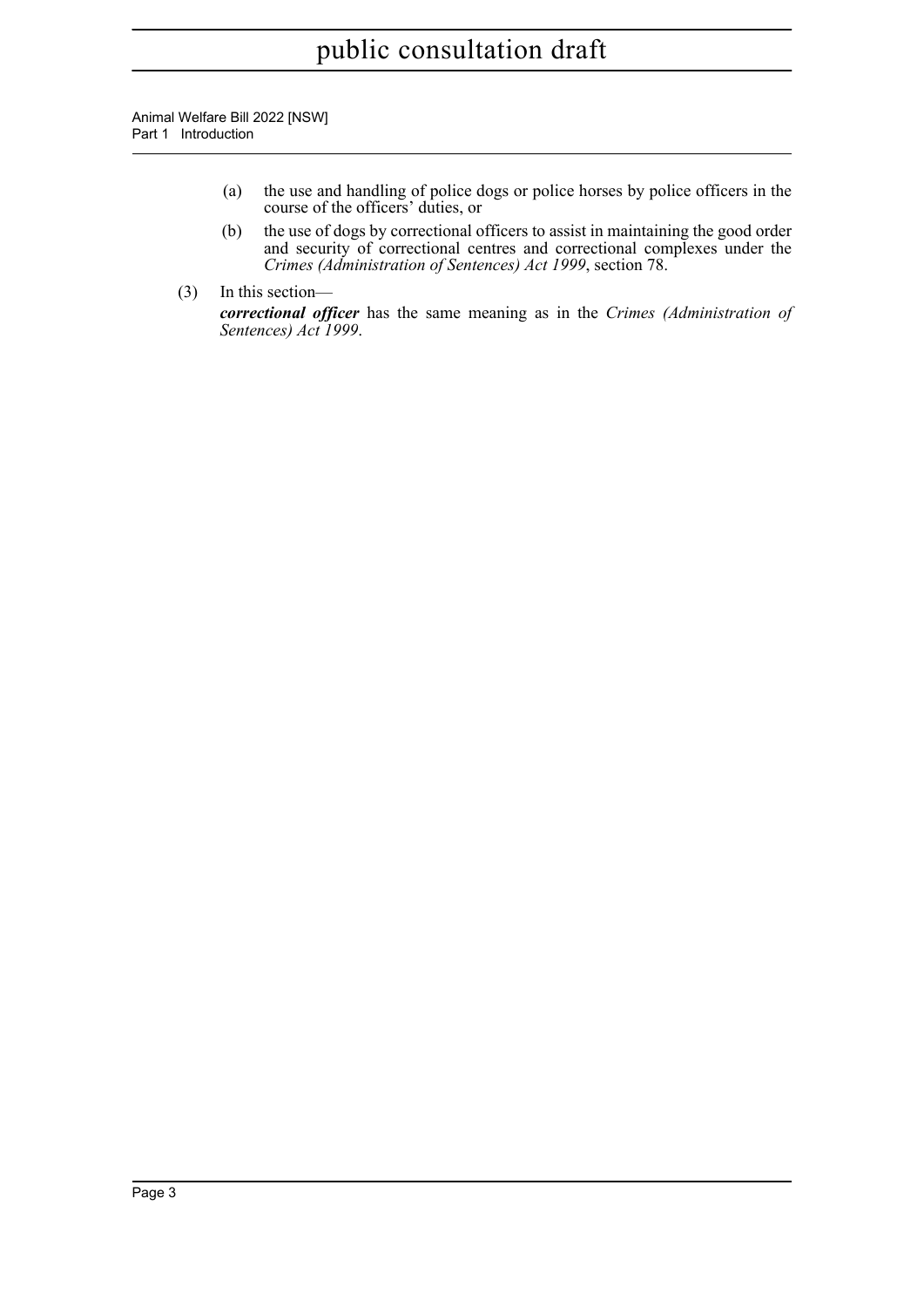Animal Welfare Bill 2022 [NSW] Part 2 Interpretation

## <span id="page-10-0"></span>**Part 2 Interpretation**

## <span id="page-10-2"></span><span id="page-10-1"></span>**Division 1 Definitions**

**6 Definitions**

The Dictionary in Schedule 3 defines terms used in this Act. **Note—** The *Interpretation Act 1987* contains definitions and other provisions that affect the interpretation and application of this Act.

## <span id="page-10-4"></span><span id="page-10-3"></span>**Division 2 Key concepts**

## **7 Meaning of "act of cruelty"**

- (1) An *act of cruelty* is an act or omission that results in an animal being—
	- (a) unreasonably or unnecessarily harmed, or
	- (b) unreasonably or unnecessarily killed, or
	- (c) abused, beaten, infuriated, kicked, maimed, mutilated, terrified, tormented, tortured or wounded, or
	- (d) overloaded, overworked, overdriven, overridden or overused, or
	- (e) unreasonably or unnecessarily exposed to excessive heat or excessive cold.
- (2) The following are also acts of cruelty—
	- (a) carrying, conveying, driving, riding or using an animal that is unfit for that purpose,
	- (b) advertising, promoting or taking part in an activity in which an animal is released from confinement for the purposes of people catching, chasing, confining or shooting at the animal,
	- (c) authorising the use of, controlling, managing, receiving payment for admission to or using premises for a game park,
	- (d) advertising, promoting or taking part in an activity in which an animal participates in a steeplechase or hurdle race,
	- (e) another act prescribed by the regulations as an act of cruelty.
- (3) Subsection  $(2)(b)$  does not apply to an activity that is constituted by the release of fish into a body of water so that the fish may be caught by recreational fishers. **Example—** the release of fish into a lake so that the fish may be caught as part of a fishing competition
- (4) In this section—

*steeplechase or hurdle race* does not include a race organised so that only one horse at a time may approach or attempt a jump.

**Example of a race that is not a steeplechase or hurdle race—** timed showjumping

### <span id="page-10-5"></span>**8 Meaning of "act of aggravated cruelty"**

An *act of aggravated cruelty* means an act of cruelty on the animal that results in—

- (a) the death, deformity or serious disablement of the animal, or
- (b) the animal being so diseased or severely injured, or in so poor a physical or psychological condition, that it is cruel to keep the animal alive.

### <span id="page-10-6"></span>**9 Meaning of "animal research"**

(1) *Animal research* means an experiment, inquiry, investigation, procedure, study or test in connection with which an animal is used.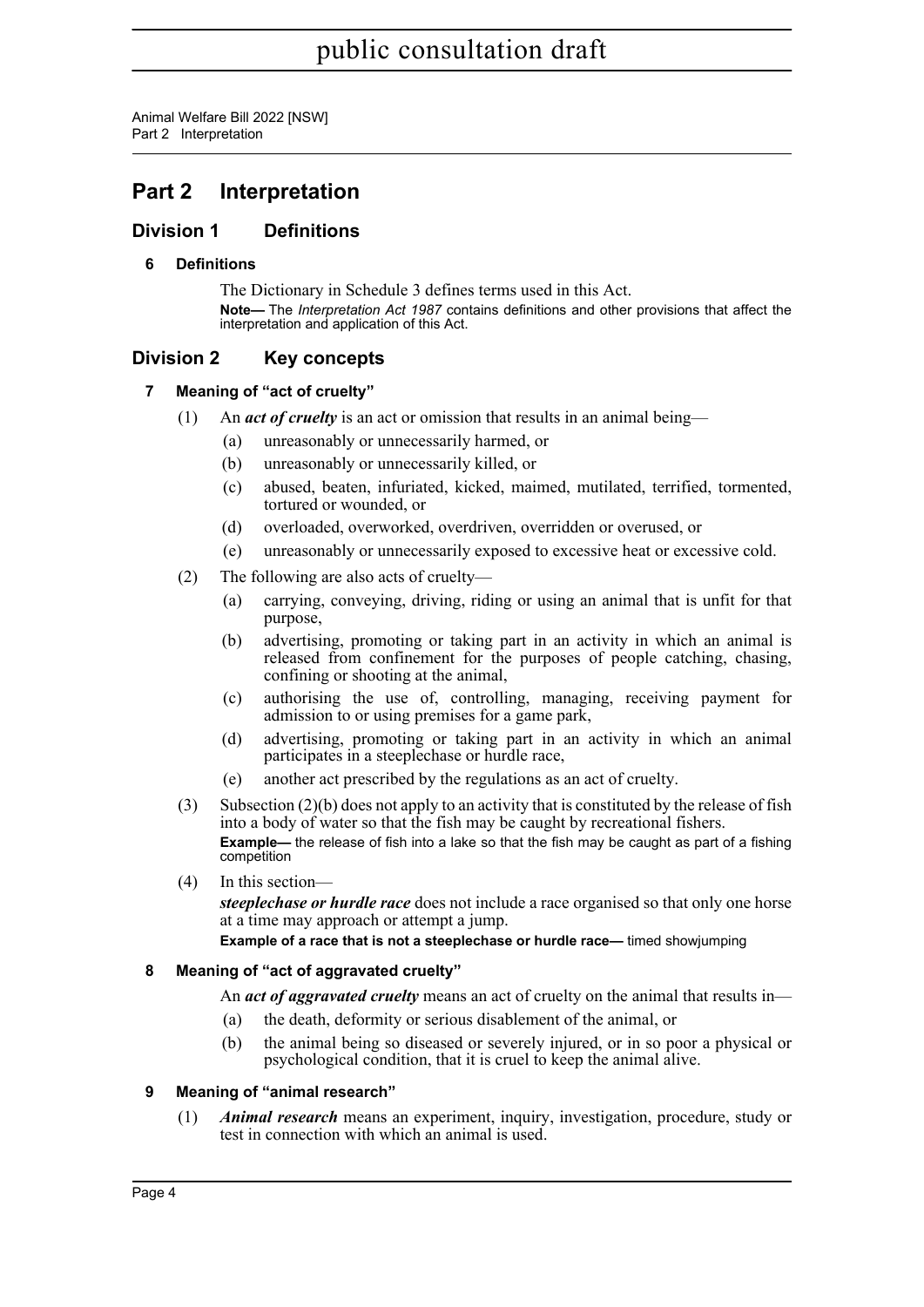- (2) Without limiting subsection (1), animal research includes—
	- (a) an experiment, inquiry, investigation, procedure, study or test in the course of which an animal is subjected to-
		- (i) biological, chemical, medical, physical, psychological or surgical treatment, or
		- (ii) abnormal conditions of cold, confinement, dark, heat, isolation, light, noise or overcrowding, or
		- (iii) abnormal dietary conditions, or
		- (iv) electric shock or radiation treatment, and
	- (b) an experiment, inquiry, investigation, procedure, study or test in the course of which a material or substance is derived or extracted from the body of an animal, and
	- (c) the use of an animal for a recognised research purpose.
- (3) Animal research does not include the following—
	- (a) displaying an animal, or keeping an animal for display, for educational or scientific purposes that does not involve an experiment, inquiry, investigation, procedure, study or test in connection with the animal,
	- (b) providing veterinary treatment to an animal to protect the welfare of the animal,
	- (c) carrying out routine animal husbandry,
	- (d) demonstrating routine animal husbandry for educational purposes in the ordinary course of caring for the animal,
	- (e) the use of animals for a scientific or educational purpose prescribed by the regulations for this section.

### <span id="page-11-0"></span>**10 Meaning of "exhibiting an animal"**

- (1) *Exhibiting an animal* means displaying the animal, or keeping the animal for display, for—
	- (a) cultural, educational, entertainment or scientific purposes, or
	- (b) another purpose prescribed by the regulations.
- (2) Without limiting subsection (1), exhibiting an animal includes the following—
	- (a) displaying an animal, or keeping an animal for display, at an aquarium, wildlife park or zoo,
	- (b) displaying an animal, or keeping an animal for display, in a circus,
	- (c) displaying an animal, or keeping an animal for display, to allow public interaction with the animal at a petting farm,
	- (d) displaying an animal, or keeping an animal for display, as part of an educational wildlife demonstration.
- (3) Exhibiting an animal does not include the following—
	- (a) displaying an animal, or keeping an animal for display, solely for the purposes of sale,
	- (b) displaying an animal, or keeping an animal for display, in connection with animal research carried out under a licence if the display of the animal is only incidental to the animal research,
	- (c) displaying an animal, or keeping an animal for display, in a way or for a purpose prescribed by the regulations.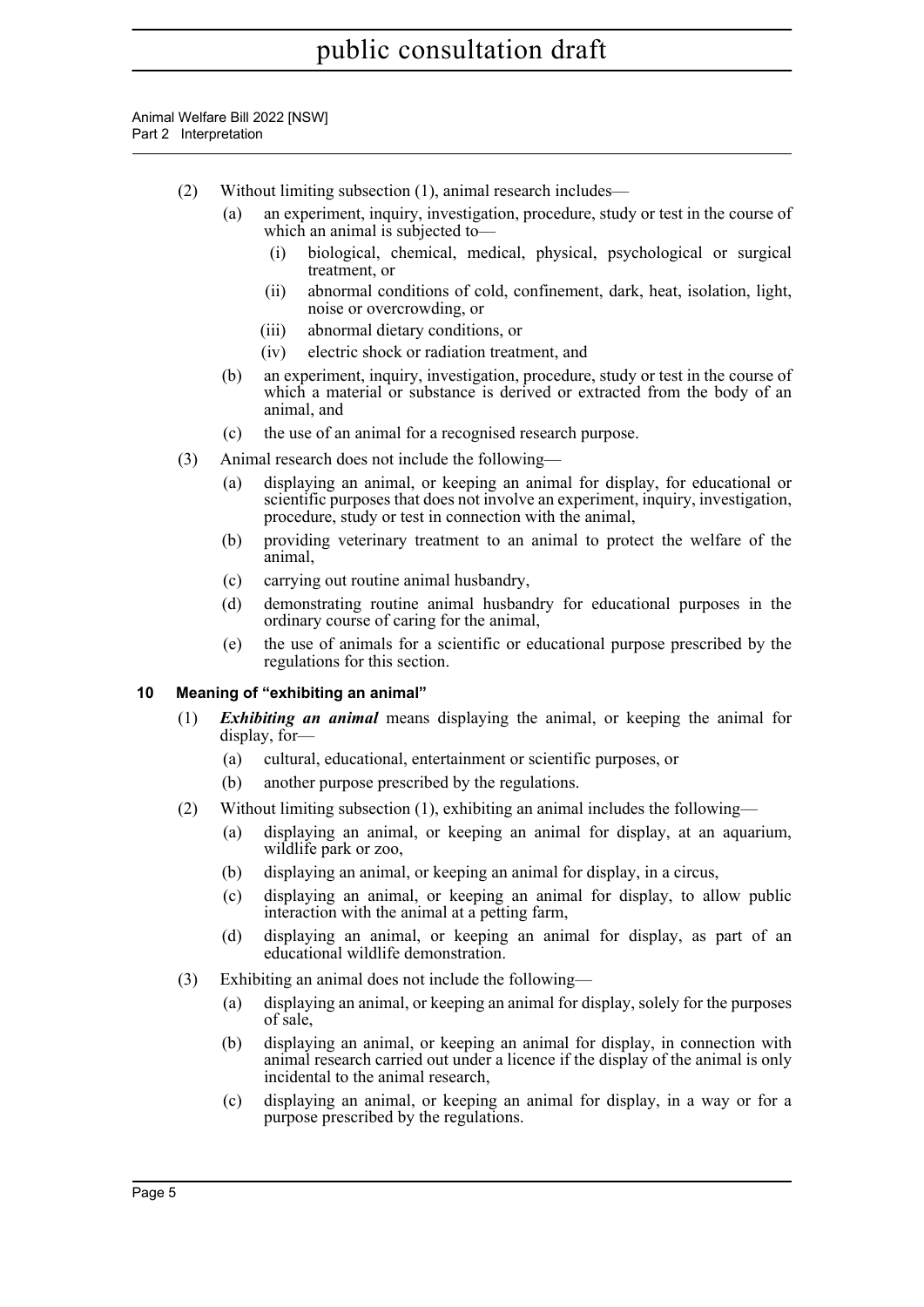Animal Welfare Bill 2022 [NSW] Part 2 Interpretation

## <span id="page-12-0"></span>**11 Meaning of "harm"**

## *Harm* includes—

- (a) distress, and
- (b) pain, and
- (c) physical suffering, and
- (d) psychological suffering.

## <span id="page-12-1"></span>**12 Meaning of "responsible person"**

- (1) The *responsible person*, for an animal, includes the following—
	- (a) the animal's owner,
	- (b) a person who has the animal—
		- (i) in the person's possession or custody, or
		- (ii) under the person's care, control or supervision,
	- (c) if a person referred to in paragraph (b) is required to comply with the directions of an employee or agent of the animal's owner—the employee or agent,
	- (d) for a stock animal in a saleyard—
		- (i) the owner of the saleyard, or
		- (ii) if the saleyard is the subject of a lease—the lessee,
	- (e) for a stock animal at an abattoir—
		- (i) the owner of the abattoir, or
		- (ii) if the abattoir is the subject of a lease—the lessee,
	- (f) for an animal being used in animal research under a licence—the holder of the licence,
	- (g) for an animal being exhibited under a licence—the holder of the licence,
	- (h) for another animal being used under, or otherwise the subject of, a licence the holder of the licence,
	- (i) another person prescribed by the regulations.
- (2) More than one person may be the responsible person for an animal at the same time.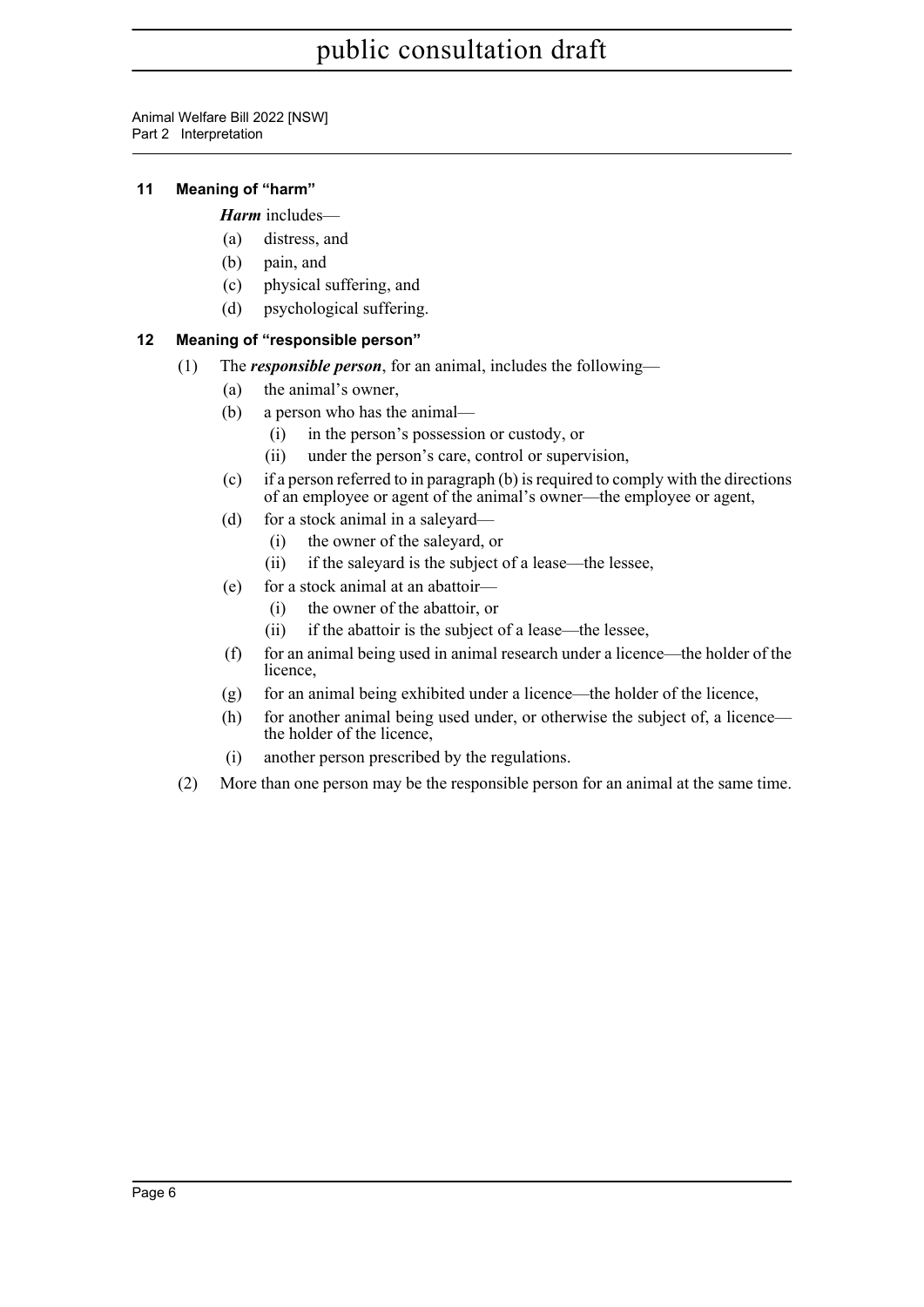Animal Welfare Bill 2022 [NSW] Part 3 Requirements for care of animals

## <span id="page-13-0"></span>**Part 3 Requirements for care of animals**

## <span id="page-13-1"></span>**Division 1 Minimum care requirements**

## <span id="page-13-2"></span>**13 Responsible person must ensure minimum care requirements for animals met**

(1) A responsible person for an animal must ensure the minimum care requirements for the animal have been met.

Maximum penalty—category 3 penalty.

- (2) The minimum care requirements for an animal are—
	- (a) the animal has access to appropriate food and drink, and
	- (b) the animal has access to appropriate shelter, and
	- (c) the animal is kept in an appropriate environment, and
	- (d) the animal is provided with appropriate treatment for disease, illness or injury, including—
		- (i) veterinary treatment being provided in a timely way when necessary, and
		- (ii) preventative treatment being provided, and
	- (e) the animal is provided with appropriate opportunities to exercise, and
	- (f) the animal is provided with appropriate opportunities to display normal behaviour, and
	- (g) the animal is handled and transported in an appropriate way.
- $(3)$  It is a defence to a prosecution for an offence under subsection  $(1)$  if the responsible person proves the person—
	- (a) took all the steps a reasonable person would have taken in the circumstances to ensure the requirements for the animal were met, or
	- (b) was prevented from taking the steps by circumstances that could not have been reasonably foreseen.

**Example of circumstances that could not have been reasonably foreseen—** a sudden-onset natural disaster, including a bushfire or flood

### <span id="page-13-3"></span>**14 What is appropriate for minimum care requirements**

In deciding what is appropriate for the purposes of a minimum care requirement for an animal, the matters to be taken into account include—

- (a) the animal's species, and
- (b) the animal's environment, and
- (c) the animal's behavioural needs, and
- (d) the animal's particular circumstances.

### <span id="page-13-4"></span>**15 Appropriate food**

- (1) A failure to provide an animal with food during the following periods is taken to be a failure to meet the minimum care requirement to provide the animal with appropriate food—
	- (a) if the regulations prescribe a period for the species, or other class, of animal the period prescribed,
	- (b) otherwise—24 hours.
- (2) Subsection (1) does not limit—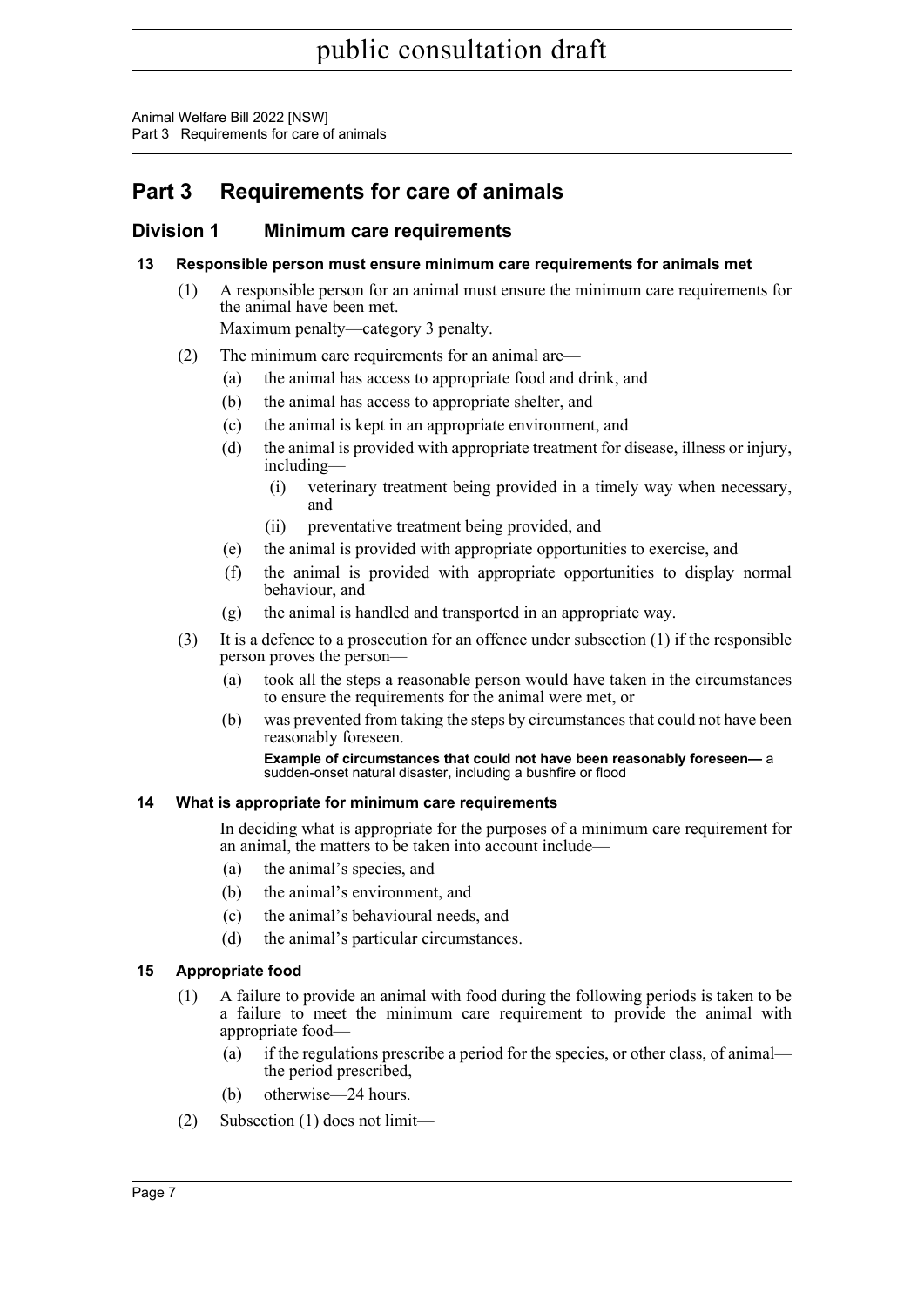Animal Welfare Bill 2022 [NSW] Part 3 Requirements for care of animals

- (a) the minimum care requirements for an animal under section 13, or
- (b) the matters that must be taken into account under section 14 in deciding what is appropriate for the purposes of a minimum care requirement for an animal.

## <span id="page-14-0"></span>**16 Appropriate drink**

- (1) A failure to provide an animal with clean water during the following periods is taken to be a failure to meet the minimum care requirement to provide the animal with appropriate drink—
	- (a) if the regulations prescribe a period for the species, or other class, of animal the period prescribed,
	- (b) otherwise—24 hours.
- (2) Subsection (1) does not limit—
	- (a) the minimum care requirements for an animal under section 13, or
	- (b) the matters that must be taken into account under section 14 in deciding what is appropriate for the purposes of a minimum care requirement for an animal.

## <span id="page-14-1"></span>**17 Appropriate shelter**

- (1) A failure to provide an animal with shelter during the following periods is taken to be a failure to meet the minimum care requirement to provide the animal with appropriate shelter—
	- (a) if the regulations prescribe a period for the species, or other class, of animal the period prescribed,
	- (b) otherwise—24 hours.
- (2) Subsection (1) does not limit—
	- (a) the minimum care requirements for an animal under section 13, or
	- (b) the matters that must be taken into account under section 14 in deciding what is appropriate for the purposes of a minimum care requirement for an animal.

### <span id="page-14-2"></span>**18 Appropriate exercise**

- (1) A failure to provide an animal with an opportunity to exercise during the following periods is taken to be a failure to meet the minimum care requirement that the animal is provided with appropriate opportunities to exercise—
	- (a) if the regulations prescribe a period for the species, or other class, of animal the period prescribed,
	- (b) otherwise—24 hours.
- (2) Subsection (1) does not limit—
	- (a) the minimum care requirements for an animal under section 13, or
	- (b) the matters that must be taken into account under section 14 in deciding what is appropriate for the purposes of a minimum care requirement for an animal.
- (3) This section does not apply to—
	- (a) a stock animal, other than a horse, or
	- (b) an animal of a species that is usually kept in captivity, if the animal is kept in a cage or tank of a height, length and breadth that provides the animal with an opportunity to exercise.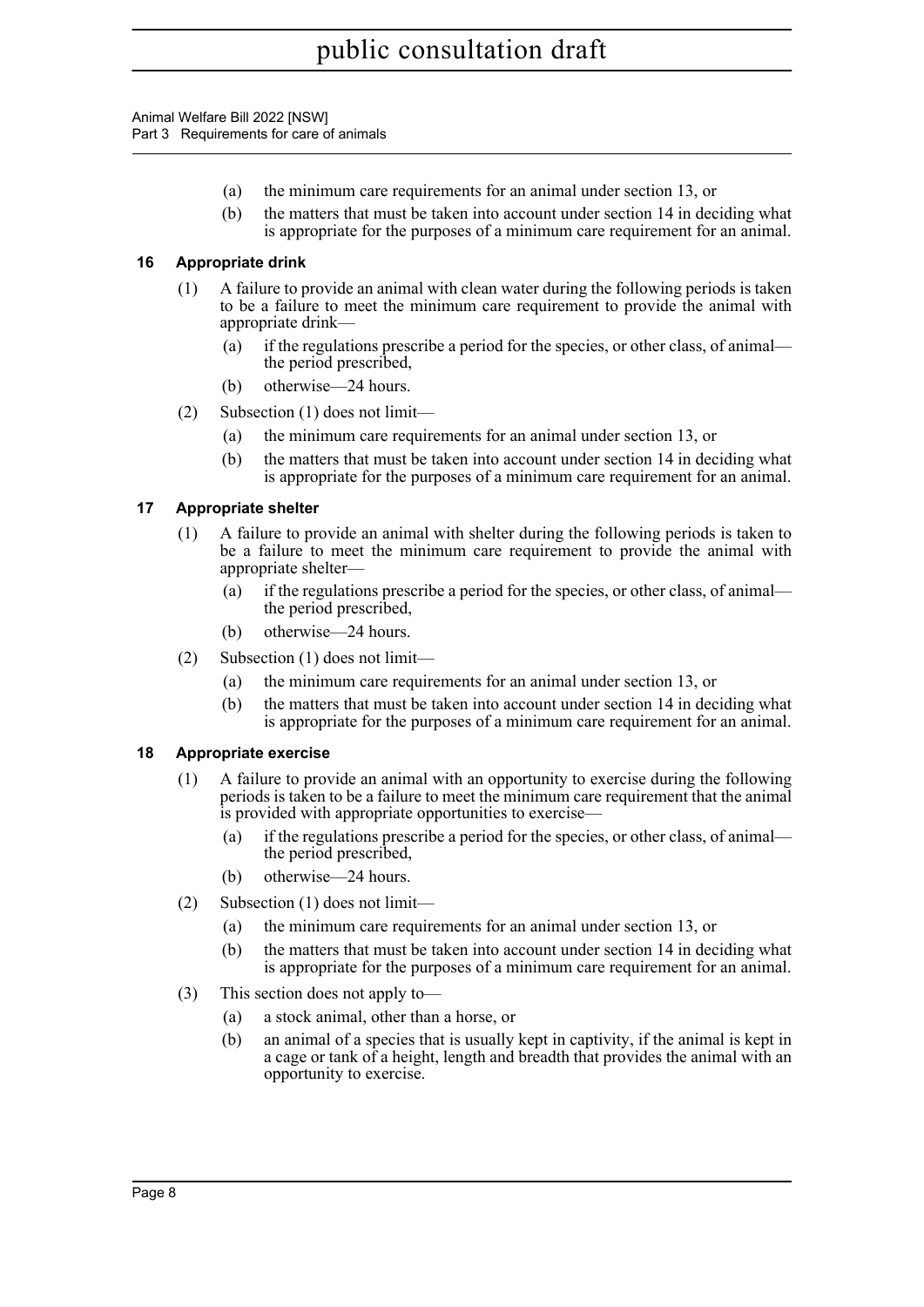Animal Welfare Bill 2022 [NSW] Part 3 Requirements for care of animals

### <span id="page-15-0"></span>**19 Appropriate transport for horses**

- (1) Carrying or conveying a horse on a multi-deck vehicle is taken to be a failure to meet the minimum care requirement that a horse be transported in an appropriate way.
- (2) Subsection (1) does not limit—
	- (a) the minimum care requirements for an animal under section 13, or
	- (b) the matters that must be taken into account under section 14 in deciding what is appropriate for the purposes of a minimum care requirement for an animal.

## <span id="page-15-1"></span>**Division 2 Standards**

### <span id="page-15-2"></span>**20 Requirement to comply with standards**

(1) A responsible person for an animal in relation to which a prescribed standard applies must comply with the standard.

Maximum penalty—category 3 penalty.

- (2) A responsible person for an animal does not commit an offence against this Act for an act or omission in relation to the animal if the act or omission is in accordance with a prescribed standard.
- (3) In this section—

*prescribed standard* means a standard prescribed by the regulations for the purposes of this section.

## <span id="page-15-3"></span>**21 Applying, adopting or incorporating standards**

The regulations may apply, adopt or incorporate a standard as in force—

- (a) at a stated time, or
- (b) from time to time.

## <span id="page-15-4"></span>**Division 3 Prohibited and restricted procedures**

### <span id="page-15-5"></span>**22 Prohibited procedures**

- (1) A person must not carry out any of the following procedures—
	- (a) tail nick a horse,
	- (b) grind, trim or clip the teeth of an alpaca, llama or sheep,
	- (c) hot iron brand the face of an animal,
	- (d) fire or thermocautery on an animal,
	- (e) surgical artificial insemination on a dog.

Maximum penalty—category 2 penalty.

(2) In this section—

*clip* means break off the crown of a tooth with pliers or another implement or tool other than as part of a dental procedure carried out by a veterinary practitioner.

*fire or thermocautery* means apply a thermal stimulus to the leg of an animal with the intention of causing tissue damage and the development of scar tissues around the tendons and ligaments of the leg.

*grind* means grind down a tooth with an electric angle grinder or another tool or implement other than as part of a dental procedure carried out by a veterinary practitioner.

*tail nick* means cut the tail of a horse with the intention of causing the horse to carry the tail high.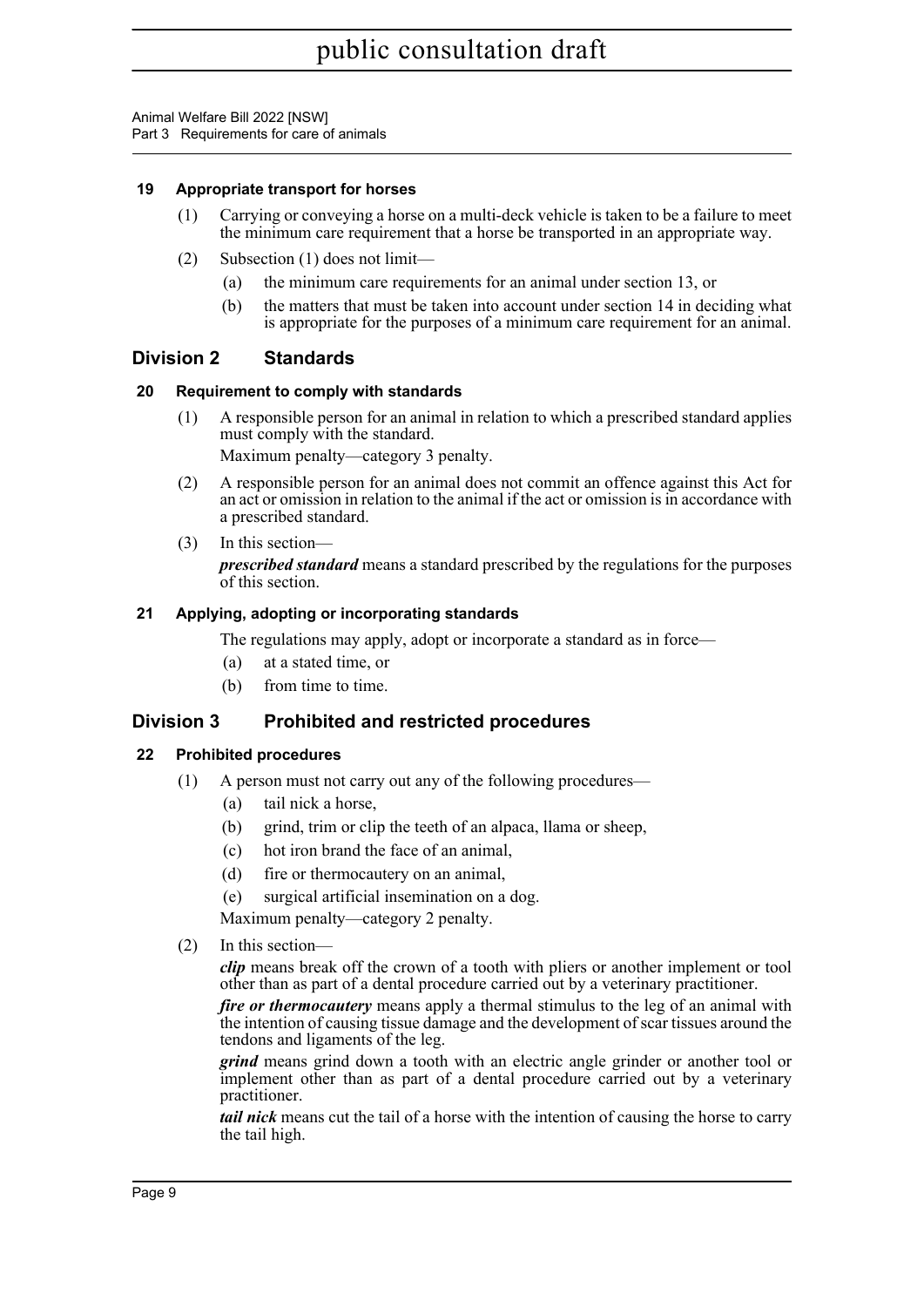Animal Welfare Bill 2022 [NSW] Part 3 Requirements for care of animals

> *trim* means cut off a tooth with an abrasive disc or another implement or tool other than as part of a dental procedure carried out by a veterinary practitioner.

### <span id="page-16-0"></span>**23 Restricted procedures**

(1) A person must not carry out a procedure mentioned in Schedule 1, column 1 (a *restricted procedure*) other than in the circumstances set out opposite in the Schedule, column 2.

Maximum penalty—category 2 penalty.

(2) To avoid doubt, a restricted procedure carried out in the circumstances set out in Schedule 1 is not an act of cruelty.

### <span id="page-16-1"></span>**24 Records of restricted procedures**

- (1) A veterinary practitioner who carries out restricted procedures or, if the veterinary practitioner carries out the restricted procedures in the course of employment, the practitioner's employer must keep a register of the restricted procedures in the prescribed form.
- (2) A veterinary practitioner who carries out a restricted procedure must, within 7 days after carrying out the procedure, record the prescribed particulars of the procedure in the register.

Maximum penalty—category 3 penalty.

(3) A person required to keep a register under this section must keep the record of the prescribed particulars of a restricted procedure for at least 3 years after the day the procedure was carried out.

Maximum penalty—category 3 penalty.

(4) A person required to keep a register under this section must, if asked by an authorised officer, make the register available for inspection by the authorised officer. Maximum penalty—category 5 penalty.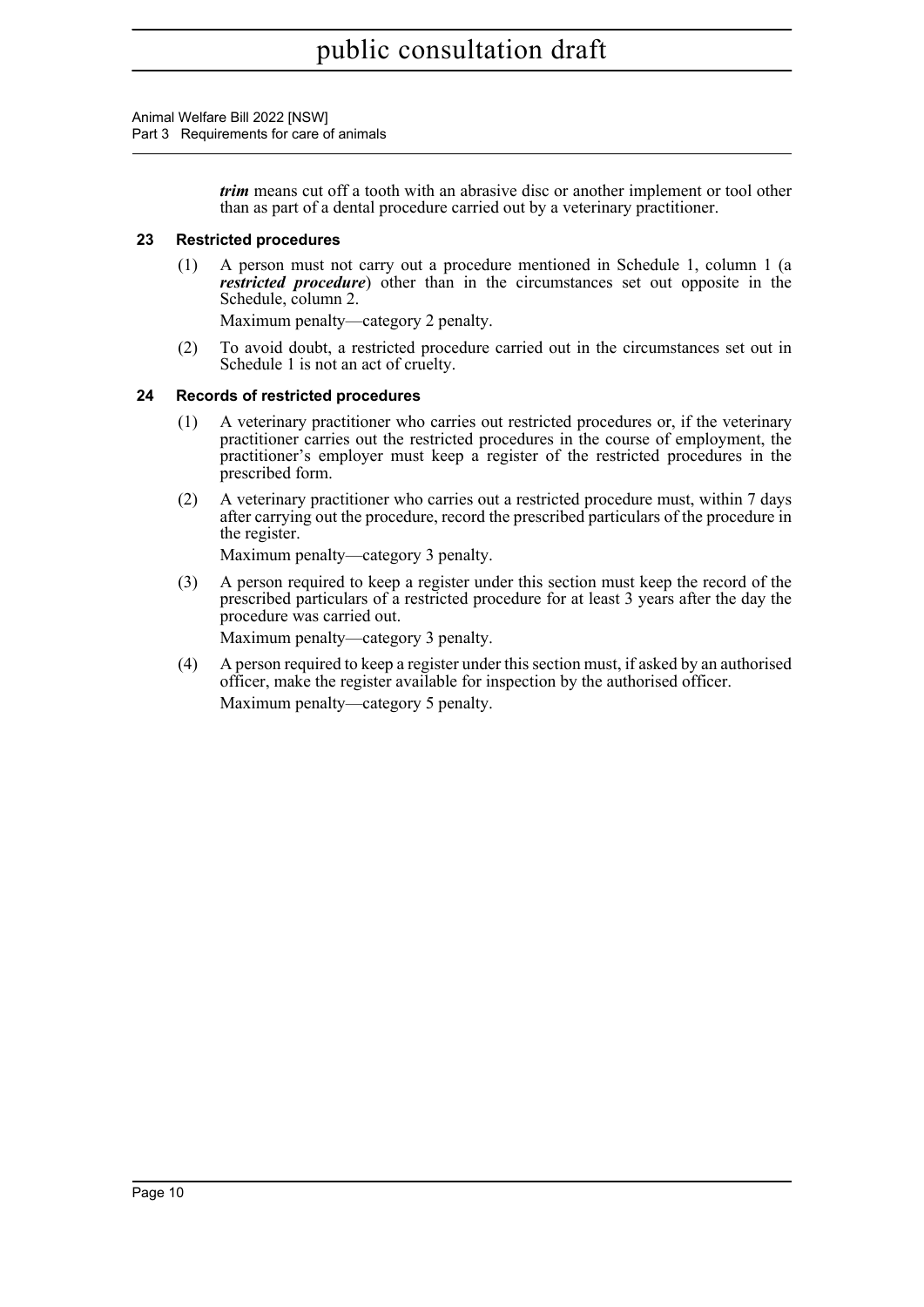Animal Welfare Bill 2022 [NSW] Part 4 Offences relating to animal cruelty

## <span id="page-17-0"></span>**Part 4 Offences relating to animal cruelty**

## <span id="page-17-1"></span>**Division 1 Animal cruelty**

**Note—** See also the *Veterinary Practice Act 2003*, section 9(1) which makes it an offence for a person to do a restricted act of veterinary science except in certain circumstances. A *restricted act of veterinary science* is defined in that Act, section 7.

## <span id="page-17-2"></span>**25 Cruelty to animals**

(1) A person must not commit an act of cruelty on an animal.

Maximum penalty—category 2 penalty.

**Note—** The offence of committing an act of cruelty on an animal may be committed by any person, not just the responsible person for the animal.

- (2) In proceedings for an offence against subsection (1), the court may find the person guilty of an offence of failing to ensure the minimum care requirements for the animal have been met under section 13 if the court—
	- (a) is not satisfied the person is guilty of the offence of committing an act of cruelty on the animal, but
	- (b) is satisfied the person is guilty of an offence of failing to ensure the minimum care requirements for the animal have been met.

## <span id="page-17-3"></span>**26 Aggravated cruelty to animals**

(1) A person must not commit an act of aggravated cruelty on an animal.

Maximum penalty—category 1 penalty.

**Note—** The offence of committing an act of aggravated cruelty on an animal may be committed by any person, not just the responsible person for the animal.

- (2) In proceedings for an offence against subsection (1), the court may find the person guilty of an offence of committing an act of cruelty under section 25 if the court—
	- (a) is not satisfied the person is guilty of the offence of committing an act of aggravated cruelty on the animal, but
	- (b) is satisfied the person is guilty of an offence of committing an act of cruelty.

## <span id="page-17-4"></span>**27 Abandoning animals**

(1) A person must not abandon an animal.

Maximum penalty—category 2 penalty.

- (2) Without limiting subsection (1), abandoning an animal includes—
	- (a) certain actions taken by a person in relation to the animal, for example—
		- (i) deliberately dumping the animal at a place, or
		- (ii) intentionally allowing the animal to escape, or
		- (iii) inappropriately releasing the animal into the wild, and
	- (b) certain inaction by a person in relation to the animal, for example, a failure by a person to provide care for the animal while the person is away from home for an extended period.
- (3) Subsection (1) does not apply to—
	- (a) the surrender of an animal to an organisation that rehomes animals of that type, or
	- (b) the release of a rehabilitated native animal into an area which is a suitable habitat for the animal, or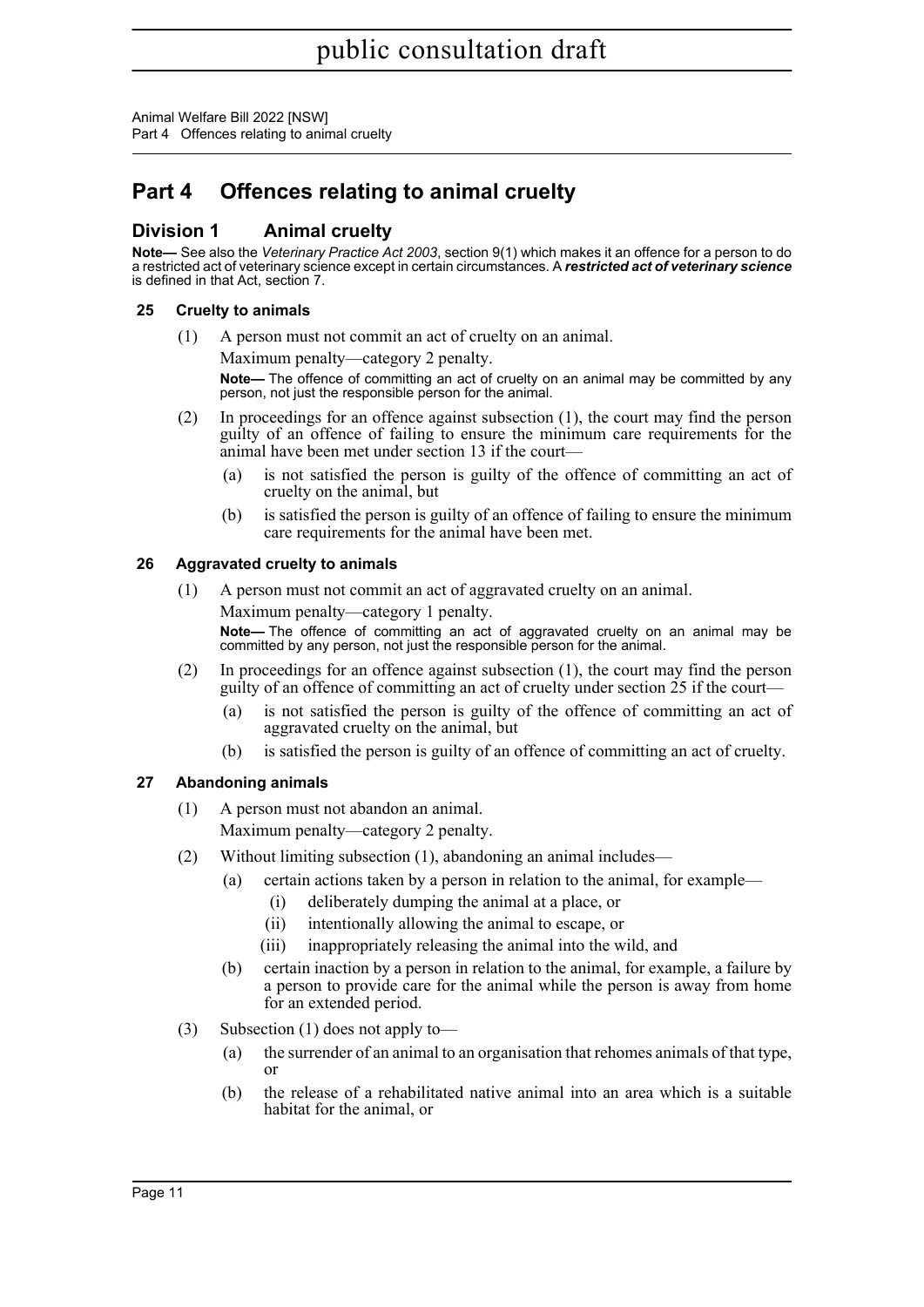Animal Welfare Bill 2022 [NSW] Part 4 Offences relating to animal cruelty

> (c) the release of an animal in accordance with the *Biodiversity Conservation Act 2016* or a regulation or licence under that Act.

#### <span id="page-18-0"></span>**28 Severely injured animals not to be sold**

(1) A person must not acquire, keep, purchase or sell, or offer or expose for sale, an animal that is so severely diseased or injured, or in so poor a physical or psychological condition, that it is cruel to keep the animal alive.

Maximum penalty—category 3 penalty.

- (2) In proceedings for an offence against subsection (1), the person charged with the offence is not guilty of the offence if the person satisfies the court the person acquired, kept, purchased or sold the animal, or offered or exposed the animal for sale, for the purpose of promptly destroying the animal.
- (3) If a person acquires or purchases an animal for the purpose of promptly destroying the animal, the person must ensure it is promptly destroyed in a way that causes it to die quickly and without unnecessary harm.

Maximum penalty—category 3 penalty.

#### <span id="page-18-1"></span>**29 Injuries to animals struck by vehicle**

- The driver of a vehicle that strikes and injures an animal, other than a bird, must—
- (a) take reasonable steps to alleviate any harm caused to the animal because of the injury, and
- (b) if the driver believes, or ought reasonably to believe, the animal is a domestic animal—as soon as practicable, inform an authorised officer or the responsible person for the animal that the animal has been injured.

Maximum penalty—category 3 penalty.

#### <span id="page-18-2"></span>**30 Poisoning a domestic animal**

- (1) A person must not—
	- (a) administer a poison, or a preparation, product or other thing containing a poison, to a domestic animal, or
	- (b) cast, drop, lay, leave or throw a poison, or a preparation, product or other thing containing a poison, in or on a place with the intention of injuring or killing a domestic animal, or
	- (c) have a poison in the person's possession with the intention of using it to injure or kill a domestic animal.

Maximum penalty—category 1 penalty.

- (2) Subsection (1) does not apply to a person who lawfully administers, possesses or otherwise uses a poison under the *Poisons and Therapeutic Goods Act 1966*.
- (3) In this section—

*poison* includes—

- (a) a substance included in the Poisons List, and
- (b) glass or another thing likely to injure or kill an animal, and
- (c) a substance included in Schedule 10 of the Standard for the Uniform Scheduling of Medicines and Poisons, as in force from time to time, under the *Therapeutic Goods Act 1989*.

*Poisons List* has the same meaning as in the *Poisons and Therapeutic Goods Act 1966*.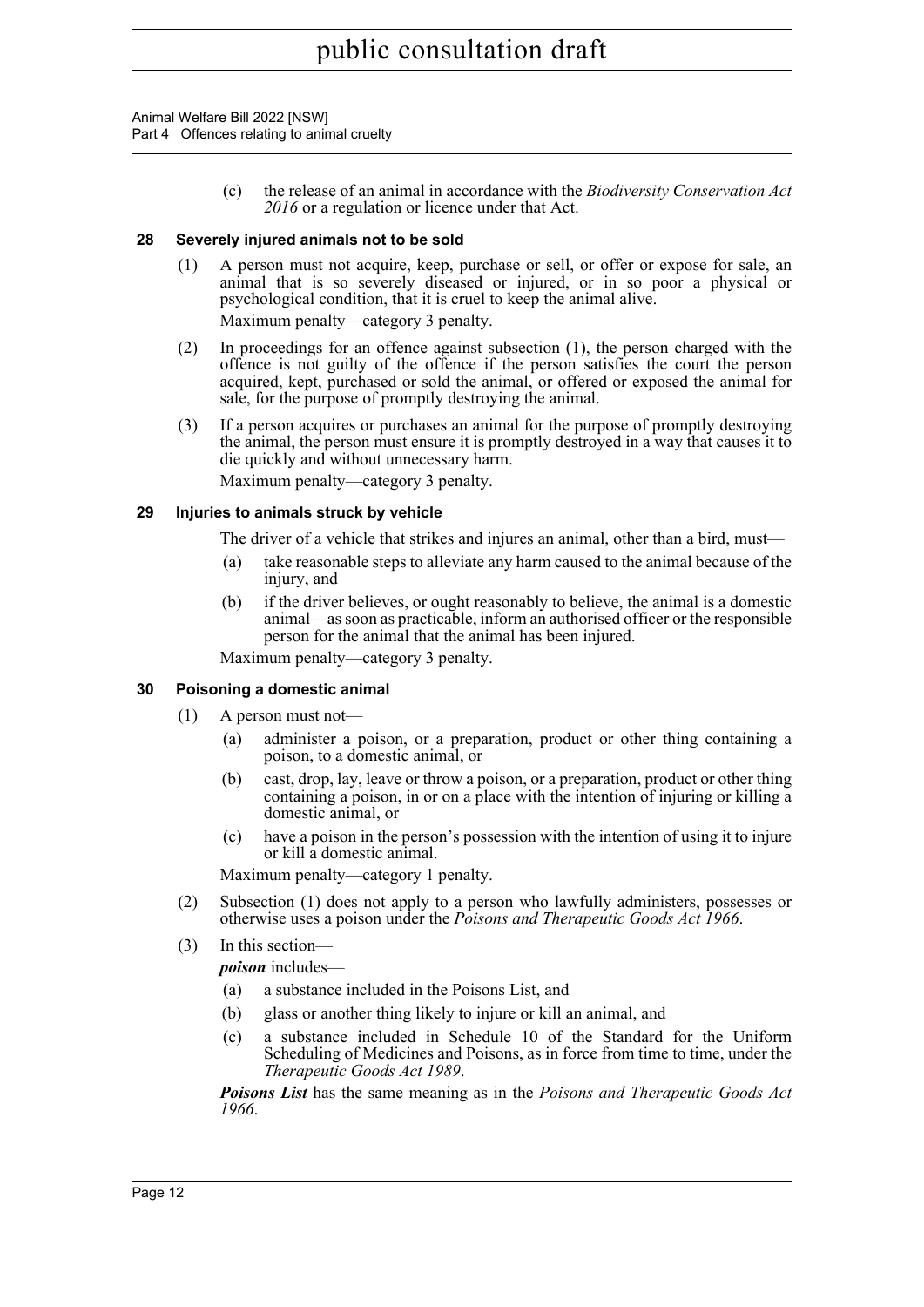Animal Welfare Bill 2022 [NSW] Part 4 Offences relating to animal cruelty

## <span id="page-19-0"></span>**Division 2 Animal fighting and live baiting**

## <span id="page-19-1"></span>**31 Definitions**

In this Division—

*animal fight* means an event at which an animal is caused, encouraged or incited to fight another animal or a human.

*animal fighting implement* includes—

- (a) a spur, or similar implement, and
- (b) an implement used for the purpose of causing or training an animal to fight another animal or a human, and
- (c) an implement used for the purpose of increasing the ability of an animal to inflict damage on another animal or a human during a fight, whether or not the implement is attached to the animal during the fight.

*rodeo* has the meaning prescribed by the regulations.

## <span id="page-19-2"></span>**32 Prohibition on animal fighting**

- (1) A person must not—
	- (a) cause, encourage or incite an animal fight, or
	- (b) train or otherwise prepare an animal for an animal fight, or
	- (c) possess or sell an animal for fighting another animal or a human, or
	- (d) manufacture, possess, transport or use an animal fighting implement for the purpose of causing or training animals to fight, or
	- (e) organise, advertise or otherwise prepare for, or admit a person to, an animal fight, or
	- (f) be present at an animal fight or preparations for an animal fight.
	- (g) allow premises owned or occupied by the person to be used for an animal fight.

Maximum penalty—category 1 penalty.

- (2) Subsection (1) does not apply to—
	- (a) conducting a rodeo in accordance with a standard prescribed by the regulations for this section or a person who does all that the person could reasonably be expected to do to conduct the rodeo in a way that complies with the standard, or
	- (b) mustering stock, working stock in yards or another routine animal husbandry activity, or
	- (c) conducting sheep dog trials.
- (3) To avoid doubt, neither of the following is an act of cruelty—
	- (a) conducting a rodeo in accordance with subsection  $(2)(a)$ ,
	- (b) participating in a rodeo conducted in accordance with subsection (2)(a).

### <span id="page-19-3"></span>**33 Prohibition on live baiting**

- (1) A person must not—
	- (a) cause, encourage, permit or procure an activity in which an animal is—
		- (i) confined or otherwise restrained for the purpose of the animal being chased, caught or confined by a dog, or
		- (ii) released from confinement for the purpose of the animal being chased, caught or confined by a dog.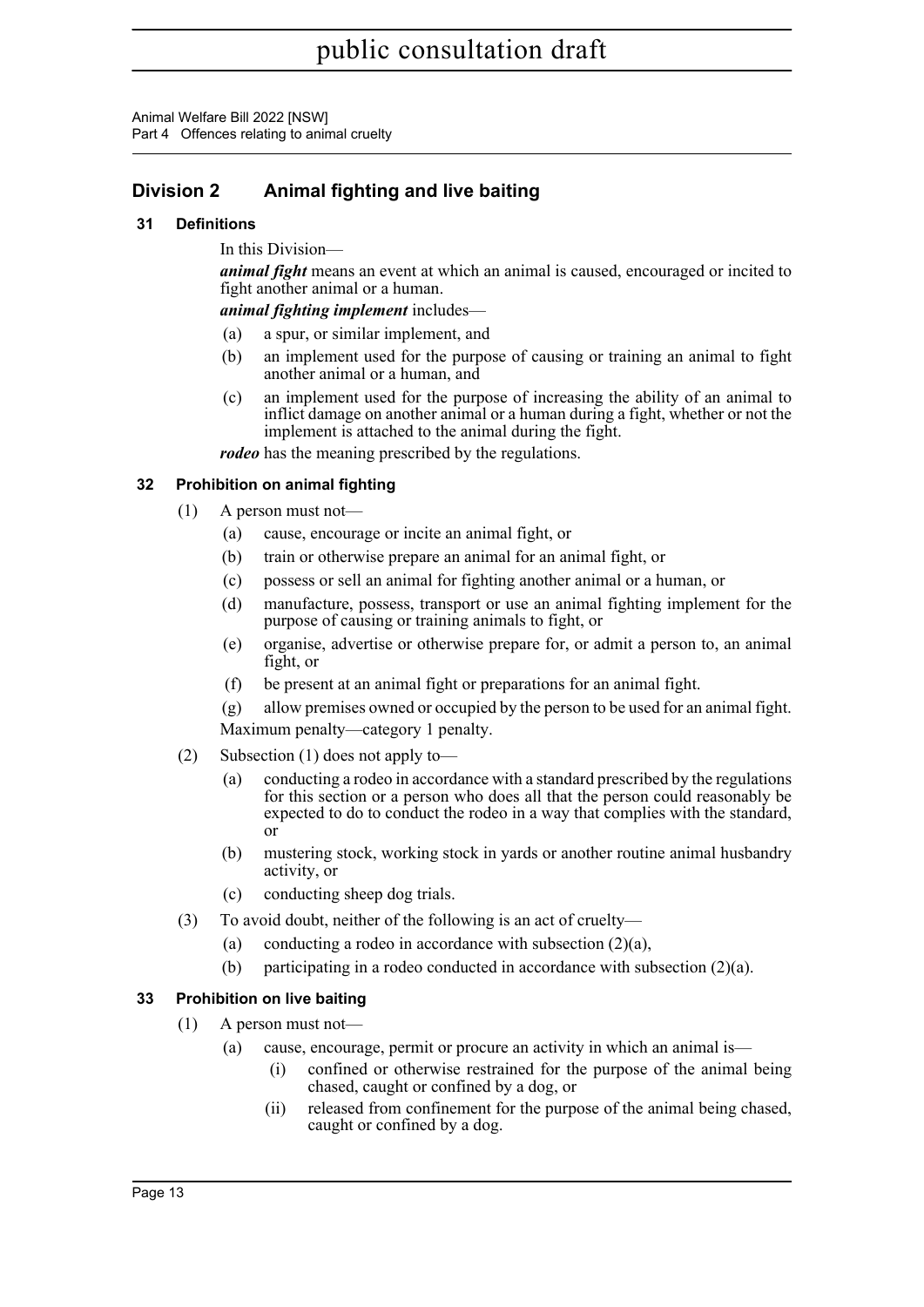Animal Welfare Bill 2022 [NSW] Part 4 Offences relating to animal cruelty

- (b) advertise the intention to conduct an activity mentioned in paragraph (a), or
- (c) promote, organise or be present at an activity mentioned in paragraph (a), or
- (d) possess, keep or use an animal—
	- (i) for live baiting, or
	- (ii) as a lure or kill for trialing, training or racing a coursing dog.

Maximum penalty—category 1 penalty.

- (2) For subsection (1)(d), an animal includes a part of an animal, including a carcass, skin or reproductive material.
- (3) In proceedings for an offence against subsection (1), written evidence by a veterinary practitioner that an animal was alive at the time of its attack by a dog is evidence the animal was alive at the time of the attack unless rebutted.
- (4) In proceedings for an offence against subsection (1)(d) evidence the person charged with the offence was-
	- (a) in possession of an animal that appeared to have been used for live baiting, or as a lure or kill for trialing, training or racing a coursing dog, is evidence the person used the animal for live baiting or as a lure or kill unless rebutted, and
	- (b) the responsible person for an animal of a species prescribed by the regulations at a place for the trialing, training or racing a coursing dog is evidence the person was in possession of, kept or used an animal for use as a lure or kill unless rebutted.
- (5) Subsection (1) does not apply to anything done in the course, and for the purpose, of—
	- (a) mustering stock, working stock in yards or another routine animal husbandry activity, or
	- (b) sheep dog trials.
- (6) In this section—

*coursing dog* means a dog used to chase, catch or confine an animal

- (a) confined or otherwise restrained, or
- (b) released from confinement.

*live baiting* means using an animal as a lure or kill for the purpose of blooding greyhounds.

## <span id="page-20-0"></span>**Division 3 Tethering**

### <span id="page-20-1"></span>**34 General prohibition on inappropriate or unreasonable tethering of animals**

- (1) A person must not tether an animal unless—
	- (a) while tethered, the animal is appropriately protected from harm, and
	- (b) the form, length, method or weight of the tether is not unreasonable, and
	- (c) the animal is not tethered for an unreasonable period of time.

Maximum penalty—category 3 penalty.

**Note.** See also sections 13, 14 and 18 about the minimum care requirements that apply to persons responsible for animals, including providing appropriate opportunities for animals to exercise.

- (2) Without limiting subsection (1), the tethering of an animal that results in any of the following is inappropriate or unreasonable—
	- (a) the animal is unable to access water for an unreasonable period of time,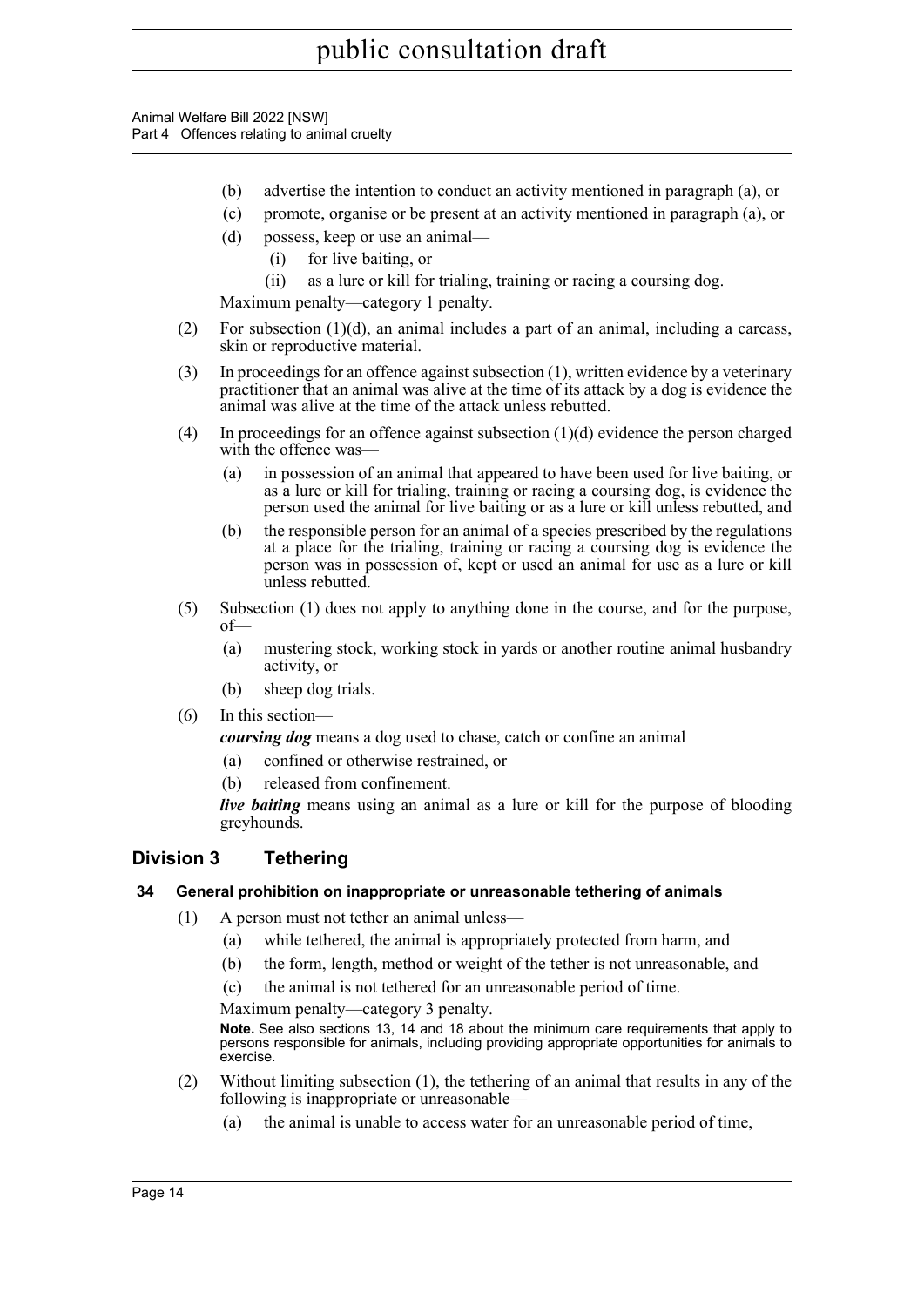Animal Welfare Bill 2022 [NSW] Part 4 Offences relating to animal cruelty

- (b) the animal is unable to obtain shelter from climatic extremes,
- (c) the animal is unable to freely stand up and sit down,
- (d) the animal is exposed to attack by other animals,
- (e) the animal is exposed to environmental hazards, for example, road traffic,
- (f) injury, or risk of injury, to the animal by the tether,
- (g) the animal is tethered for more than 24 hours.
- (3) An animal that is the subject of a licence that allows the animal to be exhibited must not be tethered other than in the circumstances prescribed by the regulations. Maximum penalty—category 3 penalty.
- (4) In this section—

*tether*, an animal—

- (a) includes tying an animal to a post or using a running tether where the tether can slide along a wire that is fixed to something at each end, but
- (b) does not include restraining an animal by securing the animal to a person through the use of a dog lead, bird harness or similar device.

## <span id="page-21-0"></span>**35 Prohibition on tethering sows in piggeries**

A person must not tether a sow in a piggery. Maximum penalty—category 3 penalty.

## <span id="page-21-1"></span>**36 Prohibition on tethering birds**

- (1) A person must not tether a bird. Maximum penalty—category 3 penalty.
- (2) If is a defence to a prosecution for an offence under subsection (1) if the person charged with the offence proves—
	- (a) the bird was a raptor, and
	- (b) the tether was used solely to tether the bird to its handler.

## <span id="page-21-2"></span>**Division 4 Transport of dogs**

### <span id="page-21-3"></span>**37 Requirements for transporting dogs**

- (1) A person must not—
	- (a) leave a dog unattended in a vehicle in hot weather for more than 5 minutes, or
	- (b) transport a restrained dog on the tray of an open-backed vehicle in hot weather unless insulating material is used to provide protection from the heat of the surface of the tray.

Maximum penalty—category 3 penalty.

- (2) Subsection  $(1)(a)$  does not apply—
	- (a) if the dog left unattended in the vehicle is not affected by the hot weather because the vehicle is adequately ventilated and shaded, or
	- (b) in the following circumstances—
		- (i) the vehicle is fitted with a cooling system that keeps the interior temperature of the vehicle cool, and
		- (ii) when the dog is left unattended in the vehicle, the cooling system is operating in a way that ensures the dog is not affected by the hot weather.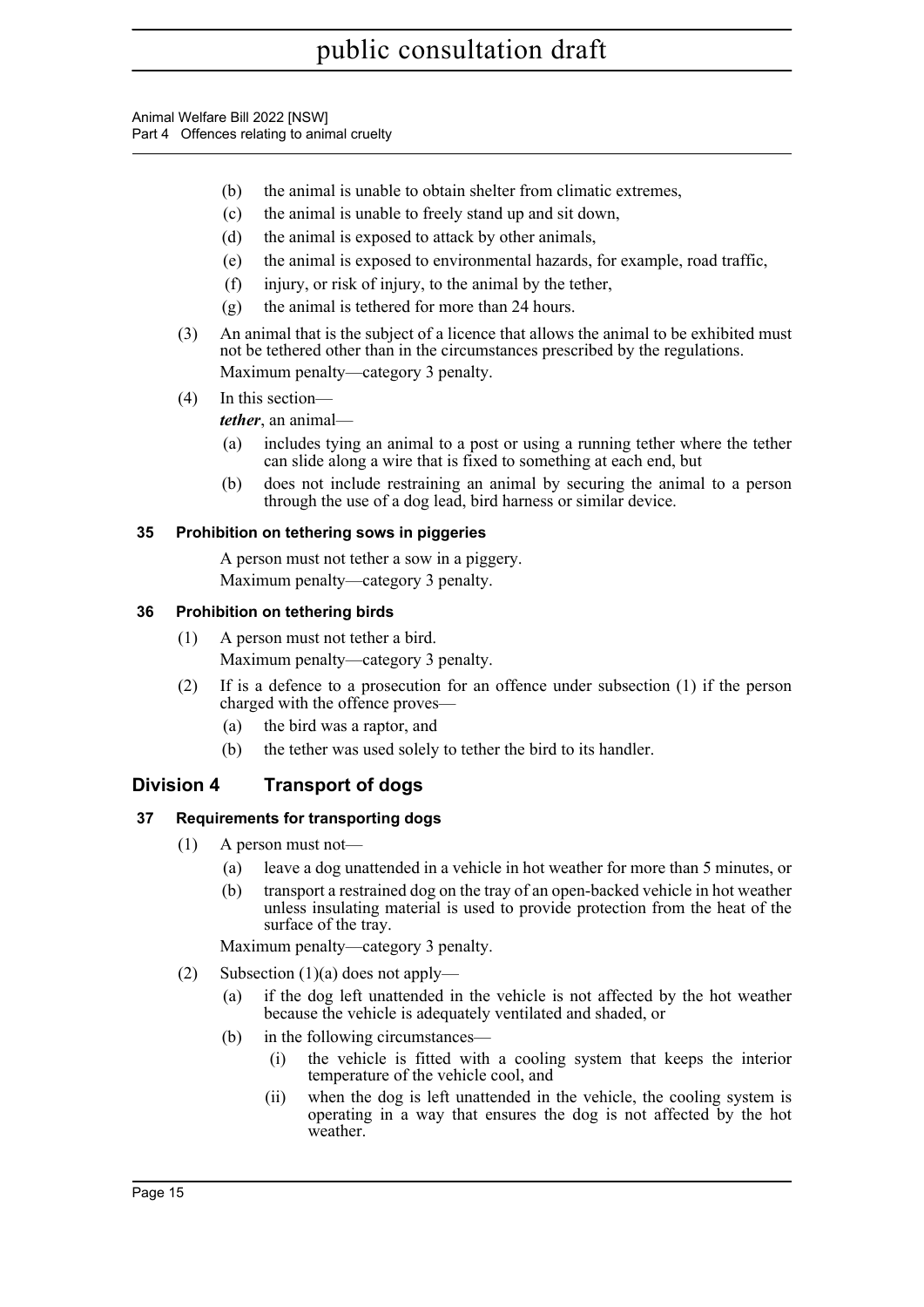Animal Welfare Bill 2022 [NSW] Part 4 Offences relating to animal cruelty

> (3) A person must not carry or convey a dog on the open back of a moving vehicle on a public street unless the dog is restrained or enclosed in a way that prevents the dog from falling from the vehicle.

Maximum penalty—category 3 penalty.

- (4) Subsection (3) does not apply to a dog being used to control or protect stock animals.
- (5) To avoid doubt, this section does not limit the operation of section 25.
- (6) In this section *hot weather* means an ambient temperature of 28°C or more.

## <span id="page-22-0"></span>**Division 5 Animal cruelty material**

### <span id="page-22-1"></span>**38 Definitions**

In this Division—

*data* includes—

- (a) information in any form, and
- (b) a program or part of a program.

*disseminate*, in relation to material, includes—

- (a) exhibit, send, supply, transmit or otherwise communicate the material to another person, and
- (b) make the material available for access by another person, and
- (c) enter into an agreement or arrangement to do a thing referred to in paragraph (a) or (b).

*journalist* means a person engaged in the profession or practice of reporting, photographing, filming, editing or recording for a media report of a news, current affairs, information or documentary character.

*material* includes—

- (a) data, and
- (b) film, and
- (c) printed matter, and
- (d) another thing of any kind, including a computer image or other depiction.

*media report* means an article, program or other report for publication or broadcast in or on—

- (a) a newspaper, magazine, journal or other periodical, or
- (b) a radio or television broadcasting service, or
- (c) an electronic service, including a service provided by the internet, that is similar to a newspaper, magazine, radio broadcast or television broadcast.

*possess*, in relation to material in the form of data, includes being in possession or control of data, within the meaning of the *Crimes Act 1900*, section 308F(2).

*produce*, in relation to material, includes-

- (a) film, photograph, print or otherwise make the material, and
- (b) alter or manipulate an image, and
- (c) enter into an agreement to do a thing referred to in paragraph (a) or (b).

### <span id="page-22-2"></span>**39 Offences involving animal cruelty material**

(1) A person must not produce, disseminate or possess material that depicts an act or omission that constitutes an animal cruelty offence.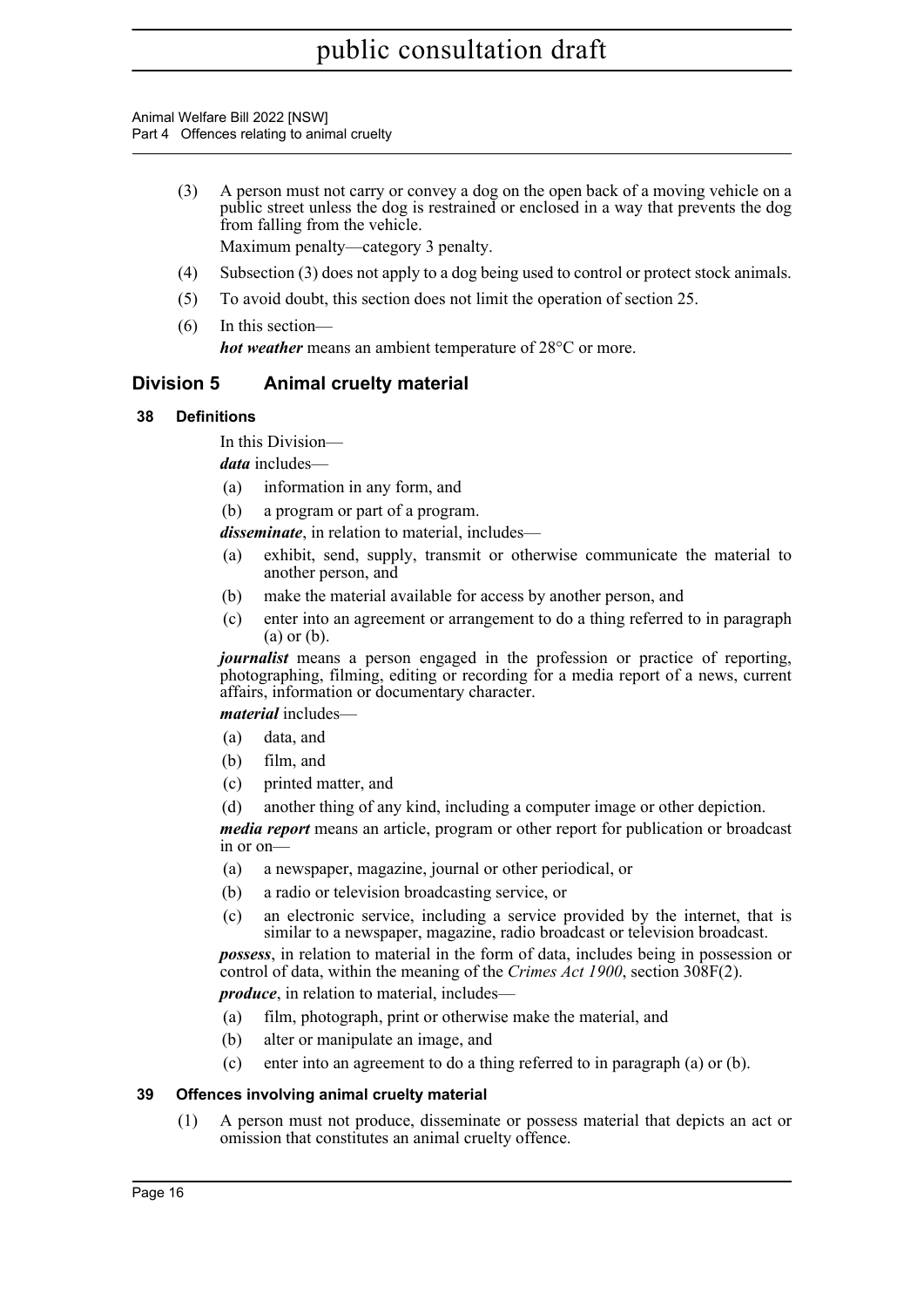Animal Welfare Bill 2022 [NSW] Part 4 Offences relating to animal cruelty

Maximum penalty—

- (a) for production or dissemination of material that depicts an act or omission that constitutes an animal cruelty offence—category 1 penalty, or
- (b) for possession of material that depicts an act or omission that constitutes an animal cruelty offence—category 2 penalty.
- (2) Subsection (1) does not apply to producing, disseminating or possessing material referred to in subsection (1) (*relevant conduct*) if—
	- (a) the relevant conduct is necessary for or of assistance in—
		- (i) administering or enforcing a law of the State or of another State, a Territory or the Commonwealth, or
		- (ii) monitoring compliance with, or investigating a contravention of, a law of the State or of another State, a Territory or the Commonwealth, or
		- (iii) the administration of justice, or
	- (b) the person is, at the time of the relevant conduct, a law enforcement officer acting in the course of exercising the person's functions and the person's conduct is reasonable in the circumstances for the purpose of exercising the functions, or
	- (c) the material is classified, whether before or after the relevant conduct, under the *Classification (Publications, Films and Computer Games) Act 1995* of the Commonwealth, other than as refused classification (RC), or
	- (d) the relevant conduct is necessary for or of assistance in—
		- (i) conducting educational, medical or scientific research that is approved, authorised or otherwise permitted under a law of the State or of another State, a Territory or the Commonwealth, or
		- (ii) producing, disseminating or possessing training materials for use by authorised officers, or
	- $(e)$  the relevant conduct-
		- (i) is engaged in by a journalist in the course of the journalist's profession or practice, and
		- (ii) is in the public interest, or
	- (f) for relevant conduct involving possession of material that depicts an act or omission that constitutes an animal cruelty offence, but without limiting the defences above—the material came into the person's possession unsolicited and the person, as soon as the person became aware of the material's nature, took reasonable steps to get rid of it, or
	- (g) the relevant conduct is otherwise in the public interest, or
	- (h) the person did not know, and could not reasonably be expected to have known, the material the person produced, disseminated or possessed was material that depicted an act or omission that constitutes an animal cruelty offence.
- (3) Nothing in this section affects the operation of—
	- (a) the *Surveillance Devices Act 2007*, or
	- (b) the *Inclosed Lands Protection Act 1901*.

## <span id="page-23-0"></span>**Division 6 Offences involving prohibited items**

### <span id="page-23-1"></span>**40 Prohibition on prohibited items**

(1) A person must not possess, use, sell, lease or give away—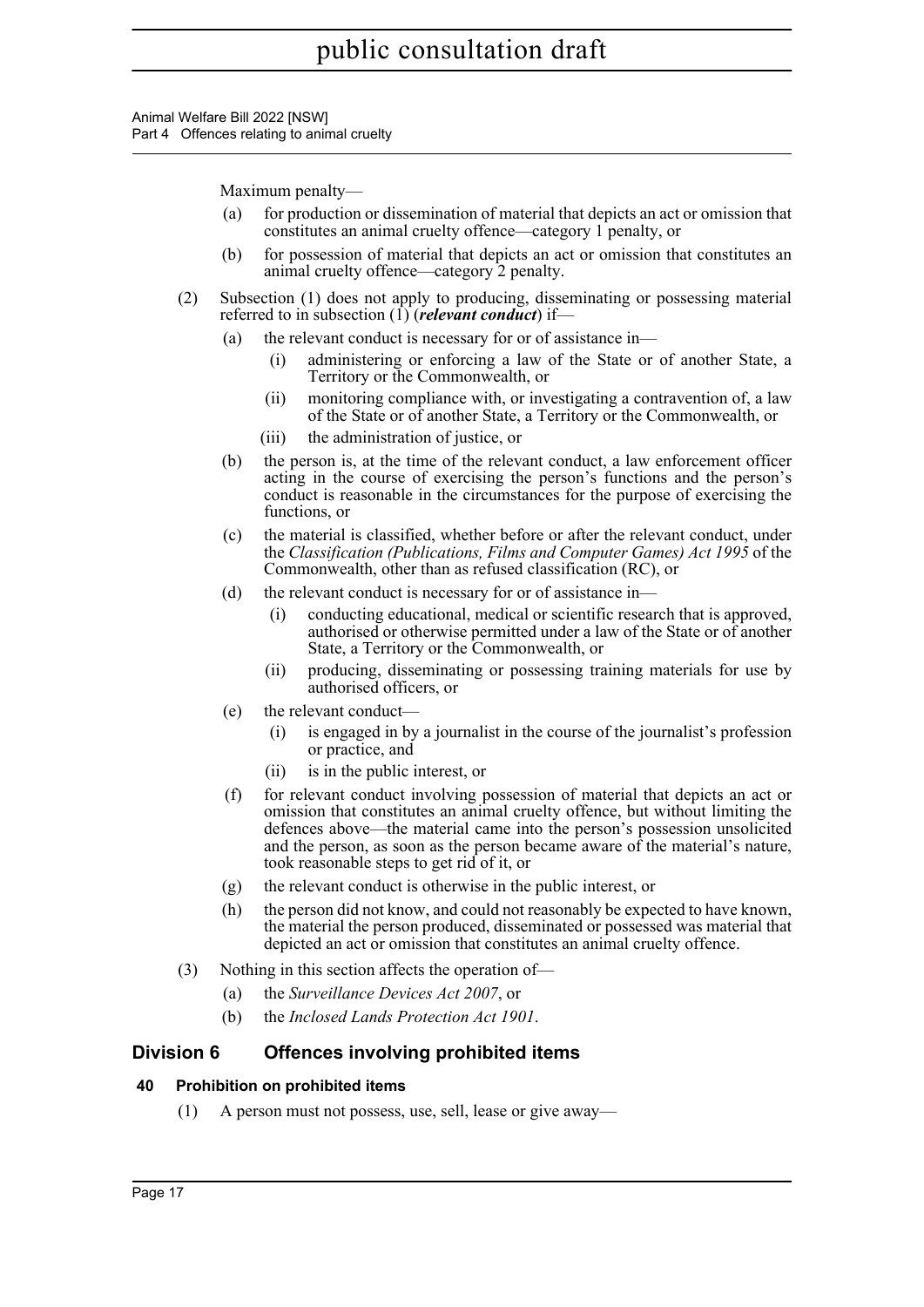Animal Welfare Bill 2022 [NSW] Part 4 Offences relating to animal cruelty

- (a) an electrical device other than an electrical device of a type permitted by the regulations, or
- (b) a trap of a type prescribed by the regulations, or
- (c) another item that—
	- (i) causes, or may cause, unreasonable or unnecessary harm to animals, and
	- (ii) is prescribed by the regulations for the purposes of this paragraph.

Maximum penalty—category 2 penalty.

- (2) A person must not use an electrical device permitted by the regulations under subsection (1)(a) other than in a way prescribed by the regulations. Maximum penalty—category 2 penalty.
- (3) The regulations made under subsection (1)(b) or (c) may prescribe circumstances in which a person is not prevented from possessing, using, selling, leasing or giving away an item referred to in the paragraph.
- (4) To avoid doubt, the use of an item referred to in subsection  $(1)(a)$ , (b) or (c) is not an act of cruelty if the item is—
	- (a) of a type prescribed by regulations made under subsection  $(1)(a)$  and used in a way prescribed by regulations made under subsection (2), or
	- (b) of a type mentioned in subsection  $(1)(b)$  or  $(c)$  and used in circumstances prescribed by regulations made under subsection (3).
- (5) In this section—

*electrical device* means a device that produces an electrical discharge for use on an animal.

*sell* includes—

- (a) auction or exchange, and
- (b) offer, expose, supply or receive for sale, and
- (c) send, forward or deliver for sale or on sale.

## <span id="page-24-0"></span>**Division 7 Miscellaneous**

### <span id="page-24-1"></span>**41 Failure to prevent offence etc**

- (1) The responsible person for an animal commits an offence if the person—
	- (a) knowingly permits an offence against this Act or the regulations to be committed in relation to the animal, or
	- (b) fails, without reasonable excuse, to prevent the commission or continuance of an offence against this Act or the regulations in relation to the animal.
- (2) A person who owns or occupies land on which an animal is located commits an offence if the person—
	- (a) knowingly permits an offence against this Act or the regulations to be committed on the land in relation to an animal, or
	- (b) fails, without reasonable excuse, to prevent the commission of an offence against this Act or the regulations on the land in relation to an animal.
- (3) The maximum penalty for an offence against this section is the maximum penalty under this Act for the offence—
	- (a) permitted under subsection  $(1)(a)$  or  $(2)(a)$ , or
	- (b) not prevented under subsection  $(1)(b)$  or  $(2)(b)$ .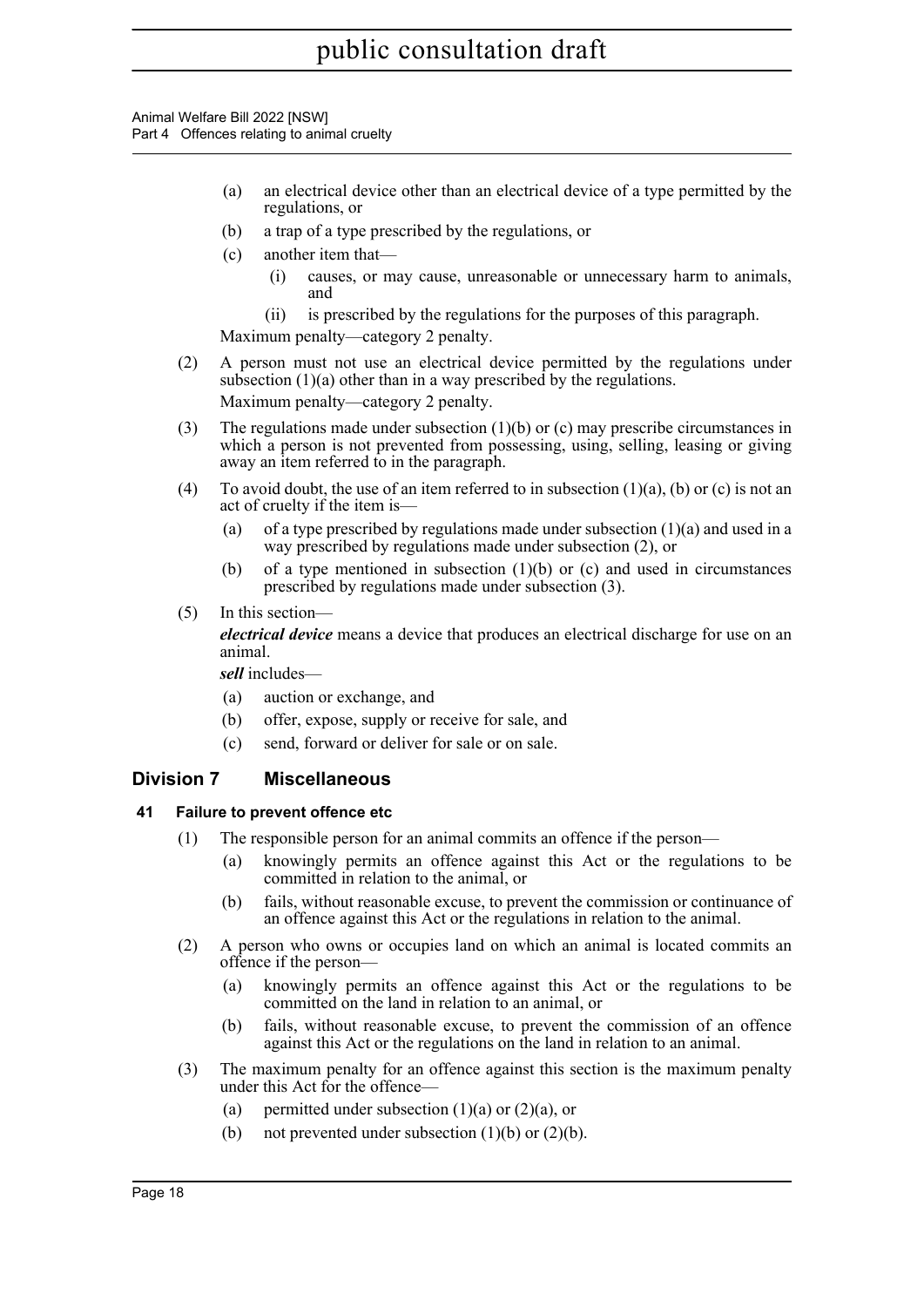Animal Welfare Bill 2022 [NSW] Part 5 Licensing and approvals

## <span id="page-25-0"></span>**Part 5 Licensing and approvals**

## <span id="page-25-1"></span>**42 Requirement to be licensed**

- (1) A person must not carry out any of the following activities (a *licensed activity*) unless the person holds a licence to carry out the activity—
	- (a) animal research and the supply of animals for animal research,
	- (b) exhibiting animals,
	- (c) another activity prescribed by the regulations for this section.

Maximum penalty—category 3 penalty.

- (2) Subsection (1) does not apply to the extent the regulations exempt the person from the requirement to hold a licence to carry out the licensed activity.
- (3) If a person holds a licence under this Act to exhibit a protected animal, other than a marine mammal, the person is not required to also hold a licence under the *Biodiversity Conservation Act 2016* to exhibit the protected animal.
- (4) A person must not advertise or promote a licensed activity unless the person holds a licence to carry out the licensed activity.

Maximum penalty—category 3 penalty.

(5) In this section—

*marine mammal* has the same meaning as in the *Biodiversity Conservation Act 2016*, section 2.7.

*protected animal* has the same meaning as in the *Biodiversity Conservation Act 2016*.

*supply of animals for animal research* includes breeding, keeping, nurturing and obtaining animals for the purposes of animal research.

## <span id="page-25-2"></span>**43 Offence for contravening conditions of licences**

A person who holds a licence must not contravene a condition of the licence. Maximum penalty—category 3 penalty.

## <span id="page-25-3"></span>**44 Offence for fraudulently obtaining licence**

A person must not—

- (a) make a statement, or provide information, the person knows to be false or misleading in a material particular to obtain a licence, or
- (b) forge or falsify a licence, or
- (c) claim to hold a licence the person does not hold, or
- (d) claim to hold a licence during a period the licence is suspended, or
- (e) display a licence the person does not hold, or
- (f) display a licence that is suspended.
- Maximum penalty—category 3 penalty.

## <span id="page-25-4"></span>**45 Regulations may provide for licensing scheme**

- (1) The regulations may provide for a licensing scheme to carry out a licensed activity.
- (2) Without limiting subsection (1), the regulations may provide for the following—
	- (a) the process for applying for licences, including the documents or other information that must be provided,
	- (b) the process for renewing, varying or transferring licences,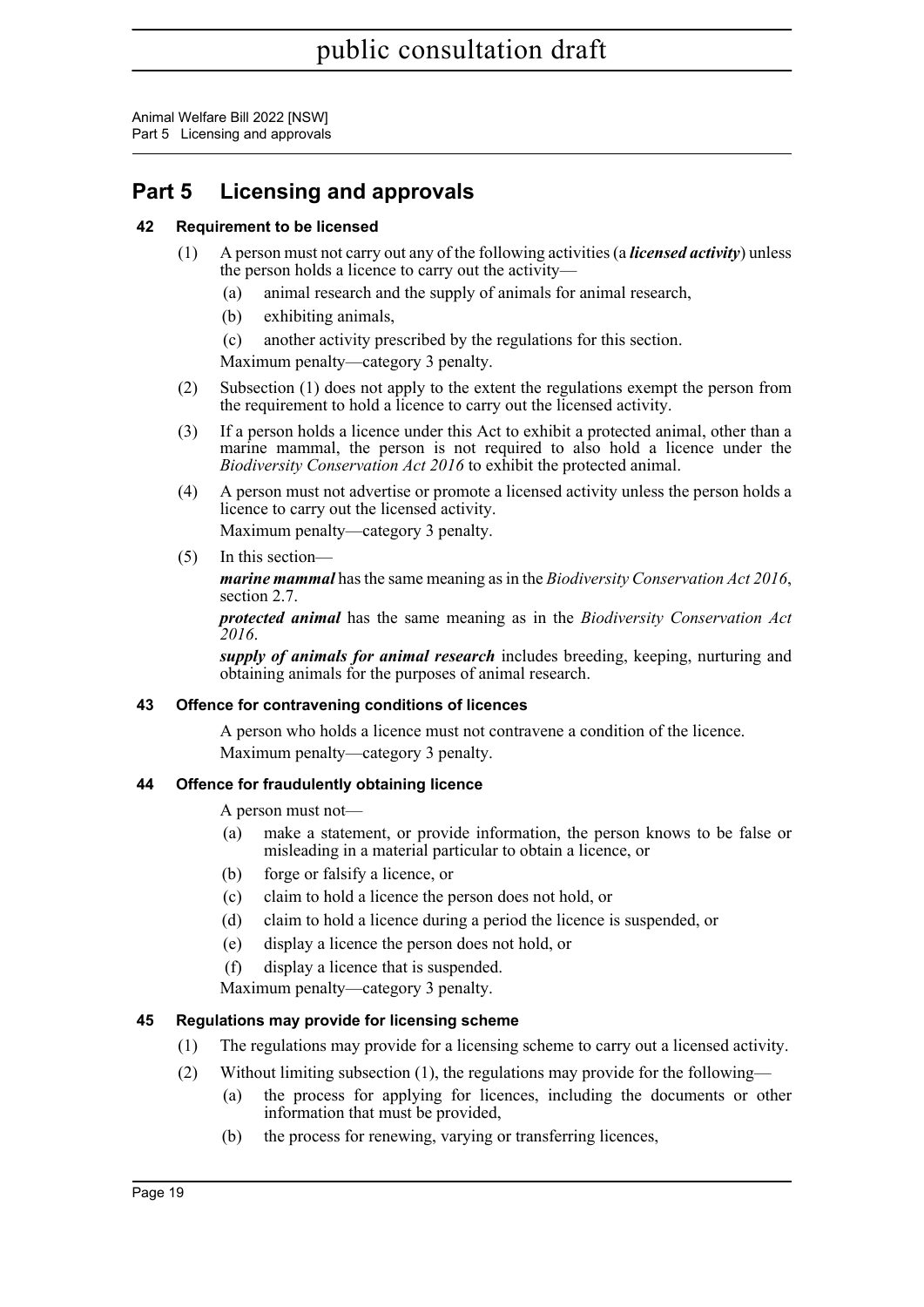Animal Welfare Bill 2022 [NSW] Part 5 Licensing and approvals

- (c) the fees payable for applications for licences and the renewal, variation or transfer of licences,
- (d) the waiver, reduction, postponement or refund of fees payable or paid in relation to licences,
- (e) matters relating to the Animal Research Review Panel's investigation of applications for licences for animal research,
- (f) the matters to be considered in deciding applications for licences and the renewal, variation and transfer of licences,
- (g) the granting and form of licences, including the particulars to be included in licences,
- (h) conditions of licences, including—
	- (i) standard conditions, and
	- (ii) requirements to provide financial assurance and the Secretary's power to use money given as financial assurance, and
	- (iii) a requirement to establish animal ethics committees, the minimum requirements for committees and the functions of committees, and
	- (iv) requirements to keep records of certain licensed activities carried out under licenses,
	- (v) the Secretary's power to impose, vary or revoke conditions,
- (i) matters relating to standards or codes of practice which apply in relation to animals or activities carried out under licences,
- (j) the Secretary's powers in relation to licences, including the power to vary, suspend or cancel licences and the grounds for and processes to vary, suspend and cancel licences,
- (k) matters relating to the surrender of licences,
- (l) matters relating to the disqualification of persons from holding licences,
- (m) offences relating to licences.
- (3) The regulations may provide for corporations who hold licences to grant stated licences under the licensing scheme prescribed in the regulations to stated classes of individuals in particular circumstances and on particular conditions.
- (4) The regulations may exempt, with or without conditions, the following from the requirements in the regulations in relation to licensing—
	- (a) stated persons or a stated class of persons,
	- (b) activities in relation to stated species or classes of animals,
	- (c) activities being carried out in certain circumstances.
- (5) The regulations may—
	- (a) provide that licences to carry out certain licensed activities must not be issued unless the Minister gives concurrence, and
	- (b) provide for the circumstances in which the Minister may give concurrence.

#### <span id="page-26-0"></span>**46 Regulations may provide for advisory committee for licensing scheme**

- (1) The regulations may provide for the establishment of an advisory committee to provide advice about matters relating to a licensing scheme to carry out a licensed activity.
- (2) Without limiting subsection (1), the regulations may provide for—
	- (a) the functions of the committee, and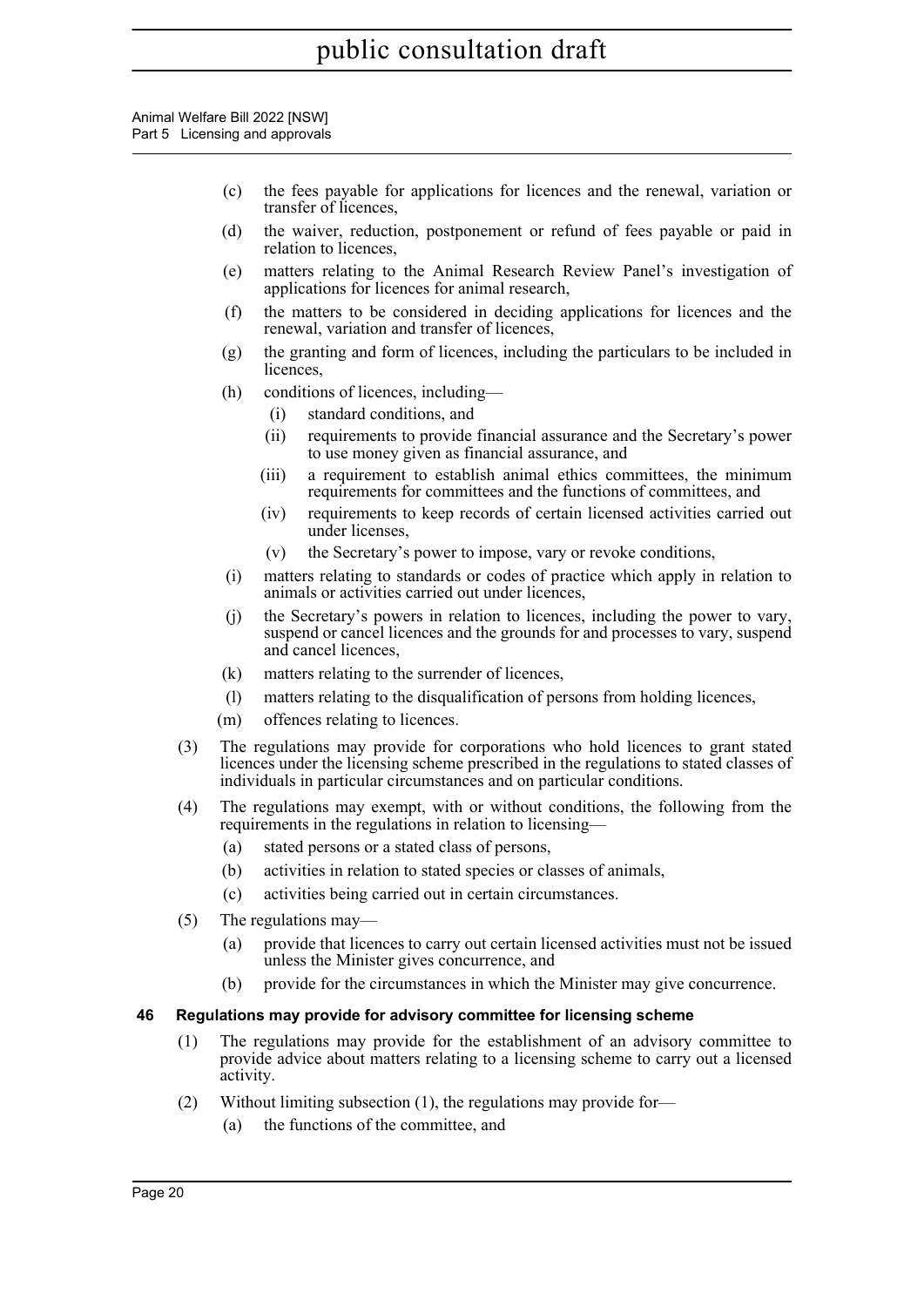Animal Welfare Bill 2022 [NSW] Part 5 Licensing and approvals

> (b) matters relating to the membership of the committee, including who may be appointed as members and the process for the appointment of members.

## <span id="page-27-0"></span>**47 Secretary approval of prescribed premises**

- (1) A person must not do any of the following without the Secretary's approval—
	- (a) erect prescribed premises,
	- (b) convert existing premises into prescribed premises,
	- (c) alter or enlarge prescribed premises.

Maximum penalty—category 3 penalty.

- (2) Without limiting subsection (1), the regulations may provide for the following—
	- (a) the process for applying for the Secretary's approval, including the documents or other information that must be provided,
	- (b) the matters to be considered by the Secretary in deciding applications for approvals,
	- (c) the Secretary's powers to—
		- (i) reject applications for approval, and
		- (ii) give approval, and
		- (iii) impose conditions on approval,
	- (d) standards with which prescribed premises must comply.
- (3) In this section—

*prescribed premises* means premises that are—

- (a) used, or proposed to be used, for the purpose of carrying out a licensed activity, and
- (b) prescribed by the regulations for the purposes of this section.

### <span id="page-27-1"></span>**48 Administrative review of certain decisions**

- (1) An aggrieved person for a reviewable decision may apply to the Civil and Administrative Tribunal under the *Administrative Decisions Review Act 1997* for an administrative review of the reviewable decision within 28 days after receiving notice of the reviewable decision.
- (2) In this section—

*aggrieved person*, for a reviewable decision, means the person prescribed by the regulations as being the aggrieved person for the reviewable decision.

*reviewable decision* means a decision under this Act prescribed by the regulations for this definition.

### <span id="page-27-2"></span>**49 Regulations may provide for complaints scheme**

- (1) The regulations may provide for a scheme about complaints made to the Secretary about an activity for which a licence is required under section 42.
- (2) Without limiting subsection (1), the regulations may provide for—
	- (a) how complaints may be made, and
	- (b) what complaints may be made about, and
	- (c) the investigation of complaints, and
	- (d) the resolution of complaints.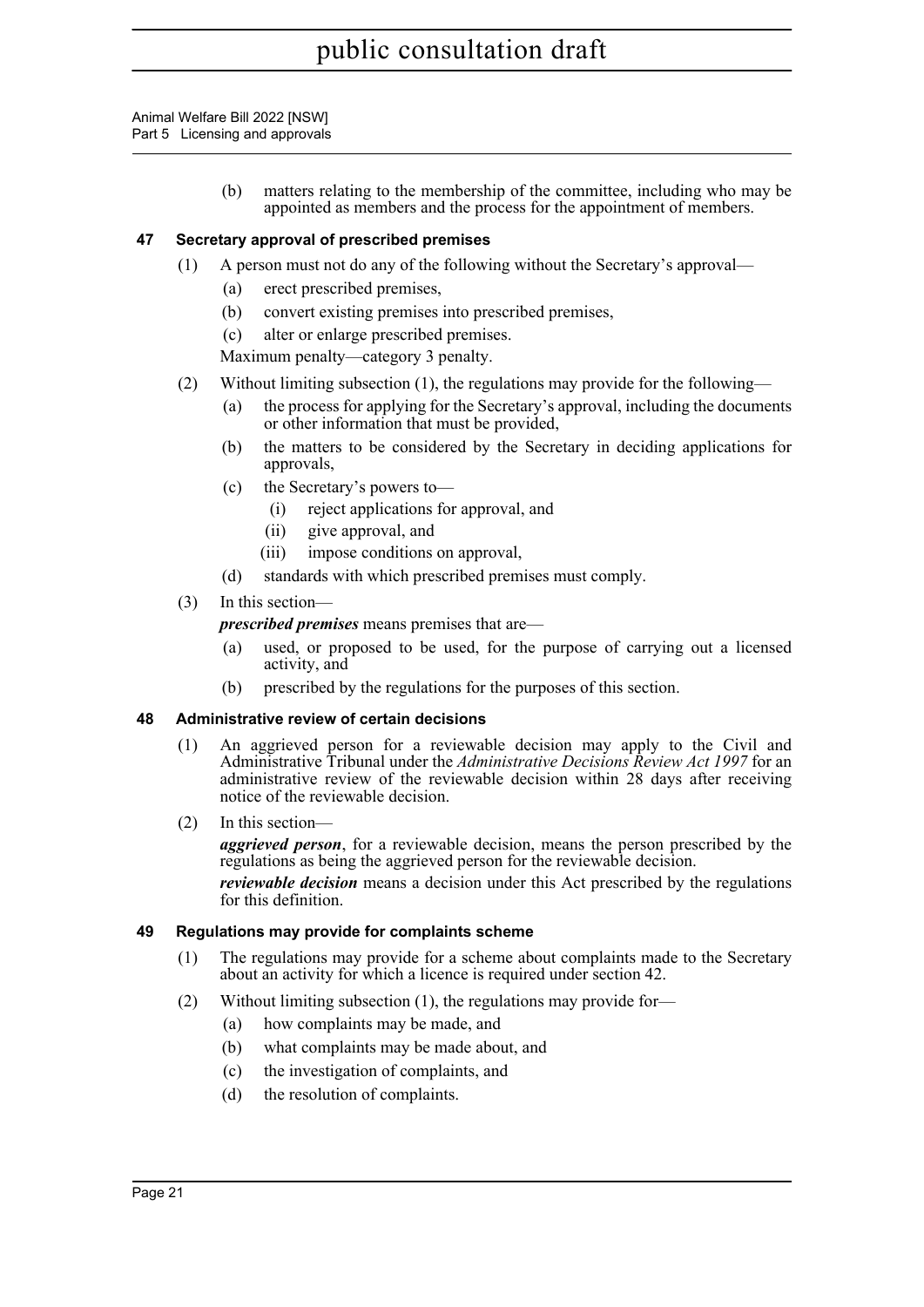## <span id="page-28-0"></span>**Part 6 Stock welfare panels**

## <span id="page-28-1"></span>**Division 1 Preliminary**

## <span id="page-28-2"></span>**50 Definitions**

In this Part—

*distress*, for a stock animal, means—

- (a) debility, or
- (b) exhaustion, or
- (c) exposure to the elements, or
- (d) significant physical injury.

*stock animal in distress* means a stock animal that is experiencing distress because the animal has not—

- (a) been provided with appropriate drink, food or shelter, or
- (b) been provided with appropriate animal husbandry, or
- (c) been provided with appropriate veterinary treatment, or
- (d) otherwise been provided with appropriate care.

*stock welfare panel* means a panel established under section 51.

## <span id="page-28-3"></span>**Division 2 Official warnings**

## <span id="page-28-4"></span>**51 Proposed seizure and disposal of stock animals**

- (1) This section applies if the Secretary reasonably suspects a stock animal is—
	- (a) a stock animal in distress, or
	- (b) is likely to become a stock animal in distress.
- (2) The Secretary may, by written notice (an *official warning*) given to the responsible person for the stock animal, advise the responsible person the Secretary intends to authorise the seizure and disposal of the stock animal unless the action stated in the notice in relation to the animal's care and welfare is taken within the period (a *compliance period*) stated in the notice.
- (3) An official warning may—
	- (a) require the responsible person to take more than one action stated in the notice, and
	- (b) if the official warning requires the responsible person to take more than one action—have different compliance periods for different actions.
- (4) An official warning—
	- (a) must include the following—
		- (i) a description of the stock animal to which the official warning applies,
		- (ii) details of the action the responsible person must take in relation to the animal's care and welfare,
		- (iii) the compliance period in which the action must be taken,
		- (iv) a statement that, if the responsible person does not take the action within the compliance period, the Secretary may authorise an authorised officer to seize and dispose of the stock animal,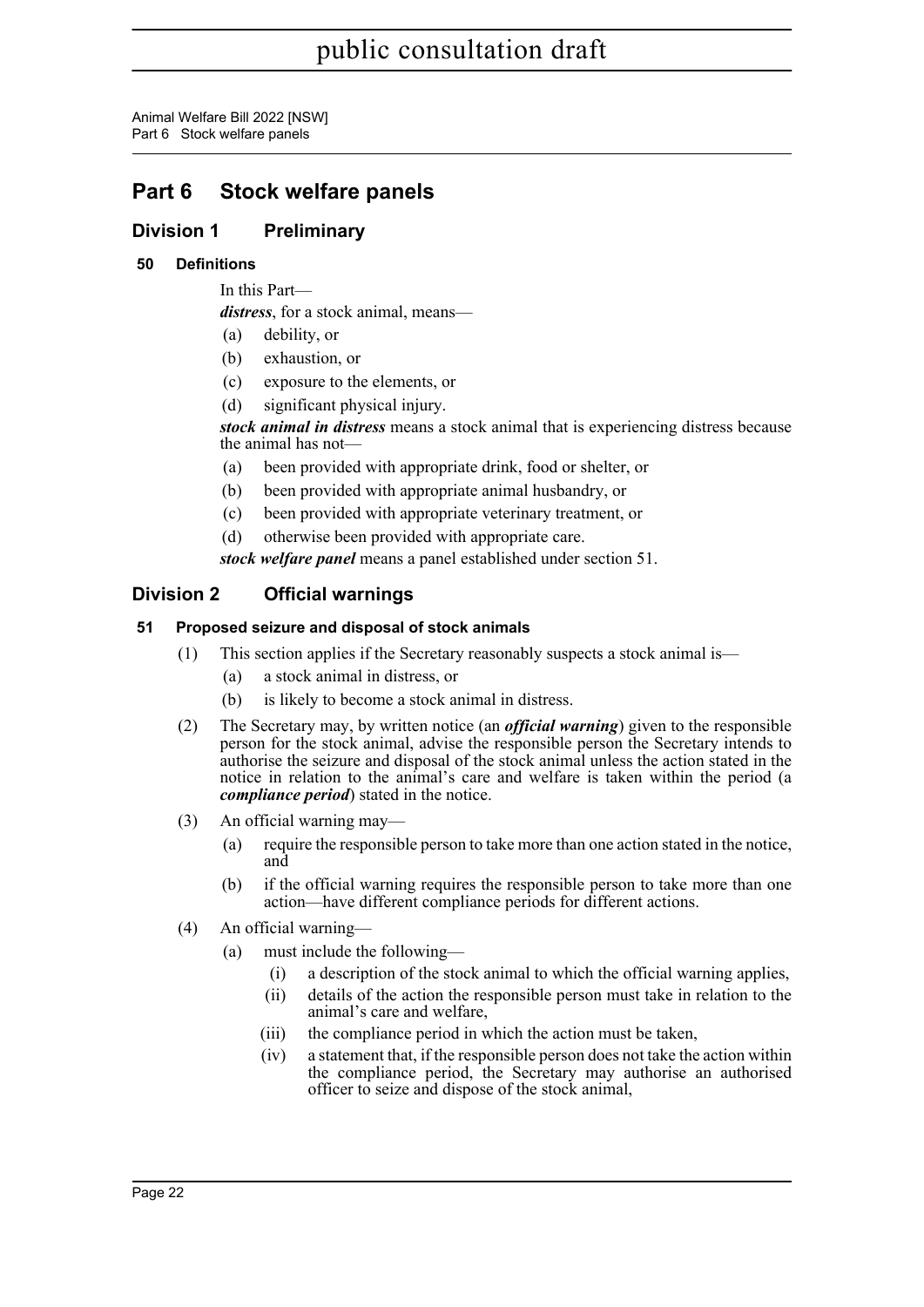- (v) a statement that if the stock animal is seized and disposed of, the stock animal's owner will be liable for the costs and expenses incurred in seizing, keeping and disposing of the stock animal, and
- (b) may include a direction requiring the responsible person for the stock animal to keep records to show the person has complied with the official warning. **Examples of records—** receipts for feed purchases, records of veterinary treatment
- (5) The Secretary may give the responsible person for a stock animal an official warning only if the Secretary has established a stock welfare panel to assess and report to the Secretary about—
	- (a) the state of and appropriate care for the stock animal, and
	- (b) any other matter about the stock animal's welfare the Secretary considers appropriate.
- (6) An official warning—
	- (a) may relate to 1 or more stock animals, and
	- (b) applies to the offspring of a stock animal to which the official warning applies if the offspring is born during the period—
		- (i) starting on the day the stock welfare panel has assessed the state of the stock animal, and
		- (ii) ending on the day—
			- (A) the official warning is revoked, or
			- (B) the stock animal is sold or otherwise disposed of.

## <span id="page-29-0"></span>**52 Stock welfare panels to monitor, assess and report**

- (1) If the Secretary gives the responsible person for a stock animal an official warning, the stock welfare panel must—
	- (a) monitor the responsible person's compliance with the notice, and
	- (b) during and at the end of the compliance period stated in the notice, assess and report to the Secretary about—
		- (i) compliance with the official warning, and
		- (ii) action to be taken in relation to the stock animal.
- (2) To help the panel exercise its functions under this Part, an authorised officer may—
	- (a) enter premises on which the stock animal is kept, and
	- (b) examine the stock animal, and
	- (c) exercise any other power the authorised officer has under Part 7.
		- **Note.** Part 7 provides for the powers of authorised officers to investigate, monitor and enforce compliance with the requirements of this Act, including in relation to stock animals.

### <span id="page-29-1"></span>**53 Secretary's power to revoke official warning or extend compliance period**

The Secretary may, at any time, by written notice given to the responsible person for the stock animal—

- (a) revoke an official warning, or
- (b) extend a compliance period under an official warning.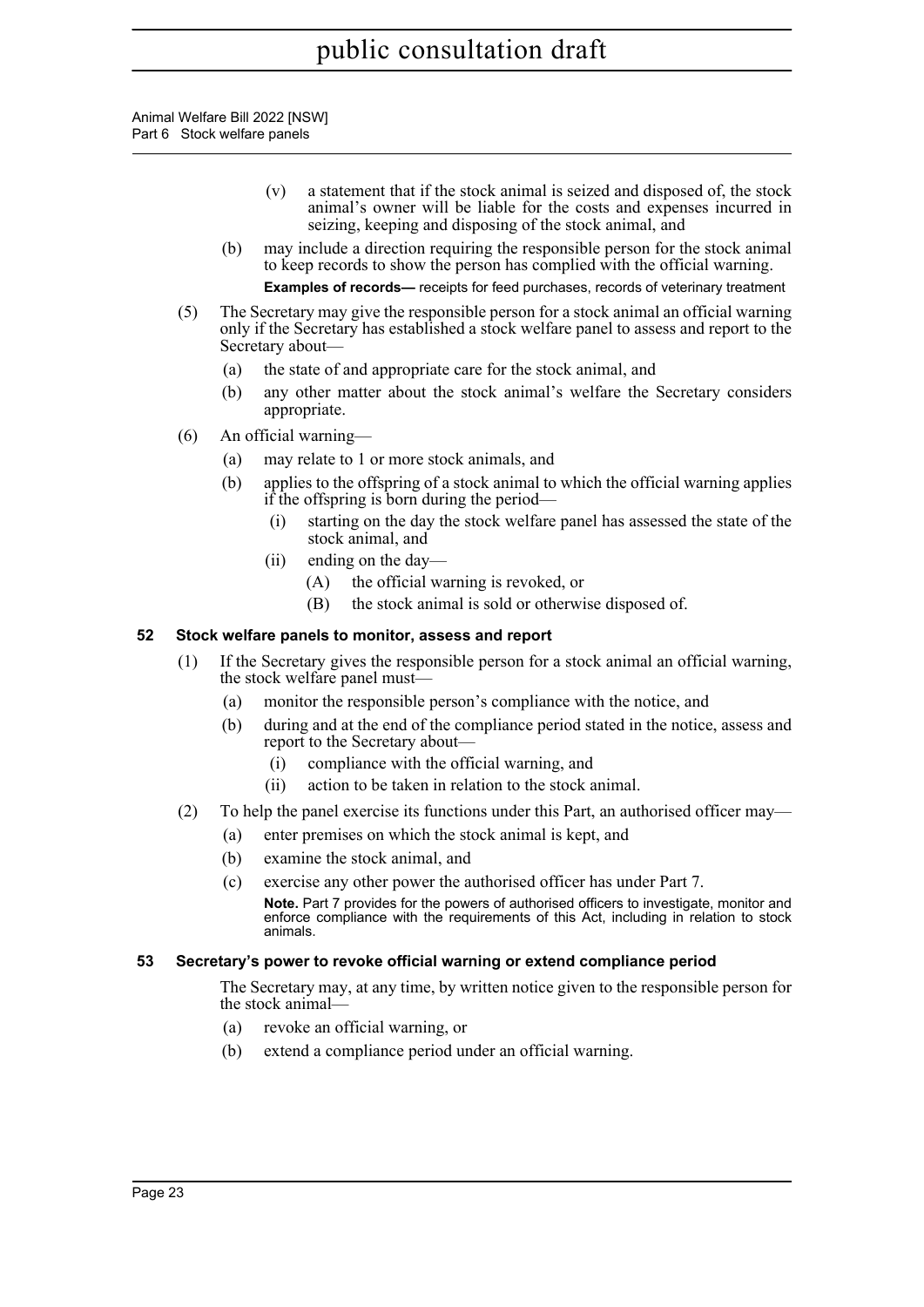## <span id="page-30-0"></span>**Division 3 Seizure and disposal of stock animals**

### <span id="page-30-1"></span>**54 Seizure and disposal of stock animals**

- (1) This section applies if, after considering a stock welfare panel's report about compliance with an official warning, the Secretary is satisfied—
	- (a) the action required to be taken under the official warning has not been taken, and
	- (b) a stock animal to which the warning relates continues to be, or is likely to become, a stock animal in distress.
- (2) The Secretary may, by written order—
	- (a) authorise the seizure and disposal of the stock animal, by selling the stock animal or otherwise, and
	- (b) if the Secretary considers it appropriate that the stock animal's owner or another responsible person for the stock animal must not purchase or otherwise acquire a stock animal during the period—
		- (i) starting on the commencement of the order, and
		- (ii) ending on the day that is 30 days after the stock animal is seized.
- (3) A person must not contravene a direction under subsection (2)(b). Maximum penalty—category 4 penalty.
- (4) If the Secretary authorises the seizure and disposal of a stock animal under subsection  $(2)(a)$ , an authorised officer may-
	- (a) enter the premises on which the stock animal is kept, and
	- (b) seize and dispose of the stock animal in accordance with the order.
- (5) The authorised officer must—
	- (a) if asked, show the responsible person for the stock animal a copy of the order, and
	- (b) give the responsible person a receipt acknowledging seizure of the stock animal if—
		- (i) the responsible person is present, and
		- (ii) it is reasonably practicable to provide a receipt.
- (6) A stock animal may not be sold or otherwise disposed of under this section if—
	- (a) proceedings for an offence against this Act or the regulations involving the stock animal have started but not been finally decided, or
	- (b) an order has been made by a court under another section of this Act in relation to the stock animal.
- (7) To avoid doubt, if a stock animal is a protected animal under the *Biodiversity Conservation Act 2016*, an order may be made and the animal seized and disposed of under this section without any additional authority under that Act.

## <span id="page-30-2"></span>**55 Additional powers for police officers during seizure and disposal**

- (1) An authorised officer who is a police officer may exercise the following functions at premises at which a stock animal is being seized under section 54—
	- (a) direct a person to leave the premises or remove a vehicle from the premises,
	- (b) remove from the premises—
		- (i) a person who fails to comply with a direction to leave the premises, or
		- (ii) a vehicle that a person fails to remove from the premises,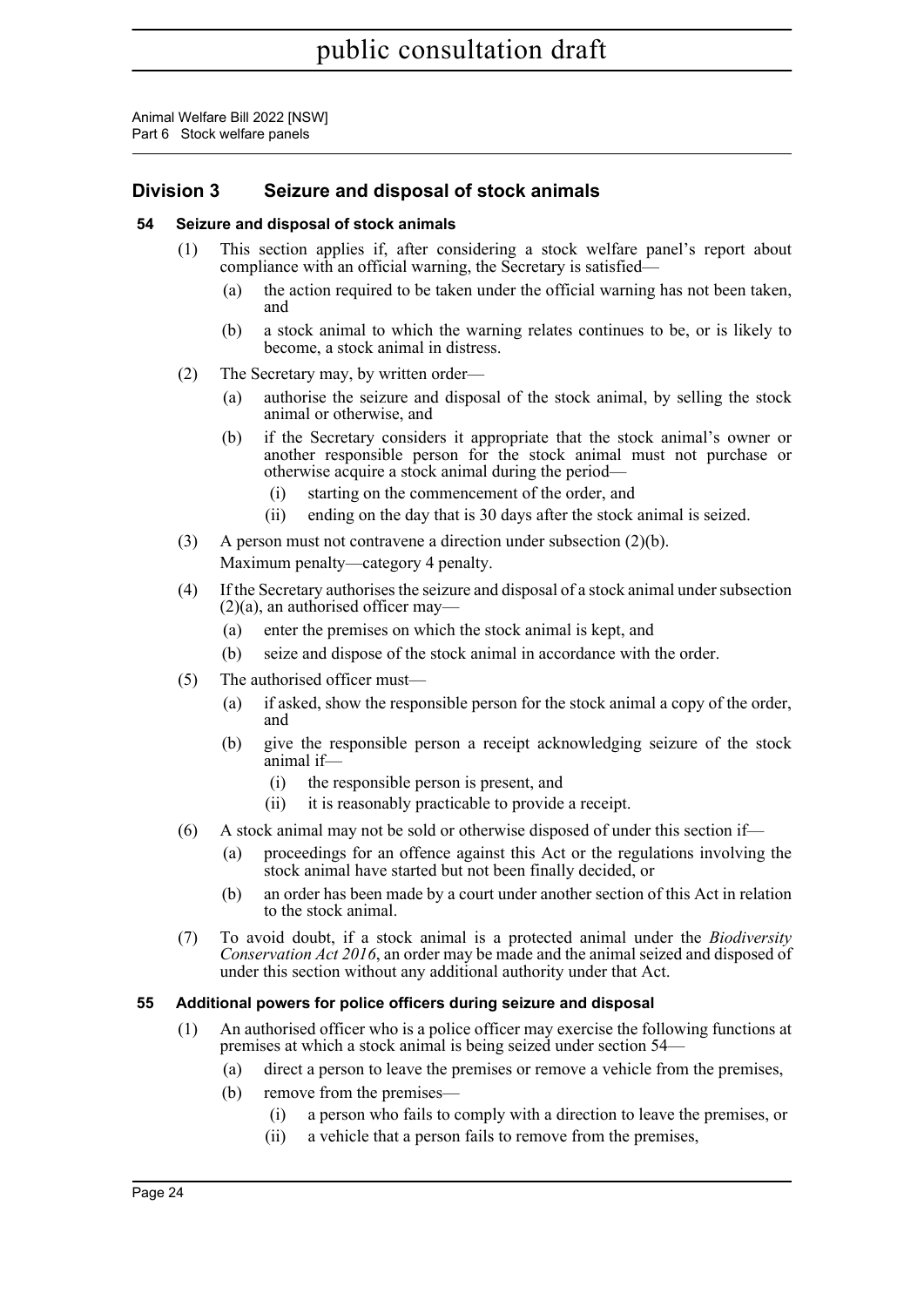- (c) direct a person not to enter the premises,
- (d) prevent a person from entering the premises,
- (e) prevent a person from interfering with the seizure of the stock animal,
- (f) remove or move, or cause to be removed or moved, a thing obstructing the seizure of the stock animal.
- (2) A person must comply with a direction given under subsection  $(1)(a)$  or  $(c)$ . Maximum penalty—category 4 penalty.

## <span id="page-31-0"></span>**56 Purchaser acquires good title**

If a stock animal is sold under this Part—

- (a) the purchaser acquires a good title to the stock animal, and
- (b) the interest of the former owner of the stock animal and any other person who had an interest in the stock animal is extinguished.

## <span id="page-31-1"></span>**Division 4 Miscellaneous**

## <span id="page-31-2"></span>**57 Recovery of costs of seizure and disposal**

- (1) An authorised officer may issue a certificate for the costs (the *certified disposal costs*) incurred by an enforcement authority in seizing, keeping and selling or otherwise disposing of a stock animal under this Part.
- (2) A certificate may apply to 1 or more stock animals.
- (3) The proceeds of a sale of a stock animal under this Part must be applied to the certified disposal costs for the stock animal.
- (4) The balance, if any, of the proceeds of sale must be paid to the former owner of the stock animal.
- (5) The certified disposal costs, or the balance of the certified disposal costs after applying the proceeds of sale, are recoverable by the enforcement authority in a court of competent jurisdiction as a debt payable to the enforcement authority.
- (6) In this section—

### *enforcement authority* means—

- (a) for a stock animal seized by an approved charitable organisation—the charitable organisation, or
- (b) otherwise—the Crown.

### <span id="page-31-3"></span>**58 Constitution and procedure of stock welfare panels**

- (1) A stock welfare panel established under section 51 consists of the following persons appointed by the Secretary—
	- (a) an authorised officer,
	- (b) at least one person employed in the Department who has expertise in animal welfare or stock management,
	- (c) at least one representative of Local Land Services who has expertise in animal welfare or stock management,
	- (d) if the Secretary considers it necessary—one person who has expertise relating to the type of stock animal in relation to which the panel is established,
	- (e) any other person prescribed by the regulations for this section.
- (2) The procedure of a stock welfare panel is decided by the Secretary.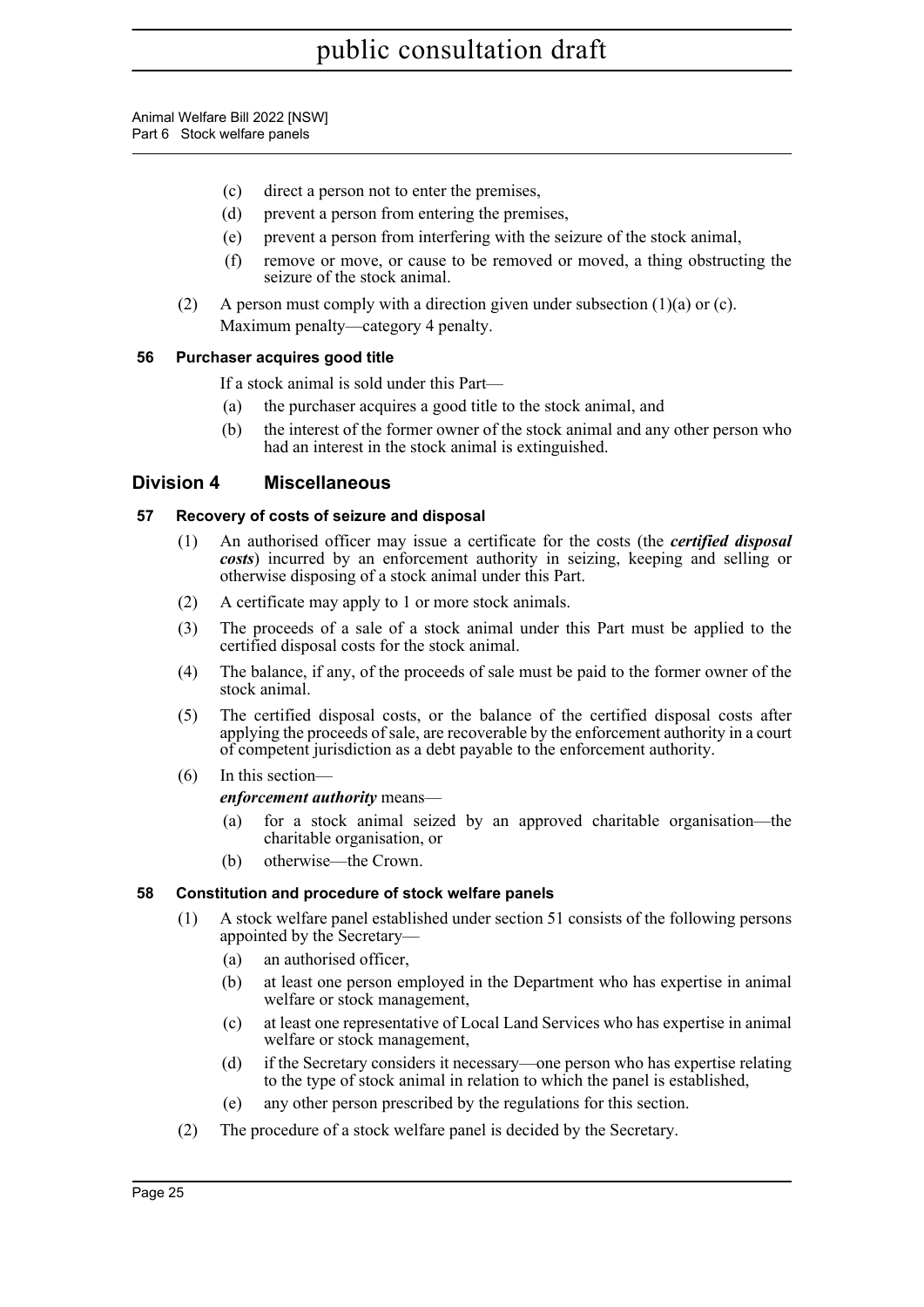Animal Welfare Bill 2022 [NSW] Part 7 Enforcement and compliance

## <span id="page-32-0"></span>**Part 7 Enforcement and compliance**

## <span id="page-32-1"></span>**Division 1 Preliminary**

### <span id="page-32-2"></span>**59 Purposes for which functions under Part may be exercised**

- (1) An authorised officer may exercise functions under this Part for the following purposes—
	- (a) for an authorised officer who is a public service employee or a police officer—
		- (i) for the purpose of investigating, monitoring and enforcing compliance with the requirements imposed by or under this Act or the *Crimes Act 1900*, section 79, 80, 530 or 531, and
		- (ii) for the purpose of administering this Act or an instrument made under this Act, including obtaining documents connected with the administration of this Act,
	- (b) for an authorised officer who is an employee, or otherwise engaged by, an approved charitable organisation—
		- (i) for the purpose of investigating, monitoring and enforcing compliance with the requirements imposed by or under this Act in relation to an animal welfare offence or the *Crimes Act 1900*, section 79, 80, 530 or 531, and
		- (ii) for the purpose of administering this Act or an instrument made under this Act in relation to an animal welfare offence, including obtaining documents connected with the administration of this Act in relation to an animal welfare offence,
	- (c) for an authorised officer who is an inspector under the *Greyhound Racing Act 2017—*
		- (i) for the purpose of investigating, monitoring and enforcing compliance with the requirements imposed by or under this Act or the *Crimes Act 1900*, section 79, 80, 530 or 531 in relation to animals held in connection with greyhound racing, and
		- (ii) for the purpose of administering this Act or an instrument made under this Act in relation to animals held in connection with greyhound racing, including obtaining documents connected with the administration of this Act in relation to animals held in connection with greyhound racing.
- (2) However, only an authorised officer who is a veterinary practitioner may exercise functions referred to in subsection (1) in relation to an offence under Part 5 involving animal research.
- (3) In this Part, a reference to an *authorised purpose* is a reference to a purpose referred to in subsection (1).

## <span id="page-32-3"></span>**Division 2 Information gathering powers**

### <span id="page-32-4"></span>**60 Exercise in conjunction with other powers**

A power under this Division may be exercised whether or not a power of entry under Division 3 is being exercised.

### <span id="page-32-5"></span>**61 Powers of authorised officers to require documents**

(1) An authorised officer may, by written notice, require the person to give the officer a document the officer requires for an authorised purpose.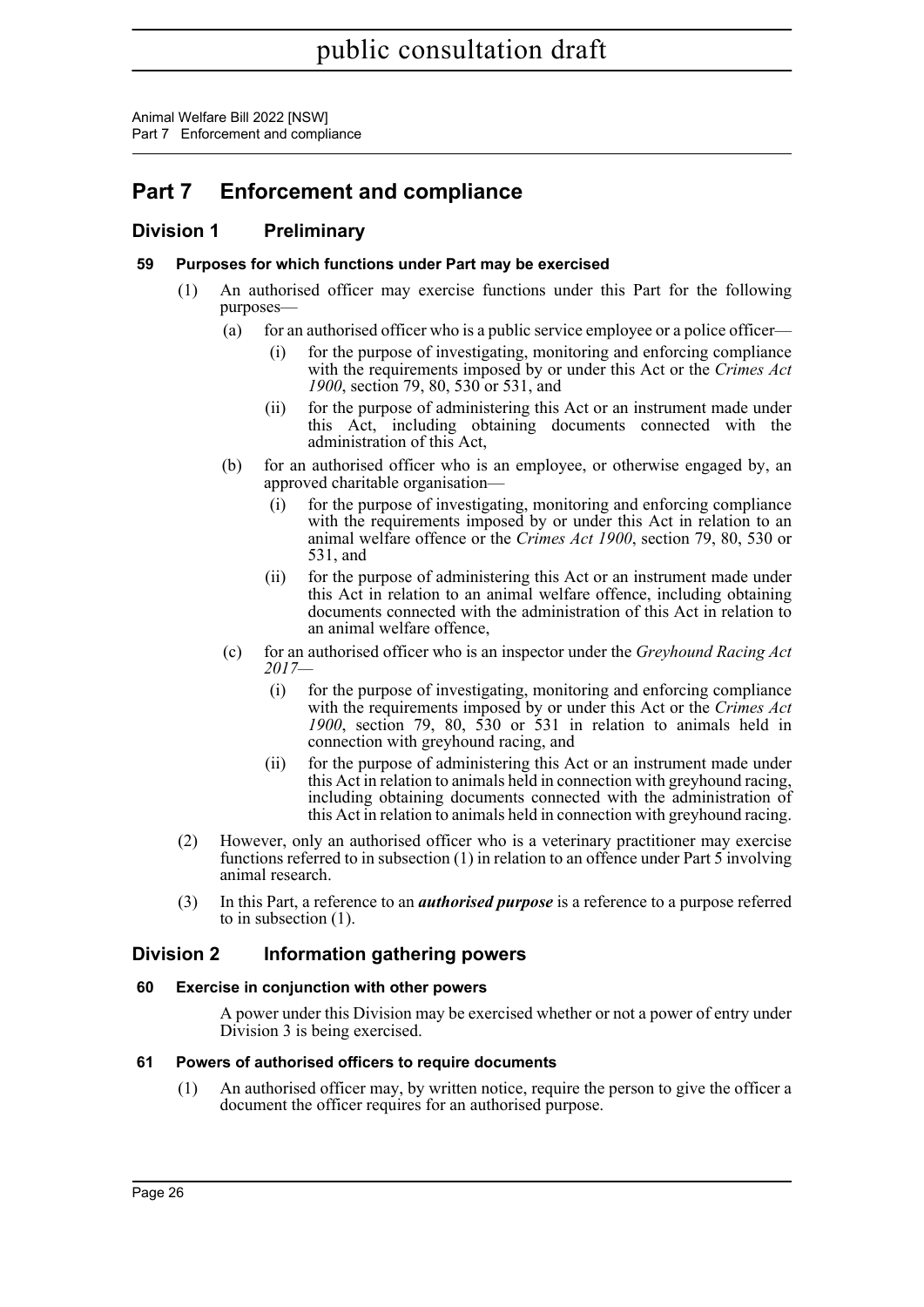Animal Welfare Bill 2022 [NSW] Part 7 Enforcement and compliance

> **Note—** See section 86(3) which provides that a person is not guilty of an offence of failing to comply with a requirement to give a document or to answer a question unless the person is warned that a failure to comply is an offence.

- (2) The notice must state—
	- (a) how documents are required to be given, and
	- (b) a reasonable time within which the documents are required to be given.
- (3) The notice may only require a person to give existing documents that are—
	- (a) in the person's possession, or
	- (b) within the person's power to obtain lawfully.
- (4) The authorised officer to whom a document is given may make copies of it.
- (5) If a document required to be given is in electronic, mechanical or other form, the notice requires the document to be given in written form, unless the notice otherwise provides.

#### <span id="page-33-0"></span>**62 Powers of authorised officers to require and record answers**

(1) If an authorised officer reasonably suspects a person is aware of matters about which information is reasonably required for an authorised purpose, the officer may require the person to answer questions in relation to the matters. **Note—** See section 86(3) which provides that a person is not guilty of an offence of failing to

comply with a requirement to give a document or to answer a question unless the person is warned that a failure to comply is an offence.

- (2) An authorised officer may, by written notice, require a corporation to nominate, in writing within the time specified in the notice, a director or officer of the corporation as the corporation's representative to answer questions.
- (3) Answers given by a person nominated under subsection (2) bind the corporation.
- (4) An authorised officer may, by written notice, require a person to—
	- (a) attend at a specified place and time to answer questions if attendance at the place is reasonably required for the questions to be properly put and answered, or
	- (b) answer questions by audio link or audio visual link.
- (5) The place and time at which a person may be required to attend under subsection  $(4)(a)$  or answer questions by audio link or audio visual link must be—
	- (a) a place and time nominated by the person, or
	- (b) if the place and time nominated is not reasonable in the circumstances or a place and time is not nominated by the person—a place and time nominated by the authorised officer that is reasonable in the circumstances.
- (6) An authorised officer may record questions, and answers to questions, under this section if the officer has informed the person who will be questioned that the record will be made.
- (7) A record may be made using—
	- (a) sound recording apparatus, or
	- (b) audio visual apparatus, or
	- (c) another method decided by the authorised officer.
- (8) The authorised officer must, if asked by the person, give the person who is questioned a copy of the record as soon as practicable after it is made.
- (9) A record may be made under this section despite the provisions of another law.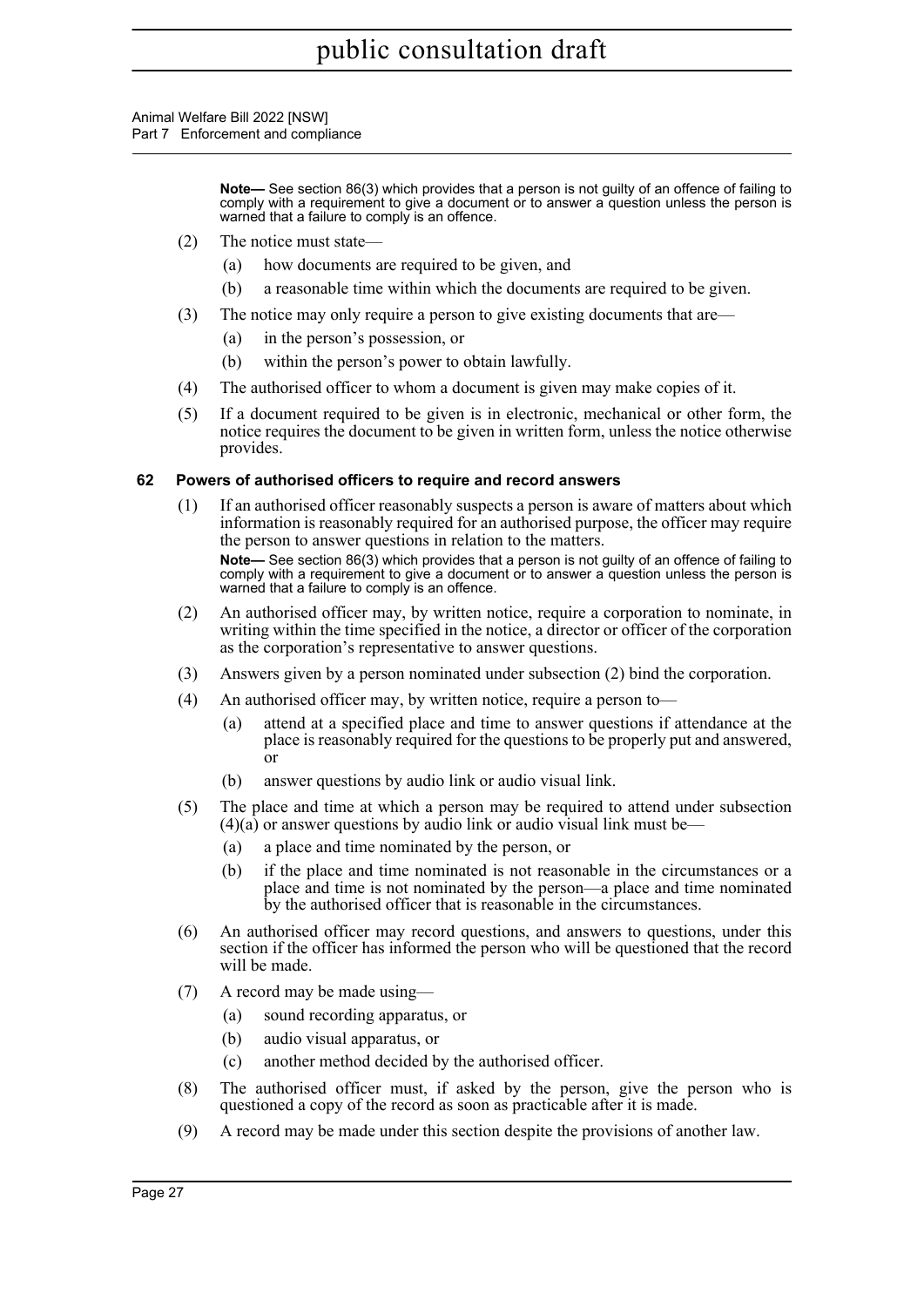Animal Welfare Bill 2022 [NSW] Part 7 Enforcement and compliance

### <span id="page-34-0"></span>**63 Power to require animals and other items to be produced**

- (1) If an authorised officer reasonably suspects a person to possess or control any of the following items (*relevant items*) reasonably required for an authorised purpose, the officer may require the person to produce the relevant items—
	- (a) an animal,
	- (b) equipment, material or a substance, including animal reproductive material. **Example of animal reproductive material—** animal eggs
- (2) A notice under this section must state—
	- (a) how the relevant item is required to be produced, and
	- (b) a reasonable time by which the relevant item is required to be produced.

## <span id="page-34-1"></span>**64 Power of authorised officers to demand name and address**

(1) If an authorised officer reasonably suspects a person has committed or is committing an offence against this Act or the regulations, the officer may require the person to state the person's full name and residential address.

**Note—** See section 86(3) which provides that a person is not guilty of an offence of failing to comply with a requirement to give a document or to answer a question unless the person is warned that a failure to comply is an offence.

- (2) An authorised officer may also ask the person to provide proof of the person's name and address.
- (3) It is not an offence to fail to comply with a request under subsection (2).

#### <span id="page-34-2"></span>**65 Authorised officer may require responsible person for vehicle to disclose identity of driver who commits offence**

- (1) If the driver of a motor vehicle is alleged to have committed an offence against this Act or the regulations in the course of driving the vehicle—
	- (a) the responsible person for the vehicle, or the person having custody of the vehicle, must, if asked by an authorised officer, immediately give information about the name and home address of the driver, and
	- (b) another person must, if asked by an authorised officer, give information that it is in the person's power to give that may lead to the identification of the driver.

Maximum penalty—category 5 penalty.

- (2) For subsection (1)(a), if asked by the authorised officer, the responsible person or person having custody of the vehicle must give the information in a written statement signed by the person.
- (3) It is a defence to a prosecution for an offence against subsection  $(1)(a)$  if the defendant proves the defendant did not know, and could not with reasonable diligence have ascertained, the driver's name and home address.
- (4) A written statement referred to in subsection (2), produced in a court in proceedings against the person named in the statement as the driver at the time of the alleged offence, is evidence, without proof of the signature, that the person was the driver at the time of the alleged offence if the person does not appear before the court.

## <span id="page-34-3"></span>**Division 3 Powers to enter premises**

### <span id="page-34-4"></span>**66 Powers of authorised officers to enter non-residential premises**

(1) An authorised officer may enter premises, or a part of premises, not used for residential purposes—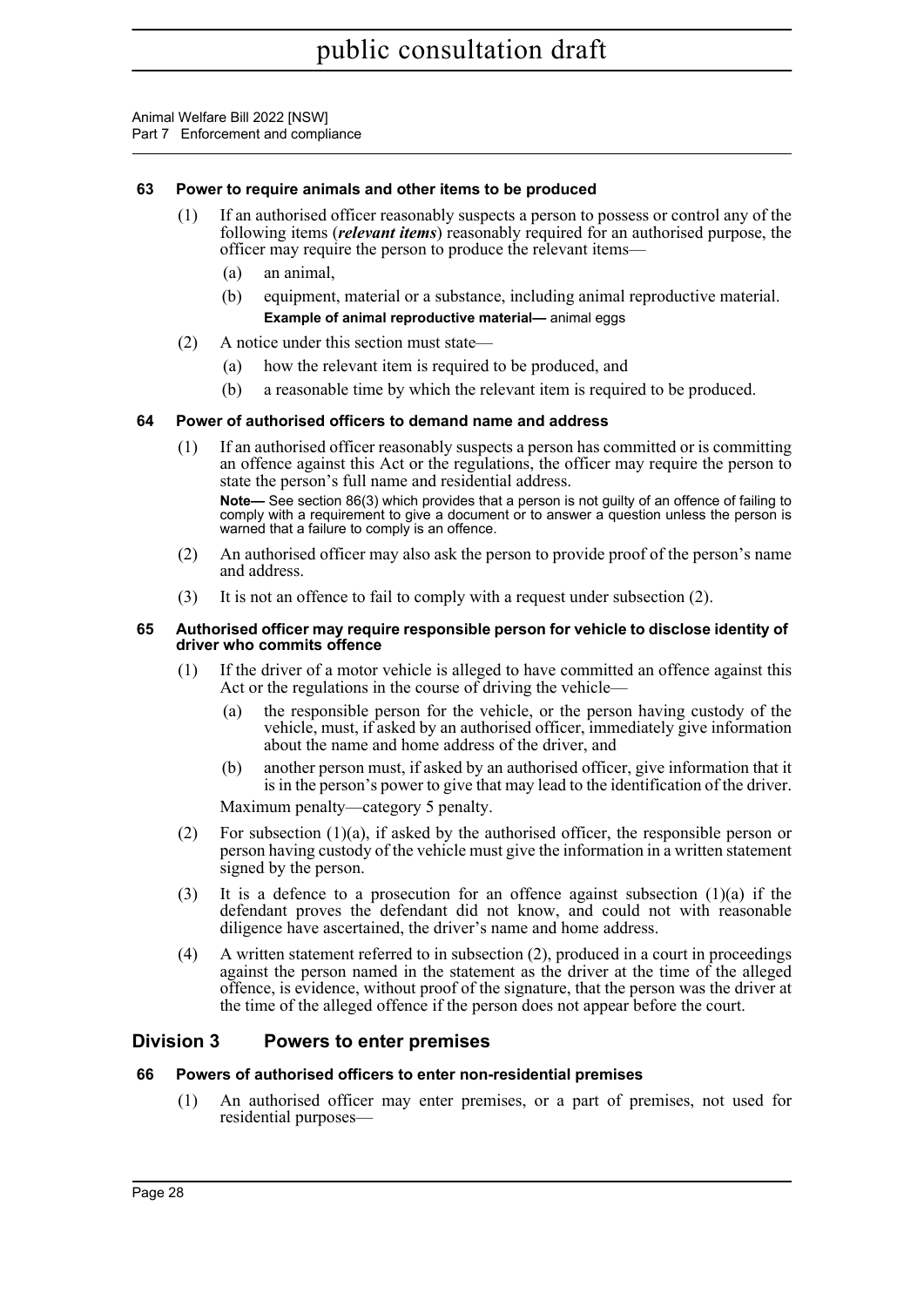Animal Welfare Bill 2022 [NSW] Part 7 Enforcement and compliance

- (a) at any time, if the officer reasonably suspects an offence against this Act is about to be, is being or has been committed, on the premises or the part of the premises, or
- (b) under the authority of a search warrant, or
- (c) with the consent of the occupier of the premises, or
- (d) at any reasonable time to check compliance with a direction or order given under this Act or the regulations, for example, a disqualification order, or
- (e) at any reasonable time, if the premises are premises at which a licensed activity is carried out,
- (f) at any reasonable time to investigate, monitor and enforce compliance with this Act or the regulations, if the authorised officer reasonably suspects an agricultural, commercial or industrial activity relating to animals is being carried out.
- (2) For subsection  $(1)(f)$ , the regulations may prescribe activities that do or do not constitute agricultural, commercial or industrial activities.

#### <span id="page-35-0"></span>**67 Entry into residential premises only in certain circumstances**

- (1) An authorised officer may only enter premises, or a part of premises, used for residential purposes—
	- (a) with the consent of the occupier of the premises, or
	- (b) under the authority of a search warrant, or
	- (c) if the authorised officer reasonably believes—
		- (i) an animal has experienced significant physical injury, is in imminent danger of experiencing significant physical injury or has a life threatening condition that requires immediate veterinary treatment, and
		- (ii) it is necessary to exercise the power to prevent further or significant physical injury to the animal or to ensure the animal is provided with veterinary treatment.
- (2) If an authorised officer enters premises under subsection  $(1)(c)$ , the officer may only exercise powers under sections 71 and 72 in relation to the animal.

#### <span id="page-35-1"></span>**68 Search warrants**

- (1) An authorised officer may apply to an issuing officer for the issue of a search warrant if the authorised officer reasonably suspects that—
	- (a) a provision of this Act or the regulations is being or has been contravened at any premises, or
	- (b) there is, in or on any premises, a matter or a thing connected with an offence under this Act or the regulations.
- (2) An issuing officer to whom the application is made may, if satisfied there are reasonable grounds to do so, issue a search warrant authorising an authorised officer named in the warrant—
	- (a) to enter the premises, and
	- (b) to exercise a function of the authorised officer under this Part.
- (3) The *Law Enforcement (Powers and Responsibilities) Act 2002,* Part 4, Division 5 applies to a search warrant issued under this section.
- (4) Without limiting subsection (2), a police officer may—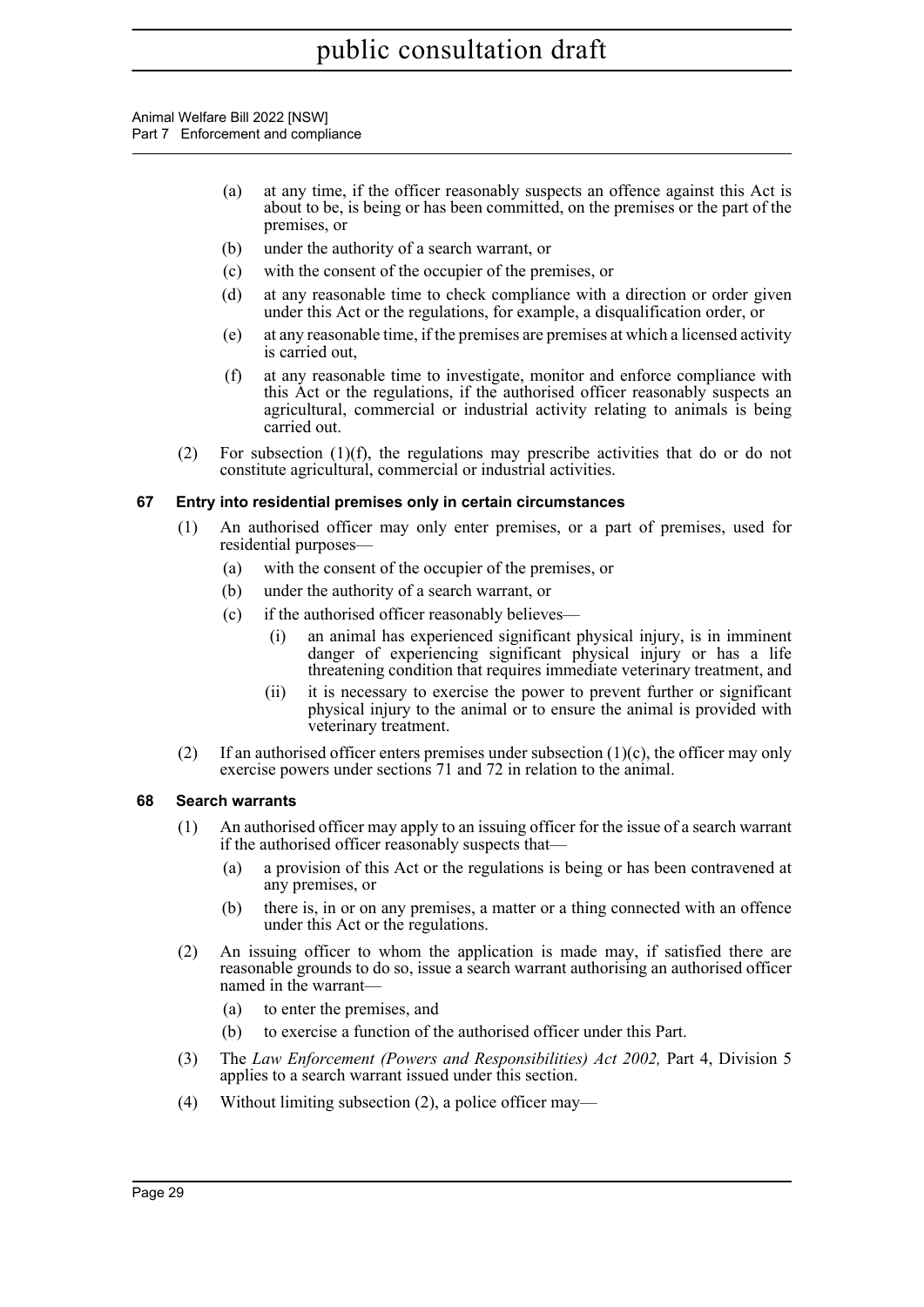- (a) accompany an authorised officer executing a search warrant under this section, and
- (b) take all reasonable steps to help the authorised officer in the exercise of the authorised officer's function under this Act.
- (5) In this section—

*issuing officer* means an authorised officer within the meaning of the *Law Enforcement (Powers and Responsibilities) Act 2002*.

## **69 Additional provision regarding entry of premises**

- (1) A power to enter premises under this Act authorises entry by foot, vehicle, vessel or aircraft or by any other means.
- (2) Entry may be effected under this Act with the use of reasonable force.

## **Division 4 Investigation and risk management powers**

## **70 Powers that can be exercised on premises**

- (1) An authorised officer may, at any premises lawfully entered including a public place, do anything that in the authorised officer's opinion is necessary for an authorised purpose, including—
	- (a) the things specified in subsection (2), and
	- (b) the exercise of additional specific powers under this Division in relation to animals.
- (2) An authorised officer may do 1 or more of the following—
	- (a) examine, inspect and observe things,
	- (b) take and remove samples of things,
	- (c) make examinations, inquiries or tests the authorised officer considers necessary,
	- (d) take photographs, films, videos, audio or other recordings that the authorised officer considers necessary,
	- (e) require documents to be produced for inspection,
	- (f) examine and inspect documents,
	- (g) copy documents,
	- (h) seize things that the authorised officer reasonably believes are connected with an offence against this Act or the regulations,
	- (i) move seized things from the place where they are seized or leave them at the place where they are seized and take reasonable action to restrict access to them,
	- (j) direct the occupier of the premises where things are seized to keep the things at the premises or at another place under the control of the occupier,
	- (k) do anything else authorised by or under this Act.

**Note—** See section 86(3) which provides that a person is not guilty of an offence of failing to comply with a requirement to give a document or to answer a question unless the person is warned that a failure to comply is an offence.

- (3) The power to examine and inspect a thing includes power to use reasonable force to break open or otherwise access a container or other thing being used, or suspected of being used, to hold or contain an animal.
- (4) The power to seize a thing connected with an offence includes a power to seize—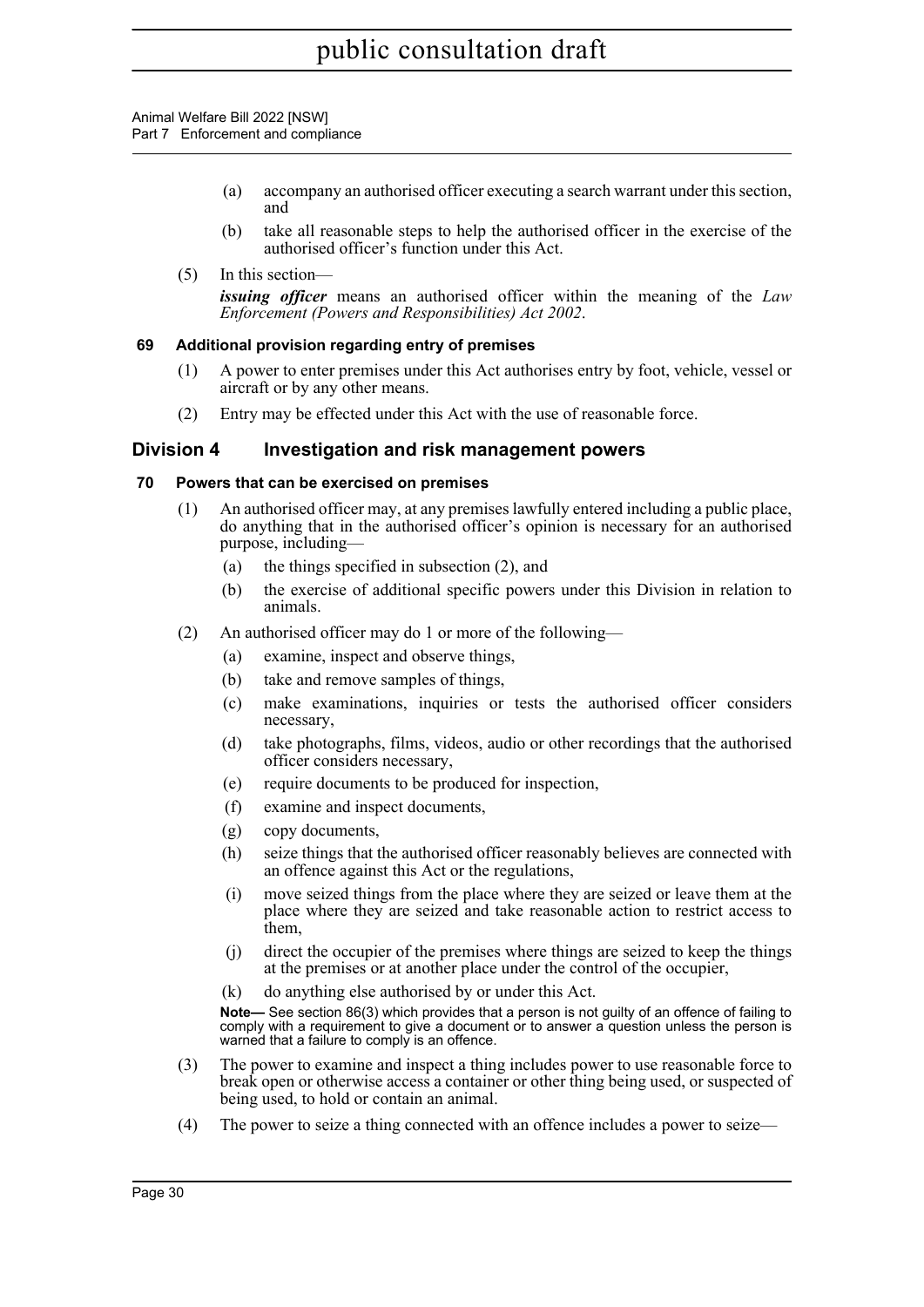Animal Welfare Bill 2022 [NSW] Part 7 Enforcement and compliance

- (a) a thing in relation to which the offence has been committed, and
- (b) a thing that will afford evidence of the commission of the offence, and
- (c) a thing that was used for the purpose of committing the offence.
- (5) A power to do something under this section includes a power to arrange for the thing to be done.
- (6) A power to do something under this section in relation to a thing may be exercised without the consent of the owner of the thing.
- (7) In this section, a reference to—
	- (a) an offence includes a reference to an offence that it reasonably suspected has been committed, and
	- (b) a thing includes part of an animal and animal reproductive material but does not include an animal.

#### **71 Powers of authorised officers generally to examine, inspect or observe animals**

An authorised officer may examine, inspect or observe an animal if—

- (a) the officer has, for an authorised purpose, entered the premises where the animal is kept, or
- (b) the officer reasonably suspects—
	- (i) an offence against this Act or the regulations is being, has been or is about to be committed in relation to the animal, or
	- (ii) the animal has not been provided with appropriate food or drink during the following periods and is still not being provided with the food or drink—
		- (A) if the regulations prescribe a period for the species, or other class, of animal—the period prescribed,
		- (B) otherwise—the previous 24 hours, or
	- (iii) the animal is so severely injured, so diseased or in so poor a physical or psychological condition that it is necessary for the animal to be provided with veterinary treatment and the animal is not being provided with that treatment, or
	- (iv) the animal is so severely injured, so diseased or in so poor a physical or psychological condition that it is cruel to keep it alive, and the animal is not about to be destroyed or is about to be destroyed in a way that will inflict unnecessary harm on the animal.

#### **72 Powers of authorised officers in relation to care of animals**

- (1) If, after examining, inspecting or observing an animal under section 71, an authorised officer reasonably suspects the animal is being or has been harmed or any of the circumstances referred to in section 71(b) exist in relation to the animal, the authorised officer may do 1 or more of the following—
	- (a) seize the animal or, if the animal is dead, the animal's carcass,
	- (b) if the animal is seized,
		- (i) move the animal or carcass to another place the authorised officer considers appropriate,
		- (ii) leave the animal or carcass at the place and restrict access to the animal or carcass in the way the authorised officer considers appropriate,
	- (c) provide the animal with necessary drink, food, veterinary treatment and routine animal husbandry,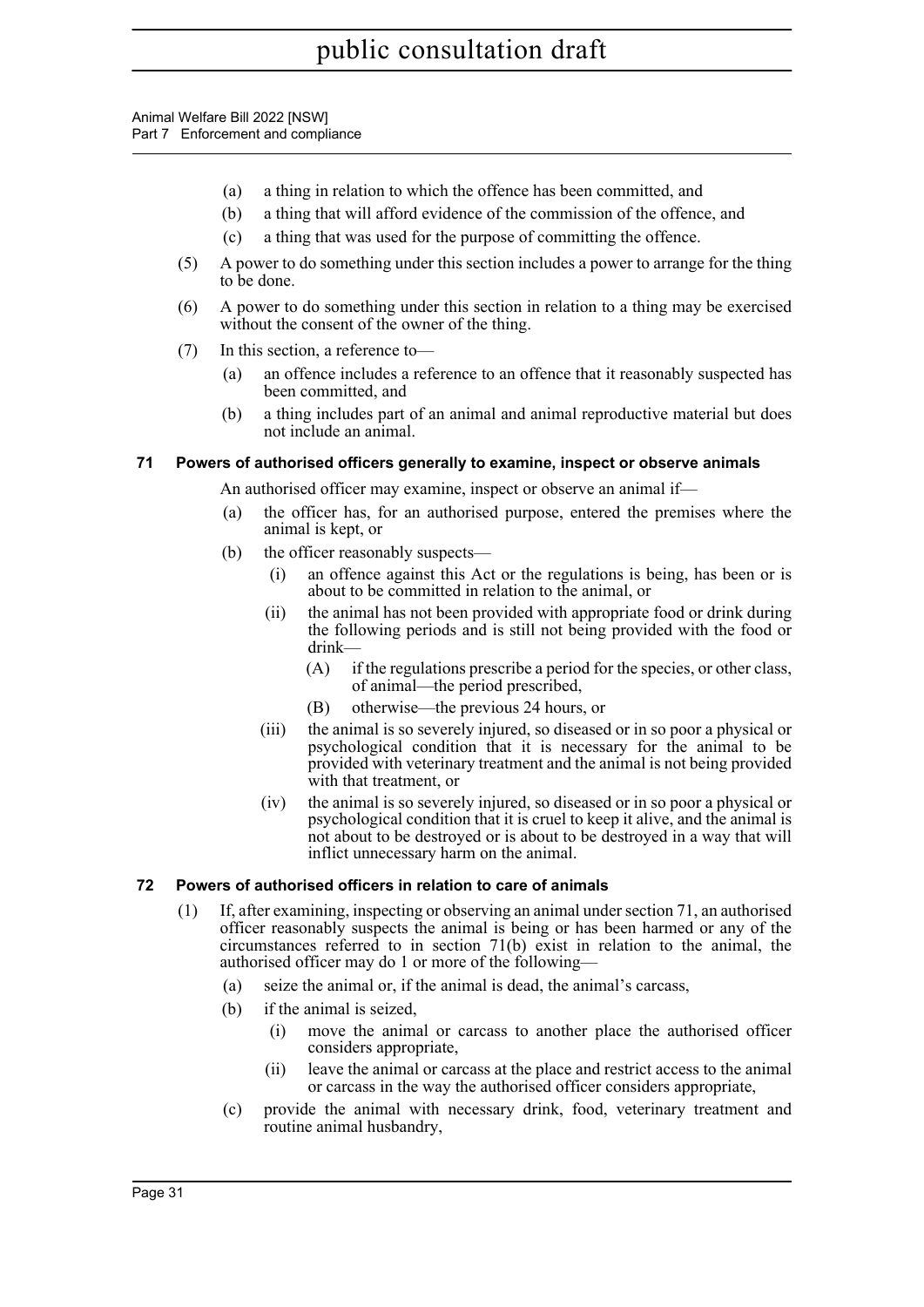Animal Welfare Bill 2022 [NSW] Part 7 Enforcement and compliance

- (d) administer a sedative or pain relief to the animal,
- (e) take and remove samples from the animal,
- (f) destroy the animal in a way that causes it to die quickly and without unnecessary harm.
- (2) An animal or carcass to which subsection 1(a) applies may be kept by an authorised officer for a period—
	- (a) of no more than 60 days, or
	- (b) if, within the 60-day period, proceedings are started in relation to an offence against this Act or the regulations—until the proceedings are finally decided, unless the court otherwise directs.
- (3) Despite subsection (2), an animal that is being or has been harmed that is kept under this section or to which section 71(b) applies may—
	- (a) be kept for the period necessary for the animal to be provided with appropriate drink, food or veterinary treatment, or
	- (b) be destroyed in a way that causes it to die quickly and without unnecessary harm.
- (4) For subsection  $(1)(d)$ , an authorised officer must—
	- (a) if reasonably practicable, obtain advice from a veterinary practitioner before administering the sedative or pain relief, and
	- (b) as soon as practicable after administering the sedative or pain relief, arrange for the animal to be examined by a veterinary practitioner, and
	- (c) if the animal is a stock animal—as soon as practicable after administering the sedative or pain relief, give the responsible person for the animal a record that the sedative or pain relief has been administered.

#### **73 Notices in relation to contravention of Act**

- (1) If an authorised officer is satisfied on reasonable grounds a person is contravening a provision of this Act or the regulations, the authorised officer may give the person a written notice requiring the person to take specified action the authorised officer considers necessary to avoid a further contravention.
- (2) A person must not, without reasonable excuse, fail to comply with the notice. Maximum penalty—category 4 penalty.

#### **74 Seizure of animals held in contravention of certain orders or by disqualified persons**

- (1) This section applies if an animal is—
	- (a) being held in contravention of an order made under any of the following provisions—
		- $(i)$  section 54(2),
		- (ii) section 129,
		- (iii) section 130,
		- (iv) section 131, or
	- (b) being held by a person to whom section 152 applies.
- (2) An authorised officer may seize the animal.

#### **75 Powers to detain vehicle or vessel**

(1) This section applies if an authorised officer who is a police officer reasonably suspects a moving vehicle or vessel contains—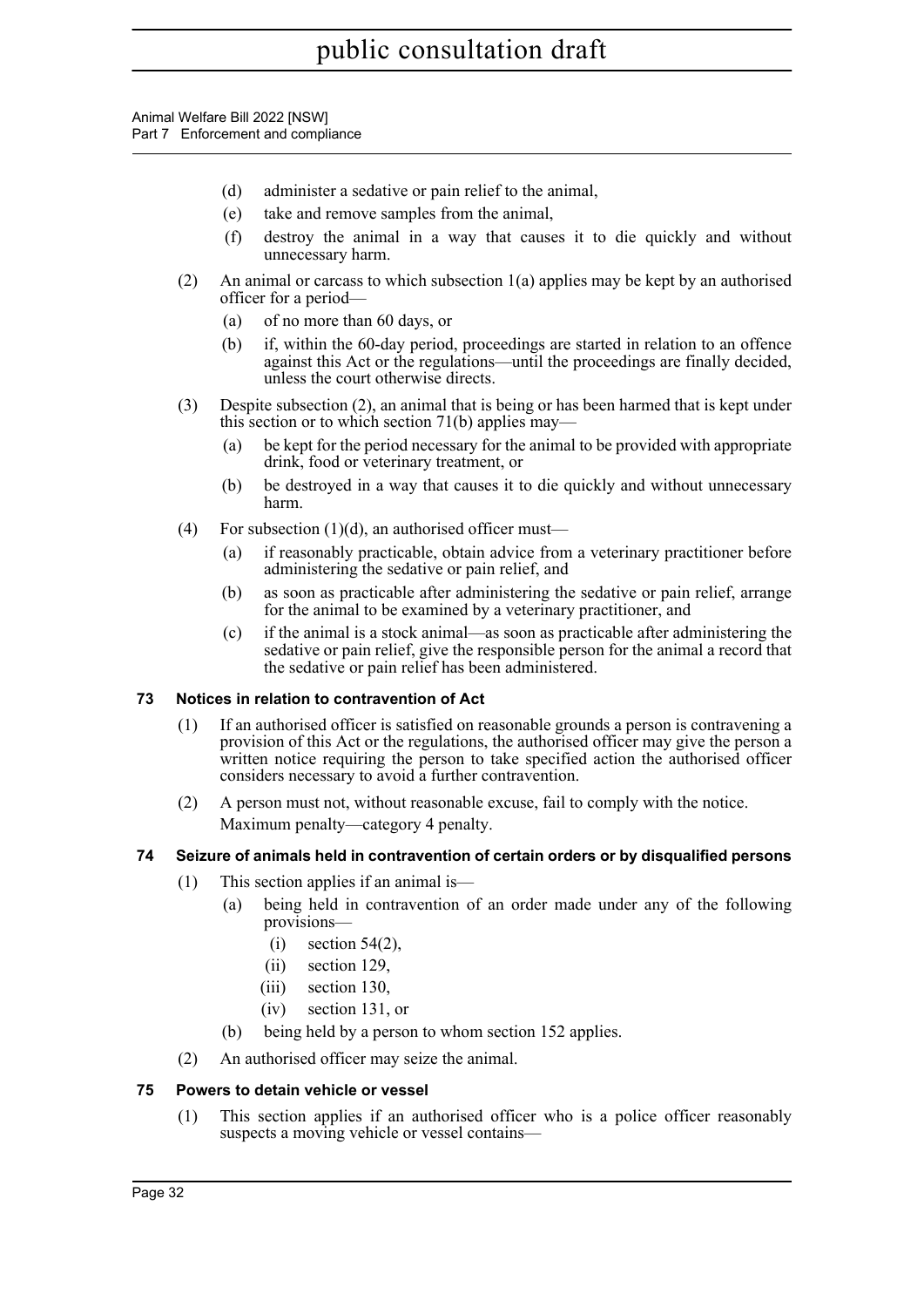Animal Welfare Bill 2022 [NSW] Part 7 Enforcement and compliance

- (a) an animal in relation to which an offence against this Act or the regulations has been or is being committed, or
- (b) an animal that is being harmed.
- (2) The authorised officer may do any of the following the officer considers necessary—
	- (a) stop the vehicle or vessel,
	- (b) enter the vehicle or vessel,
	- (c) enter land for the purpose of entering the vehicle or vessel,
	- (d) examine the animal.
- (3) For the purpose of entering the vehicle or vessel or examining the animal, the police officer may direct the person operating the vehicle or vessel to do 1 or more of the following—
	- (a) to manoeuvre the vehicle or vessel in a specified way or to a specified place, including a place that is appropriate for examining the animal,
	- (b) to park or secure the vehicle or vessel in a specified way,
	- (c) to remain in control of the vehicle or vessel while the police officer is exercising the officer's functions.
- (4) A person must comply with a direction given to the person under this section. Maximum penalty—category 5 penalty.

## **76 Extension of certain powers of officers**

The powers of an authorised officer under this Division may be exercised in relation to an offence, or suspected offence, against the *Veterinary Practice Act 2003*, section 9(1).

## **Division 5 Functions in relation to seized things**

#### **77 Definitions**

(1) In this Division—

*owner* of a thing includes a person entitled to possession of the thing. *responsible person* for a seized thing means—

- (a) the apparent owner of the thing, or
- (b) the apparent occupier of premises where the thing is seized.

*seized thing* means a thing seized by an authorised officer under this Part.

(2) For the purposes of this Division, the continued retention of a seized thing in custody is *not justified* only if it is not necessary to retain the thing as evidence of an offence.

#### **78 Receipt for seized things**

- (1) As soon as practicable after an authorised officer seizes a thing, the authorised officer must give a receipt for it to the responsible person for the thing.
- (2) If it is not practicable to comply with subsection  $(1)$ , the authorised officer may leave the receipt at the premises where the thing was seized in a conspicuous position and in a reasonably secure way.
- (3) A receipt is not required if—
	- (a) the thing is seized in a public place, and
	- (b) the apparent owner of the thing cannot be located after reasonable inquiry.
- (4) A receipt must describe generally the seized thing and its condition.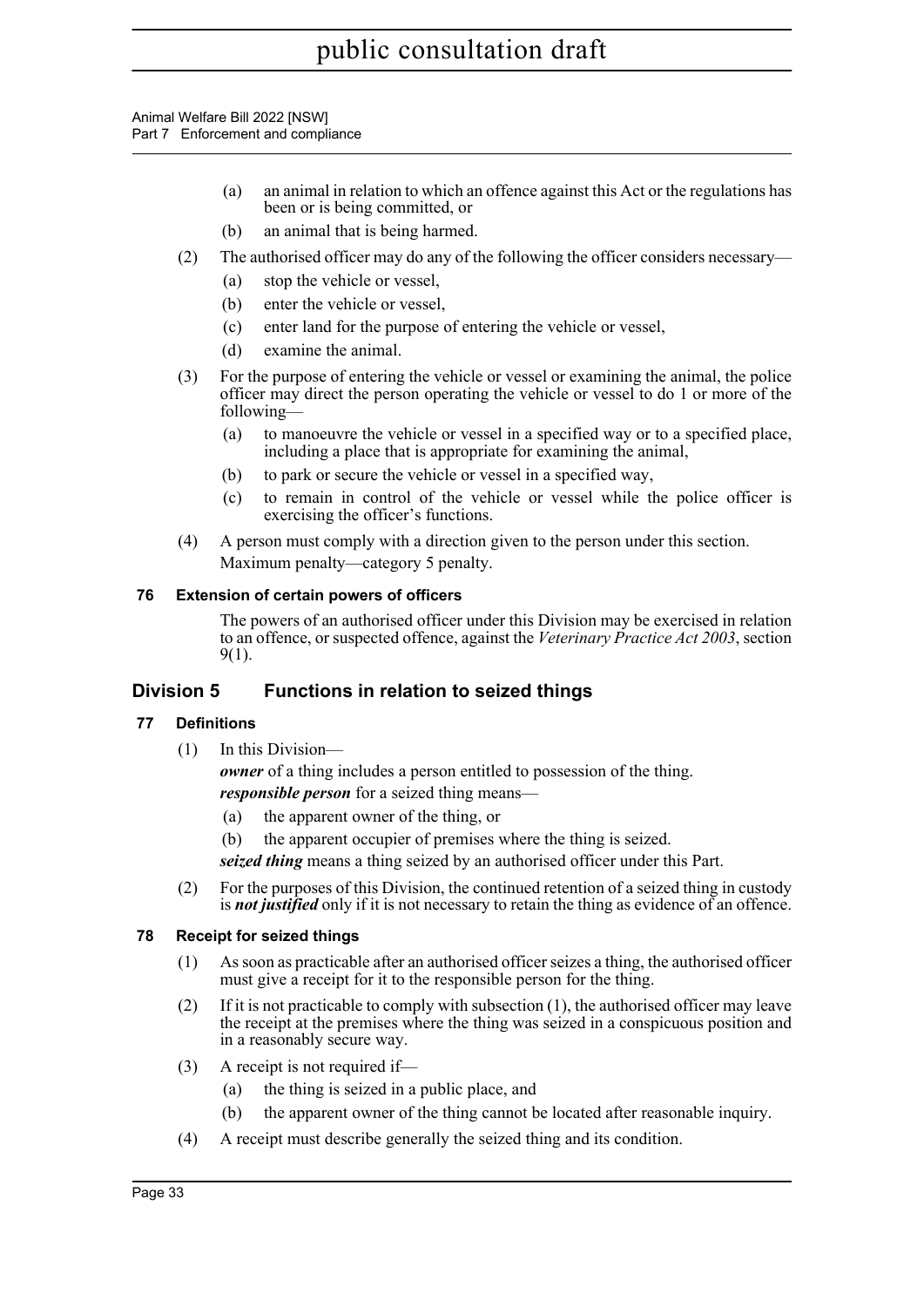> (5) This section does not apply if it is impracticable or would be unreasonable to give a receipt given the nature, condition or value of a seized thing.

## **79 Return of seized things**

- (1) An authorised officer must return a seized thing to its owner if the authorised officer is satisfied that—
	- (a) it is lawful for the owner to have possession of the thing, and
	- (b) the continued retention of the thing in custody is not justified.
- (2) A requirement to return a seized thing to its owner includes a requirement to remove or lift restrictions on an owner's access to a seized thing.
- (3) This section does not apply if an authorised officer certifies under section 80 that the authorised officer is unable to return the seized thing to its owner.

## **80 Certification of inability to return seized thing**

- (1) An authorised officer may certify in writing that the authorised officer is unable to return a seized thing to its owner if—
	- (a) the authorised officer cannot find the owner of the thing after making all reasonable inquiries, or
	- (b) the authorised officer cannot, for another reason, return the thing to its owner after making all reasonable efforts to do so.
- (2) A thing's nature, condition and value must be considered in deciding—
	- (a) whether it is reasonable to make inquiries or efforts, and
	- (b) what inquiries or efforts, if any, are reasonable in the circumstances.
- (3) The Secretary may give directions about the inquiries or efforts that must be made by authorised officers in relation to the return of a seized thing or a class of seized things.
- (4) Compliance with a direction under subsection (3) is evidence that all reasonable inquiries or efforts were made.

#### **81 Court order requiring delivery of seized thing**

- (1) A court may, on application by a person, make an order directing that a seized thing be delivered to the person.
- (2) A court may make such an order only if satisfied that—
	- (a) the person is the owner of the seized thing, and
	- (b) it is lawful for the person to have possession of the thing, and
	- (c) the continued retention of the seized thing in custody is not justified.
- (3) In deciding an application, the court may make—
	- (a) a finding or order about the ownership of the thing, and
	- (b) necessary incidental or ancillary findings or orders.
- (4) An application under this section may be made to—
	- (a) the Local Court, if the estimated value of the thing is not more than \$100,000, or
	- (b) the Supreme Court, if the estimated value of the thing is greater than \$100,000.
- (5) Despite subsection (4), a court hearing proceedings for an offence may deal with an application relating to a seized thing connected with the offence despite the estimated value of the thing.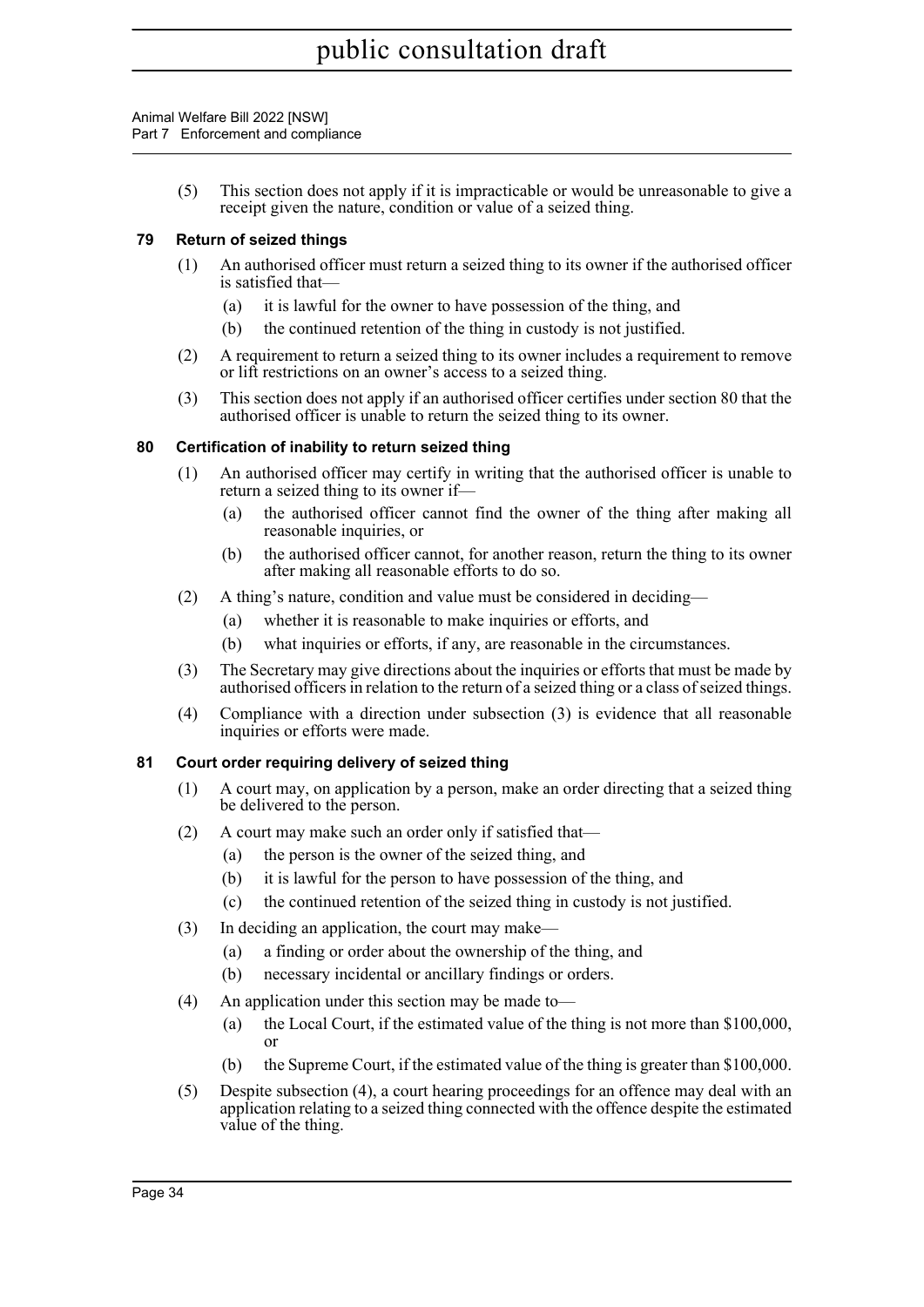- (6) A court cannot make an order under this section about a seized thing that has been forfeited to the Secretary under section 82.
- (7) A requirement to deliver a seized thing to its owner includes a requirement to remove or lift restrictions on an owner's access to a seized thing.

## **82 Forfeiture of seized thing**

- (1) The Secretary may, by written order, declare a seized thing to be forfeited to the Secretary.
- (2) The Secretary may make an order only if—
	- (a) the Secretary is satisfied the continued retention of the thing in custody is not justified, and
	- (b) the thing cannot be returned to its owner.
- (3) A thing cannot be returned to its owner if—
	- (a) the Secretary is satisfied it is not lawful for the owner of the seized thing to have possession of the thing, or
	- (b) an authorised officer certifies under section 80 that the authorised officer is unable to return the seized thing to its owner.
- (4) The Secretary must give notice of the Secretary's intention to declare a seized thing to be forfeited to the Secretary.
- (5) The notice must be given at least 21 days before the order is made.
- (6) The Secretary gives notice by—
	- (a) publishing the notice on the Department's website, and
	- (b) serving the notice on the apparent owner of the thing.
- (7) However, it is not necessary to serve the notice on the apparent owner of the thing if an authorised officer has certified under section 80 that the authorised officer is unable to return the seized thing to its owner.

**Note—** Notice of the intention to make the declaration gives the owner of the thing an opportunity to seek a court order for the return of the thing.

#### **83 Dealing with forfeited things**

- (1) When the Secretary makes an order under section 82 declaring a seized thing forfeited to the Secretary, the seized thing—
	- (a) is forfeited to the Secretary, and
	- (b) becomes the Secretary's property.
- (2) The Secretary may deal with the thing as the Secretary considers appropriate.
- (3) Without limiting subsection (2), the Secretary may destroy, sell or dispose of the thing or authorise its destruction, sale or disposal.

## **Division 6 General**

## **84 Requiring assistance**

- (1) An authorised officer may require the owner or occupier of premises, or a person in or on premises other than a public place, to provide reasonable assistance for the purposes of exercising the authorised officer's functions under this Part in relation to the premises.
- (2) The requirement may be made—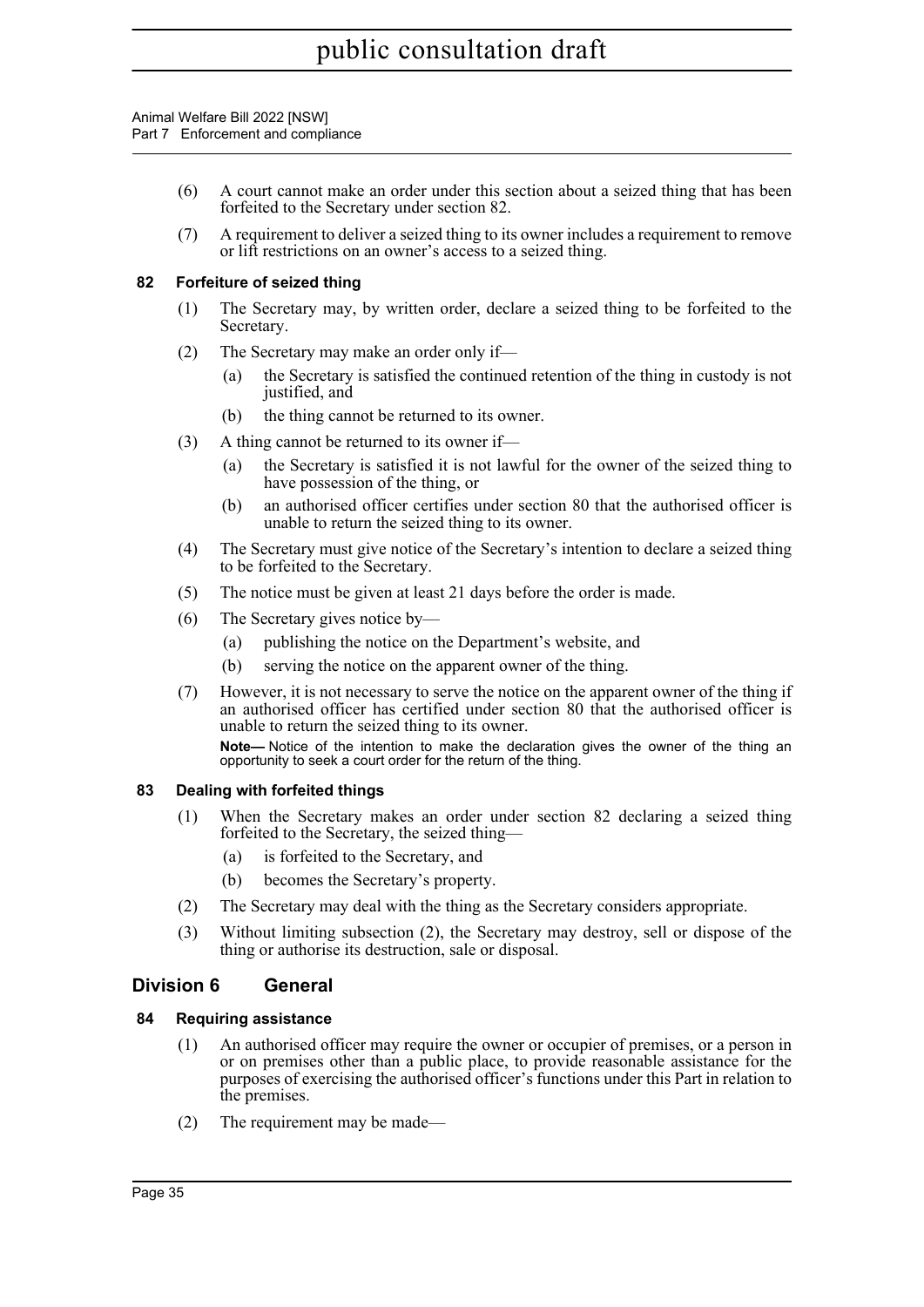- (a) by verbal direction to the person, or
- (b) by written notice served on the person.
- (3) The requirement may be, for example—
	- (a) to confine or move an animal under the care, custody or control of the person, or
	- (b) to provide facilities, including yards, that the authorised officer requires to inspect, examine, treat or take samples from an animal or thing, or
	- (c) to restrain an animal.

#### **85 Recovery of fee for action taken**

- (1) This section applies if 1 or more of the following entities incurs costs in relation to an authorised officer's exercise of a function under this Act in relation to an animal—
	- (a) the authorised officer,
	- (b) the Crown, if the authorised officer is—
		- (i) a public service employee, or
		- (ii) a police officer, or
		- (iii) an inspector under the *Greyhound Racing Act 2017*,
	- (c) an approved charitable organisation, if the authorised officer is an employee of, or otherwise engaged by, the organisation.
- (2) The entity may charge the responsible person for the animal a fee for the authorised officer's exercise of the function in relation to the animal.
- (3) The fee must be no more than is reasonable to cover the costs incurred in connection with exercising the function.
- (4) The fee is a debt payable to the entity that may be recovered in a court of competent jurisdiction.

#### **86 Offence of failing to comply with requirement made by authorised officer**

- (1) A person who contravenes a requirement made of the person by an authorised officer exercising a power under this Part is guilty of an offence. Maximum penalty—category 5 penalty.
- (2) Subsection (1) does not apply to a requirement of a person under a notice given to the person under section 73.
- (3) A person is not guilty of an offence of failing to comply with a requirement to give a document or to answer a question unless the person was warned on that occasion that a failure to comply is an offence.

#### **87 Defence to contravention**

- (1) In proceedings in which a person is charged with an offence of contravening a requirement made of the person by an authorised officer exercising a function under this Part, it is a defence to the prosecution for the offence if the person charged proves that the person had a reasonable excuse for the contravention concerned.
- (2) Subsection (1) does not apply to a requirement made under Division 2.
- (3) A requirement made under Division 2 does not affect the privilege against self-incrimination as it applies to an individual.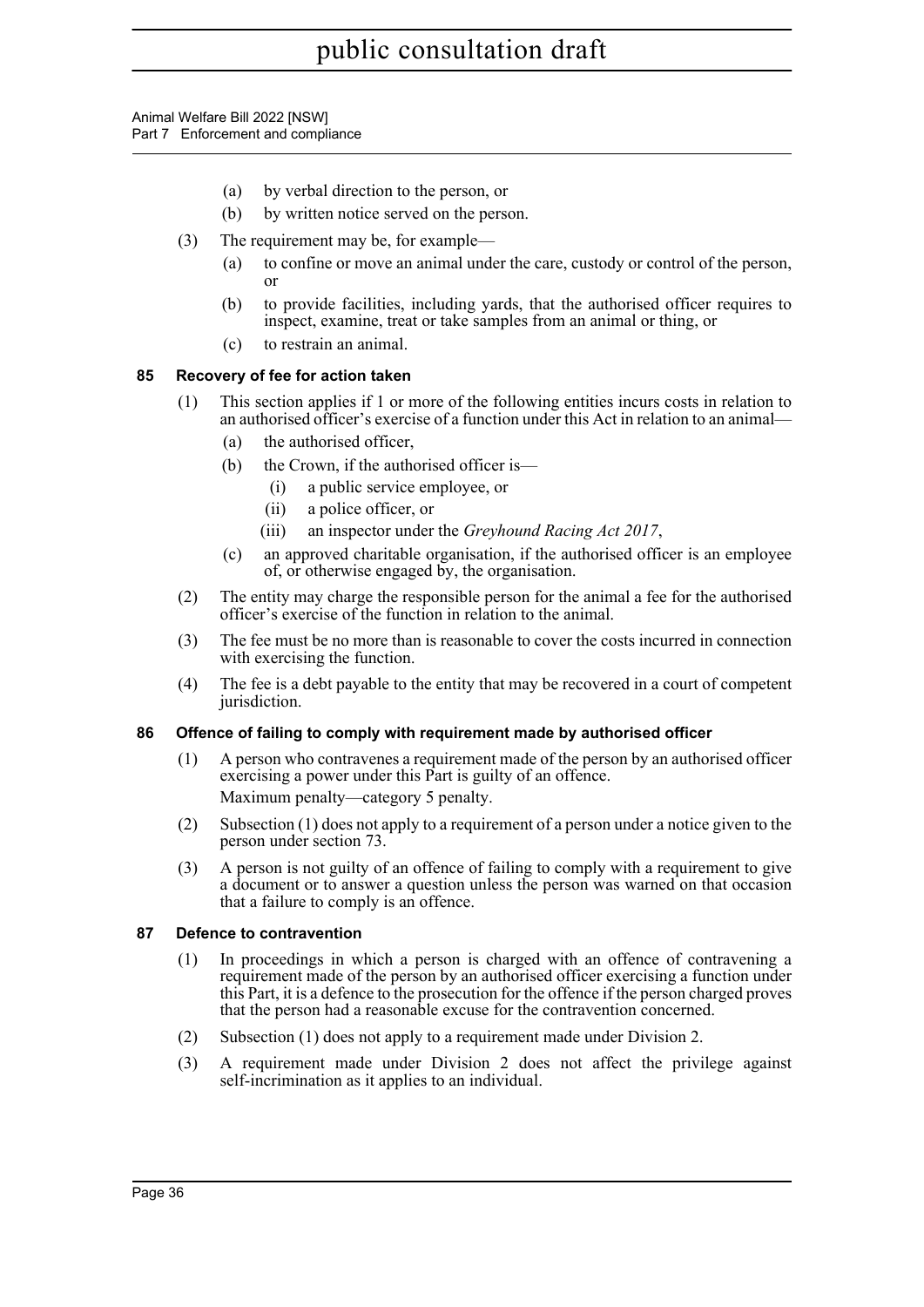#### **88 Revocation or variation of notices**

- (1) A notice given under this Part may be revoked or varied by a subsequent notice or notices.
- (2) Without limiting the above, a notice may be varied by extending the time for complying with the notice.
- (3) A notice may be revoked or varied by the Secretary or by an authorised officer.

## **Division 7 Authorised officers**

#### **89 Appointment of authorised officers**

- (1) The Secretary may, by written instrument, appoint the following persons as an authorised officer for this Act—
	- (a) a public service employee,
	- (b) a person employed or otherwise engaged by an approved charitable organisation.
- (2) An appointment may apply to—
	- (a) a specified person, or
	- (b) persons of a specified class

## **90 Terms on which appointment made**

An appointment may be—

- (a) unconditional, or
- (b) subject to conditions or limitations.

#### **91 Period of appointment**

- (1) An appointment of an authorised officer has effect—
	- (a) for the period stated in the instrument of appointment or
	- (b) if a period is not stated, until revoked by the Secretary.
- (2) The Secretary may, by written instrument, revoke or amend an appointment at any time.
- (3) If an appointment of an authorised officer is made by reference to a particular office, the person appointed ceases to be an authorised officer if the person ceases to hold the office.

#### **92 Powers subject to instrument of appointment**

- (1) An authorised officer may exercise the functions of an authorised officer under this Act, subject to any conditions or limitations specified in the officer's instrument of appointment.
- (2) Nothing in this Act authorises or requires an authorised officer to act in contravention of the conditions or limitations specified in his or her instrument of appointment as an authorised officer.

#### **93 Police officers taken to be authorised officers**

- (1) A police officer is taken to be an authorised officer under this Act and may exercise all of the functions of an authorised officer under this Act.
- (2) Nothing in this Act limits the powers of a police officer under the *Law Enforcement (Powers and Responsibilities) Act 2002* or any other law.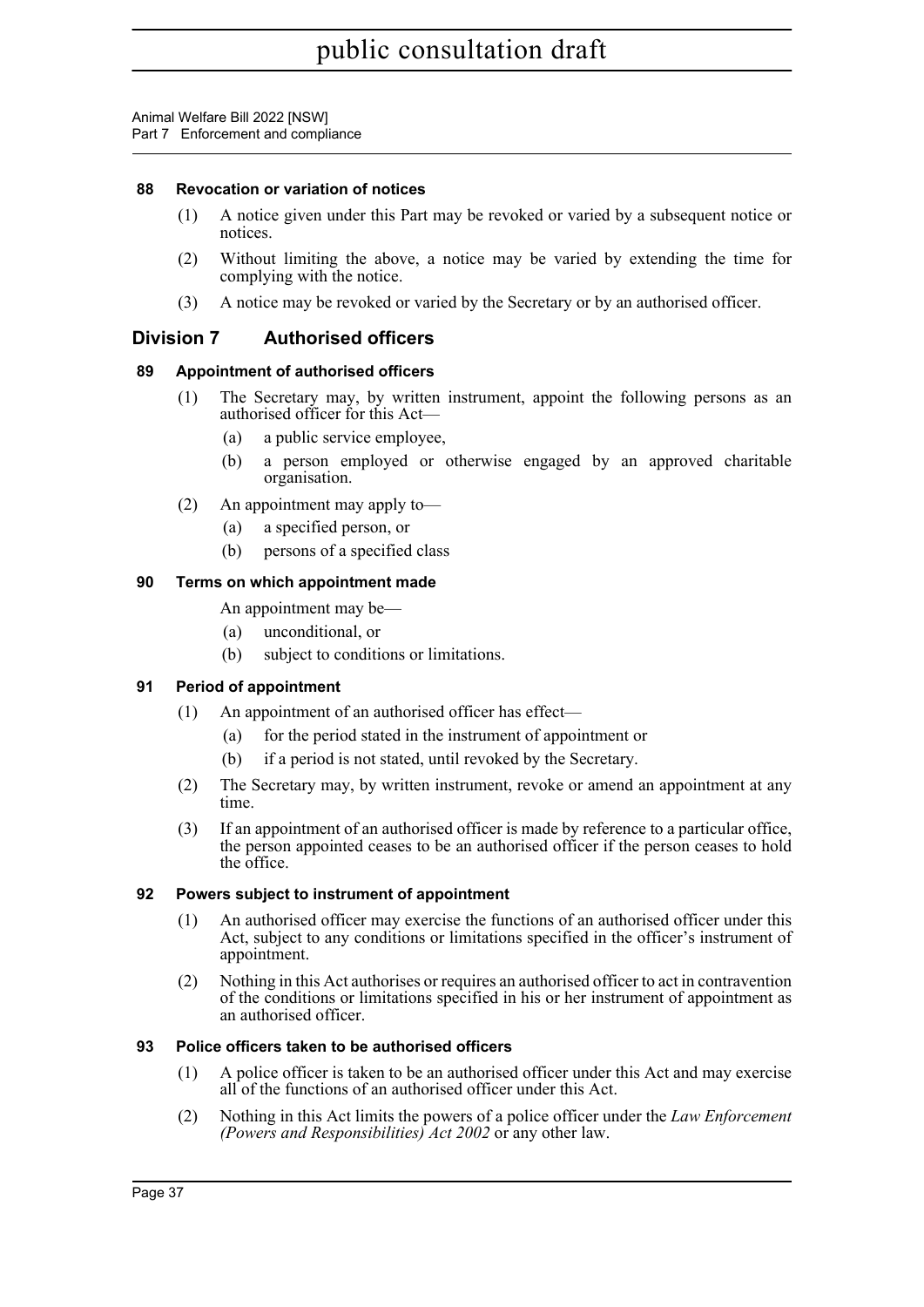#### **94 Inspectors under Greyhound Racing Act 2017 taken to be authorised officers**

- (1) An inspector appointed under the *Greyhound Racing Act 2017* is taken to be an authorised officer under this Act and may exercise all of the functions of an authorised officer under this Act in relation to animals held in connection with greyhound racing.
- (2) To avoid doubt, nothing in this Act limits the powers of an inspector under the *Greyhound Racing Act 2017*.

#### **95 Identification**

- (1) Each person appointed by the Secretary as an authorised officer under this Part is to be given evidence of the person's authority as an authorised officer.
- (2) In exercising functions under this Act or the regulations, an authorised officer must, if asked by a person affected by the exercise of the function, produce to the person—
	- (a) for an authorised officer appointed under this Act—the officer's evidence of authority under this Act, or
	- (b) for an inspector under the *Greyhound Racing Act 2017*—the inspector's identification under that Act.
- (3) The Secretary may direct a person who ceases to be an authorised officer to return to the Secretary the evidence of the person's authority as an authorised officer.
- (4) A person who fails to comply with a direction under subsection (3) is guilty of an offence.

Maximum penalty—category 5 penalty.

#### **96 Use of assistants other than on premises used for residential premises**

- (1) An authorised officer exercising a function under this Act may exercise the function with the assistance of another person the authorised officer considers necessary.
- (2) The person may accompany an authorised officer and take all reasonable steps to assist the authorised officer in the exercise of the authorised officer's functions under this Act.

#### **97 Use of assistants—residential premises**

Despite section 96, if an authorised officer is entering premises that are used for residential purposes, the officer may be accompanied only by—

- (a) a veterinary practitioner, or
- (b) a person who, in the authorised officer's opinion, has expertise in the handling of an animal in relation to which the authorised officer is exercising functions, or
- (c) a police officer authorised under section 68 to accompany the authorised officer.

#### **98 Obstructing authorised officers**

A person who hinders, obstructs or resists an authorised officer in the exercise of the officer's functions under this Act is guilty of an offence. Maximum penalty—category 3 penalty.

#### **99 Impersonating authorised officers**

A person who impersonates an authorised officer is guilty of an offence. Maximum penalty—category 3 penalty.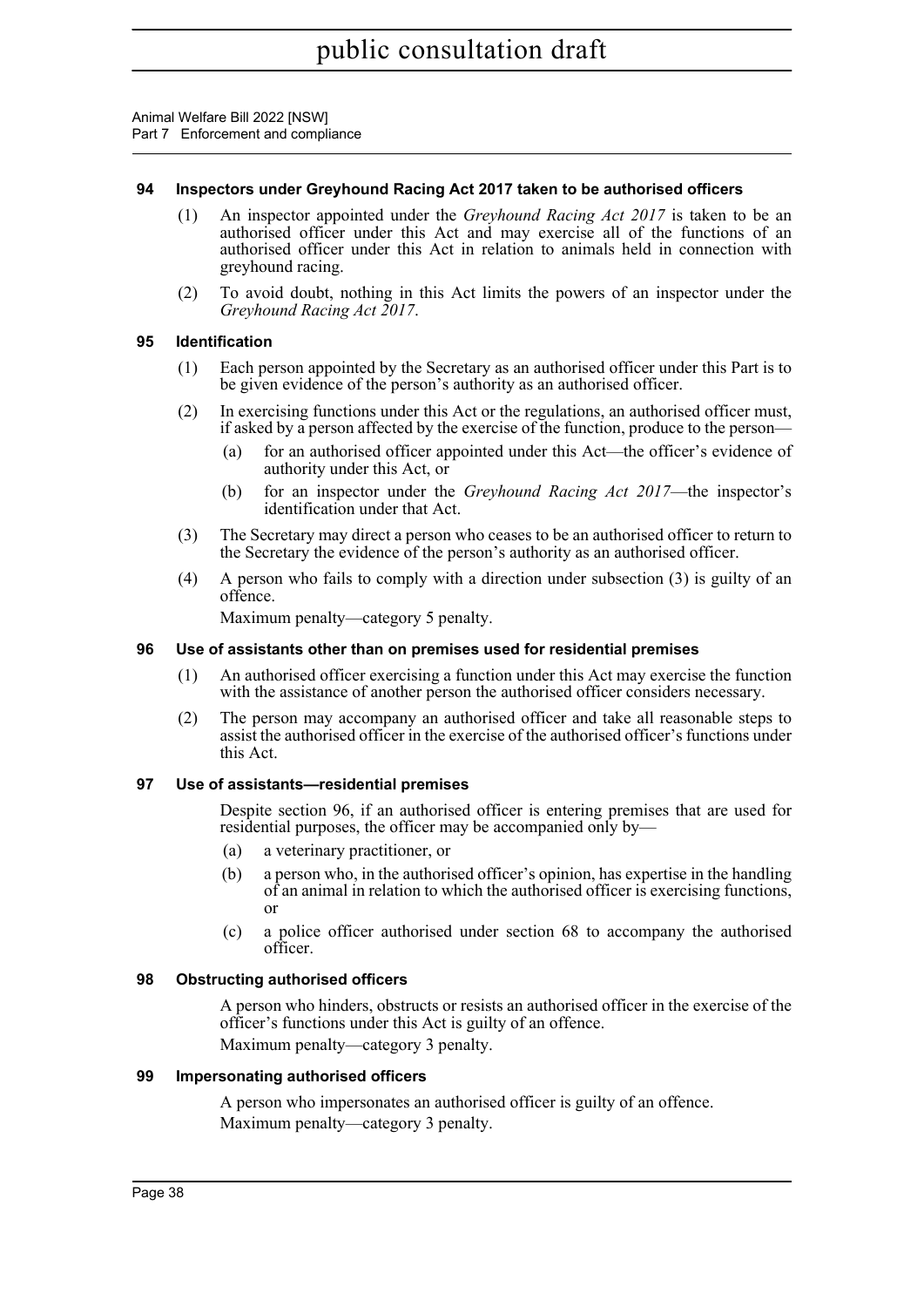## **Division 8 Approved charitable organisations**

## **100 Definition**

In this Division—

*financial year* means the 12 months—

- (a) starting on 1 July in a year, and
- (b) ending on 30 June in the following year.

## **101 Approval of charitable organisations**

- (1) The Minister may, by gazette notice, approve a charitable organisation for the purposes of this Part.
- (2) The Minister may at any time, by gazette notice, revoke an approval under subsection (1) but only if the Minister considers the revocation to be in the public interest.

## **102 Annual reports**

- (1) An approved charitable organisation must, by 30 September in each year, give the Minister an annual report about the functions under this Act or the regulations exercised by the approved charitable organisation, or its officers or employees, during the previous financial year.
- (2) The annual report must include the matters prescribed by the regulations.
- (3) The Minister must give an annual report received by the Minister under subsection (1) to the Presiding Officer of each House of Parliament.
- (4) The Minister may, before giving the annual report to the Presiding Officers, redact any information in the report the Minister considers should not be made public. **Example—** the report includes personal information that should not be made public
- (5) A copy of a report provided to the Presiding Office of a House of Parliament under subsection (3) must be laid before that House within 5 sitting days of that House after it is received by the Presiding Officer.

#### **103 Other reports**

An approved charitable organisation must, if asked by the Minister, give the Minister a report on any matter specified by the Minister that relates to the enforcement of this Act or the regulations by the organisation.

## **Division 9 Local authorities—critical situations**

## **104 Definition**

In this Division—

*critical situation* means—

- (a) an emergency within the meaning of the *State Emergency and Rescue Management Act 1989*, or
- (b) a situation requiring the mass euthanasia of animals, or **Example—** a serious road accident involving a truck carrying stock animals
- (c) a situation in which—
	- (i) immediate euthanasia of an animal is required on the basis the animal is so diseased or severely injured, or in so poor a physical condition, that it is cruel to keep the animal alive, and
	- (ii) an authorised officer or veterinary practitioner is not available.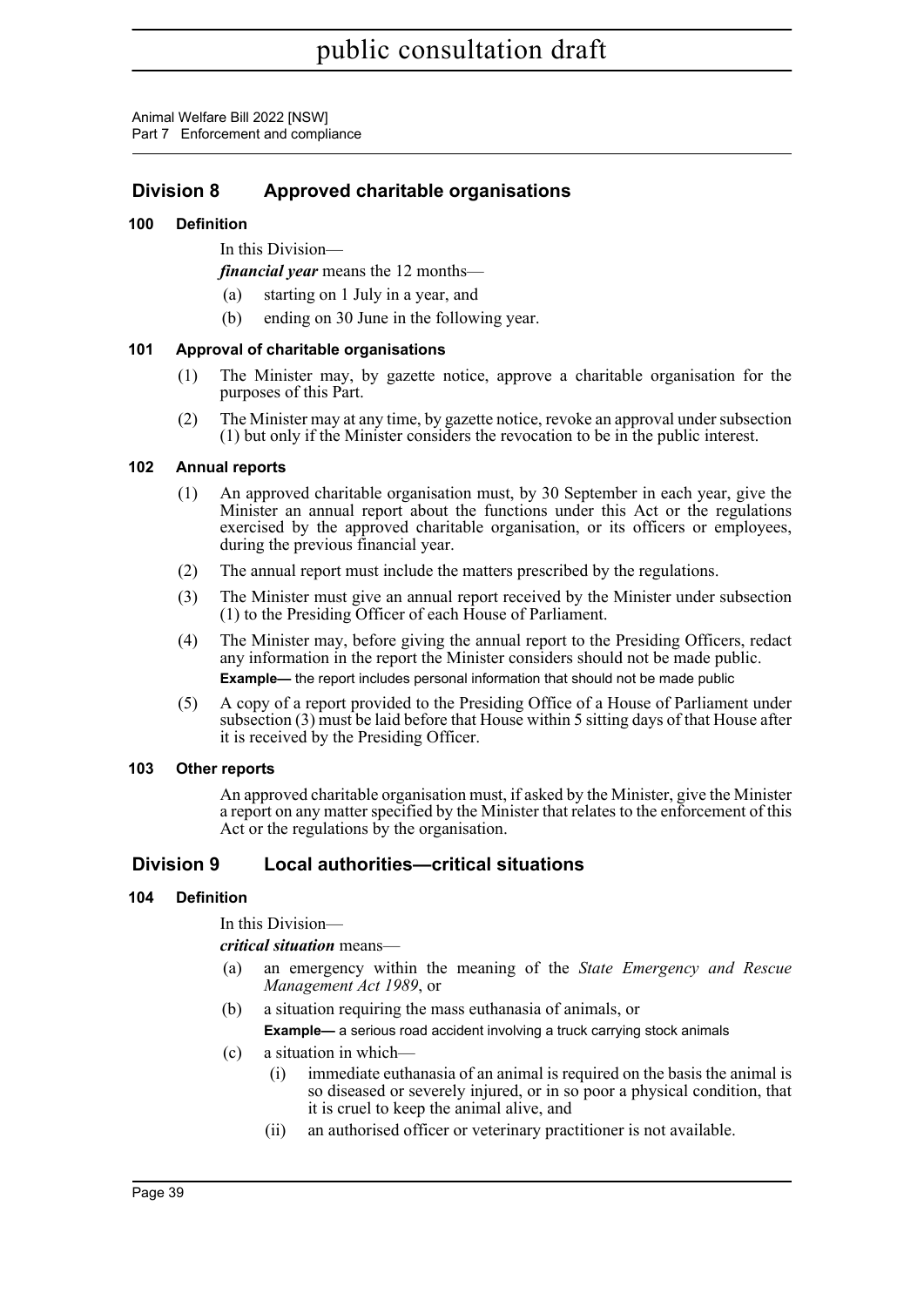Animal Welfare Bill 2022 [NSW]

## Part 7 Enforcement and compliance

#### **105 Local authority—meaning**

- (1) The council of a local government area is the local authority for its local government area.
- (2) The local authority for an area within the Western Division that is not within a local government area is the person appointed under this section for that purpose.
- (3) The Lord Howe Island Board is the local authority for Lord Howe Island.
- (4) Local Land Services is also taken to be a local authority for all areas within New South Wales.
- (5) The Minister may appoint a person to be the local authority for the purposes of subsection (2) for an area within the Western Division that is not within a local government area.
- (6) The Minister may revoke an appointment under subsection (5) at any time or for any reason.
- (7) A person appointed under subsection (2), other than a person who is an employee of a government sector agency within the meaning of the *Government Sector Employment Act 2013*, is entitled to be paid the remuneration, including travelling and subsistence allowances, that the Minister may from time to time decide.

#### **106 Local authorities may appoint authorised officers to assist with critical situations**

- (1) A local authority has the same power as the Secretary to appoint authorised officers to exercise functions in relation to critical incidents within the local authority's area.
- (2) A person appointed by a local authority as an authorised officer may—
	- (a) for an authorised officer appointed by a council for a local government area humanely euthanase a stock animal in a critical situation if it would be cruel to keep the animal alive, and
	- (b) for an authorised officer not referred to in paragraph (a)—humanely euthanase a stock animal or native animal in a critical situation if it would be cruel to keep the animal alive, and
	- (c) for an authorised officer appointed by Local Land Services—enter premises, other than premises used for residential purposes, to humanely euthanase a stock animal or native animal in a critical situation.
- (3) The regulations may make further provision for the exercise by an authorised officer appointed by a local authority of functions under this Act.
- (4) Nothing in this section limits the functions of an authorised officer appointed by the Secretary in relation to critical situations in any area.

#### **107 Delegation by local authority**

- (1) A local authority may delegate to any officer or employee of the local authority any function of the local authority under this Act or the regulations, other than this power of delegation.
- (2) A delegate may subdelegate any function delegated to the delegate by the local authority if authorised to do so by the local authority by instrument in writing.
- (3) A delegate cannot subdelegate a function to a person if the local authority does not have power to delegate that function to the person.
- (4) If a local authority delegates functions subject to conditions or limitations, any subdelegation by the delegate is taken to be subject to the same conditions and limitations, and any further conditions or limitations imposed by the delegate.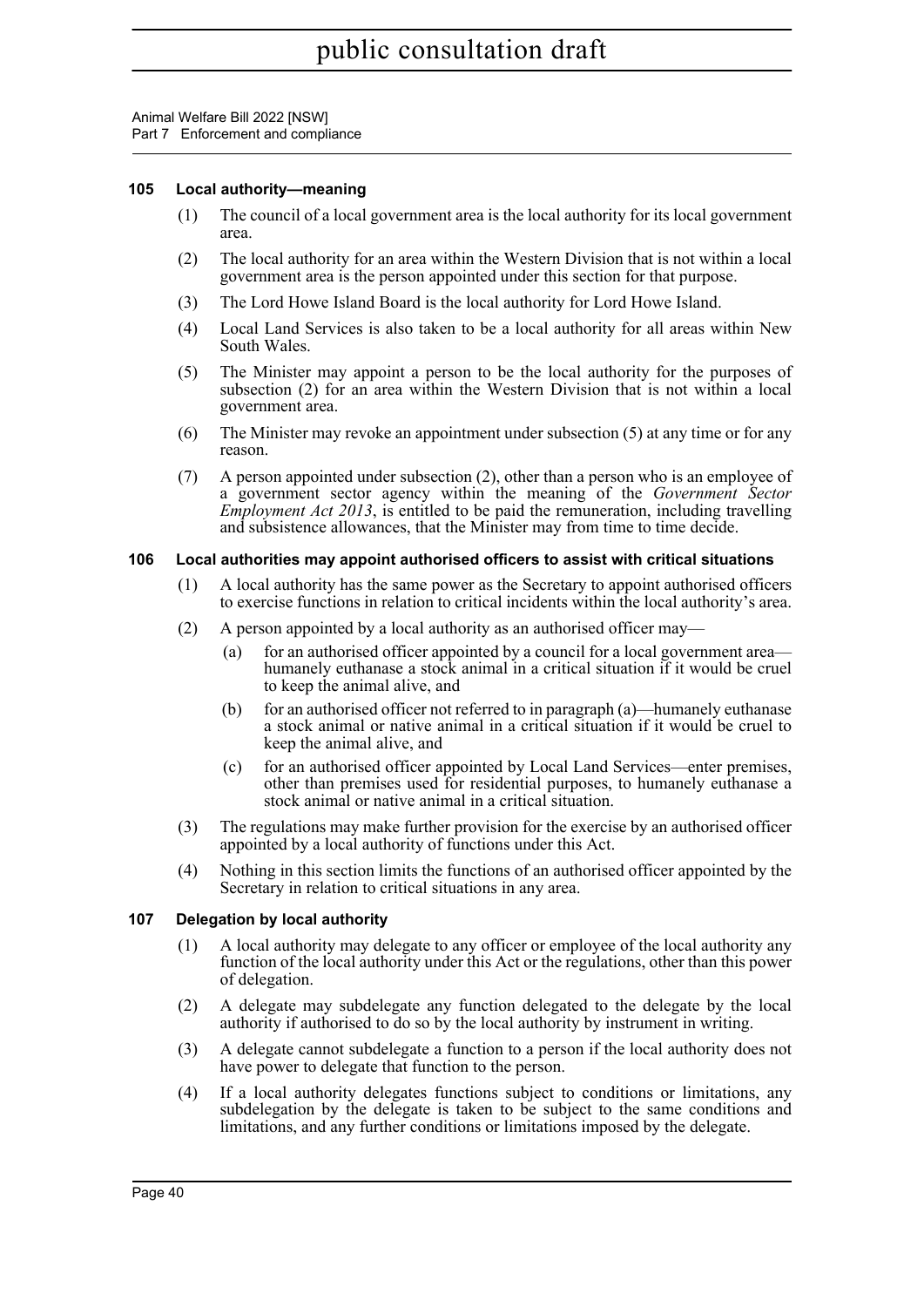## **Part 8 Legal proceedings**

## **Division 1 Criminal proceedings generally**

## **108 Category 1 penalty**

## The *category 1 penalty* is—

- (a) for an individual—1000 penalty units or imprisonment for 2 years, or both, or
- (b) for a corporation—5000 penalty units.

## **109 Category 2 penalty**

## The *category 2 penalty* is—

- (a) for an individual—400 penalty units or imprisonment for 1 year, or both, or
- (b) for a corporation—2000 penalty units.

## **110 Category 3 penalty**

## The *category 3 penalty* is—

- (a) for an individual—150 penalty units or imprisonment for 6 months, or both, or
- (b) for a corporation—750 penalty units.

## **111 Category 4 penalty**

## The *category 4 penalty* is—

- (a) for an individual—50 penalty units, or
- (b) for a corporation—250 penalty units.

## **112 Category 5 penalty**

## The *category 5 penalty* is—

- (a) for an individual—25 penalty units, or
- (b) for a corporation—125 penalty units.

## **113 Proceedings for offences**

- (1) Proceedings for an offence against this Act or the regulations are to be disposed of summarily—
	- (a) by the Local Court, or
	- (b) by the Supreme Court in its summary jurisdiction.
- (2) The maximum term of imprisonment the Local Court may impose for an offence against this Act or the regulations is the shorter of the following—
	- (a) 2 years,
	- (b) the maximum term of imprisonment provided by law for the offence.

## **114 Time limit for proceedings**

- (1) Proceedings for an offence against this Act or the regulations may be started at any time but not later than the following—
	- (a) 3 years after the date on which the offence is alleged to have been committed,
	- (b) 3 years after the date on which evidence of the alleged offence first came to the attention of any authorised officer.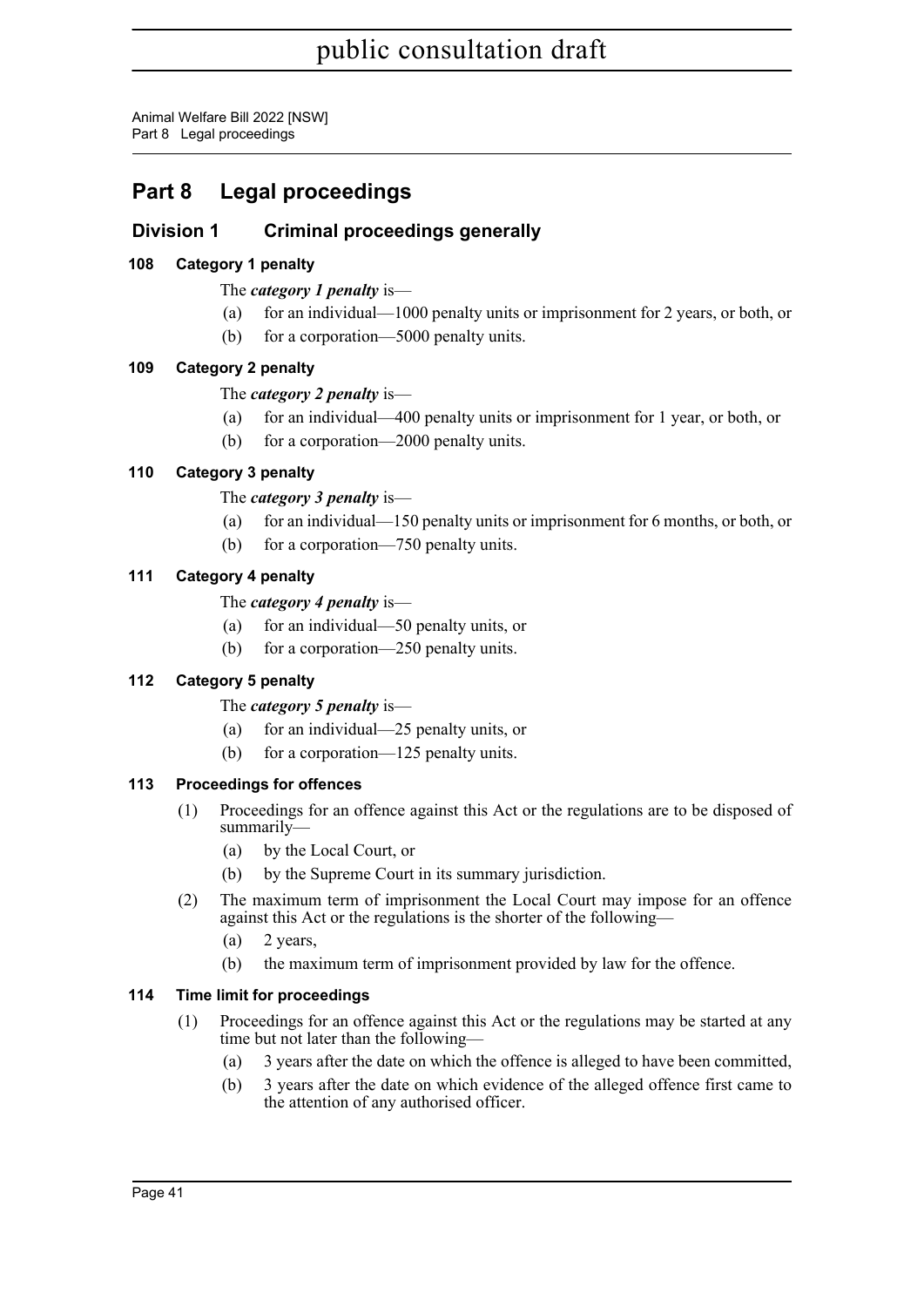- $(2)$  If subsection  $(1)(b)$  is relied on to start proceedings for an offence, the process by which the proceedings are started must contain particulars of the date on which evidence of the offence first came to the attention of any authorised officer and need not contain particulars of the date on which the offence was committed.
- (3) The date on which evidence first came to the attention of any authorised officer is the date specified in the process by which the proceedings are started, unless the contrary is established.
- (4) In this section *evidence*, of an offence, means evidence of any conduct constituting the offence.

## **115 Authority to prosecute**

- (1) Proceedings for an offence against this Act or the regulations may be taken only by—
	- (a) an authorised officer, or
	- (b) the Minister or the Secretary, or
	- (c) another entity prescribed by the regulations for the purpose of this section, or
	- (d) another person with the Minister's or Secretary's written consent.
- (2) Proceedings for an animal welfare offence may also be taken by an approved charitable organisation.
- (3) In proceedings for an offence against this Act or the regulations, consent to take the proceedings, purporting to have been signed by the Minister or the Secretary, is evidence of the consent without proof of the signature of the Minister or Secretary.

## **116 Proceedings for certain offences against section 13**

- (1) This section applies to an offence against section 13 if the offence relates to—
	- (a) a stock animal depastured on rateable land, within the meaning of the *Local Land Services Act 2013*, and
	- (b) the responsible person for the animal is alleged to have failed to ensure either of the following minimum care requirements for the animal have been met—
		- (i) the animal having appropriate food and drink,
		- (ii) the animal having appropriate shelter.
- (2) Before starting proceedings for the offence, the prosecution must obtain advice from Local Land Services about—
	- (a) the state of the stock animal, if practicable, and
	- (b) the appropriate care for the stock animal.
- (3) However, the prosecution may, with the leave of the court in circumstances the court considers just, commence or continue proceedings for an offence mentioned in subsection (1), despite having failed to comply with subsection (2).

#### **117 Offences against more than one animal**

- (1) In proceedings for an offence against this Act or the regulations, an allegation may be made that the act or omission constituting the alleged offence related to more than 1 animal.
- (2) In sentencing a person for an offence against this Act, a court may take into account whether the act or omission constituting the offence related to more than one animal.
- (3) For subsection (2), if the person has already been prosecuted for the act or omission, the court must take into account the penalty imposed on the person as a result of the prosecution.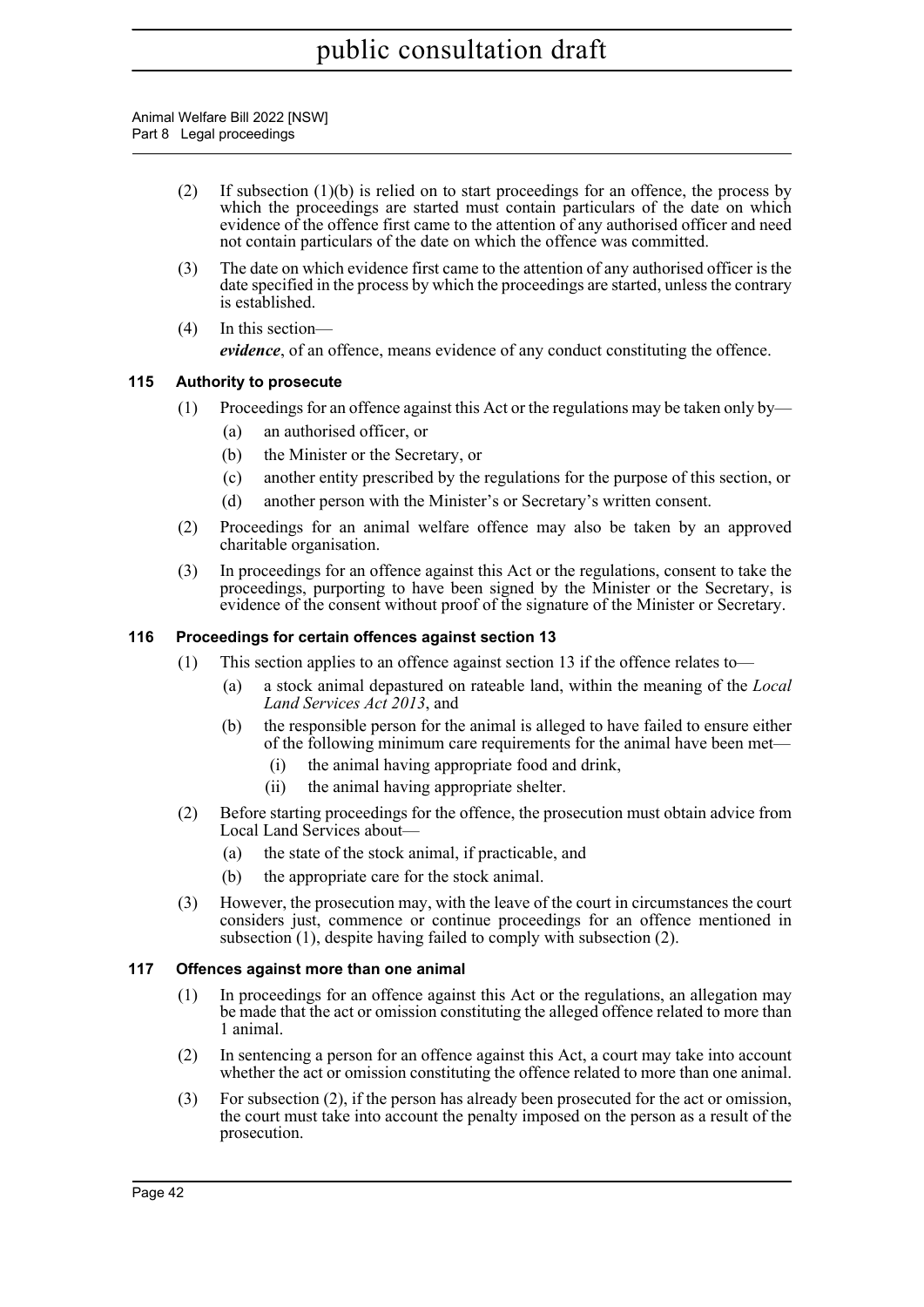#### **118 Alternative summons**

- (1) This section applies if, at any time during proceedings (the *original proceedings*) for an offence against this Act or the regulations, the person (the *defendant*) accused of the offence satisfies the court the act or omission the subject of the original proceedings was done, authorised to be done or omitted to be done by the defendant in accordance with an express direction given by—
	- (a) the animal's owner, or
	- (b) if the person was bound to comply with the directions of an employee or agent of the animal's owner in relation to the animal—the employee or agent.
- (2) The court—
	- $(a)$  may—
		- (i) order that the defendant be discharged, or
		- (ii) adjourn the original proceedings until the proceedings (the *alternative proceedings*) referred to in paragraph (b) have been decided, and
	- (b) may issue a summons against the owner, employee or agent for the offence by the earlier of the following—
		- (i) the day that is 6 months after the original proceedings have been adjourned,
		- (ii) the day that is 3 years after the date on which it is alleged the offence was committed.
- (3) The court before which the alternative proceedings are taken may, if it convicts the owner, employee or agent of the offence, order that the owner, employee or agent pay the costs in relation to the original proceedings the court considers appropriate.

## **Division 2 Exemptions and related matters**

#### **119 Specific exemptions**

- (1) A person's act or omission in relation to an animal is not an offence under this Act or the regulations if the act or omission occurred—
	- (a) in the course of, and for the purpose of, performing prescribed animal husbandry in a way that inflicted no unnecessary harm on the animal, or
	- (b) in the course of, and for the purpose of—
		- (i) fishing, hunting, shooting, snaring, trapping, catching or capturing the animal in a way that inflicted no unnecessary harm on the animal, or
		- (ii) destroying the animal, or preparing the animal for destruction, for the purpose of producing food for human consumption in a way that inflicted no unnecessary harm on the animal, or
	- (c) in the course of, and for the purpose of, destroying the animal that is a pest, within the meaning of the *Biosecurity Act 2015*, in a way that—
		- (i) is reasonable having regard to the species of animal, and
		- (ii) causes no unnecessary harm to the animal, or
	- (d) in the course of, and for the purpose of, undertaking aquaculture, within the meaning of the *Fisheries Management Act 1994*, or
	- (e) in the course of, and for the purpose of—
		- (i) carrying out animal research in accordance with a licence, or
		- (ii) supplying animals for use in connection with animal research in accordance with a licence, or
	- (f) for the purpose of feeding a predatory animal lawfully kept by the person if—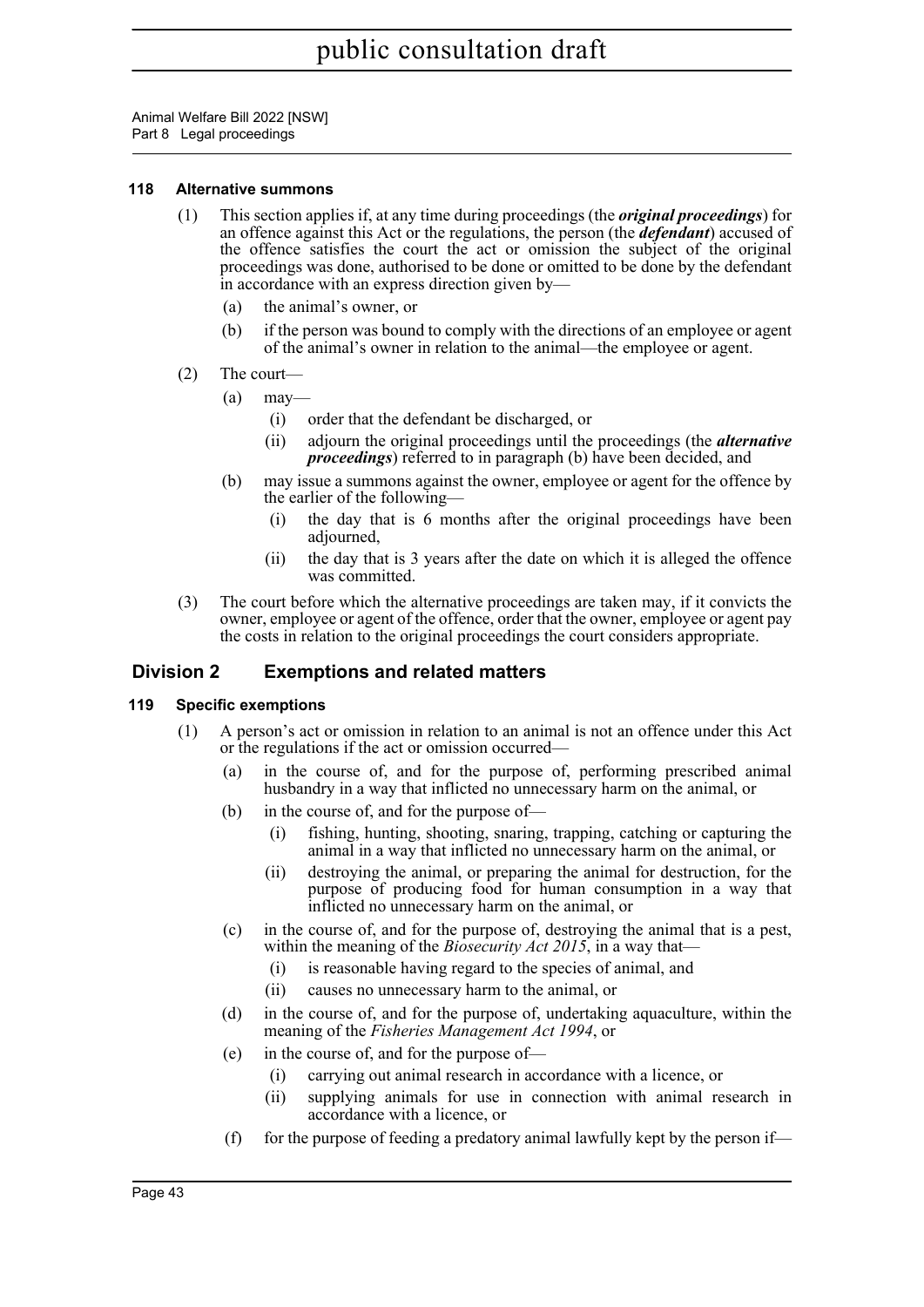- (i) the act was the release of live prey for the predatory animal, and
- (ii) the diet of the predatory animal included animals of the kind released, and
- (iii) the person believed on reasonable grounds the feeding of live prey to the predatory animal was necessary for the predatory animal's survival because the predatory animal would not eat a dead animal or meat from a dead animal, or
- (g) for the purpose of using a live fish, decapod crustacean or cephalopod as bait or as a lure to take, or attempt to take, fish, or
- (h) in accordance with the precepts of—
	- (i) the Jewish religion, or
	- (ii) another religion prescribed by the regulations for this paragraph.
- (2) Subsection (1) does not apply to—
	- (a) an act or omission offence against section 20 or 40, or
	- (b) for subsection (1)(b) and (c)— an act or omission that is an offence involving a game park.

#### **120 Lawful excuse**

It is a defence to the prosecution for an offence against this Act or the regulations if the person charged with the offence proves—

- (a) that the conduct of the person was authorised or required by or under—
	- (i) this Act, including by a prescribed standard, or
	- (ii) another Act, or
- (b) that the conduct of the person was authorised by or under a law of the Commonwealth.

#### **121 Things done by or under the direction of authorised officers**

- (1) An authorised officer is not guilty of an offence against this Act or the regulations for anything done in good faith in the exercise of the officer's functions as an authorised officer.
- (2) A person is not guilty of an offence against this Act or the regulations for anything done by the person in good faith at the request or under the direction of an authorised officer acting in the exercise of the officer's functions as an authorised officer.

#### **122 Proof of exemptions**

In proceedings for an offence against this Act or the regulations, proof of the following lies on the accused person—

- (a) that a person was exempt under Part 5 from a requirement to be licensed under that Part,
- (b) was authorised by or under this Act to engage in any conduct.

## **Division 3 Court orders**

#### **123 Orders generally**

- (1) One or more orders may be made under this Division against the offender.
- (2) Orders may be made under this Division in addition to any penalty that may be imposed or any other action that may be taken in relation to the offence.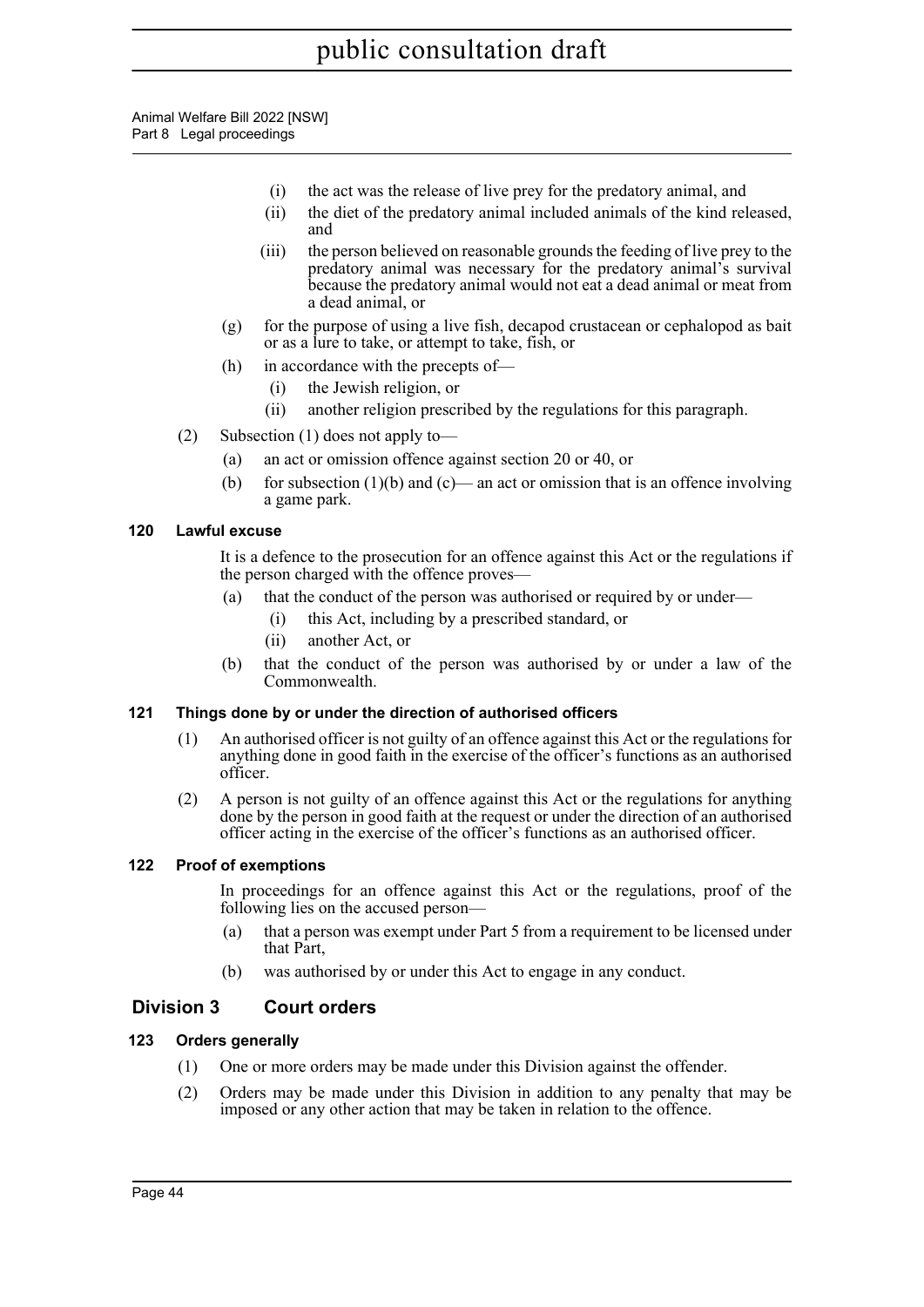> (3) Orders may be made under this Division regardless of whether any penalty is imposed, or other action taken, in relation to the offence.

#### **124 Court may order production of animal**

- (1) This section applies if an authorised officer makes a complaint on oath that the officer reasonably suspects an offence against this Act, the regulations or the *Crimes Act 1900*, section 79, 80, 530 or 531 is being, or has been, committed in relation to an animal.
- (2) A court may issue a summons against the responsible person for the animal requiring the person to produce the animal before a court specified in the summons at a specified time and date for the court's inspection.
- (3) The person on whom the summon is served must not, without reasonable cause, fail to comply with the summons.

Maximum penalty—category 4 penalty.

#### **125 Court may make order regarding care of animals**

- (1) This section applies if—
	- (a) an authorised officer has located an animal that requires urgent care, and
	- (b) after making reasonable inquiries, the authorised officer cannot locate a responsible person for the animal.
- (2) An authorised officer may apply to the court and the court may order, in circumstances to which this section applies, that the officer be permitted to enter and use the facilities of the place on which the animal is located for the animal's urgent care, subject to any conditions the court may specify.
- (3) Before applying for an order under this section, the authorised officer must obtain advice about the appropriate care of the animal—
	- (a) for a stock animal—from Local Land Services, or
	- (b) for another animal—from an appropriate entity.
- (4) An order under this section has effect for the period, not more than 30 days, the court orders.
- (5) An officer may, before the expiry of an order under this section, apply to the court for a further order.
- (6) However, the maximum duration of all orders made by the court in respect of the same animal or animals must be no more than 90 days.
- (7) In this section—

*facilities* includes—

- (a) stockyards and other fixed improvements used for the keeping of stock animals or other animals, water and watering equipment, and
- (b) any stock or other feed growing or stored on the place on which the animals are located that is necessary and appropriate for the animals' care.

#### **126 Court may order destruction of animal**

- (1) This section applies if—
	- (a) a court—
		- (i) has found a person guilty of an offence against this Act, the regulations or the *Crimes Act 1900*, section 79, 80, 530 or 531 in relation to an animal, or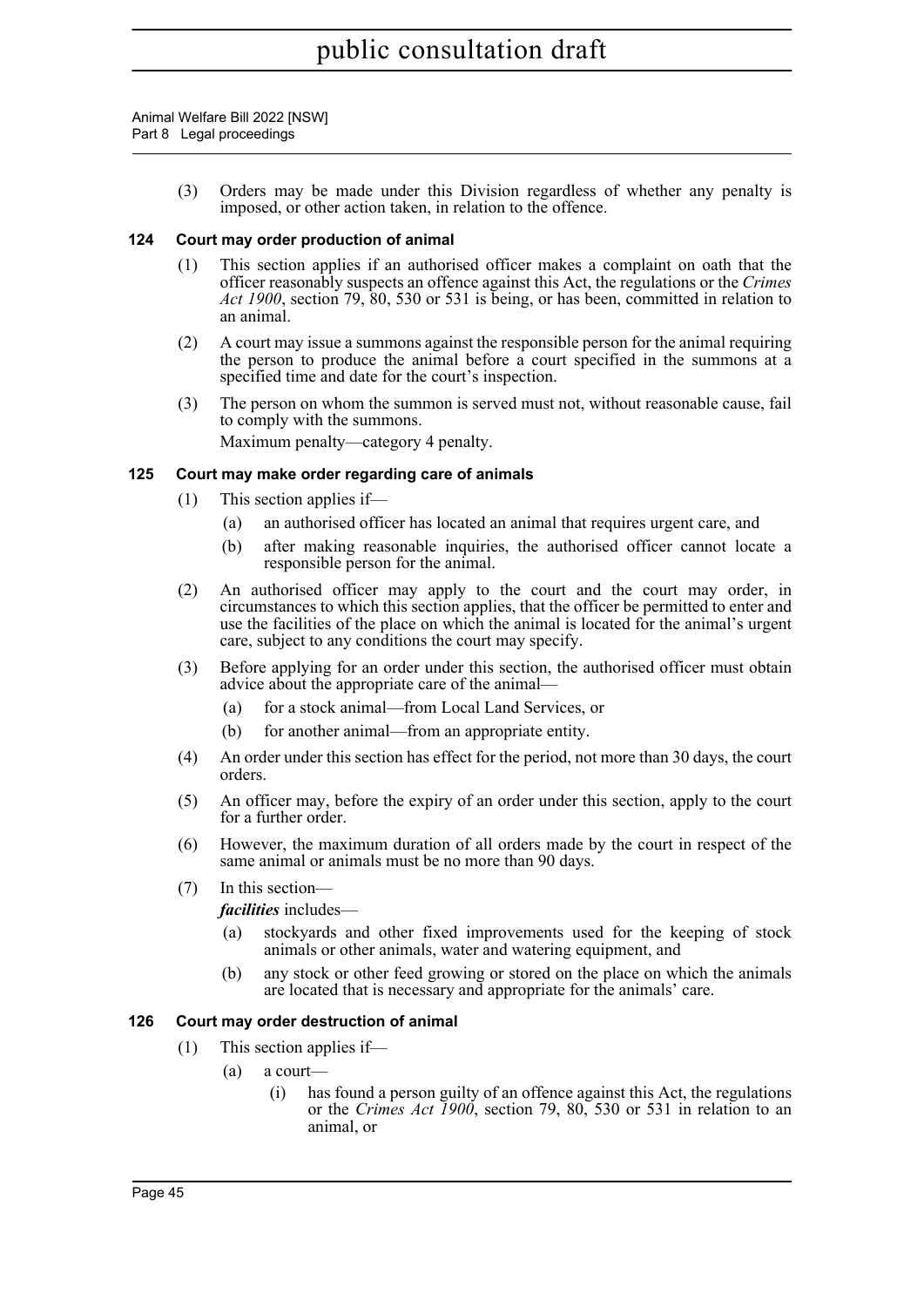- (ii) has made an order, entered a special verdict or made a qualified verdict of guilt under the *Mental Health and Cognitive Impairment Forensic Provisions Act 2020*, section 14, 19, 20, 31 or 62 in relation to an animal, and
- (b) the court is satisfied the animal is so diseased or severely injured, or in so poor a physical or psychological condition, that it is cruel to keep the animal alive.
- (2) The court may—
	- (a) make an order that the animal be destroyed by a person specified in the order, and
	- (b) if it has made an order under paragraph (a)—make a further order that the person found guilty of the offence pay to the person specified in the order to destroy the animal the costs of destroying the animal that are specified in that further order.
- (3) A person specified in an order made under subsection  $(2)(a)$  must, as soon as practicable after the person is served with the order, destroy the animal to which the order relates in a way that causes it to die quickly and without unnecessary harm.
- (4) If the court has made an order under subsection  $(2)(b)$ , the person to whom the costs specified in the order are required by the order to be paid may recover the costs from the person who is required by the order to pay the costs as a debt in a court of competent jurisdiction.

#### **127 Court may order payment of care and maintenance costs by accused person**

- (1) A court may order (a *costs order*) a person charged with an offence against this Act, the regulations or the *Crimes Act 1900*, section 79, 80, 530 or 531 in relation to an animal to pay to a specified entity the amount specified in the order for reasonable care and maintenance costs incurred by the entity in relation to the animal as a consequence of the offence or alleged offence or in connection with the proceedings.
- (2) A costs order may be made—
	- (a) at the time the court finds the person guilty of the relevant offence, or
	- (b) at any other time before proceedings for the relevant offence have been concluded.
- (3) An amount required to be paid under a costs order is recoverable by the entity in whose favour the order is made as a debt in a court of competent jurisdiction from the person who is required under the costs order to pay the amount.
- (4) If proceedings against a person for an offence against this Act or the regulations have not concluded, a court may, instead of or in addition to making a costs order, order the person to provide a bond or security for the payment of any specified reasonable care and maintenance costs, or any further reasonable care and maintenance costs, the person may later be required to pay under a costs order.
- (5) If the amount under a bond or security exceeds the amount payable under a costs order, the excess amount is to be paid or returned to the person who provided the bond or security.
- (6) A court that acquits or discharges a person of an offence against this Act or the regulations may, if it considers it just and reasonable to do so in the circumstances, make 1 or more of the following orders—
	- (a) an order revoking or varying any previous costs order made by the court in connection with the proceedings,
	- (b) an order requiring any amount or any part of an amount already paid by the accused person under the order to be refunded to the accused person,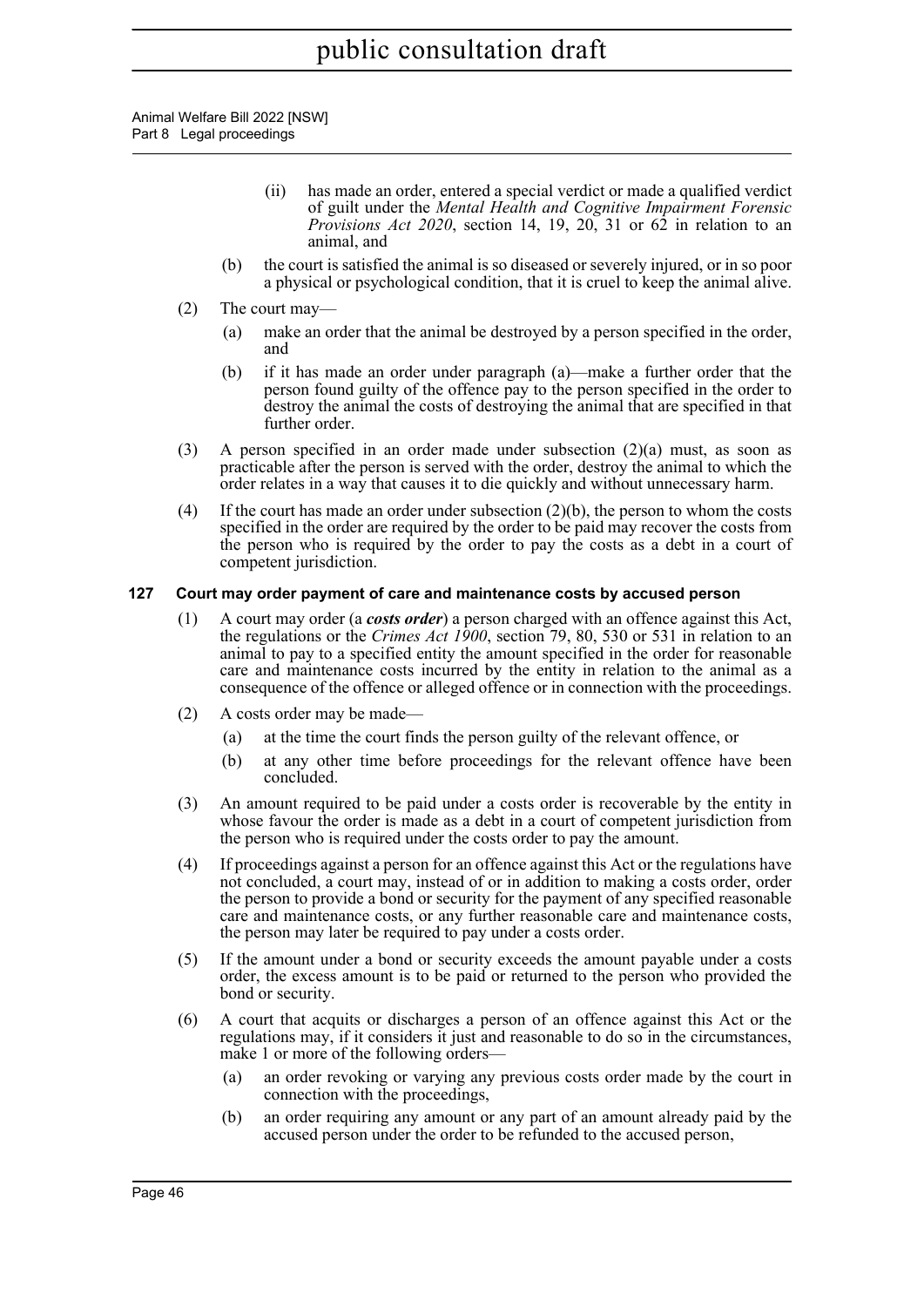Animal Welfare Bill 2022 [NSW] Part 8 Legal proceedings

- (c) an order requiring any bond or security provided by the person to be cancelled or returned.
- (7) Reasonable care and maintenance costs incurred after proceedings against a person for an offence have concluded are not recoverable under this section.
- (8) In this section—

*reasonable care and maintenance costs* for an animal include—

- (a) taking possession of the animal, and
- (b) transporting the animal, and
- (c) providing the animal with food and drink, and
- (d) providing the animal with shelter, and
- (e) providing the animal with veterinary treatment, and
- (f) providing routine animal husbandry.

#### **128 Court may make interim disqualification order during proceedings**

- (1) In proceedings against a person for an animal cruelty offence, if a court is satisfied that, were the person to be a responsible person for an animal, the person would be likely to commit another offence involving an animal, the court may make a disqualification order (an *interim disqualification order*).
- (2) An interim disqualification order ceases to have effect on the earlier of—
	- (a) completion of all proceedings against the person for an animal cruelty offence, or
	- (b) the end of the period of the order specified by the court.
- (3) A person must not fail to comply with an interim disqualification order. Maximum penalty—category 4 penalty or imprisonment for 6 months, or both.

#### **129 Court may order disposal of animal during proceedings**

- (1) This section applies if an authorised officer has seized an animal under this Act or taken possession of the animal under section 72(1) in relation to the alleged commission of an offence against this Act, the regulations or the *Crimes Act 1900*, section 79, 80, 530 or 531.
- (2) The officer may apply to the court before which the proceedings for the offence are commenced for an order for the disposal of the animal before the proceedings are finally decided.
- (3) The court to which an application under subsection (2) is made may—
	- (a) order that the animal the subject of the application be sold or otherwise disposed of in a way the court considers appropriate in the circumstances, and
	- (b) direct that the proceeds of the sale or other disposal be held in trust pending the determination of the proceedings for the offence and the further order of the court, and
	- (c) make other orders the court considers appropriate.
- (4) In deciding whether to make an order or direction under subsection (3), the court may consider the following—
	- (a) whether the authorised officer seized or took possession of other animals in relation to the alleged commission of the offence and, if so, how many other animals the authorised officer seized or took possession of,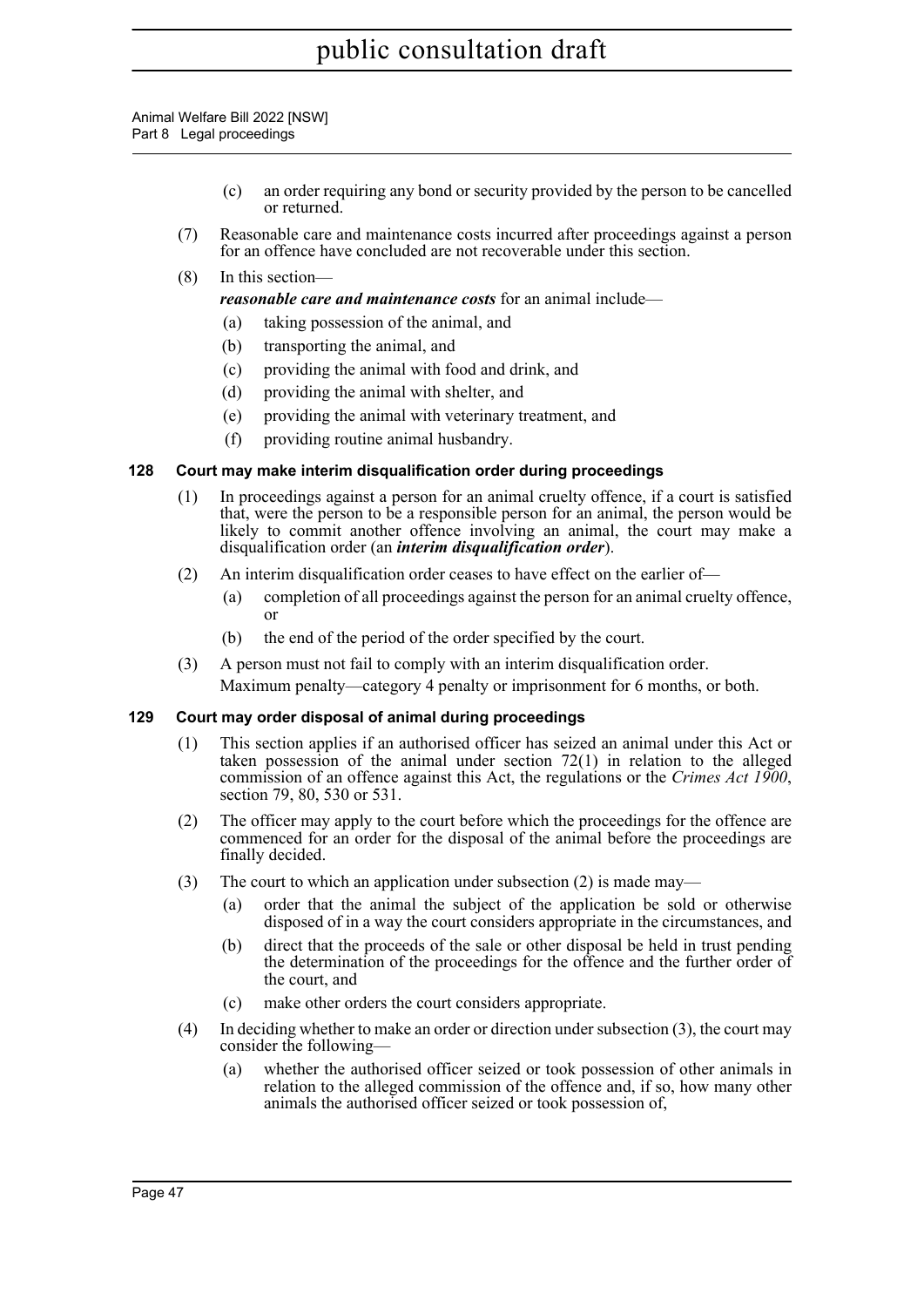- (b) whether the person alleged to have committed the offence has previously been the subject of an interim disqualification order or a disqualification order under this Act or the repealed *Prevention of Cruelty to Animals Act 1979*,
- (c) the cost and practicality of the authorised officer meeting the minimum care requirements for the animal until the proceedings are finally decided,
- (d) other matters the court considers relevant.

#### **130 Court may make further orders following finding of guilt etc for offence relating to animal cruelty**

- (1) This section applies if—
	- (a) a court—
		- (i) has found a person guilty of an animal cruelty offence, or
		- (ii) has made an order, entered a special verdict or made a qualified verdict of guilt under the *Mental Health and Cognitive Impairment Forensic Provisions Act 2020*, section 14, 19, 20, 31 or 62 in relation to an animal cruelty offence, and
	- (b) the court is satisfied that, were the person to be the responsible person for an animal, the person would be likely to commit another animal cruelty offence.
- (2) The court may make either or both of the following orders—
	- (a) an order for an animal for which the person is a responsible person to be sold or otherwise disposed of in a way the court considers appropriate in the circumstances,
	- (b) a disqualification order.
- (3) An order under subsection (2)(a) may require the disposal by a date or within a period specified by the court.
- (4) An order under subsection (2)(b) ceases to have effect at the end of the period of the order specified by the court.
- (5) An order made in relation to a person because of proceedings in the *Mental Health and Cognitive Impairment Forensic Provisions Act 2020* is not limited to the duration of a treatment plan applying to the person under that Act.
- (6) A person in relation to whom an order is made under this section must comply with the order.

Maximum penalty—category 4 penalty or imprisonment for 6 months, or both.

#### **131 Court may make further orders following conviction for offence under Part 5**

- (1) This section applies if—
	- (a) a court—
		- (i) has found a person guilty of an offence under Part 5, or
		- (ii) has made an order, entered a special verdict or made a qualified verdict of guilt under the *Mental Health and Cognitive Impairment Forensic Provisions Act 2020*, section 14, 19, 20, 31 or  $6\overline{2}$  in relation to an offence under Part 5, and
	- (b) the conduct constituting the offence involved an animal, and
	- (c) the person is a person responsible for the animal.
- (2) The court may make an order for the animal to be sold or otherwise disposed of in a way the court considers appropriate in the circumstances.
- (3) The order may require the disposal by a date or within a period specified by the court.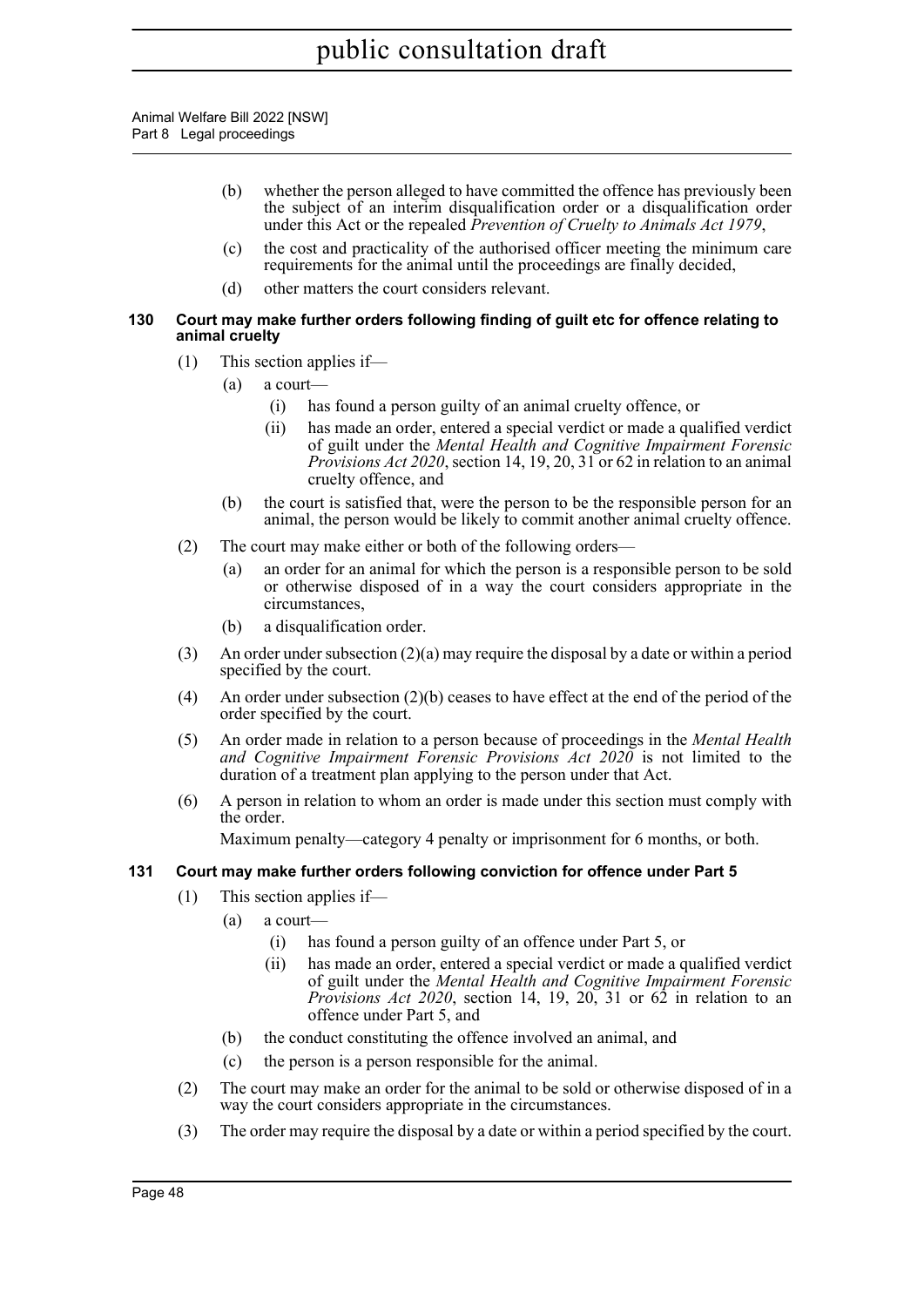- (4) An order made in relation to a person because of proceedings in the *Mental Health and Cognitive Impairment Forensic Provisions Act 2020* is not limited to the duration of a treatment plan applying to the person under that Act.
- (5) A person in relation to whom an order is made under this section must comply with the order.

Maximum penalty—category 4 penalty.

#### **132 Orders regarding costs of investigation**

- (1) The court may, if it appears to the court that a government agency or approved charitable organisation has reasonably incurred costs during the investigation of the offence, order the offender to pay to the government agency or approved charitable organisation the costs fixed by the order.
- (2) In this section—

*costs*, in relation to the investigation of an offence, means the costs incurred—

- (a) in taking any sample or conducting any inspection, test, measurement or analysis during the investigation, or
- (b) in transporting, storing or disposing of evidence during the investigation.

#### **133 Appeals against orders**

- (1) An order made by the Supreme Court under this Division is a sentence for the purposes of the *Criminal Appeal Act 1912*.
- (2) An order made by the Local Court under this Division is a sentence for the purposes of the *Crimes (Appeal and Review) Act 2001*.

## **Division 4 Penalty notices**

#### **134 Penalty notices**

- (1) An authorised officer may issue a penalty notice to a person if it appears to the officer that the person has committed a penalty notice offence.
- (2) A penalty notice offence is an offence against this Act or the regulations that is prescribed by the regulations as a penalty notice offence.
- (3) The *Fines Act 1996* applies to a penalty notice issued under this section. **Note—** The *Fines Act 1996* provides that, if a person issued with a penalty notice does not wish to have the matter determined by a court, the person may pay the amount specified in the notice and is not liable to any further proceedings for the alleged offence.
- (4) The amount payable under a penalty notice issued under this section is the amount prescribed for the alleged offence by the regulations (not exceeding the maximum amount of penalty that could be imposed for the offence by a court).
- (5) This section does not limit the operation of any other provision of, or made under, this or any other Act relating to proceedings that may be taken in respect of offences.

## **Division 5 Ancillary offences**

#### **135 Liability of directors etc for offences by corporation—executive liability offences**

- (1) A person commits an offence against this section if—
	- (a) a corporation commits an executive liability offence, and
	- (b) the person is—
		- (i) a director of the corporation, or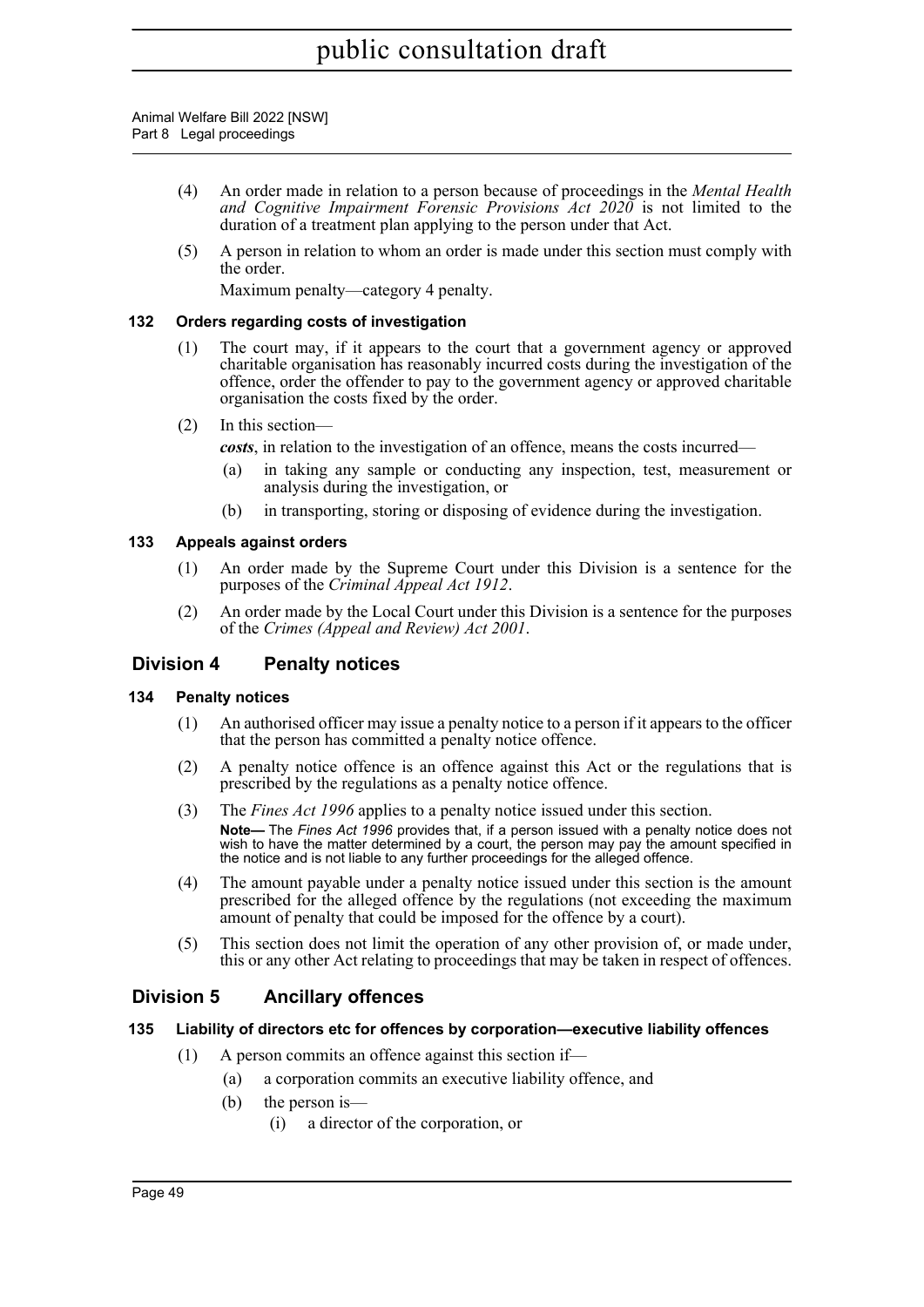- (ii) an individual who is concerned in the management of the corporation and who is in a position to influence the conduct of the corporation in relation to the commission of the executive liability offence, and
- (c) the person—
	- (i) knows or ought reasonably to know that the executive liability offence, or an offence of the same type, would be or is being committed, and
	- (ii) fails to take all reasonable steps to prevent or stop the commission of that offence.
- (2) The maximum penalty for the offence is the maximum penalty for the executive liability offence if committed by an individual.
- (3) For the purposes of this section, an *executive liability offence* is any offence against any of the following provisions—
	- (a) sections  $13(1)$ ,  $20(1)$ ,  $22(1)$ ,  $23(1)$  and  $24(2)$ ,
	- (b) sections 25(1), 26(1), 27(1), 28(1) and (3), 30(1), 32(1), 33(1), 34(1), 35, 36(1), 37(1) and (3), 39(1) and 40(1) and  $(2)$ ,
	- (c) sections  $42(1)$  and  $43$ ,
	- (d) sections 86(1) and 98 so far as the offence relates to an animal welfare offence,
	- (e) sections  $124(3)$ ,  $128(3)$ ,  $130(6)$  and  $131(4)$ .
- (4) The prosecution bears the legal burden of proving the elements of the offence against this section.
- (5) This section does not affect the liability of the corporation for the executive liability offence, and applies whether or not the corporation is prosecuted for, or convicted of, the executive liability offence.
- (6) This section does not affect the application of any other law relating to the criminal liability of any persons (whether or not directors or other managers of the corporation) who are accessories to the commission of the executive liability offence or are otherwise concerned in, or party to, the commission of the executive liability offence.
- (7) In this section—

*reasonable steps*, in relation to the commission of an executive liability offence, includes, but is not limited to, such action (if any) of the following kinds as is reasonable in all the circumstances—

- (a) action towards—
	- (i) assessing the corporation's compliance with the provision creating the executive liability offence, and
	- (ii) ensuring that the corporation arranges regular professional assessments of its compliance with the provision,
- (b) action towards ensuring that the corporation's employees, agents and contractors are provided with information, training, instruction and supervision appropriate to them to enable them to comply with the provision creating the executive liability offence so far as the provision is relevant to them,
- (c) action towards ensuring that—
	- (i) the plant, equipment and other resources, and
	- (ii) the structures, work systems and other processes,

relevant to compliance with the provision creating the executive liability offence are appropriate in all the circumstances,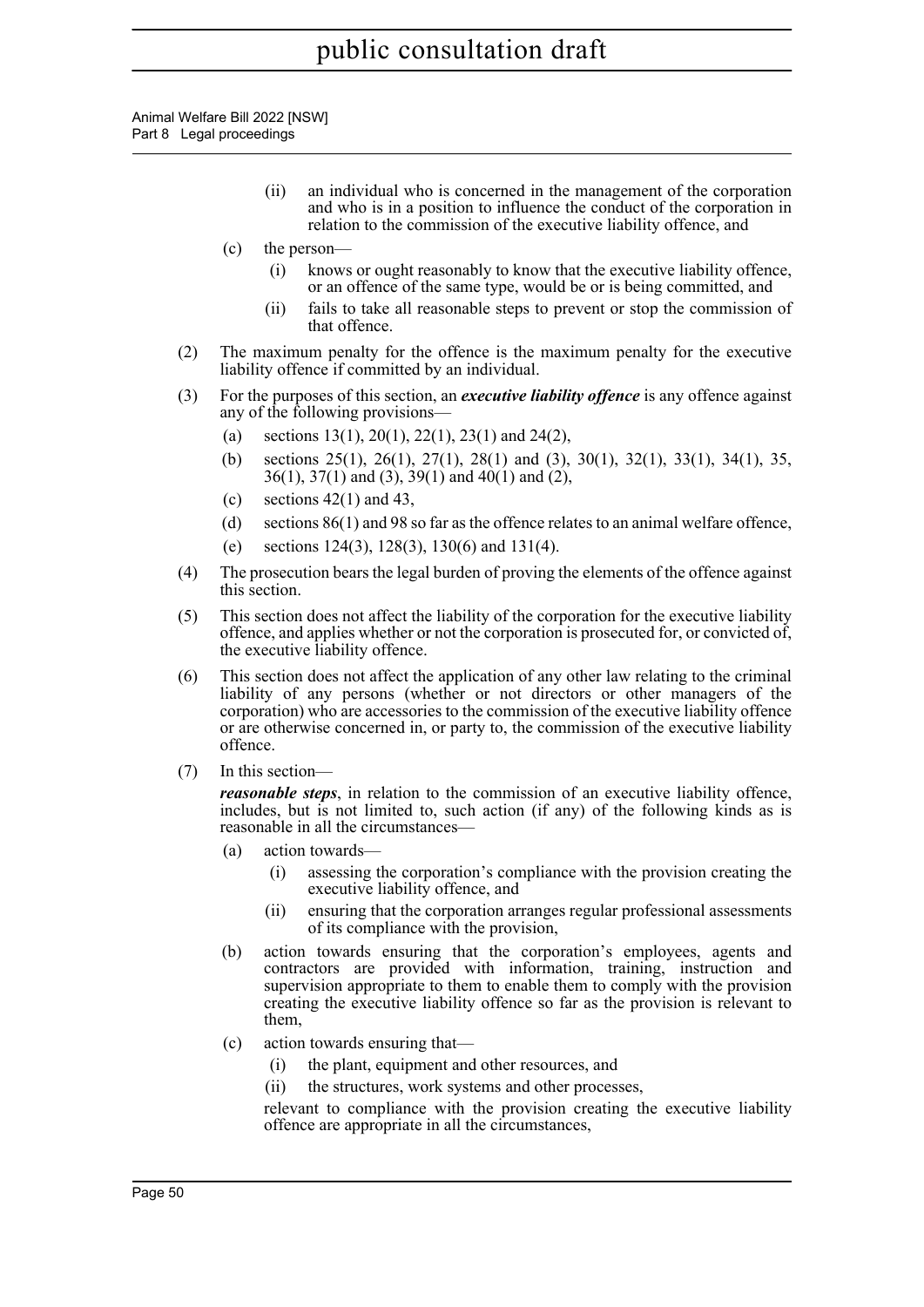> (d) action towards creating and maintaining a corporate culture that does not direct, encourage, tolerate or lead to non-compliance with the provision creating the executive liability offence.

## **136 Liability for complicity**

A person who—

- (a) aids, abets, counsels or procures another person to commit an offence against this Act or the regulations, or
- (b) incites another person to commit an offence against this Act or the regulations, or
- (c) conspires to commit an offence against this Act or the regulations, or
- (d) attempts to commit an offence against this Act or the regulations,

is guilty of that offence and liable to the penalty prescribed by this Act or the regulations for that offence.

## **137 False or misleading information**

A person is guilty of an offence if the person gives information the person knows to be false or misleading in a material particular—

(a) in or in connection with an application under this Act or the regulations, or

(b) in purported compliance with any requirement imposed by or under this Act. Maximum penalty—category 4 penalty.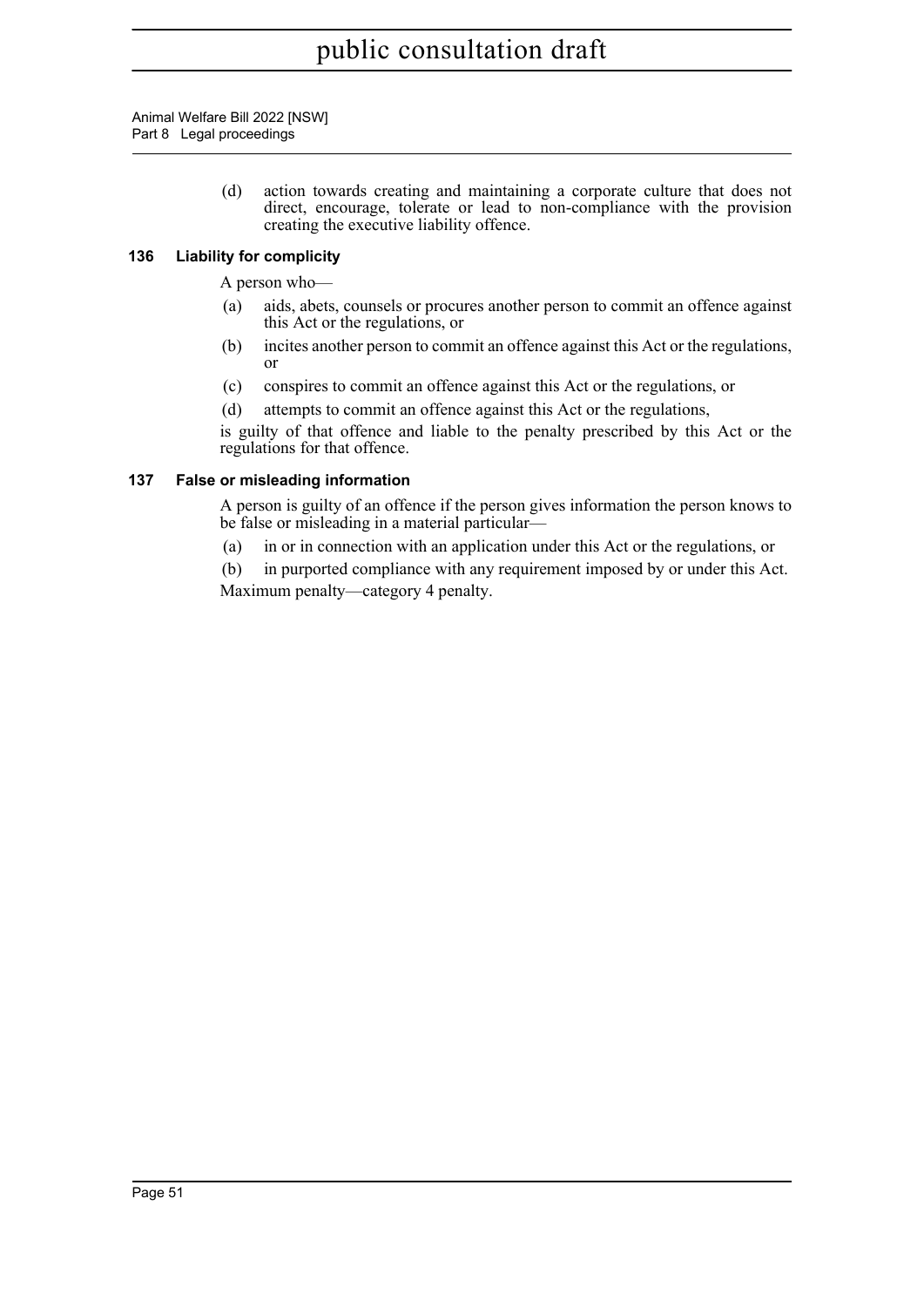Animal Welfare Bill 2022 [NSW] Part 9 Committees

## **Part 9 Committees**

## **Division 1 Animal Welfare Advisory Council**

## **138 Establishment**

The Animal Welfare Advisory Council is established.

## **139 Functions**

- (1) The Animal Welfare Advisory Council's functions are—
	- (a) to provide scientific advice to the Minister on matters relating to animal welfare, and
	- (b) to review proposed standards and provide advice to the Minister about the proposed standards, and
	- (c) any other function prescribed by the regulations.
- (2) Persons may be employed in the Public Service under the *Government Sector Employment Act 2013* to enable the Council to exercise its functions. **Note—** The *Government Sector Employment Act 2013*, section 59 provides that persons

employed as referred to in this section, or other persons whose services the Panel makes use of, may be referred to as officer or employees, or members of staff of the Panel. The *Constitution Act 1902* precludes the Panel from employing staff.

#### **140 Membership**

- (1) The Animal Welfare Advisory Council consists of the number of members prescribed by the regulations.
- (2) The members of the Council are appointed by the Minister.
- (3) The regulations may provide for—
	- (a) the skills and qualifications of members, and
	- (b) the process for selecting and appointing members, and
	- (c) the conditions on which members hold office, including the term of appointment, remuneration and matters relating to reappointment of members, and
	- (d) the Council's procedures, including meeting procedures, acting arrangements for absent members and arrangements when members' offices are vacant.

## **Division 2 Animal Research Review Panel**

#### **141 Establishment**

The Animal Research Review Panel is established.

#### **142 Functions**

- (1) The Animal Research Review Panel's functions are—
	- (a) to investigate matters relating to the conduct of animal research and the supply of animals for use in animal research, and
	- (b) to investigate and evaluate the efficacy of the Code of Practice in regulating animal research and the supply of animals for use in animal research, and
	- (c) to investigate applications for licences for animal research and complaints referred to the Panel under this Act, and
	- (d) to ask the Secretary to carry out inspections of premises at which animal research is carried out under this Act, and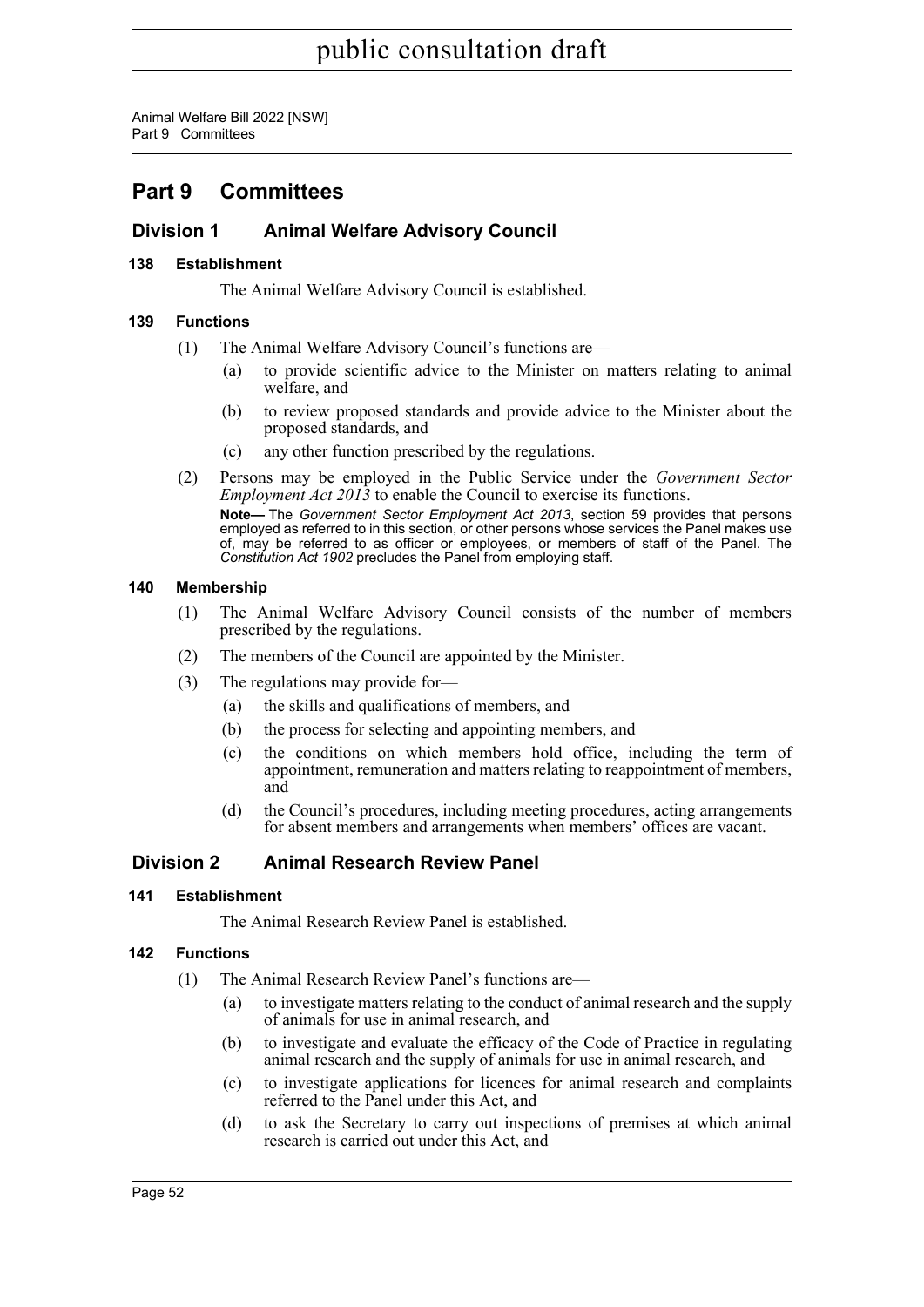Animal Welfare Bill 2022 [NSW] Part 9 Committees

- (e) to review and evaluate proposals to make, amend or review regulations under this Act relating to animal research, if the proposals are referred to the Panel, and
- (f) any other function prescribed by the regulations.
- (2) The Panel may, by written instrument, authorise a member of the Panel to accompany an inspector during an inspection referred to in subsection (1).
- (3) In this section—

#### *Code of Practice* means—

- (a) a code of practice prescribed by the regulations for this Part, or
- (b) if the regulations do not prescribe a code of practice, the document published by the Australian Government titled the *Australian code for the care and use of animals for scientific purposes*, as in force from time to time.

#### **143 Membership**

- (1) The Animal Research Review Panel consists of the number of members prescribed by the regulations.
- (2) The members of the Panel are appointed by the Minister.
- (3) The regulations may provide for—
	- (a) the skills and qualifications of members, and
	- (b) the process for selecting and appointing members, including the nomination of members by relevant organisations, and
	- (c) the conditions on which members hold office, including the term of appointment, remuneration and matters relating to reappointment of members, and
	- (d) the Panel's procedures, including meeting procedures, acting arrangements for absent members and arrangements when members' offices are vacant.

#### **144 Staff**

Persons may be employed in the Public Service under the *Government Sector Employment Act 2013* to enable the Panel to exercise its functions.

**Note—** The *Government Sector Employment Act 2013*, section 59 provides that persons employed as referred to in this section, or other persons whose services the Panel makes use of, may be referred to as officer or employees, or members of staff of the Panel. The *Constitution Act 1902* precludes the Panel from employing staff.

#### **145 Annual reports**

- (1) As soon as practicable after 30 June but no later than 31 December in each year, the Panel must give to the Minister a report of its work and activities for the 12 months ending on 30 June in the year.
- (2) The Minister must, as soon as practicable after receiving the report, ensure the report is laid before both Houses of Parliament.

#### **146 Delegation**

The Panel may delegate to a person the exercise of any the Panel's functions, other than this power of delegation.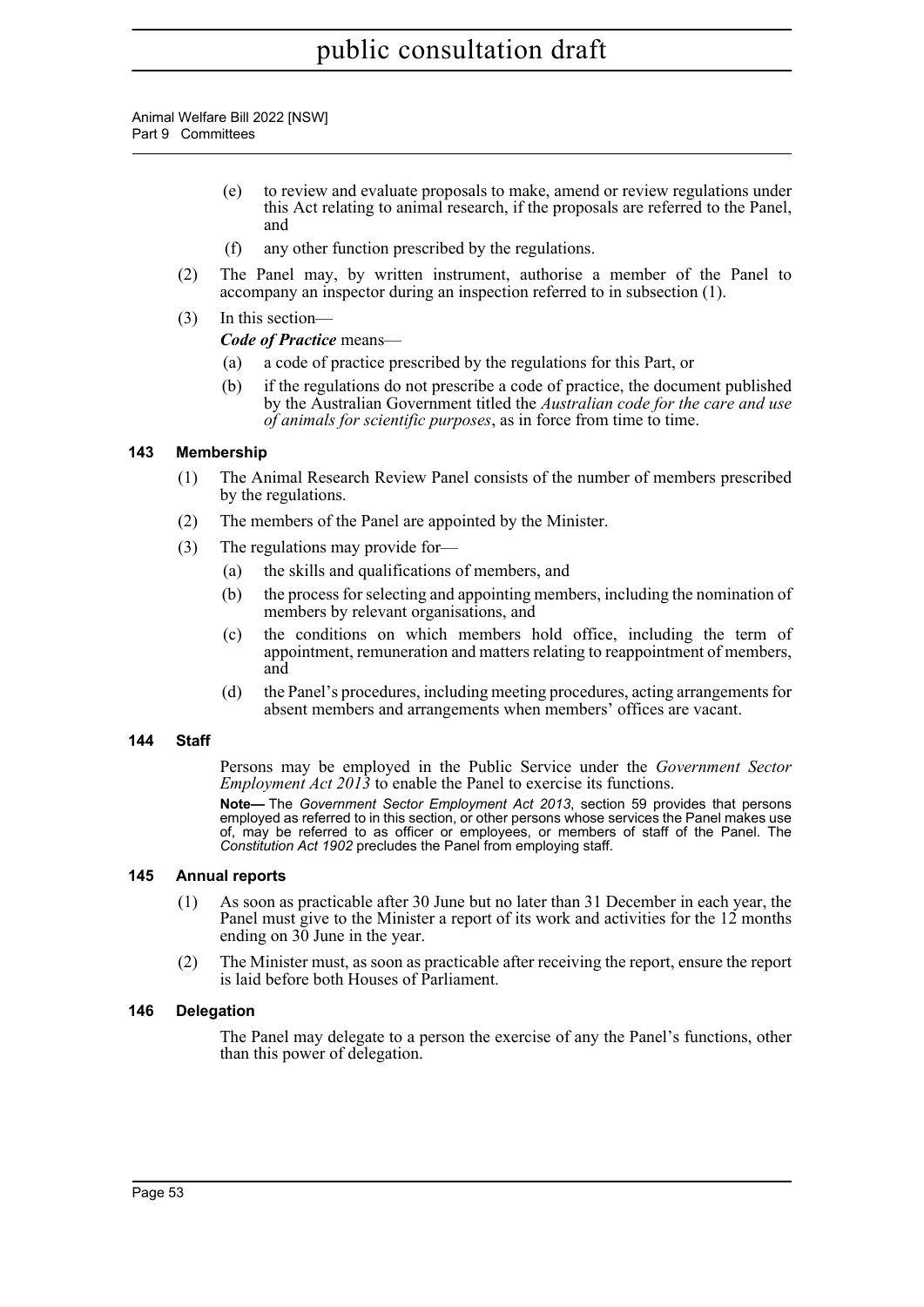Animal Welfare Bill 2022 [NSW] Part 9 Committees

## **Division 3 Exhibited Animals Advisory Committee**

## **147 Establishment**

The Exhibited Animals Advisory Committee is established.

#### **148 Functions**

- (1) The Exhibited Animals Advisory Committee's functions are
	- to provide advice to the Secretary that helps to promote a coordinated approach to the importation, control, care and welfare of animals, including a coordinated approach between—
		- (i) the Secretary and the heads of other government sector agencies that administer legislation relating to the importation, control, care or welfare of animals, and
		- (ii) the Secretary and entities of the Commonwealth, other States and the Territories that administer legislation relating to the importation, control, care or welfare of animals, and
	- (b) to monitor the effectiveness of the scheme regulating the exhibition of animals under this Act, and
	- (c) to make recommendations to the Secretary about changes that may be necessary for the efficient and effective operation of the scheme regulating the exhibition of animals, and
	- (d) any other function prescribed by the regulations.
- (2) The Exhibited Animals Advisory Committee may delegate the Committee's functions, other than this power of delegation.

#### **149 Membership**

- (1) The Exhibited Animals Advisory Committee consists of the number of members prescribed by the regulations.
- (2) The members of the Committee are appointed by the Minister.
- (3) The regulations may provide for—
	- (a) the skills and qualifications of members, and
	- (b) the process for selecting and appointing members, including the nomination of members by relevant organisations, and
	- (c) the conditions on which members hold office, including the term of appointment, remuneration and matters relating to reappointment of members, and
	- (d) the Committee's procedures, including meeting procedures, acting arrangements for absent members and arrangements when members' offices are vacant.

#### **150 Staff**

Persons may be employed in the Public Service under the *Government Sector Employment Act 2013* to enable the Panel to exercise its functions.

**Note—** The *Government Sector Employment Act 2013*, section 59 provides that persons employed as referred to in this section, or other persons whose services the Panel makes use of, may be referred to as officer or employees, or members of staff of the Panel. The *Constitution Act 1902* precludes the Panel from employing staff.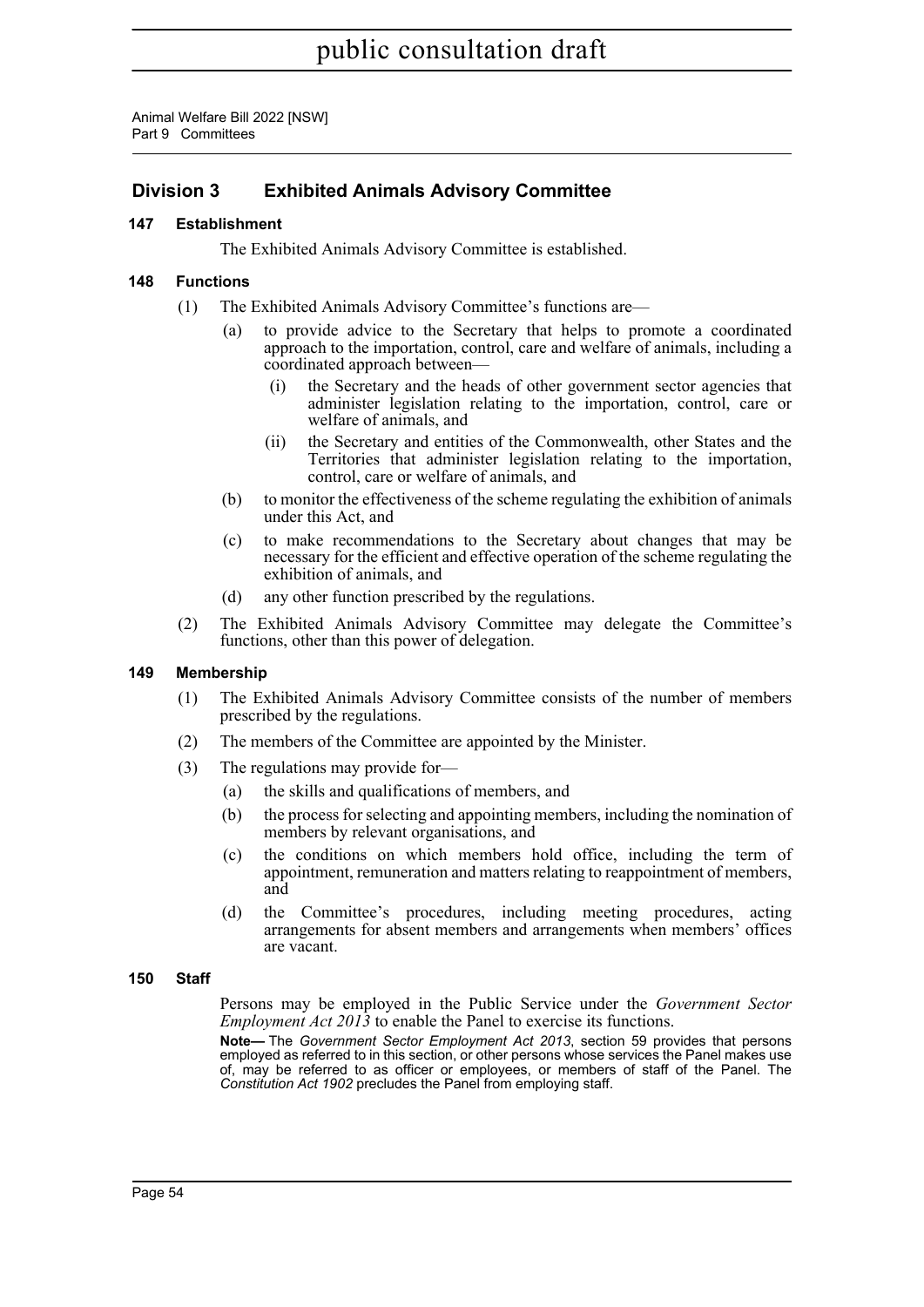Animal Welfare Bill 2022 [NSW] Part 9 Committees

## **151 Inspections**

The Exhibited Animals Advisory Committee may, at any time, ask the Secretary to arrange for an authorised officer to inspect premises to which a licence relates.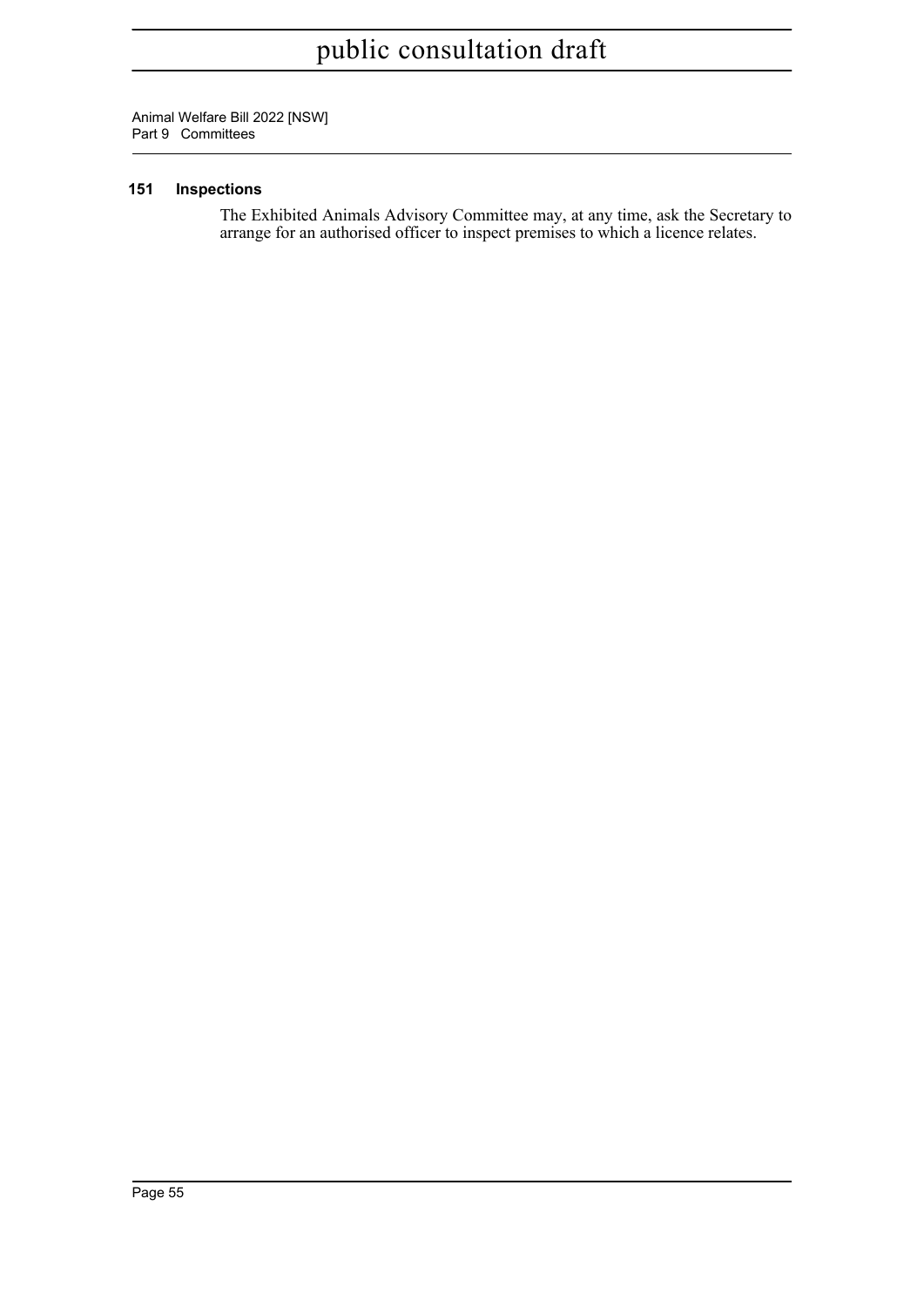Animal Welfare Bill 2022 [NSW] Part 10 General

## **Part 10 General**

## **Division 1 Other matters relating to animals**

#### **152 Prohibition for persons convicted of certain offences**

If a person is convicted of an offence against the *Crimes Act 1900*, section 79, 80, 530 or 531, the person must not—

- (a) purchase or own an animal, or
- (b) engage in work, whether paid or unpaid, involving direct contact with, or care of, an animal.

Maximum penalty—category 2 penalty.

#### **153 Information required when dogs or cats are advertised for sale or for giving away**

- (1) A person must not advertise a regulated dog or cat for sale, to be given away, or to be transferred by any other means, unless the advertisement includes at least one of the following—
	- (a) the microchip identification number allocated to the microchip implanted in the animal—
		- (i) in connection with the identification of the animal for the *Companion Animals Act 1998*, section 8, or
		- (ii) in compliance with the greyhound racing rules,
	- (b) the breeder identification number of the person, that is, the number allocated to the person—
		- (i) under the *Companion Animals Act 1998*, section 83M, or
		- (ii) by any recognised breeders' organisation of which the person is a member, or
		- (iii) at the time of registration under the greyhound racing rules of the animal from whose litter the greyhound being advertised was born,
	- (c) for a dog or cat that is being sold or given away by an organisation that is, at the time the advertisement is made, a rehoming organisation—the rehoming organisation number allocated to the organisation under that Act, section 83N.

Maximum penalty—category 4 penalty.

**Note—** To comply with the requirements of this section, a person who advertises a companion animal must either obtain a breeder identification number or a rehoming organisation number, or have the animal microchipped so the advertisement may include the microchip number. For a companion animal that has not been born yet, the owner must have a breeder identification number or a rehoming organisation number.

(2) A person who, when advertising a regulated dog or cat for sale, or when doing something in relation to that advertising, gives a microchip identification number, breeder identification number or rehoming organisation number the person knows, or ought reasonably to have known, is false is guilty of an offence.

Maximum penalty—category 4 penalty.

(3) A person is not liable to be convicted in relation to the same act or omission for both an offence under this section and an offence under the *Companion Animals Act 1998*, section  $52A(1)$  or  $57A(1)$ .

**Note—** The *Companion Animals Act 1998*, sections 52A(1) and 57A(1) make it an offence to sell or advertise the sale of a dangerous, menacing or restricted dog or a dog that is proposed to be a dangerous, menacing or restricted dog.

(4) In this section—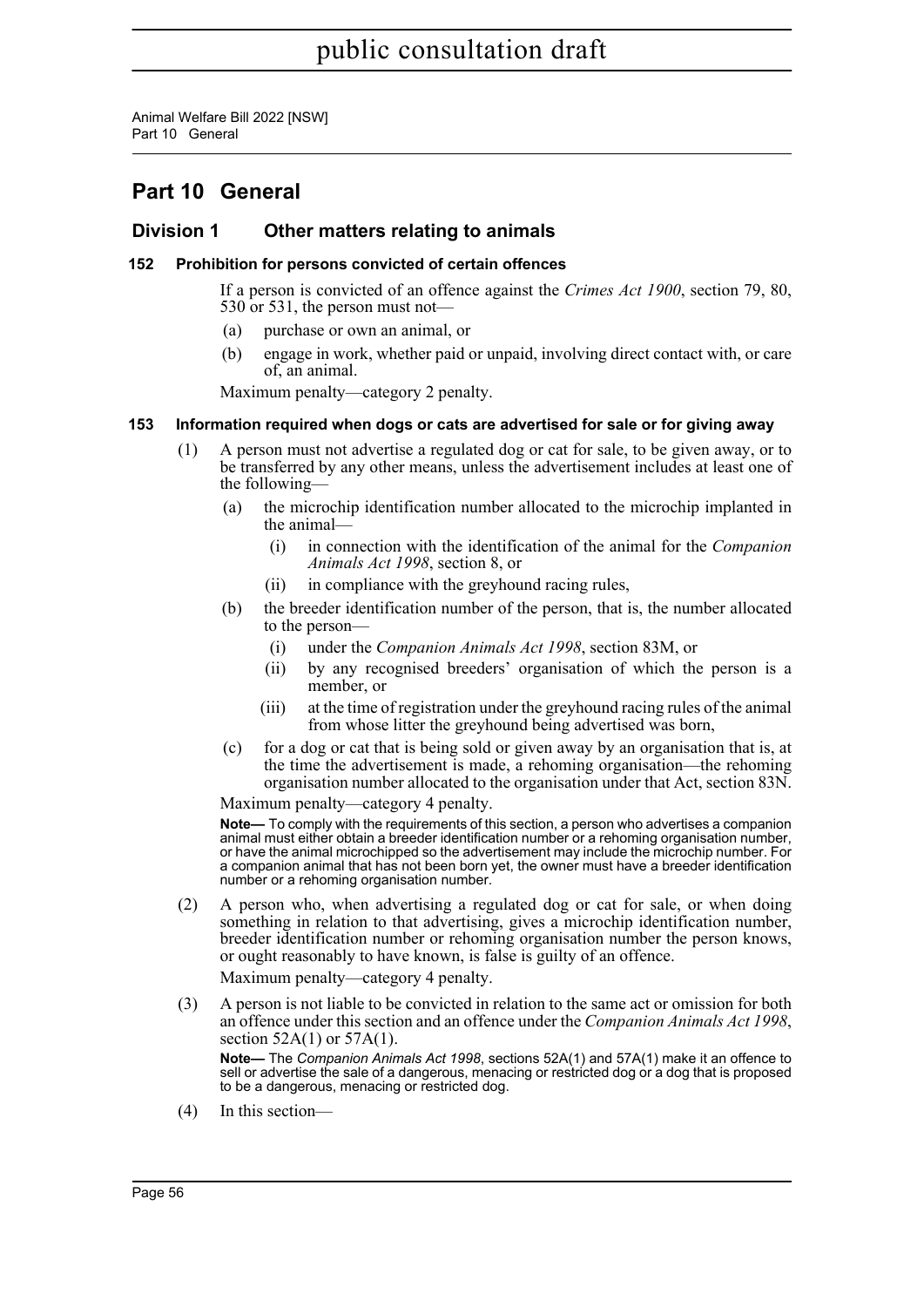*greyhound racing rules* means the racing rules made by the Greyhound Welfare and Integrity Commission under the *Greyhound Racing Act 2017*.

*recognised breeders' organisation* has the same meaning as in the *Companion Animals Act 1998*, Part 9.

*regulated dog or cat* means any of the following—

- (a) a dog or cat that is or will be required by the *Companion Animals Act 1998* to be identified, for example, by being microchipped, including a dog or cat that has not been born or has not yet reached the age at which identification is required,
- (b) a greyhound, whether or not it is registered in accordance with the greyhound racing rules, including a greyhound that has not been born,
- (c) a dog or cat in the custody of a council, including a council pound,
- (d) a dog or cat in the custody of the Animal Welfare League NSW,
- (e) a dog or cat in the custody of The Cat Protection Society of NSW Inc,
- (f) a dog or cat in the custody of the Royal Society for the Prevention of Cruelty to Animals, New South Wales.

#### **154 Sale of certain animals by charitable organisations**

- (1) This section applies to—
	- (a) an animal that, under this Act, is seized or otherwise in the possession of an employee of, or a person otherwise engaged by, a charitable organisation, or
	- (b) an abandoned or stray animal delivered to, or otherwise coming into the possession of, a charitable organisation, or
	- (c) an animal surrendered to a charitable organisation, or
	- (d) a greyhound in the possession of the Greyhound Welfare Integrity Commission under the *Greyhound Racing Act 2017*.
- (2) A charitable organisation or the Commission may—
	- (a) sell or rehome, either permanently or temporarily, an animal to which this section applies, or
	- (b) arrange for the animal to be humanely euthanased and its body disposed of if the charitable organisation—
		- (i) has considered alternative actions to euthanasing the animal, and
		- (ii) is satisfied that the alternative actions are not reasonably practicable.
- (3) However, a charitable organisation or the Commission may sell, rehome or euthanase an animal that was not surrendered by or with the authority of the owner of the animal only if the charitable organisation or Commission—
	- (a) for an animal for whom the identity of the owner is known—has kept the animal for at least 14 days after notifying the owner the animal is being kept by, or is in the possession of, the organisation or Commission, or
	- (b) for animal for whom the identity of the owner is not known—has kept the animal for at least 7 days after reasonable attempts by the organisation or Commission to find the owner of the animal have ended.
- (4) If an animal is sold or rehomed under this section—
	- (a) the purchaser or person who otherwise acquires the animal acquires good title to the animal, and
	- (b) the interests of the animal's former owner and any other person who had an interest in the animal is extinguished.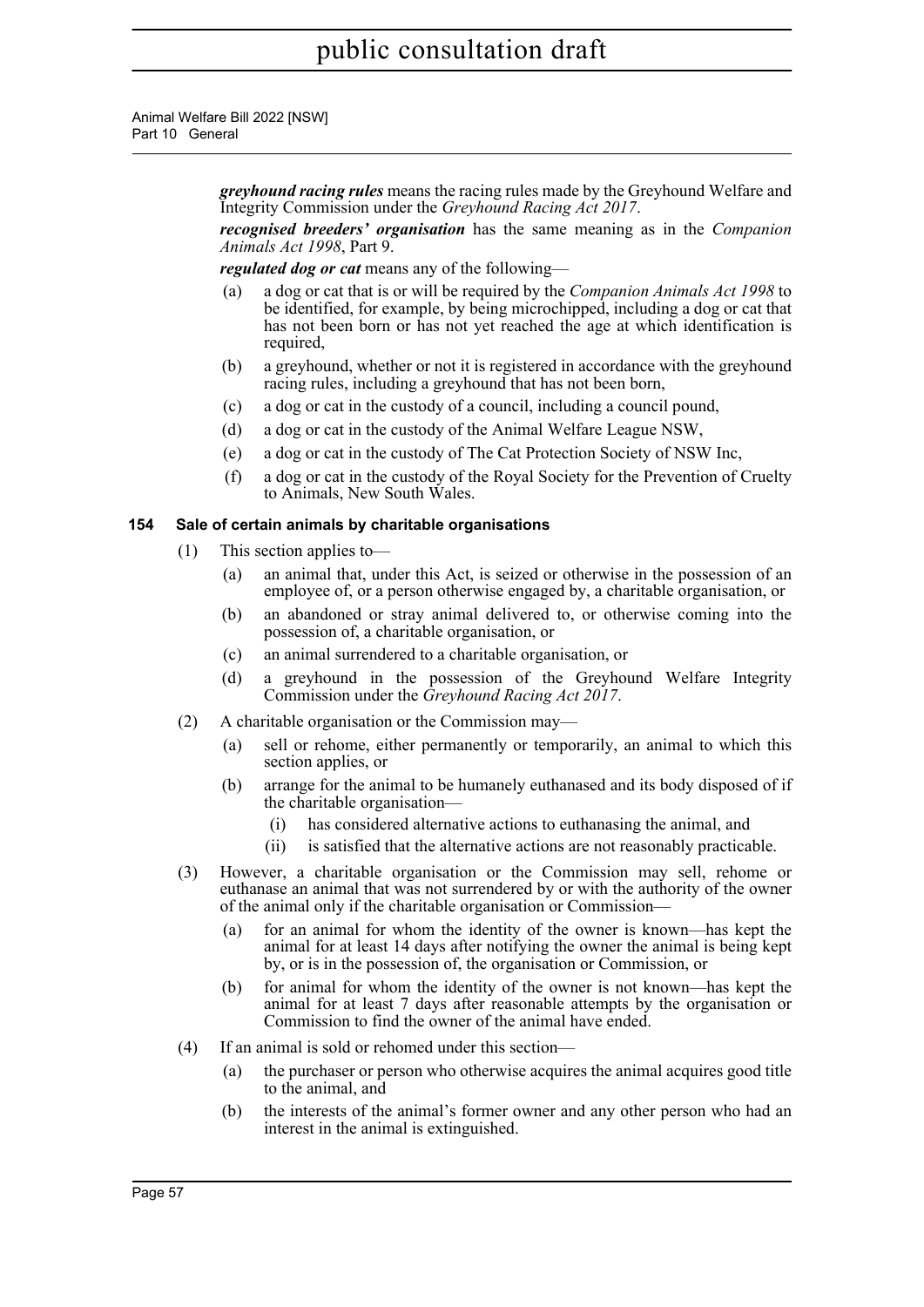Animal Welfare Bill 2022 [NSW] Part 10 General

- (5) An animal may not be sold or otherwise disposed of under this section if—
	- (a) proceedings in relation to the animal for an offence against this Act or the regulations have been started but not finished, or
	- (b) an order has been made by a court under this Act preventing the sale, destruction or other disposal of the animal.
- (6) This section does not authorise a charitable organisation or the Commission to sell or rehome any of the following dogs, within the meaning of the *Companion Animals Act 1998*—
	- (a) a dangerous dog,
	- (b) menacing dog,
	- (c) a restricted dog.
- (7) To avoid doubt, this section does not override a requirement of the *Biodiversity Conservation Act 2016* in relation to a protected animal within the meaning of that Act.

#### **155 Power to destroy animals—veterinary practitioners**

- (1) This section applies if, in a veterinary practitioner's opinion—
	- (a) an animal is so diseased or severely injured, or in so poor a physical or psychological condition, that it is cruel to keep the animal alive, and
	- (b) the animal is not about to be destroyed or is about to be destroyed in a way that will inflict unnecessary harm on the animal.
- (2) The veterinary practitioner may—
	- (a) take possession of the animal, and
	- (b) move the animal to a place the veterinary practitioner considers appropriate, and
	- (c) destroy the animal, or arrange for the animal to be destroyed, in a way that causes the animal to die quickly and without unnecessary harm.
- (3) If the veterinary practitioner is exercising a function under subsection  $(2)$ 
	- (a) the veterinary practitioner may be accompanied by another person (an *assistant*) to assist the veterinary practitioner, and
	- (b) the assistant may take all reasonable steps to assist the veterinary practitioner.
- (4) The veterinary practitioner may, in a court of competent jurisdiction, recover from an animal's owner the reasonable costs incurred by the veterinary practitioner in exercising functions under this section in relation to the animal.

#### **156 Power to destroy animals—abattoir and saleyard managers**

- (1) This section applies if, in a manager's opinion—
	- (a) an animal at the abattoir or saleyard is so diseased or severely injured, or in so poor a physical condition, that it is cruel to keep the animal alive, and
	- (b) the animal is not about to be destroyed or is about to be destroyed in a way that will inflict unnecessary harm on the animal.
- (2) The manager may—
	- (a) if the manager doesn't have possession of the animal, take possession of the animal, and
	- (b) destroy the animal, or arrange for the animal to be destroyed, in a way that causes the animal to die quickly and without unnecessary harm.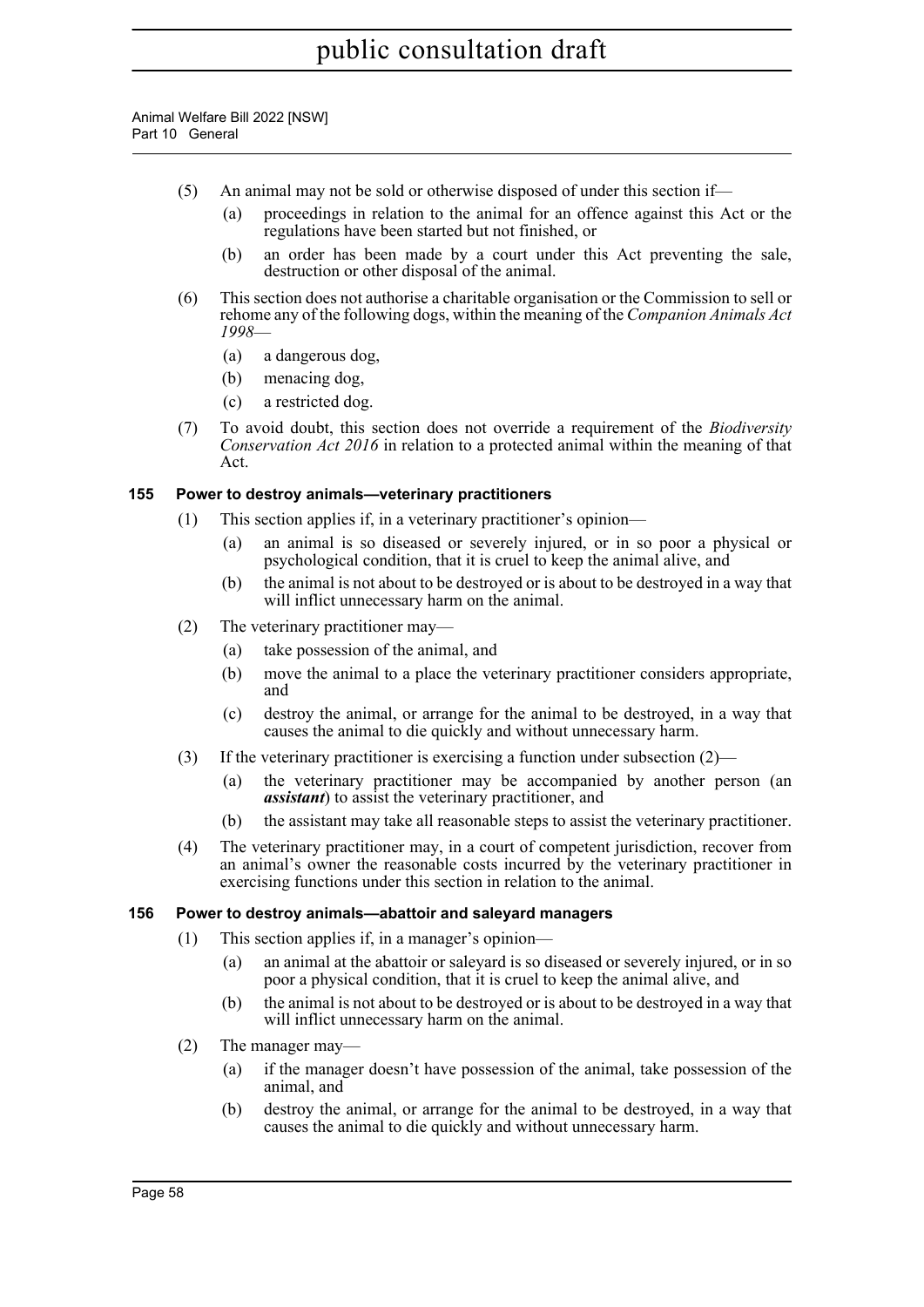- (3) The manager may, in a court of competent jurisdiction, recover from the animal's owner the reasonable costs incurred by the manager in exercising functions under this section in relation to the animal.
- (4) In this section—

*manager* means—

- (a) the manager of an abattoir, or
- (b) the manager of a saleyard.

## **Division 2 Administration**

## **157 Service of documents**

- (1) A notice or other document that is authorised or required by this Act or the regulations to be served on a person may be served in the following ways—
	- (a) for an individual—
		- (i) delivering it to the individual personally, or
		- (ii) sending it by post to the address specified by the individual for the service of documents, or
		- (iii) if an address is not specified by the individual, the residential or business address of the person last known to the person serving the document, or
		- (iv) by email or other electronic means to an email address or other location nominated by the individual for the service of documents,
	- (b) for a corporation—
		- (i) leaving it with a person apparently over the age of 16 years at the corporation's registered office or another office of the corporation, or
		- (ii) sending it by post to the address of corporation's registered office or another office of the corporation, or
		- (iii) by email or other electronic means to an email address or other location nominated by the corporation for the service of documents,
	- (c) if the notice or other document relates to an animal kept by a person—by fixing the notice or document to a conspicuous part of the premises at which the animal is kept.
	- (d) in another way authorised by the regulations for the service of documents.
- (2) This section does not affect the operation of any provision of a law or of the rules of a court authorising a document to be served on a person in another way.
- (3) In this section *serve* includes give and send.

#### **158 Recognition of interstate prohibition decisions**

- (1) The Secretary may, by written notice served on a person, recognise an interstate prohibition decision made against the person for its enforcement in New South Wales.
- (2) A person served with a notice under subsection (1) recognising an interstate prohibition decision must, within 14 days after being served with the notice and while in New South Wales, comply with the decision. Maximum penalty—category 3 penalty.
- (3) In this section—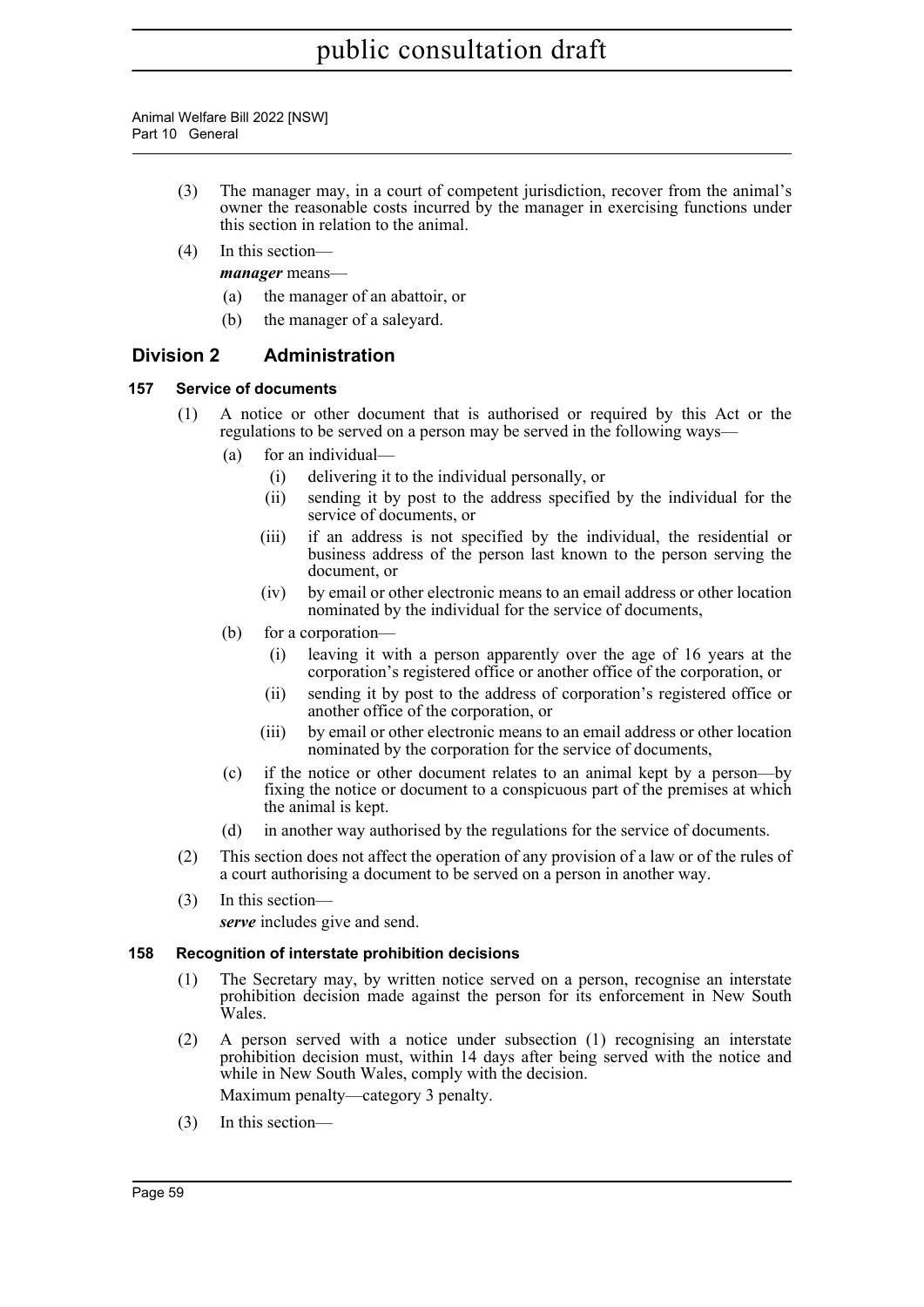#### *interstate law*—

- (a) means a law of another State or Territory, or the Commonwealth, that corresponds to the provisions of this Act, and
- (b) includes a law prescribed by the regulations for this definition.

*interstate prohibition decision* means an order or other decision that—

- (a) is made under an interstate law, and
- (b) has the effect of prohibiting a person from—
	- (i) purchasing or acquiring, or taking possession or custody of, an animal,
	- (ii) keeping, or participating in keeping, an animal,
	- (iii) being party to an arrangement under which the person is entitled to control or influence the keeping of an animal, including an animal owned by another person or in another person's possession,
	- (iv) otherwise being involved with the keeping or care of an animal, including an animal owned by another person or in another person's possession.

#### **159 Compensation not payable**

Compensation is not payable for any of the following actions taken under this Act—

- (a) the seizure or disposal of a stock animal under this Act,
- (b) the seizure or disposal of another animal under this Act,
- (c) the destruction of an animal by an authorised officer under section 72,
- (d) the destruction of an animal by a veterinary practitioner under section 155,
- (e) the destruction of an animal by a manager of an abattoir or a saleyard under section 156,
- (f) the destruction of an animal by an authorised officer under Part 7 or 8,
- (g) the use of facilities in accordance with an order of a court under Part 8.

#### **160 Protection from liability**

- (1) Neither a protected person nor the Crown is subject to any liability for anything done—
	- (a) in good faith, and
	- (b) for the purpose of exercising a function under this Act.
- (2) In this section—

*done* includes omitted to be done.

#### *liability*—

(a) means civil liability, and

(b) includes action, claim or demand.

- *protected person* means the following—
- (a) the Secretary,
- (b) an authorised officer,
- (c) a member of the Animal Welfare Advisory Council,
- (d) a member of the Animal Research Review Panel,
- (e) a member of the Exhibited Animals Advisory Committee,
- (f) a member of an animal ethics committee,
- (g) a member of another committee established under this Act,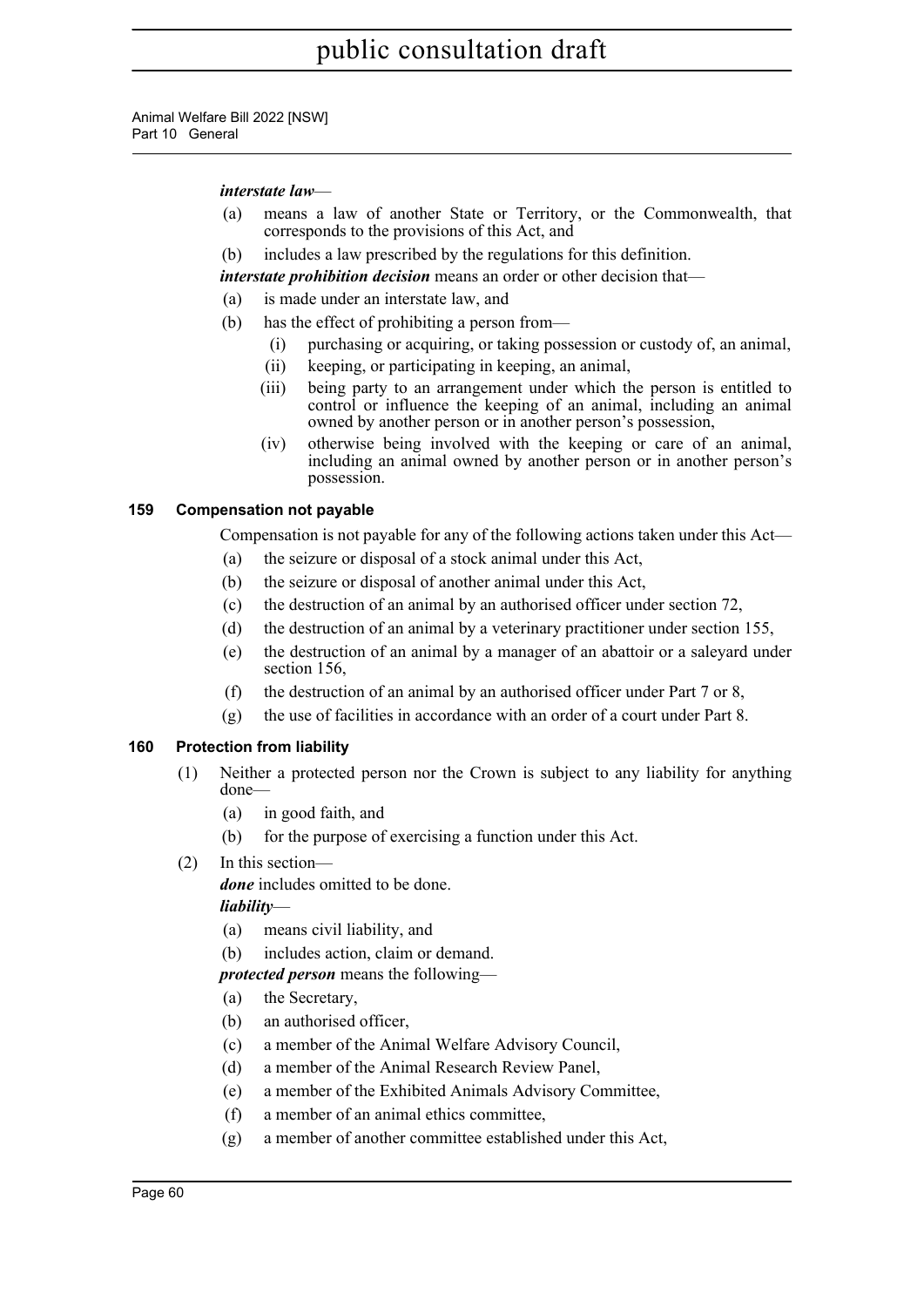Animal Welfare Bill 2022 [NSW] Part 10 General

- (h) a member of a stock welfare panel,
- (i) a local council employee,
- (j) a member of staff of Local Land Services,
- (k) a veterinary practitioner,
- (l) an abattoir manager or saleyard manager,
- (m) a person acting under the direction of a person mentioned in paragraphs (a)— (l).

#### **161 Disclosure of information**

- (1) A person must not disclose information obtained in connection with the administration or execution of this Act unless the disclosure is made—
	- (a) with the consent of the person from whom the information was obtained, or
	- (b) in connection with the administration or execution of this Act or another Act, or
	- (c) for the purposes of any legal proceedings arising out of this Act or another Act or of any report of any such proceedings, or
	- (d) in accordance with a requirement imposed under the *Ombudsman Act 1974*, or
	- (e) with another lawful excuse.

Maximum penalty—category 4 penalty.

- (2) Despite subsection (1), a relevant agency may give a relevant document held by the relevant agency to another relevant agency—
	- (a) for the purposes of administering or executing this Act, or
	- (b) if, in the relevant agency's opinion, it is appropriate to give the information to the other relevant agency for significant safety reasons.
- (3) A relevant agency may rely on information given to the agency under subsection (2) for the purposes of administering this Act.
- (4) In this section—

#### *administering or executing this Act* includes—

- (a) granting licences under this Act and suspending, cancelling or revoking licences under this Act, and
- (b) issuing a direction, notice or order under this Act, and
- (c) exercising enforcement and compliance functions under this Act, and
- (d) conducting legal proceedings for offences under this Act.

*relevant agency* means—

- (a) the head of a government sector agency, within the meaning of the *Government Sector Employment Act 2013*,
- (b) an approved charitable organisation,
- (c) a person exercising functions under this Act or the regulations in relation to enforcement, compliance or administration of the Act or regulations,
- (d) another entity prescribed by the regulations for this definition.

#### *relevant document*—

- (a) means—
	- (i) a document obtained or created by the Secretary, or a person employed or otherwise engaged by the Department, in connection with administering this Act, or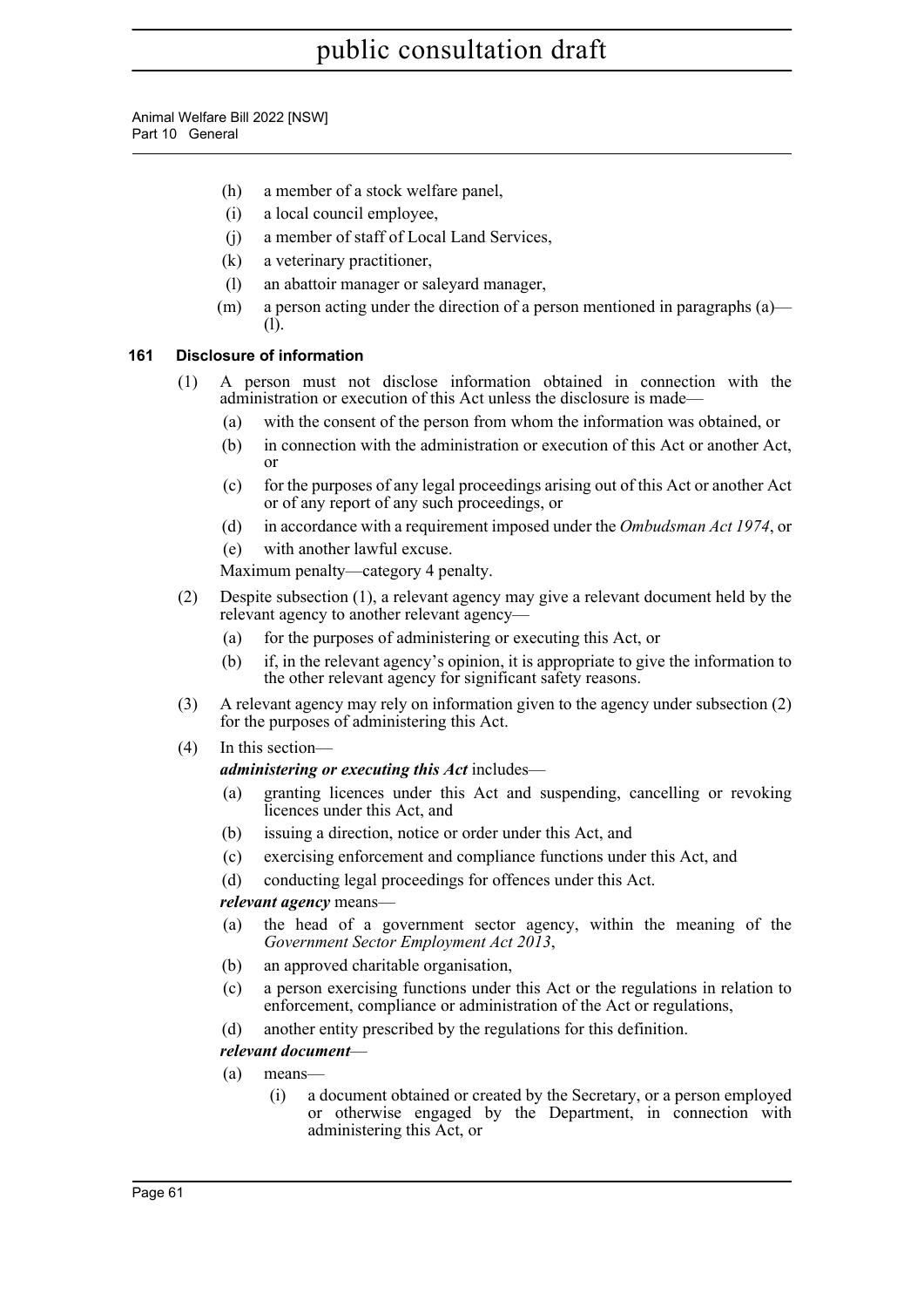Animal Welfare Bill 2022 [NSW] Part 10 General

- (ii) a document obtained by, or otherwise in the possession or control of, another relevant agency to the extent the information relates to administering this Act, and
- (b) includes a database or other system containing a document.

#### **162 Evidentiary certificate**

A certificate signed by the Secretary that certifies on a stated date or during a specified period any of the following was correct is admissible in any proceedings under this Act and is evidence of the fact certified—

- (a) a stated person was or was not an authorised officer,
- (b) a stated person was or was not the holder of a licence,
- (c) a stated licence was or was not subject to a stated condition.

#### **163 Delegation**

The Minister may delegate any of the Minister's functions, other than this power of delegation, and the Secretary may delegate any of the Secretary's functions, other than this power of delegation, to—

- (a) a person employed in the Department, or
- (b) a person, or a member of a class of persons, prescribed for this section by the regulations.

#### **164 Approval of forms**

The Secretary may approve forms for use under this Act or the regulations.

## **Division 3 Miscellaneous**

#### **165 Repeals**

The following Acts are repealed—

- (a) the *Animal Research Act 1985*,
- (b) the *Exhibited Animals Protection Act 1986*,
- (c) the *Prevention of Cruelty to Animals Act 1979*.

#### **166 Regulations**

- (1) The Governor may make regulations about a matter that is—
	- (a) required or permitted to be prescribed by this Act, or
	- (b) necessary or convenient to be prescribed for carrying out or giving effect to this Act.
- (2) Without limiting subsection (1), the regulations may provide for the following—
	- (a) the fees and charges that may be imposed for the purposes of this Act,
	- (b) matters relating to the confinement of poultry for egg production including—
		- (i) standards for the confinement and care of poultry, and
		- (ii) requirements for the inspection of laying poultry, and
		- (iii) offences for failing to meet standards and requirements for the confinement, care and inspection of poultry.
- (3) The regulations may create offences punishable by a maximum penalty of
	- (a) for an offence mentioned in subsection  $(2)(b)(iii)$ —a category 3 penalty, other than a period of imprisonment, and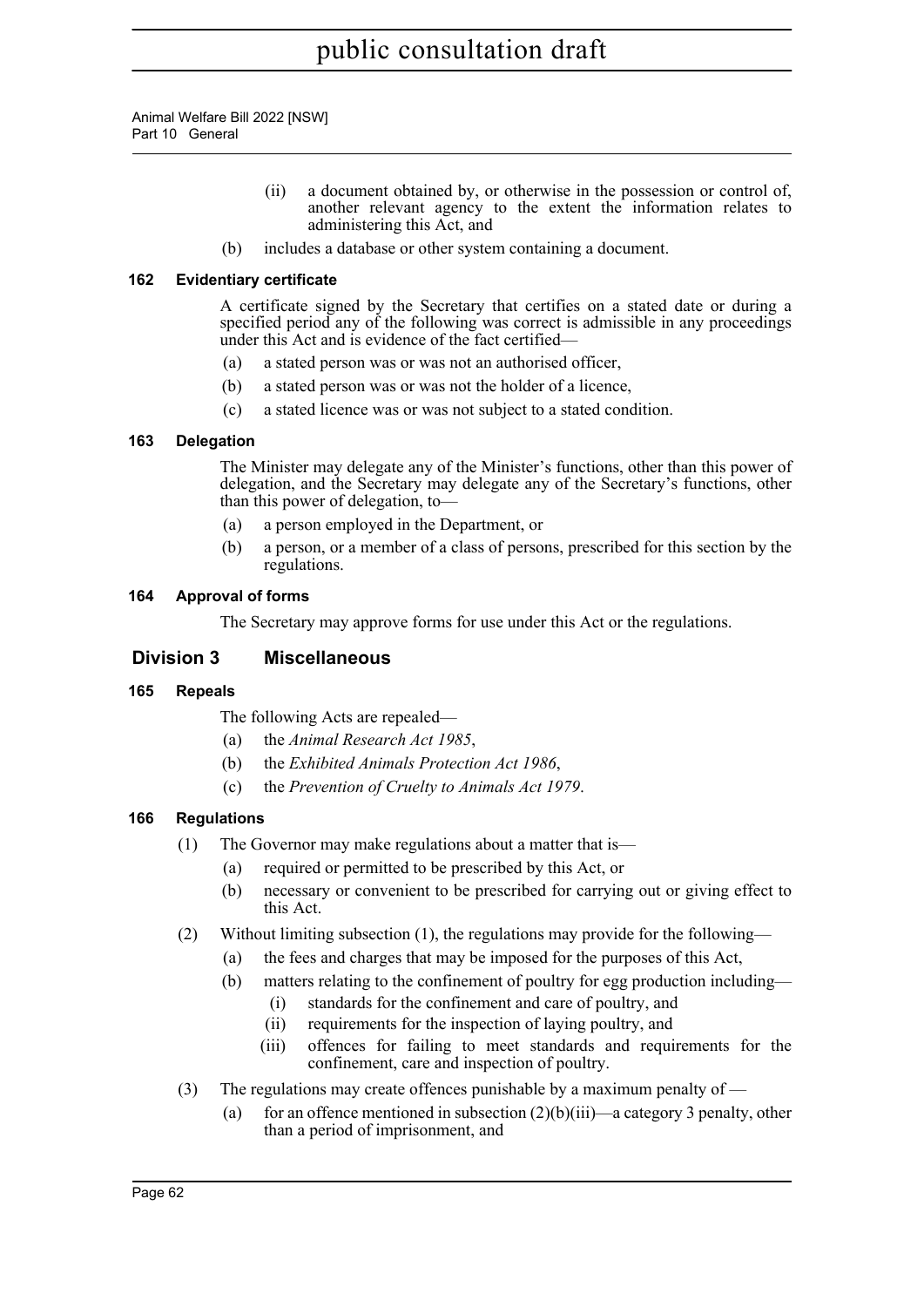Animal Welfare Bill 2022 [NSW] Part 10 General

(b) otherwise—a category 4 penalty.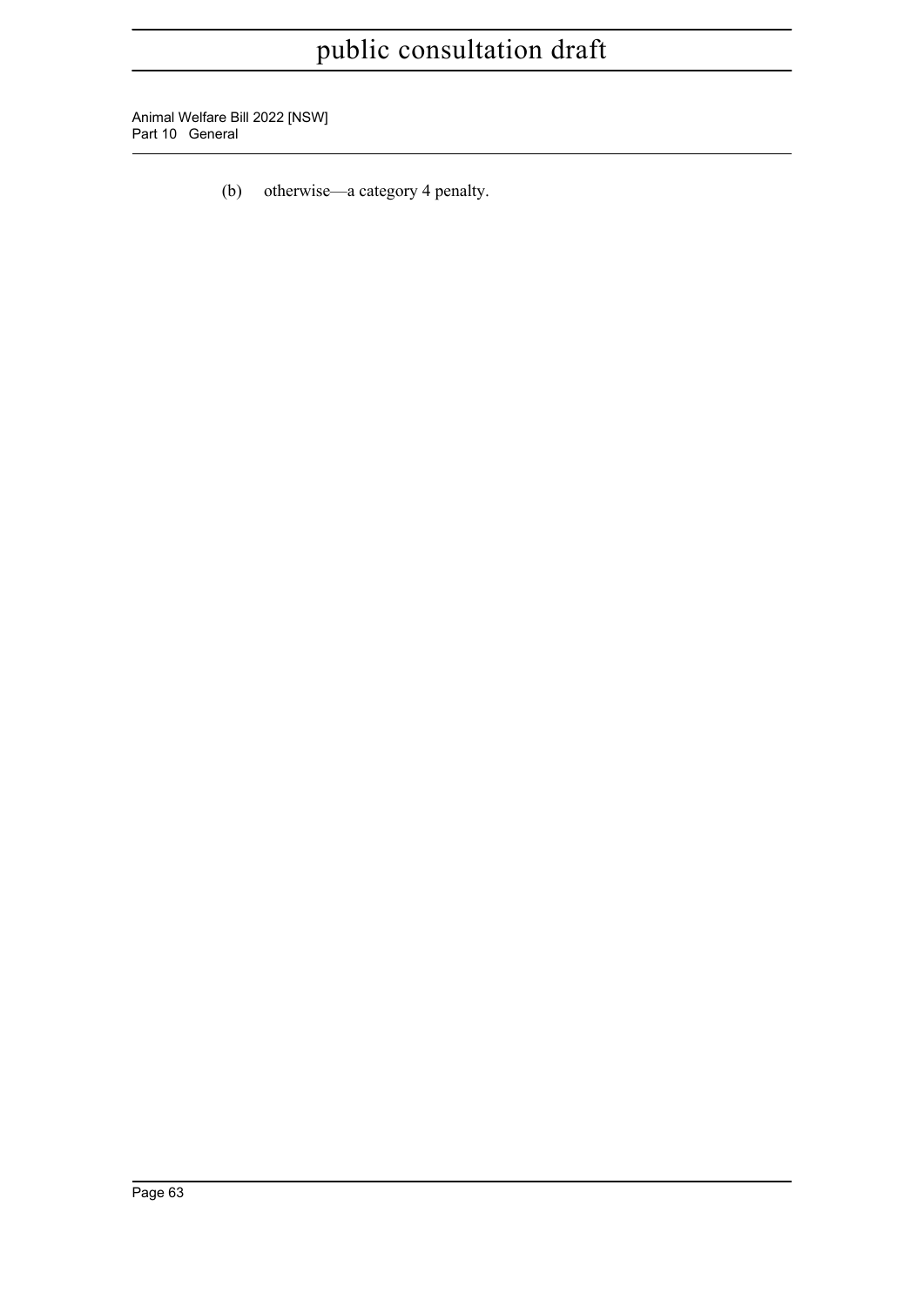Animal Welfare Bill 2022 [NSW] Part 10 General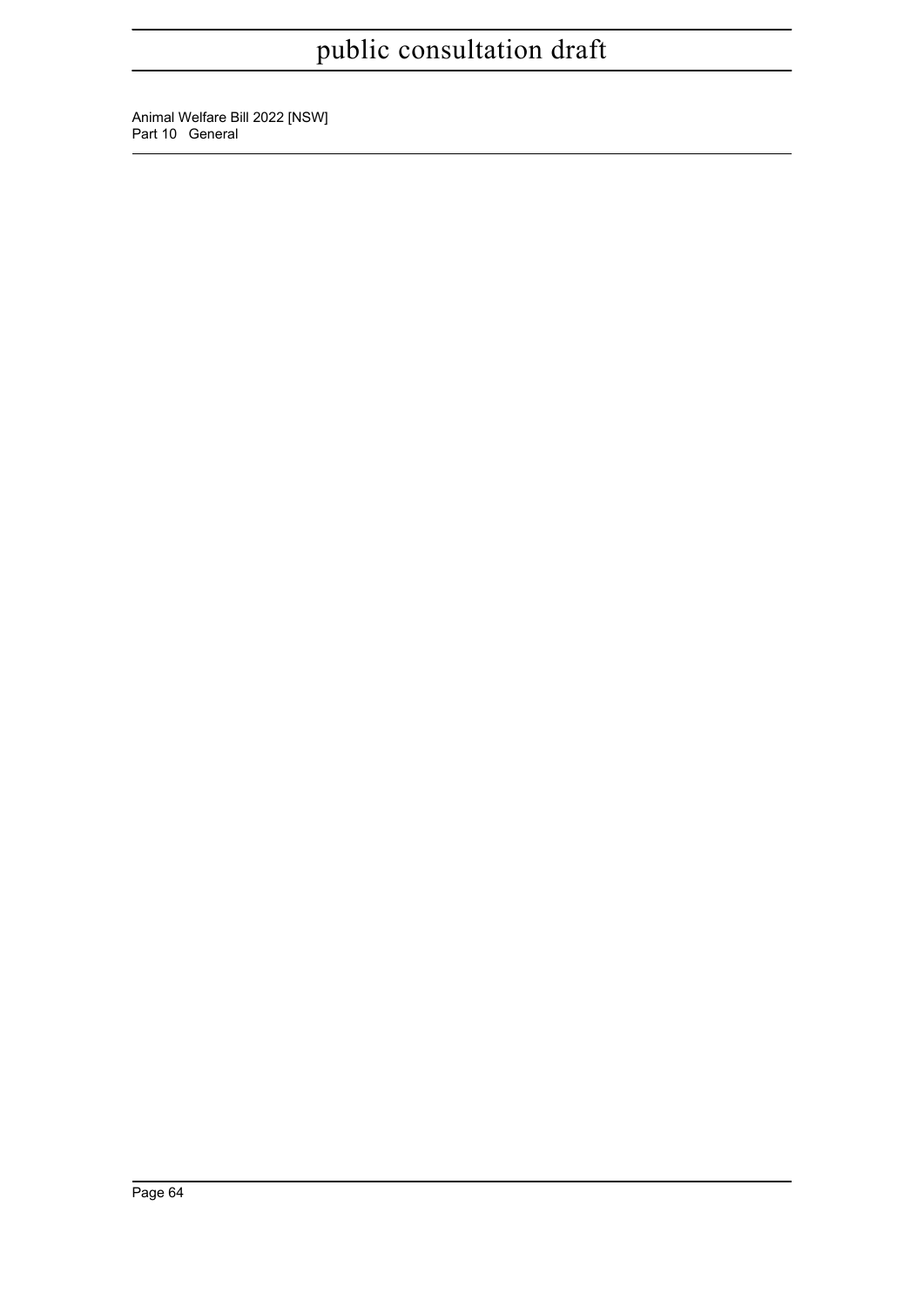## **Schedule 1 Restricted procedures**

section 23

| <b>Column 1: Procedure</b>               | <b>Column 2: Restriction</b>                                                                     |
|------------------------------------------|--------------------------------------------------------------------------------------------------|
| ear cropping                             | performed by a veterinary practitioner for the<br>purpose of treating disease, illness or injury |
| declawing                                | performed by a veterinary practitioner for the<br>purpose of treating disease, illness or injury |
| clitoridectomy on a dog                  | performed by a veterinary practitioner for the<br>purpose of treating disease, illness or injury |
| tail docking of cattle, a horse or a dog | performed by a veterinary practitioner for the<br>purpose of treating disease, illness or injury |
| debarking                                | performed in circumstances prescribed by the<br>regulations                                      |
| dewclaw removal on a dog                 | performed in circumstances prescribed by the<br>regulations                                      |
| pinioning                                | performed in circumstances prescribed by the<br>regulations                                      |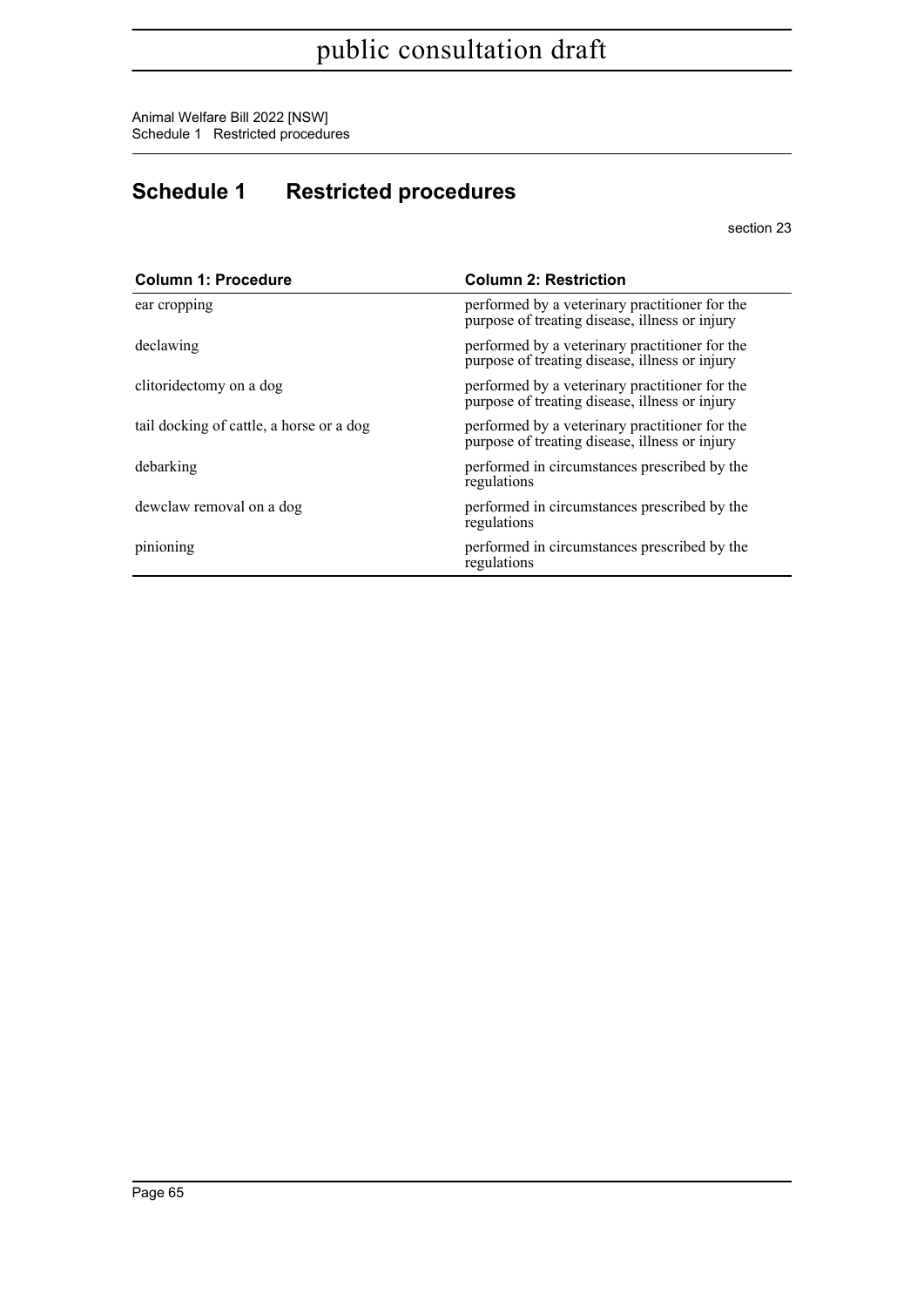Animal Welfare Bill 2022 [NSW] Schedule 2 Savings, transitional and other provisions

# **Schedule 2 Savings, transitional and other provisions**

# **Part 1 General**

- **1 Transitional regulation-making power**
	- (1) The regulations may contain provisions of a savings or transitional nature (a *savings or transitional provision*) consequent on the commencement of—
		- (a) a provision of this Act, or
		- (b) a provision amending this Act.
	- (2) A savings or transitional provision consequent on the commencement of a provision must not be made more than 2 years after the commencement.
	- (3) A savings or transitional provision made consequent on the commencement of a provision is repealed 2 years after the commencement.
	- (4) A savings or transitional provision made consequent on the commencement of a provision may take effect before the commencement but not before—
		- (a) for a provision of this Act, the date of assent to this Act, or
		- (b) for a provision amending this Act, the date of assent to the amending Act.
	- (5) A savings or transitional provision taking effect before its publication on the NSW legislation website does not, before its publication—
		- (a) affect the rights of a person in a way prejudicial to the person, or
		- (b) impose liabilities on a person for anything done or omitted to be done.
	- (6) In this section
		- *person* does not include—
		- (a) the State, or
		- (b) an authority of the State.

# **Part 2 Provisions consequent on enactment of this Act**

**2 Definitions**

In this Part—

*authorisation* means any of the following—

- (a) an accreditation,
- (b) an approval,
- (c) an authority, other than authority to seize and dispose of animals under the *Prevention of Cruelty to Animals Act 1979*,
- (d) a licence,
- (e) a permit.

*made*, in relation to an authorisation or relevant instrument, includes given, granted and issued.

*repealed Act* means the following—

- (a) the *Animal Research Act 1985*,
- (b) the *Exhibited Animals Protection Act 1986*,
- (c) the *Prevention of Cruelty to Animals Act 1979*.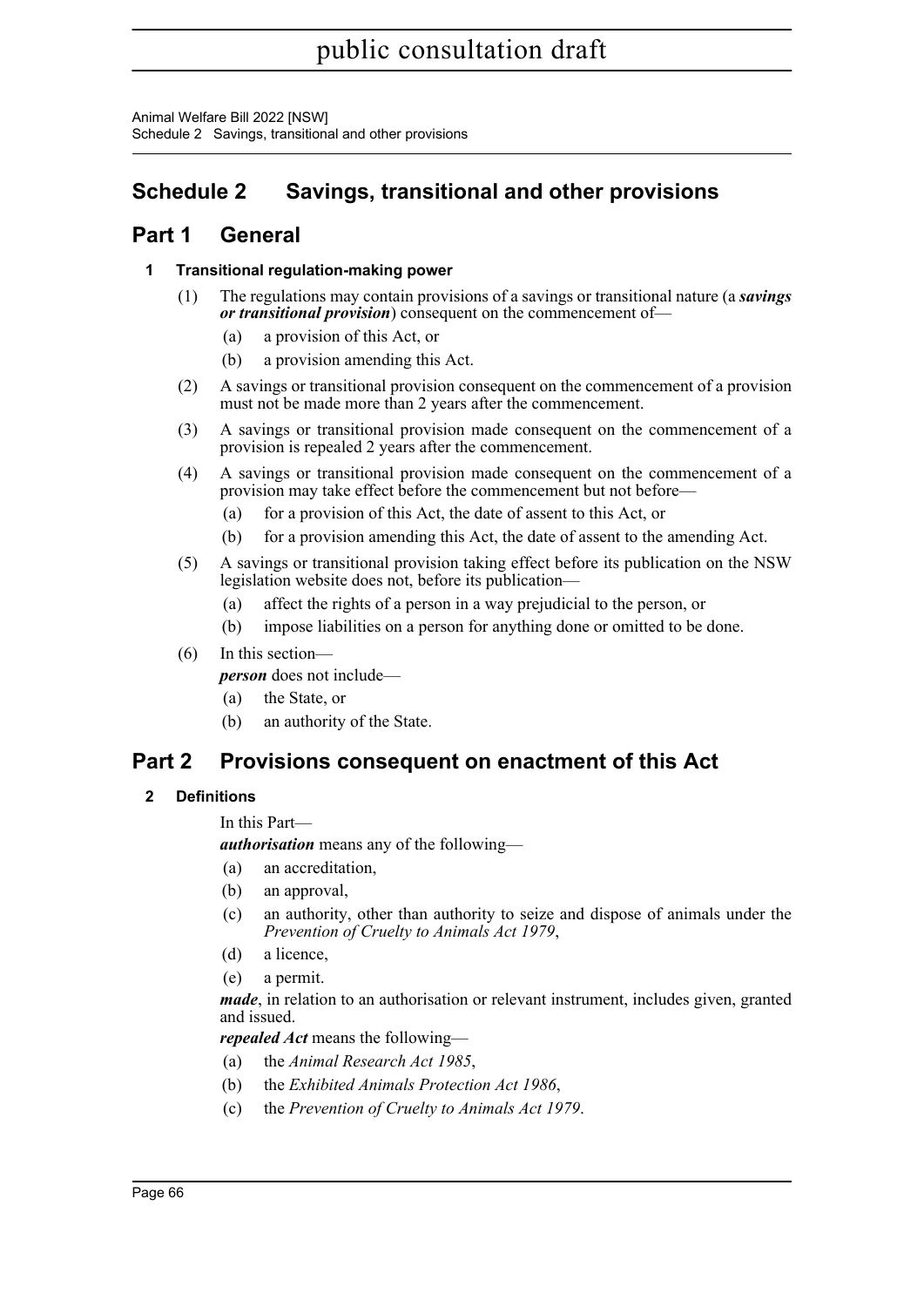Animal Welfare Bill 2022 [NSW] Schedule 2 Savings, transitional and other provisions

#### **3 Continuation of certain instruments**

- (1) A relevant instrument, in force immediately before the repeal of the repealed Act under which it was made, continues to have effect.
- (2) For the purposes of subsection (1), the repealed Act under which a relevant instrument was made continues to have effect, including in relation anything done under or in connection with the instrument.
- (3) Without limiting subsection (2)—
	- (a) a relevant instrument may be cancelled, revoked, varied or withdrawn under the repealed Act under which it was made, and
	- (b) a function conferred on a person under a repealed Act in connection with a relevant instrument, including a power to give directions or to seize or destroy a thing, may continue to be exercised after the repeal of the repealed Act, and
	- (c) a requirement for a person to comply with a relevant instrument, and any penalty for failing to comply with the requirement, continues to have effect.
- (4) A relevant instrument continues to have effect until the earlier of the following happens—
	- (a) the relevant instrument is cancelled, revoked, withdrawn or otherwise ceases to have effect under the repealed Act under which it was made,
	- (b) the Secretary, by written notice, declares that the relevant instrument, or a class of relevant instruments to which the instrument belongs, is superseded and ceases to have effect.
- (5) In this section—

#### *relevant instrument*—

- (a) means a declaration, delegation, direction, notice, order, warrant or other instrument made under a repealed Act, but
- (b) does not include an authorisation.

#### **4 Continuation of certain authorisations**

- (1) An authorisation, in force immediately before the repeal of the repealed Act under which it was made, continues in force.
- (2) An authorisation mentioned in subsection (1) continues subject to the terms and conditions that applied to the authorisation immediately before the repeal of the repealed Act under which it was made.
- (3) An authorisation mentioned in subsection (1) continues in force until the earlier of the following happens—
	- (a) the period for which the authorisation was in force under the repealed Act under which it was made ends, or
	- (b) the Secretary, by written notice, declares that the authorisation, or a class of authorisations to which the authorisation belongs, is superseded and ceases to have effect.

#### **5 Applications for authorisations**

(1) An application for an authorisation, or the variation or renewal of an authorisation, made but not finally decided before the repeal of the repealed Act under which the application was made is to be dealt with under the repealed Act as if the Act had not been repealed.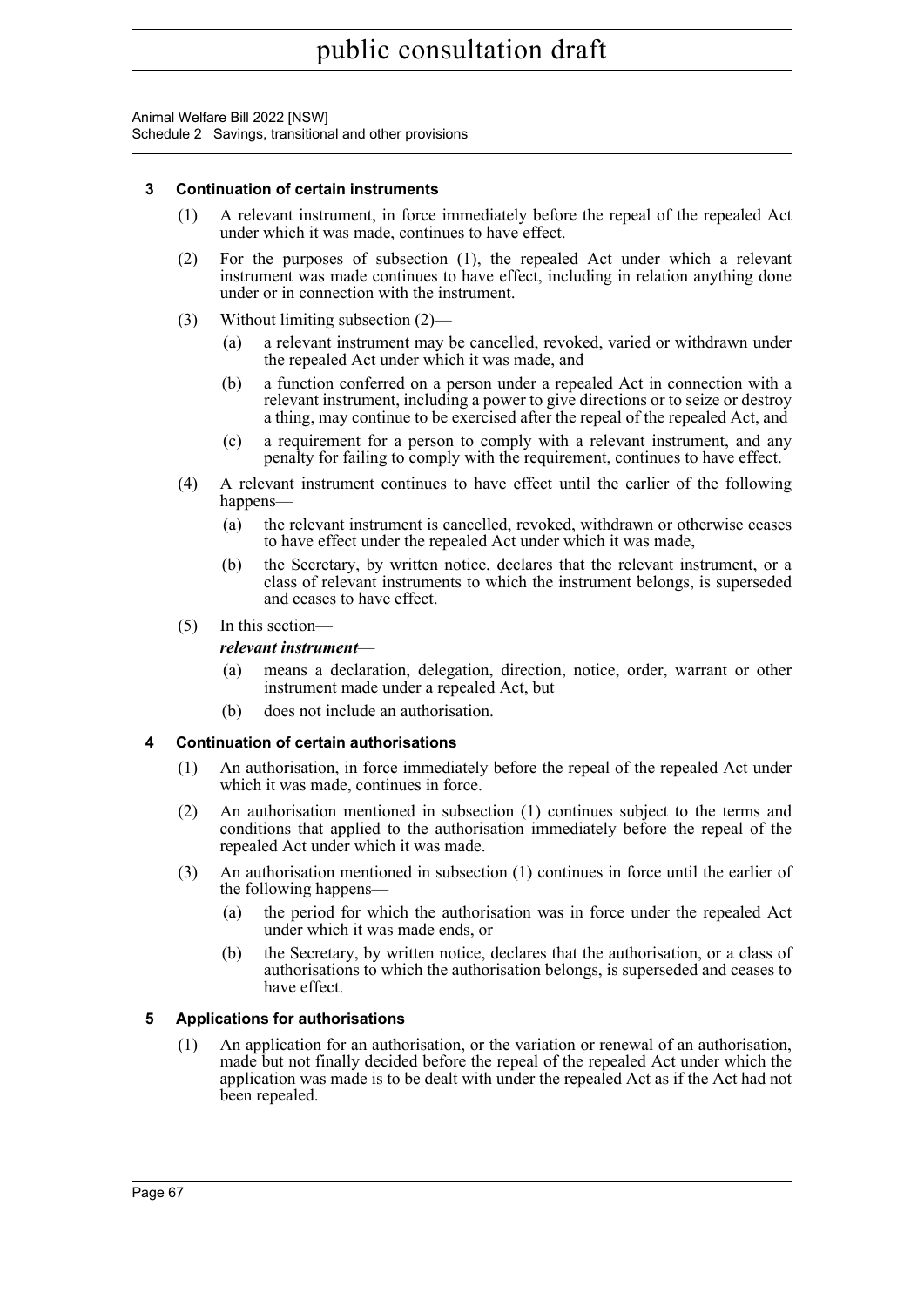Animal Welfare Bill 2022 [NSW] Schedule 2 Savings, transitional and other provisions

> (2) If the application for the authorisation or variation or renewal of the application is granted, an authorisation that corresponds to the authorisation, or varied or renewed authorisation, under the repealed Act is to be issued under this Act to the applicant.

### **6 Authorised officers**

- (1) A person who, immediately before the repeal of the *Animal Research Act 1985* was an inspector appointed under that Act is taken to be an authorised officer appointed under this Act, section  $89(1)(a)$ .
- (2) A person who, immediately before the repeal of the *Exhibited Animals Protection Act 1986* was an inspector appointed under that Act is taken to be an authorised officer appointed under this Act, section 89(1)(a).
- (3) A public service employee who, immediately before the repeal of the *Prevention of Cruelty to Animals Act 1979* was an officer appointed for that Act is taken to be an authorised officer appointed under this Act, section 89(1)(a).
- (4) A person who, immediately before the repeal of the *Prevention of Cruelty to Animals Act 1979*, was an officer of an approved charitable organisation appointed as an officer for the purposes of the *Prevention of Cruelty to Animals Act 1979* is taken to be an authorised officer appointed under this Act, section 89(1)(b).
- (5) An appointment mentioned in subsection (1)—(4) is subject to any conditions or limitations that applied to the appointment under the repealed Act.
- (6) An instrument of authority as an inspector or officer in force under a repealed Act immediately before the repeal of the Act is taken to be evidence of the person's authority as an authorised officer under this Act until the Secretary issues a new evidence of the person's authority under section 95.
- (7) For subsection (6), the Secretary must issue to each authorised officer whose appointment is continued by this section evidence of the person's authority under this Act as soon as practicable after the commencement of this section.

#### **7 Seizure of property**

To avoid doubt, a thing, including an animal, seized under a repealed Act, whether before or after the repeal of the repealed Act ,may continue to be held and otherwise dealt with under the repealed Act as if the Act had not been repealed.

**Note.** See also the *Interpretation Act 1987*, section 30 which provides for the effect of the repeal of an Act including the effect of the repeal on rights, privileges, obligations, liabilities or penalties acquired, accrued or incurred under the Act and investigations, legal proceeds and remedies in respect of the rights, privileges, obligations, liabilities and penalties.

#### **8 Approved charitable organisations**

The Animal Welfare League NSW and the Royal Society for the Prevention of Cruelty to Animals, New South Wales are taken to be approved charitable organisations under this Act.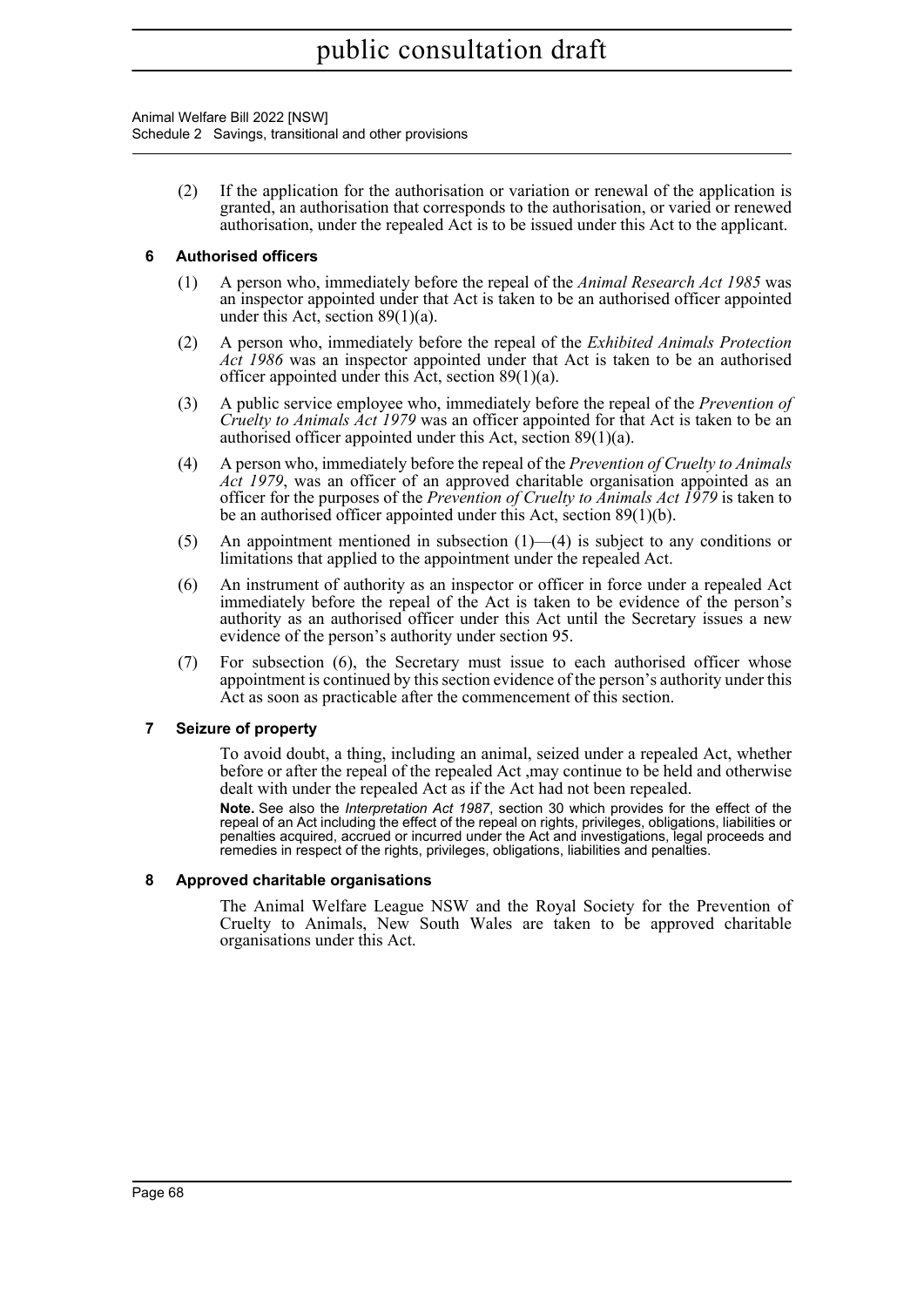Animal Welfare Bill 2022 [NSW] Schedule 3 Dictionary

# **Schedule 3 Dictionary**

section 6

*abattoir* means premises used for or in connection with the slaughter of animals and includes a knackery.

*act of aggravated cruelty*—see section 8.

*act of cruelty*—see section 7.

*alpaca* means an animal of the species *Vicugna pacos*.

*animal* means—

- (a) means—
	- (i) a member of a vertebrate species including—
		- (A) an amphibian, and
		- (B) a bird, and
		- (C) a fish, and
		- (D) a mammal, other than a human, and
		- (E) a reptile, and
	- (ii) a cephalopod, and
	- (iii) a decapod crustacean, and
- (b) in relation to animal research—includes other animals or forms of animals prescribed by the regulations.

*animal cruelty offence* means—

- (a) an offence under this Act in relation to an animal, other than an offence under Part 5 that relates to a licence or approval in relation to—
	- (i) animal research, or
	- (ii) the supply of animals for animal research, or
	- (iii) exhibiting an animal, or
- (b) an offence against the *Crimes Act 1900*, section 79, 80, 530, 531 or 547E.
- *animal research*—see section 9.

*animal welfare offence* means—

- (a) an offence under this Act in relation to an animal, other than—
	- (i) an offence under Part 5 that relates to animal research, the supply of animals for animal research or exhibiting animals, or
	- (ii) an offence under another provision of the Act that is prescribed by the regulations as not being an animal welfare offence, and
- (b) an offence under the regulations or other legislation that is prescribed by the regulations as an animal welfare offence.

*approved charitable organisation* means a charitable organisation approved under section 101. *authorise* includes direct and permit.

*authorised officer*—

- (a) means a person appointed under section 89, and
- (b) includes a police officer.

*cat* means an animal of the species *Felis catus*.

*category 1 penalty*—see section 108.

*category 2 penalty*—see section 109.

*category 3 penalty*—see section 110.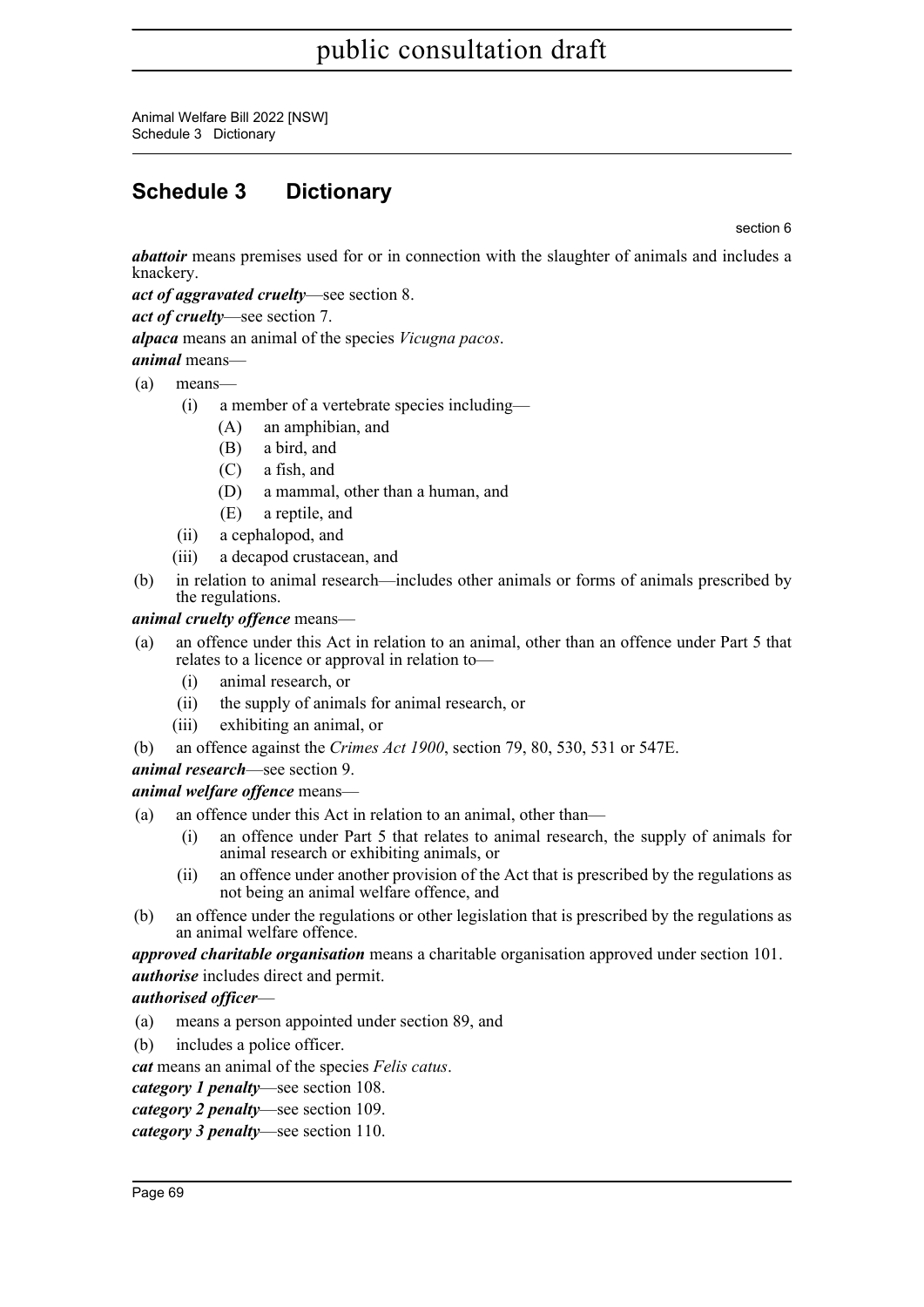Animal Welfare Bill 2022 [NSW] Schedule 3 Dictionary

*category 4 penalty*—see section 111.

*category 5 penalty*—see section 112.

*cattle* means animals of the genus *Bos*, and includes American bison or buffalo (*Bison bison*) and domestic water buffalo (*Bubalus bubalis*).

*charitable organisation* means—

- (a) the Royal Society for the Prevention of Cruelty to Animals, New South Wales, or
- (b) the Animal Welfare League NSW, or
- (c) another association or organisation that—
	- (i) has as one of its objects promoting the welfare of, or preventing cruelty to, animals or a class of animals, and
	- (ii) is a non-profit organisation having as one of its objects a benevolent, charitable, patriotic or philanthropic purpose.

*debarking* means a procedure in which a dog is operated on to reduce or eliminate the volume of the dog's bark.

*declawing* means a procedure in which 1 or more claws, or all or part of 1 or more digits, of a cat is removed.

*Department* means the Department in which this Act is administered.

*disease* includes—

- (a) infectious and non-infectious conditions, and
- (b) congenital abnormalities.

*disqualification order* means an order that a person must not, for the period stated in the notice, do one or more of the following—

- (a) purchase or acquire, or take possession or custody of, an animal,
- (b) keep, or participate in keeping, an animal,
- (c) be party to an arrangement under which the person is entitled to control or influence the keeping of an animal, including an animal owned by another person or in another person's possession,
- (d) otherwise be involved with the keeping or care of an animal, including an animal owned by another person or in another person's possession.

*dog*—

- (a) means an animal, of either sex or desexed and whether or not domesticated, of a species with any of the following scientific names or a synonym of any of the names
	- (i) *Canis familiaris*,
	- (ii) *Canis lupis familiaris*,
	- (iii) *Canis lupis dingo*,
	- (iv) *Canis familiaris dingo*,
	- (v) *Canis dingo*, and
- (b) includes a hybrid of any of the species mentioned in paragraph  $(a)(i)$ — $(v)$ .

*domestic animal* means any animal other than—

- (a) a feral animal, or
- (b) a native animal.

*ear cropping* means a procedure in which all or part of a dog's ear is removed. *established* includes continued in existence.

*exercise*, a function, includes perform a duty.

*exhibiting an animal*—see section 10.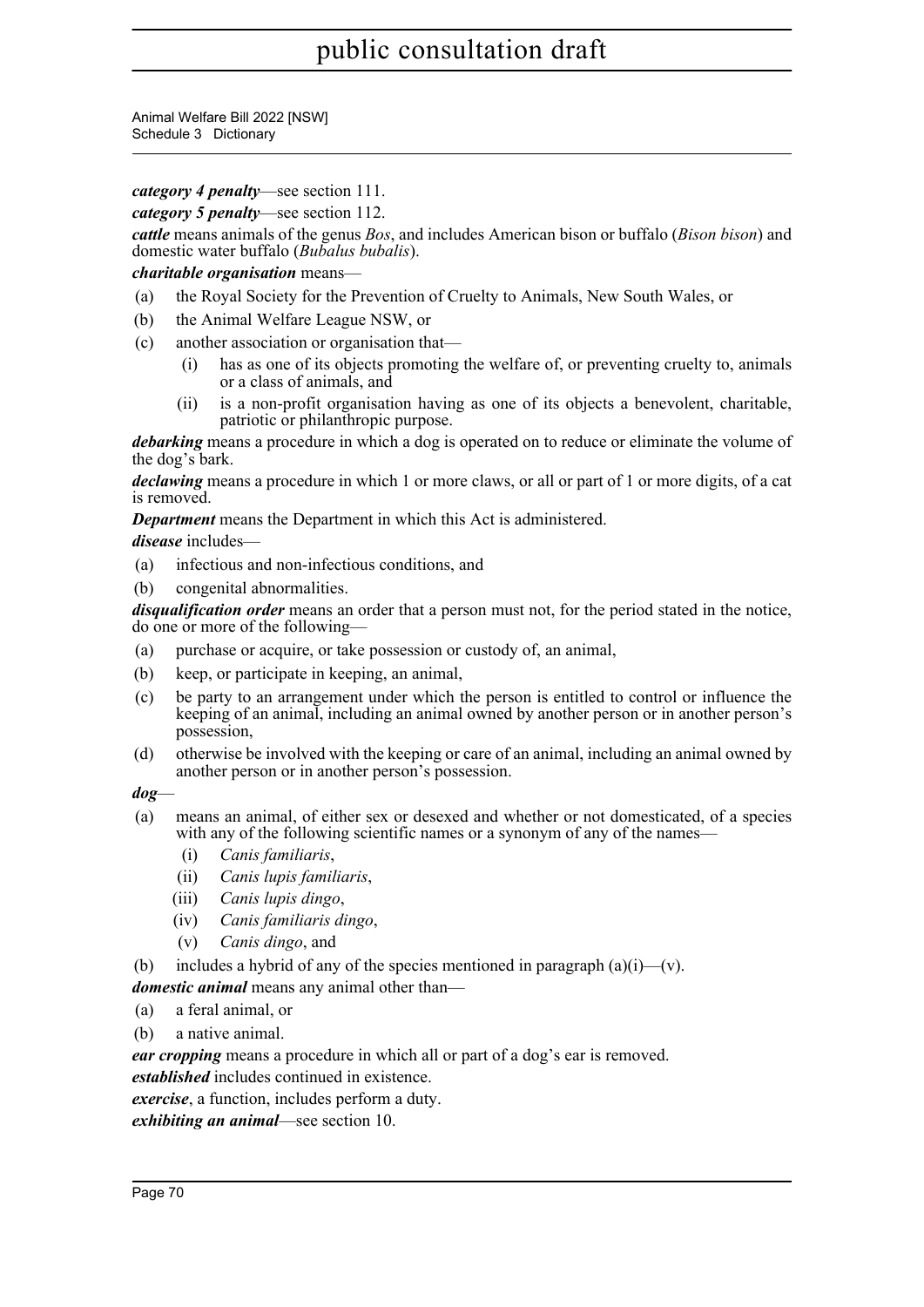Animal Welfare Bill 2022 [NSW] Schedule 3 Dictionary

*function* includes a power, authority or duty.

- *game park* means premises on which—
- (a) mammals are confined, and
- (b) the capturing, hunting, injuring, killing, netting, poisoning, pursuing, shooting, snaring or spearing of the mammals as recreation or sport is allowed on payment of an admission fee or giving of other consideration.

*gazette notice* means a notice published in the Gazette.

*goat* means an animal of the genus *Capra*.

*harm*—see section 11.

*horse* means the following—

- (a) an animal of the species *Equus caballus*,
- (b) an animal of the species *Equus asinus*,
- (c) a hybrid of the species referred to in paragraphs (a) and (b).

*licence* means a licence granted under regulations made under Part 4.

*licensed activity*—see section 42.

*minimum care requirements* means the requirements set out in section 13(2).

*owner* includes a joint owner.

*pig* means an animal of the genus *Sus*.

*pinioning* means a surgical procedure performed on a bird's wing for the purpose of removing or restricting the bird's ability to fly.

*poultry* means the following—

- (a) *Anas* spp. and *Cairina moschata*, commonly known as ducks,
- (b) *Anser anser*, commonly known as geese,
- (c) *Columba livia*, commonly known as pigeons,
- (d) *Coturnix japonica*, commonly known as quails,
- (e) *Gallus gallus domesticus*, commonly known as domestic chickens,
- (f) *Meleagris gallopavo*, commonly known as turkeys,
- (g) *Numida meleagris*, commonly known as guinea fowl,
- (h) *Syrmaticus* spp., *Lophura* spp., *Phasianus* spp., *Chrysolophus* spp. and *Lophophorus* spp., commonly known as pheasants and partidges.

*premises* includes the following—

- (a) a building,
- (b) land,
- (c) a structure,
- (d) a vehicle,
- (e) a vessel,
- (f) any other place, whether built on or not.

*reasonably suspects* means suspects on reasonable grounds.

*recognised research purpose* means—

- (a) the purpose of acquiring, demonstrating or developing knowledge in the field of agriculture, biology, medicine or veterinary behaviour, or
- (b) the purpose of acquiring, demonstrating, developing or exercising techniques used in the field of agriculture, biology, medicine or veterinary behaviour, or
- (c) the purpose of developing or testing substances intended for therapeutic use, or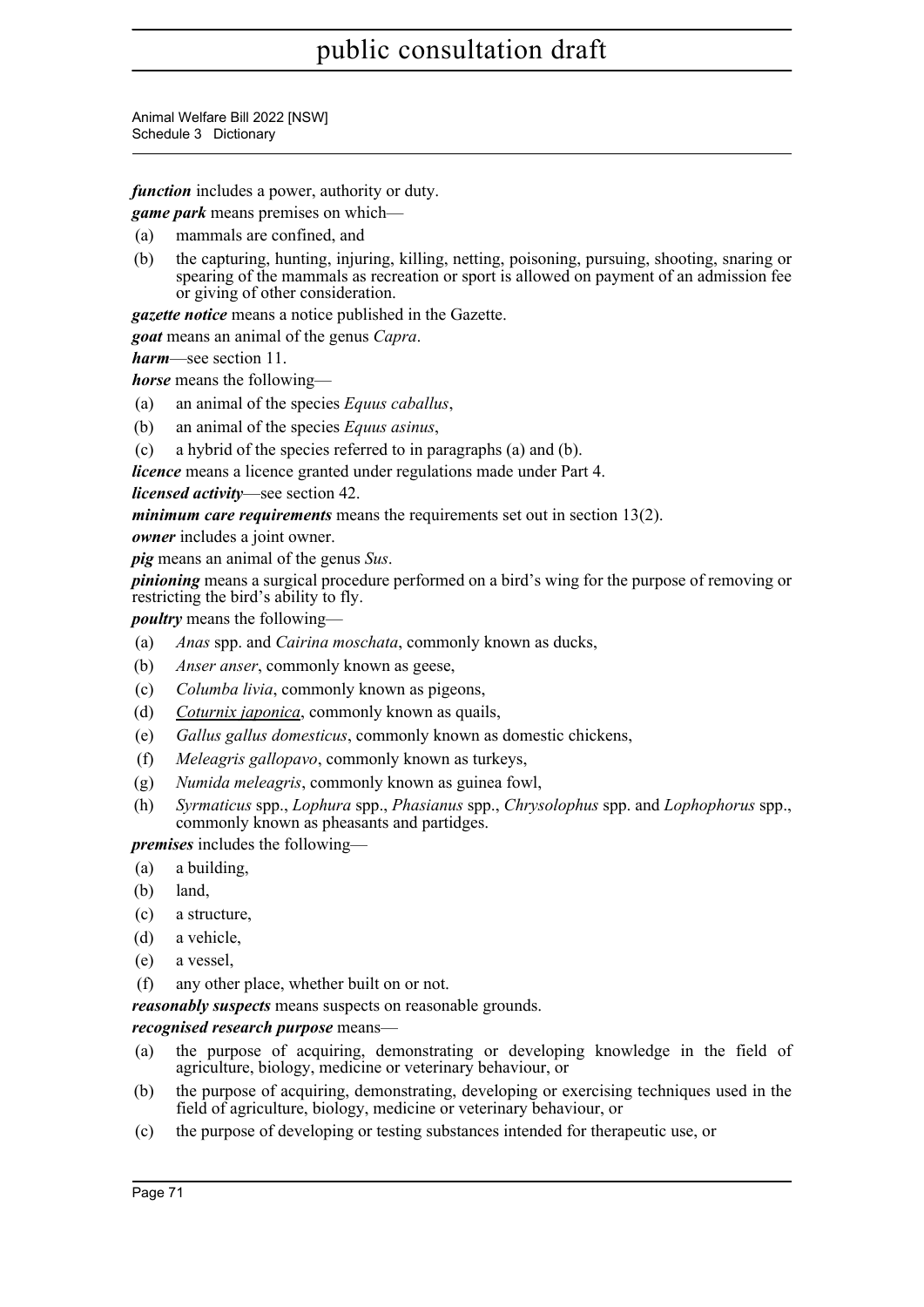Animal Welfare Bill 2022 [NSW] Schedule 3 Dictionary

(d) another purpose prescribed by the regulations for this definition.

*rehoming organisation* has the same meaning as in the *Companion Animals Act 1998*.

*responsible person* for an animal—see section 12.

### *saleyard* means—

- (a) premises or a public place used, or established for use, wholly or partly for the sale of animals, or
- (b) a facility at which livestock are delivered for assembly before a journey, or
- (c) a facility or yard in which livestock are rested between journeys.

*Secretary* means the Secretary of the Department.

*sheep* means an animal of the genus *Ovis*.

*standard* means a standard, code, rule, specification or other document, however described, prepared or published by—

- (a) the NSW Government, or
- (b) another entity, whether or not in New South Wales.

*stock animal* means the following—

- (a) alpacas,
- (b) camels (*Camelus dromedarius*),
- (c) cattle,
- (d) deer, being animals of the family *Cervidae*,
- (e) emus (*Dromaius novaehollandiae*),
- (f) goats,
- (g) horses,
- (h) llamas (*Lama glama*),
- (i) ostriches (*Struthio camelus*),
- (j) pigs,
- (k) poultry,
- (l) sheep,
- (m) another kind of animal prescribed by the regulations for this definition.

*stock welfare panel*, for Part 6—see section 50.

*tail docking* means a procedure in which all or part of the tail of an animal is removed, other than a part of the tail consisting only of fur, hair or similar matter.

*therapeutic use* has the same meaning as in the *Therapeutic Goods Act 1989* of the Commonwealth.

*vehicle* has the same meaning as in the *Road Transport Act 2013*.

*vessel* includes a ship, hovercraft, boat, ferry, raft and pontoon or other water craft,

*veterinary practitioner* has the same meaning as in the *Veterinary Practice Act 2003*.

*veterinary treatment*, for an animal, means—

- (a) medical treatment of a prophylatic or therapeutic nature carried out on the animal by, or as directed by, a veterinary practitioner, or
- (b) surgical treatment of a prophylatic or therapeutic nature, or sterilisation, carried out on the animal by a veterinary practitioner, or
- (c) a veterinary diagnostic procedure carried out on the animal by a veterinary practitioner, or
- (d) a veterinary consultation undertaken for the animal by a veterinary practitioner.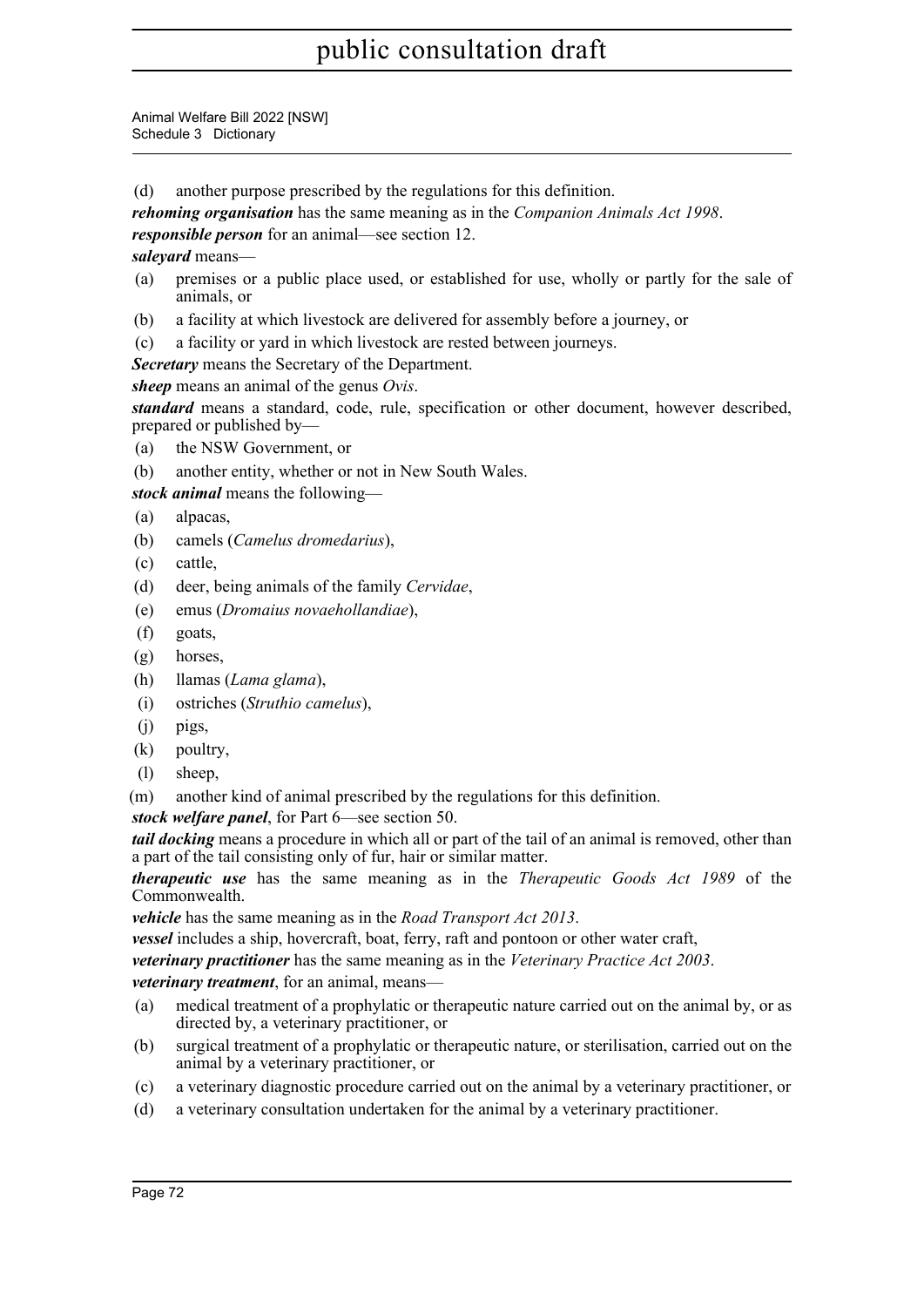Animal Welfare Bill 2022 [NSW] Schedule 4 Consequential amendments of other legislation

# **Schedule 4 Consequential amendments of other legislation**

# **4.1 Biosecurity Act 2015 No 24**

# **[1] Section 55 Destruction requirements**

Omit "Part 2B of the *Prevention of Cruelty to Animals Act 1979*" from section 55(3). Insert instead "The *Animal Welfare Act 2022*, Part 6".

# **[2] Section 389 Cruelty to animals not authorised**

Omit "*Prevention of Cruelty to Animals Act 1979*". Insert instead "*Animal Welfare Act 2022*".

# **[3] Schedule 3 Prohibited dealings**

Omit clause 1(b) and (c). Insert instead—

- (b) a dealing with an animal is for *permitted exhibition purposes* if
	- the exhibition of the animal is authorised by a licence under the *Animal Welfare Act 2022*, and
	- (ii) the dealing relates to the exhibition, and
	- (c) a dealing with an animal is for *permitted research purposes* if the person keeping the animal holds a licence under the *Animal Welfare Act 2022* to carry out animal research or for the supply of animals for animal research, and

# **[4] Schedule 4 Registrable dealings**

Omit clause 2(2)(a) and (b). Insert instead—

- (a) a dealing with an animal is for *permitted exhibition purposes* if—
	- (i) the exhibition of the animal is authorised by a licence under the *Animal Welfare Act 2022*, and
	- (ii) the dealing relates to the exhibition, and
- (b) a dealing with an animal is for *permitted research purposes* if the person keeping the animal holds a licence under the *Animal Welfare Act 2022* to carry out animal research or for the supply of animals for animal research.

# **4.2 Biodiversity Conservation Regulation 2017**

## **Clause 2.27 Persons eligible to hold a licence (section 2.17)**

Omit "the *Prevention of Cruelty to Animals Act 1979*, the *Animal Research Act 1985* or the *Exhibited Animals Protection Act 1986*" from clause 2.27(3)(e).

Insert instead "the *Animal Welfare Act 2022*".

## **4.3 Biosecurity (National Livestock Identification System) Regulation 2017**

## **[1] Clause 3 Interpretation**

Omit the definition of *animal welfare inspector* from clause 3(1). Insert instead—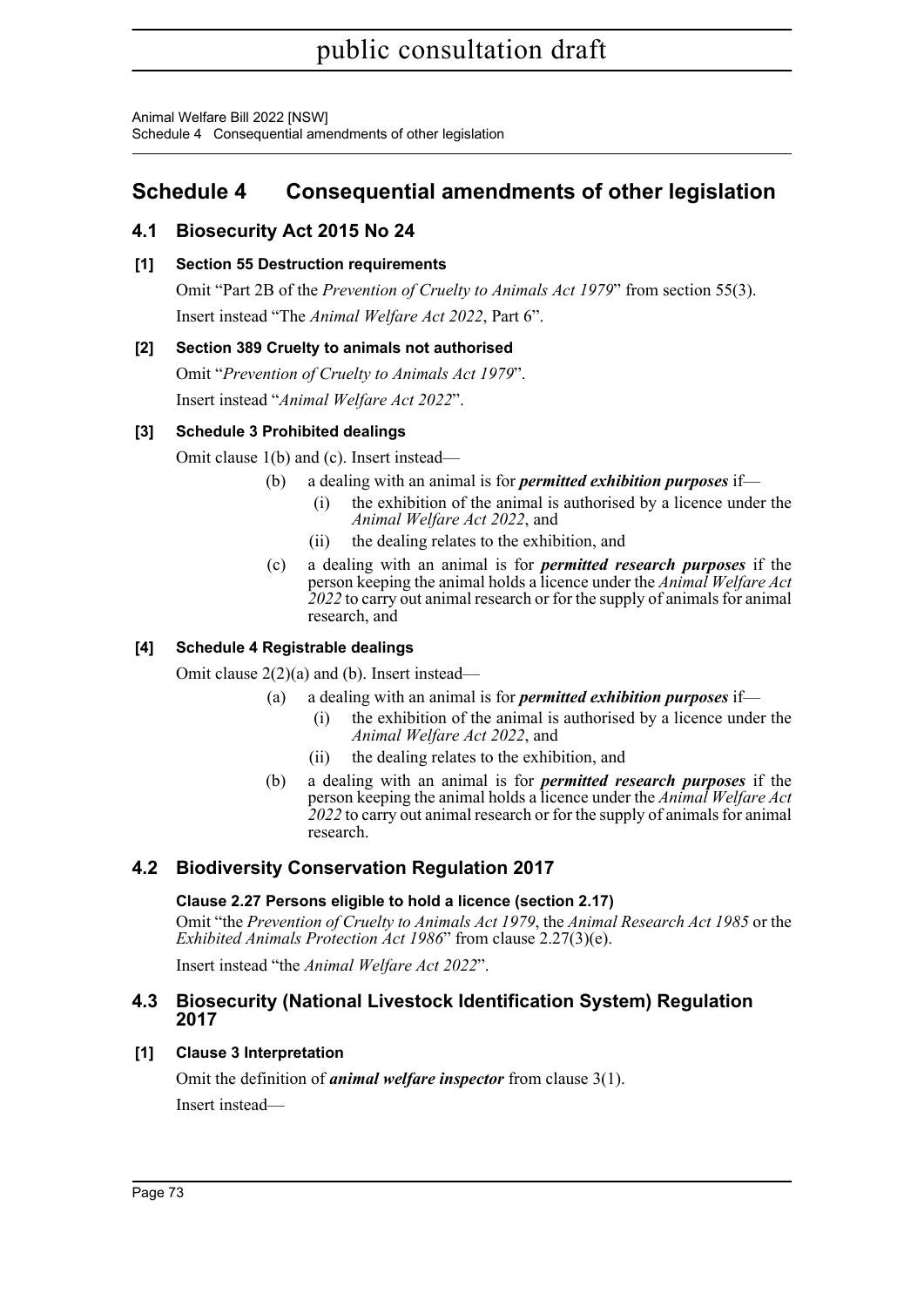Animal Welfare Bill 2022 [NSW] Schedule 4 Consequential amendments of other legislation

> *animal welfare inspector* means an authorised officer employed, or otherwise engaged, by an approved charitable organisation under the *Animal Welfare Act 2022*.

### **[2] Clause 19 Exempt movements of stock**

Omit clause 19(a)(ii). Insert instead—

(ii) premises used for the purpose of exhibiting animals under a licence under the *Animal Welfare Act 2022*,

## **[3] Clause 19(c)**

Omit "display under a licence or approval under the *Exhibited Animals Protection Act 1986*".

Insert instead "exhibition authorised by a licence under the *Animal Welfare Act 2022*".

# **4.4 Child Protection (Working With Children) Act 2012 No 51**

## **Schedule 1 Assessment requirement triggers**

Omit "section 6 of the *Prevention of Cruelty to Animals Act 1979*" from clause 1(2)(g). Insert instead "the *Animal Welfare Act 2022*, section 26".

# **4.5 Companion Animals Act 1998 No 87**

### **[1] Section 6B Duty to provide certain information to councils**

Omit section 6B(3)(b). Insert instead—

(b) an authorised officer employed, or otherwise engaged, by an approved charitable organisation under the *Animal Welfare Act 2022*.

## **[2] Section 11G Further exemptions**

Omit section 11G(d) and (e). Insert instead—

- (d) a companion animal that is
	- in the custody of the holder of a licence under the *Animal Welfare Act 2022* to carry out animal research, and
	- (ii) subject to animal research, or supplied for animal research, in accordance with the licence,
- (e) a companion animal that is—
	- (i) in the custody of the holder of a licence under the *Animal Welfare Act 2022* to exhibit animals, and
	- (ii) exhibited in accordance with the licence,

## **[3] Section 22 Action to protect persons and property against dogs**

Omit "*Prevention of Cruelty to Animals Act 1979*" from section 22(9). Insert instead "*Animal Welfare Act 2022*".

# **[4] Section 32 Action to protect persons and animals against cats**

Omit "*Prevention of Cruelty to Animals Act 1979*" from section 32(7). Insert instead "*Animal Welfare Act 2022*".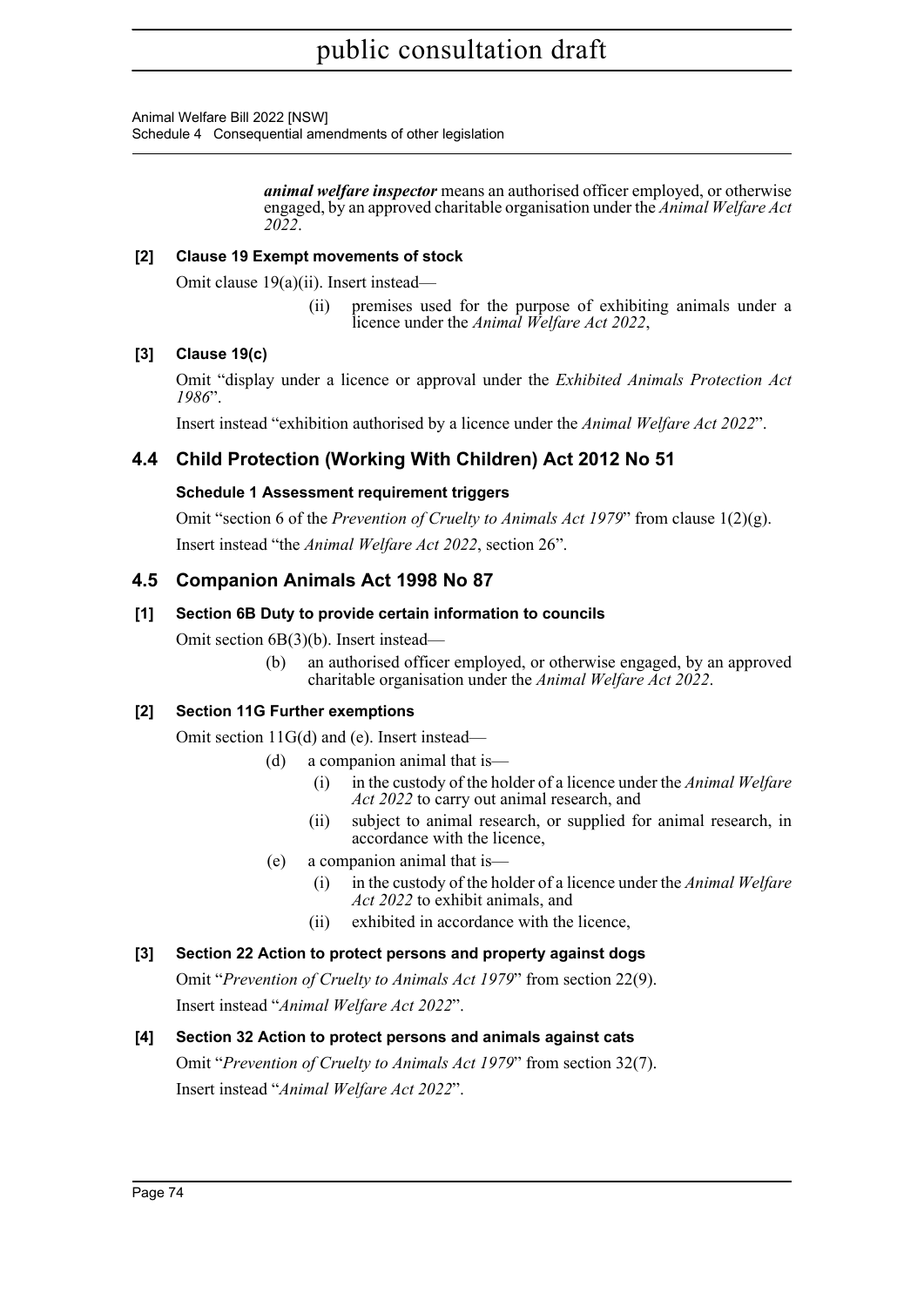Animal Welfare Bill 2022 [NSW] Schedule 4 Consequential amendments of other legislation

#### **[5] Section 52A Prohibition on selling dangerous or menacing dog or proposed dangerous or menacing dog**

Omit "section 11 of the *Prevention of Cruelty to Animals Act 1979*" from section 52A(1), note.

Insert instead "the *Animal Welfare Act 2022*, section 27".

## **[6] Section 57A Prohibition on selling restricted dog or proposed restricted dog**

Omit "section 11 of the *Prevention of Cruelty to Animals Act 1979*" from section 57A(1), note.

Insert instead "the *Animal Welfare Act 2022*, section 27".

### **[7] Section 78 Definitions**

Insert "before its repeal" after "that Act" in section 78, definition of *compliance history*, paragraph (a)(iv).

## **[8] Section 78, definition of "compliance history", paragraph (a)(v)**

Insert at the end of section 78, definition of *compliance history*, paragraph (a)(iv)—

, or

(v) the *Animal Welfare Act 2022* or regulations made under that Act,

## **[9] Section 78, definition of "compliance history", paragraph (b)(iii)**

Insert "before its repeal" after "that Act".

## **[10] Section 78, definition of "compliance history", paragraph (b)(iv)**

Insert after section 78, definition of *compliance history*, paragraph (b)(iii)—

- (iv) an offence against the *Animal Welfare Act 2022* or regulations made under that Act,
- **[11] Section 78, definition of "compliance history", paragraph (d)** Insert "before the repeal of that Act" after "made".

## **[12] Section 78, definition of "compliance history", paragraph (d1)**

Insert after paragraph (d)—

- (d1) any of the following orders or decisions under the *Animal Welfare Act 2022*, including an expired order, made in relation to the person or an animal for which the person is a responsible person—
	- (i) an order under section 125 about the care of an animal,
	- (ii) an order under section 126 about the destruction of an animal,
	- (iii) an order under section 130 relating to a conviction,
	- (iv) an interstate prohibition decision that is recognised under section 158,

# **[13] Section 83B, heading**

Omit "**of Department of Industry and persons authorised by that Secretary**" from the heading to section 83B.

Insert instead "**and persons authorised by Secretary**".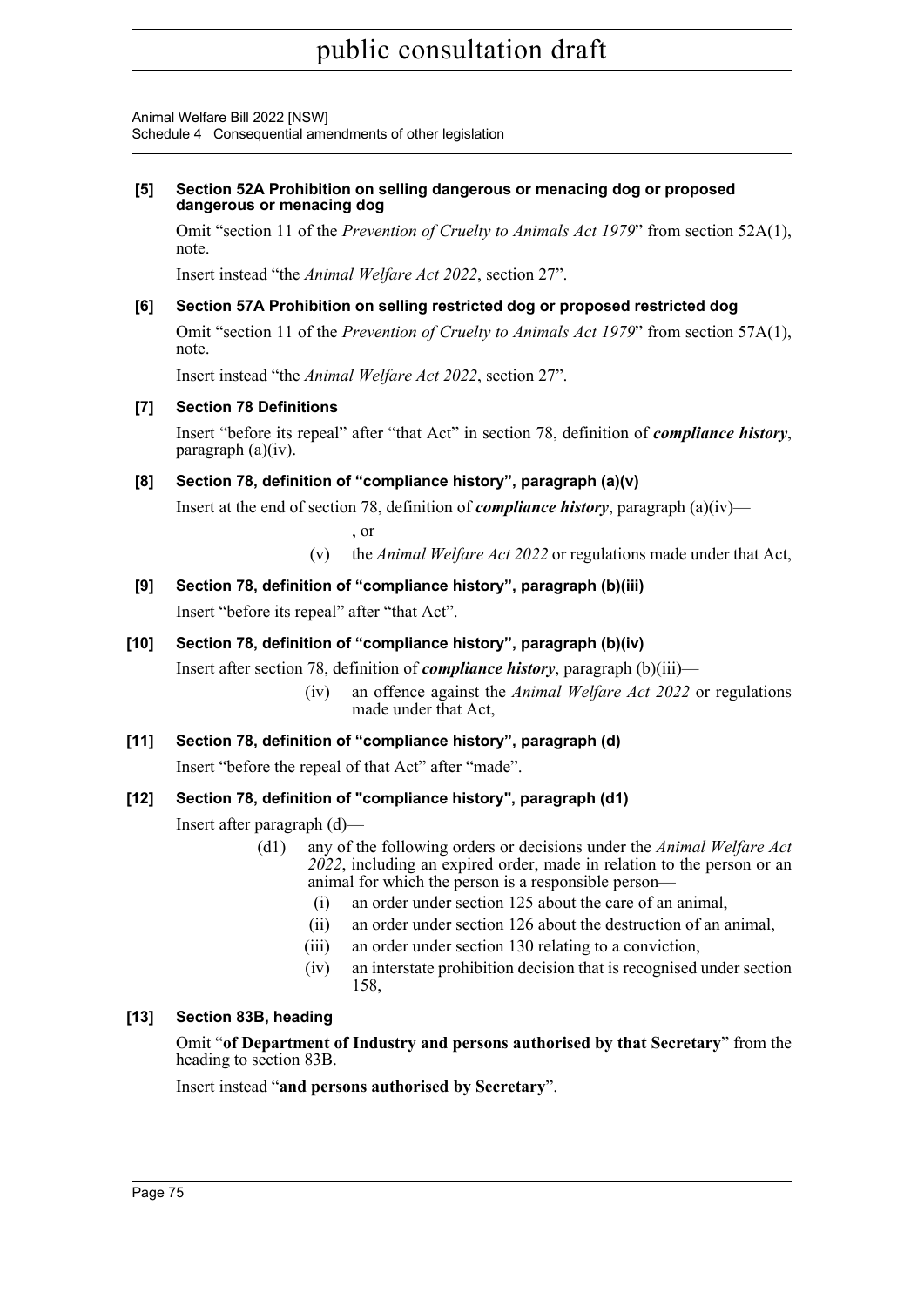Animal Welfare Bill 2022 [NSW] Schedule 4 Consequential amendments of other legislation

## **[14] Section 83B(1)**

Omit "of the Department of Industry, and any person authorised by the Secretary for the purposes of the administration and enforcement of the *Prevention of Cruelty to Animals Act 1979*".

Insert instead ", and any person authorised by the Secretary for the purposes of the administration and enforcement of the *Animal Welfare Act 2022*".

## **[15] Section 83B(3)**

Insert after section 83B(2)—

(3) In this section—

*Secretary* means the Secretary within the meaning of the *Animal Welfare Act 2022*.

## **[16] Section 83K Exchange of information with other Australian jurisdictions**

Omit "*Prevention of Cruelty to Animals Act 1979*" from section 83K(3)(b). Insert instead "*Animal Welfare Act 2022*".

# **4.6 Companion Animals Regulation 2018**

### **Clause 17 Exemptions from registration requirement**

Omit clause  $17(1)(g)$  and (h). Insert instead—

- $(g)$  an animal that is
	- (i) in the custody of the holder of a licence under the *Animal Welfare Act 2022* to carry out animal research, and
	- (ii) subject to animal research, or supplied for animal research, in accordance with the licence,
- (h) an animal that is—
	- (i) in the custody of the holder of a licence under the *Animal Welfare Act 2022* to exhibit animals, and
	- (ii) exhibited in accordance with the licence,

# **4.7 Crimes Act 1900 No 40**

## **[1] Section 60AA Meaning of "law enforcement officer"**

Omit the definition of *law enforcement officer*, paragraph (q). Insert instead—

(q) an authorised officer appointed under the *Animal Welfare Act 2022*.

## **[2] Section 530 Serious animal cruelty**

Omit section 530(2). Insert instead—

- (2) A person is not criminally responsible for an offence against subsection (1) if the conduct occurred in connection with animal research carried out in accordance with—
	- (a) a licence under the *Animal Welfare Act 2022*, or
	- (b) an authority given by or under another Act or law.
- (2A) A person is not criminally responsible for an offence against subsection (1A) if the conduct occurred in a circumstance mentioned in the *Animal Welfare Act 2022*, section 119.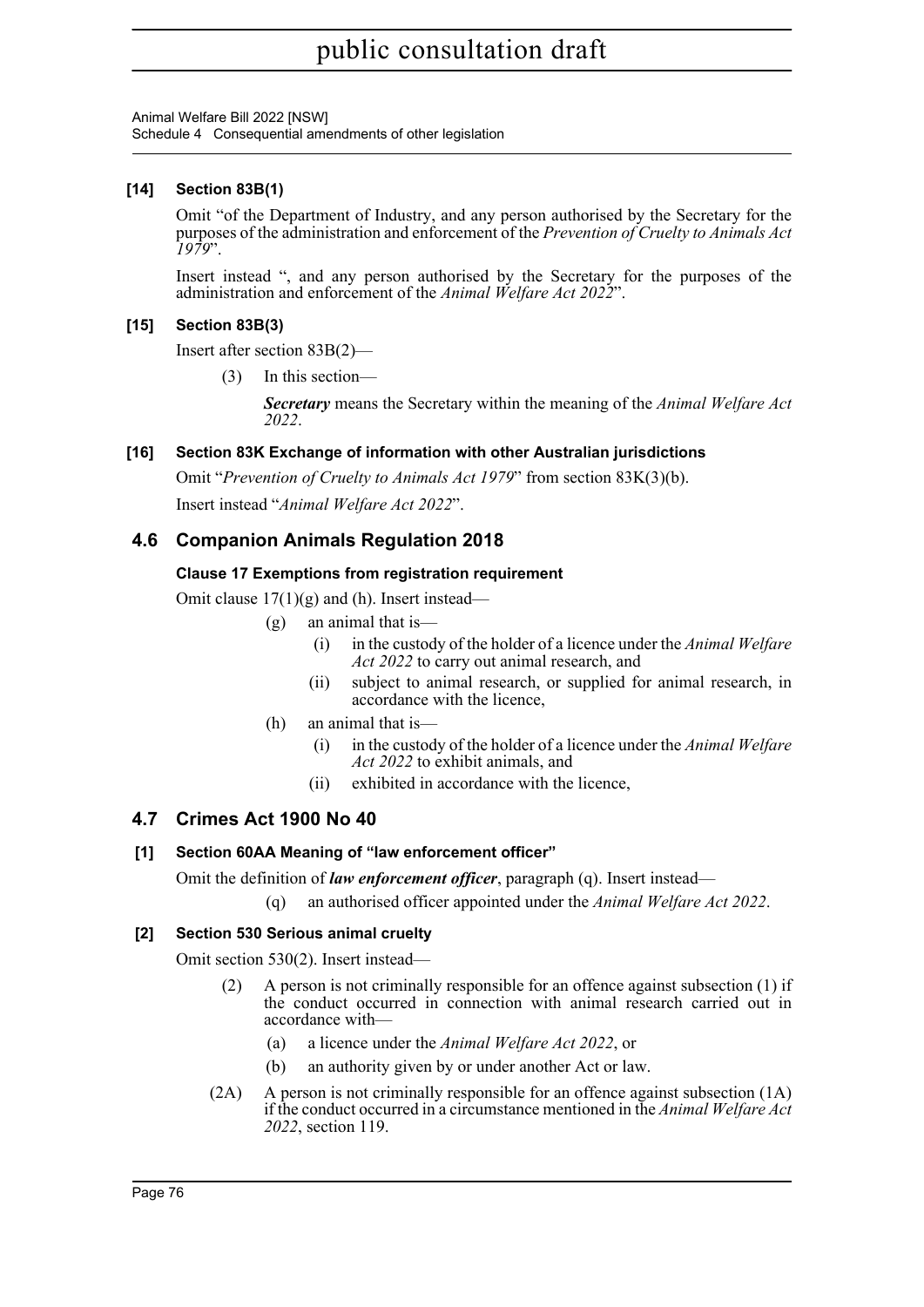Animal Welfare Bill 2022 [NSW] Schedule 4 Consequential amendments of other legislation

## **[3] Section 530(3), definition of "animal"**

Omit the definition. Insert instead *animal* has the same meaning as it has in the *Animal Welfare Act 2022*.

## **[4] Section 530(3), definition of "kill or seriously injure"**

Omit "section 21 (1) (d) of the *Prevention of Cruelty to Animals Act 1979*". Insert instead "the *Animal Welfare Act 2022*, section 33(1)(d)".

## **[5] Section 530(3), definition of "serious act of cruelty"**

Omit "section 21 (1) (d) of the Prevention of Cruelty to Animals Act 1979". Insert instead "the *Animal Welfare Act 2022*, section 33(1)(d)".

## **[6] Section 547E Bestiality or animal crush material**

Insert after section 547E(2)—

- $(2A)$  In proceedings for an offence against subsection  $(1)$  or  $(2)$ , the court may find the person guilty of an offence under the *Animal Welfare Act 2022*, section 39 if the court—
	- (a) is not satisfied the person is guilty of the offence of producing, disseminating or possessing bestiality or animal crush material, but
	- (b) is guilty under the *Animal Welfare Act 2022*, section 39 of producing, disseminating or possessing material that depicts an act or omission that constitutes an animal cruelty offence.

# **4.8 Crimes (Appeal and Review) Act 2001 No 120**

## **Section 70 Limit on costs awarded against public prosecutor**

Omit "an officer of an approved charitable organisation (within the meaning of the *Prevention of Cruelty to Animals Act 1979*)" from section 70(3).

Insert instead "a person employed or otherwise engaged by an approved charitable organisation, within the meaning of the *Animal Welfare Act 2022*, who is appointed as an authorised officer under that Act.".

# **4.9 Criminal Procedure Act 1986 No 209**

#### **[1] Section 214 Limit on award of professional costs to accused person against prosecutor acting in public capacity**

Omit "An officer of an approved charitable organisation under the *Prevention of Cruelty to Animals Act 1979*" from section 214(3).

Insert instead "A person employed or otherwise engaged by an approved charitable organisation, within the meaning of the *Animal Welfare Act 2022*, who is appointed as an authorised officer under that Act.".

#### **[2] Section 257D Limit on award of professional costs against a prosecutor acting in a public capacity**

Omit "An officer of an approved charitable organisation under the *Prevention of Cruelty to Animals Act 1979*" from section 257D(3).

Insert instead "A person employed or otherwise engaged by an approved charitable organisation, within the meaning of the *Animal Welfare Act 2022*, who is appointed as an authorised officer under that Act.".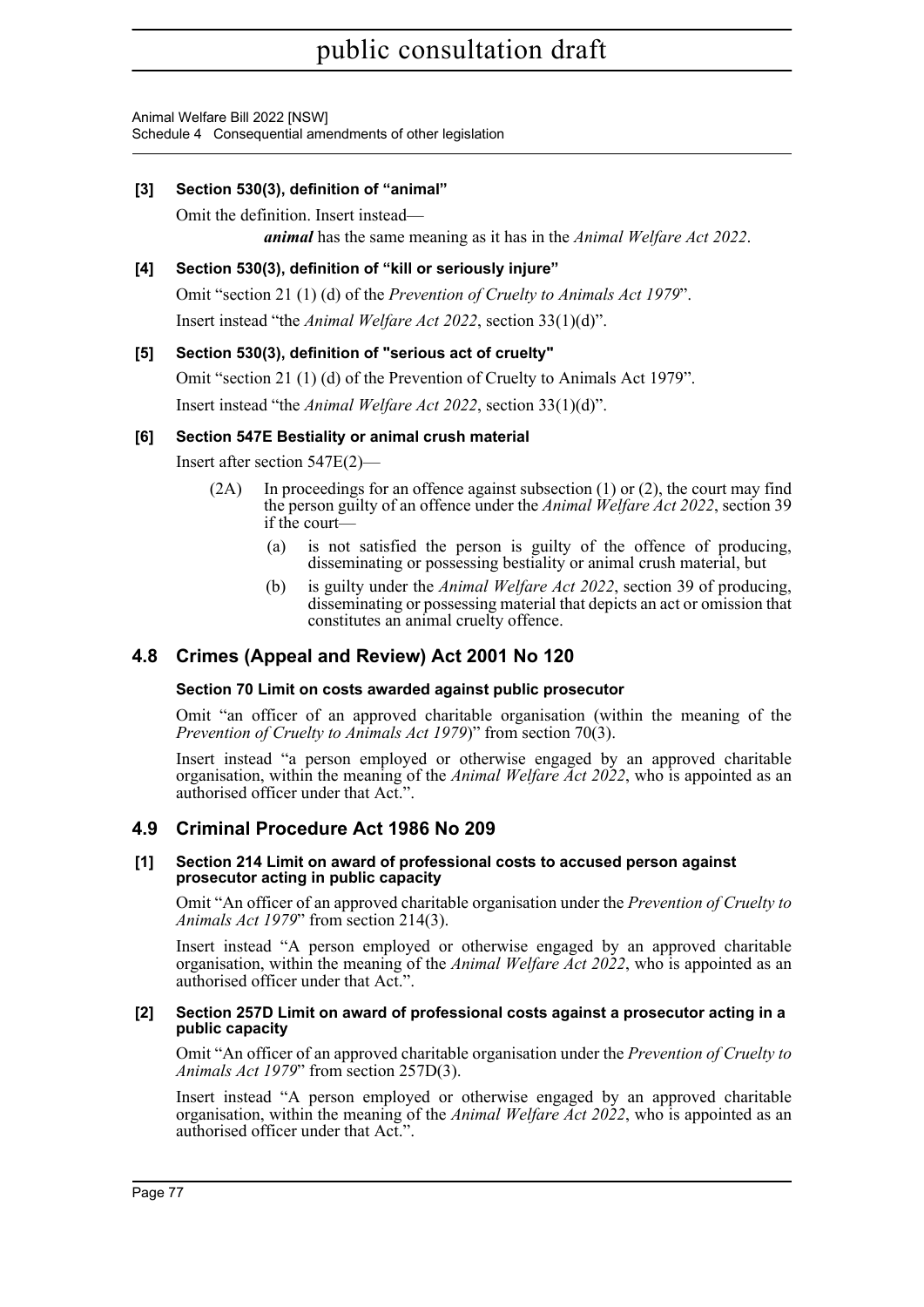Animal Welfare Bill 2022 [NSW] Schedule 4 Consequential amendments of other legislation

# **4.10 Crimes (Sentencing Procedure) Regulation 2017**

# **Clause 4 Lists of additional charges**

Omit clause 4(2)(l). Insert instead—

- (l) authorised officers under the *Animal Welfare Act 2022*
	- employed or otherwise engaged by an approved charitable organisation within the meaning of that Act, and
	- (ii) designated by the chief executive of the organisation.

# **4.11 Fines Act 1996 No 99**

## **Section 3 Definitions**

Omit section 3(1), definition of *law enforcement officer*, paragraph (h).

Insert instead—

(h) an authorised officer within the meaning of the *Animal Welfare Act 2022*,

# **4.12 Firearms Act 1996 No 46**

## **Section 12 Genuine reasons for having a licence**

Omit paragraph (a) from the matter relating to "Reason: animal welfare" in the Table.

Insert instead—

(a) a person employed or otherwise engaged by an approved charitable organisation, within the meaning of the *Animal Welfare Act 2022*, who is appointed as an authorised officer under that Act, or".

# **4.13 Game and Feral Animal Control Act 2002 No 64**

## **Section 6 Application of other legislation**

Omit "*Prevention of Cruelty to Animals Act 1979*" from section 6(b). Insert instead "*Animal Welfare Act 2022*".

# **4.14 Government Information (Public Access) Regulation 2018**

## **Clause 12A**

Insert after clause 12—

### **12A Approved charitable organisations declared to be agencies—the Act, Sch 4, cl 5(1)**

An approved charitable organisation, within the meaning of the *Animal Welfare Act 2022*, is declared to be an agency in relation to its functions under the following provisions of that Act for the purposes of the Act—

- (a) Parts 4–6 and 8,
- (b) Part 7, Divisions 2–4.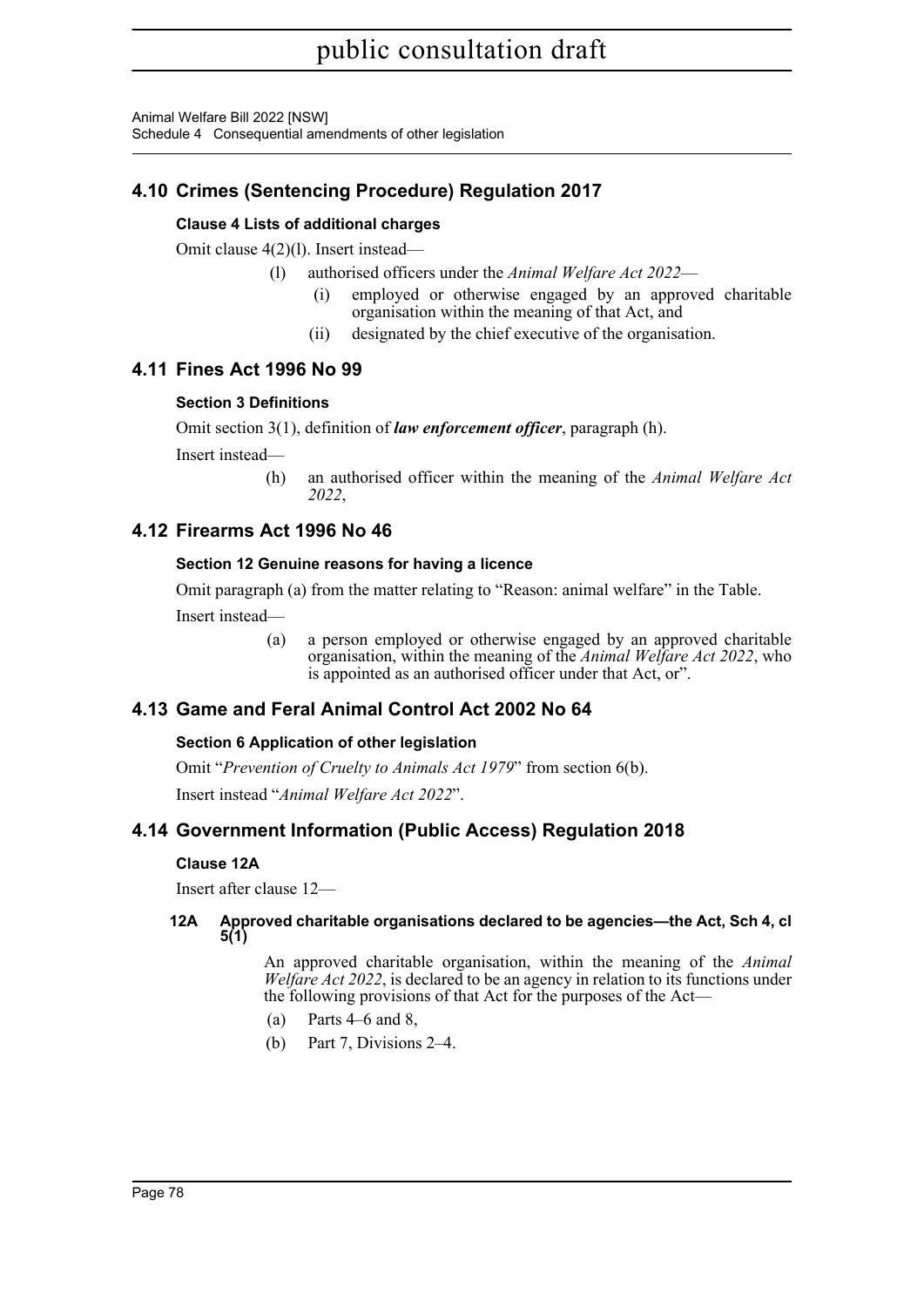Animal Welfare Bill 2022 [NSW] Schedule 4 Consequential amendments of other legislation

# **4.15 Greyhound Racing Act 2017 No 13**

# **[1] Section 3 Definitions**

Omit "*Prevention of Cruelty to Animals Act 1979*" from section 3(1), definition of *animal welfare body*.

Insert instead "*Animal Welfare Act 2022*".

## **[2] Section 35 Commission to prepare code of practice**

Omit "*Prevention of Cruelty to Animals Act 1979*" from section 35(3). Insert instead "*Animal Welfare Act 2022*".

# **[3] Section 40 Life ban for committing live baiting offence**

Omit "section 21 (1) (d) or (e) of the *Prevention of Cruelty to Animals Act 1979*" from section 40(2), definition of live baiting offence, paragraph (a). Insert instead "the *Animal Welfare Act 2022*, section 33(1)(d)".

# **[4] Section 40(2), definition of "live baiting offence", paragraph (b)**

Omit "section 21 (1) (d) or (e) of the *Prevention of Cruelty to Animals Act 1979*". Insert instead "the *Animal Welfare Act 2022*, section 33(1)(d)".

## **[5] Section 90 Exchange of information**

Omit "*Prevention of Cruelty to Animals Act 1979*" from section 90(2)(b). Insert instead "*Animal Welfare Act 2022*".

# **4.16 Greyhound Racing Regulation 2019**

### **[1] Clause 15 Commission to be notified of information relating to registered greyhound racing industry participants**

Omit "animal cruelty offence under the *Prevention of Cruelty to Animals Act 1979*" from clause  $15(1)(b)$ .

Insert instead "animal welfare offence under the *Animal Welfare Act 2022*".

### **[2] Clause 18 Commission to be notified of information relating to registered greyhound trial tracks**

Omit "animal cruelty offence under the *Prevention of Cruelty to Animals Act 1979*" from clause  $18(1)(b)$ .

Insert instead "animal welfare offence under the *Animal Welfare Act 2022*".

# **4.17 Law Enforcement (Powers and Responsibilities) Act 2002 No 103**

## **[1] Section 134 Orders for the taking of identification particulars**

Omit "section 5 or 6 of the *Prevention of Cruelty to Animals Act 1979*" from section  $134(5)(c1)$ .

Insert instead "the *Animal Welfare Act 2022*, section 25 or 26".

## **[2] Schedule 2 Search warrants under other Acts**

Omit "*Animal Research Act 1985*, section 51". Insert instead "*Animal Welfare Act 2022*, section 68".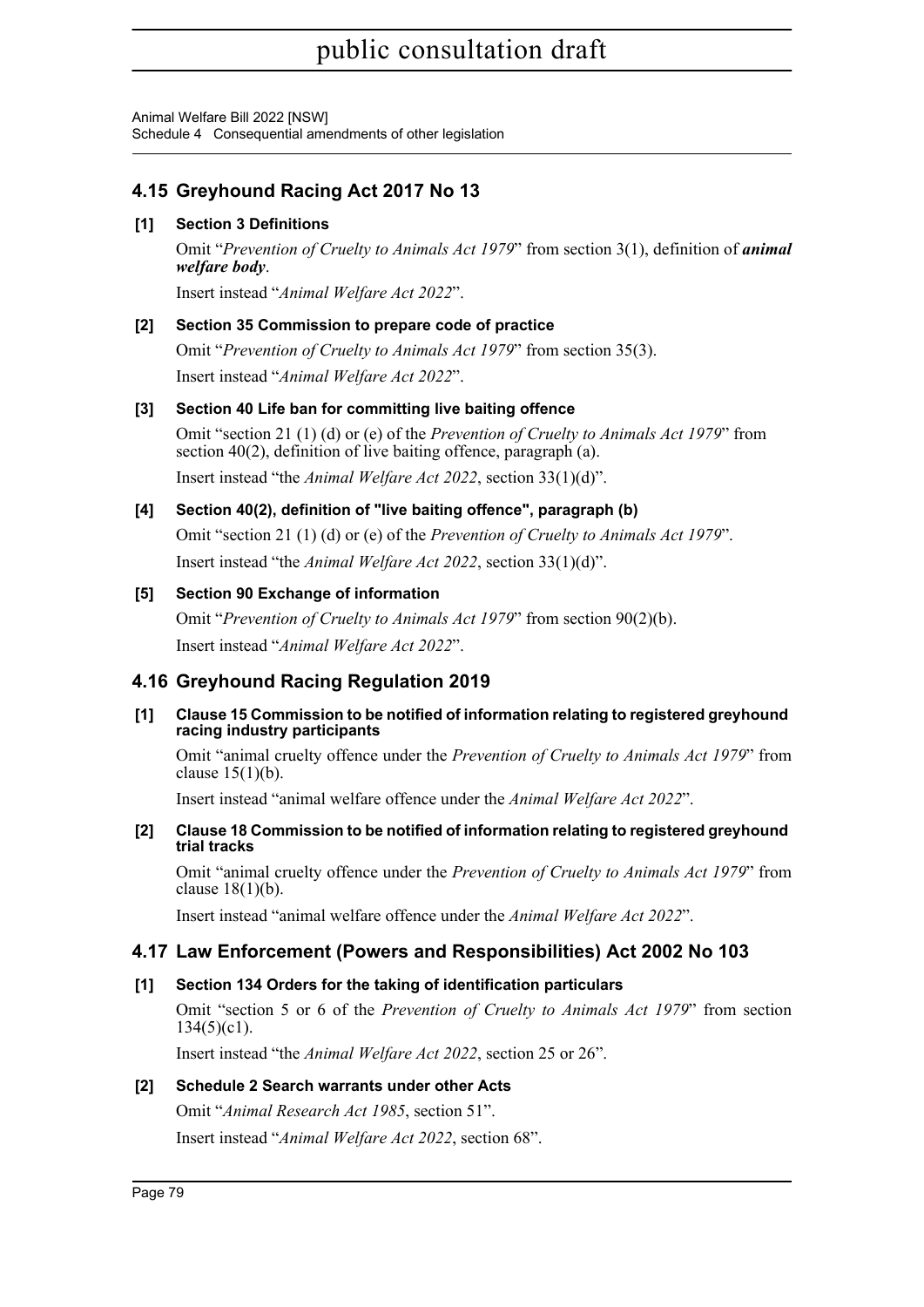Animal Welfare Bill 2022 [NSW] Schedule 4 Consequential amendments of other legislation

# **[3] Schedule 2**

Omit "*Exhibited Animals Protection Act 1986*, section 42" and "*Prevention of Cruelty to Animals Act 1979*, section 24F".

## **4.18 National Disability Insurance Scheme (Worker Checks) Regulation 2020**

### **Schedule 2 Presumptively disqualifying offences**

Omit "*Prevention of Cruelty to Animals Act 1979*" and "s 6" from item 5 of the table to Part 1.

Insert instead "*Animal Welfare Act 2022*" and "s 26", respectively.

# **4.19 Ombudsman Act 1974 No 68**

## **[1] Section 5 Definitions**

Omit "and" from section 5(1), definition of *public authority*, paragraph (g1).

### **[2] Section 5(1), definition of "public authority", paragraph (g2)**

Insert after paragraph (g1)—

(g2) an approved charitable organisation within the meaning of the *Animal Welfare Act 2022*, but only in relation to conduct that relates to the exercise of functions under that Act, and

# **4.20 Poisons and Therapeutic Goods Regulation 2008**

#### **Clause 65A**

Insert after clause 65—

### **65A Use of certain restricted substances on animals for sedation or pain relief—the Act, s 17(1)(c)**

- (1) This clause applies to the following substances (*relevant substances*)—
	- (a) acepromazine,
	- (b) detomidine HCI,
	- (c) xylazine,
	- (d) zoletil, being tiletamine hydrochloride and zolazepam hydrochloride.
- (2) An authorised person may obtain or use a relevant substance—
	- (a) only for the purpose of sedating or providing pain relief to an animal, and
	- (b) in accordance with the requirements of subclauses  $(3)$ – $(6)$ .

Maximum penalty—20 penalty units.

- (3) A relevant substance must be kept separately from all other goods in a safe, cupboard or other receptacle that is—
	- (a) securely attached to a part of the premises, and
	- (b) kept securely locked except when in immediate use.
- (4) An authorised person must keep a separate register of all relevant substances that are obtained or used by the authorised person.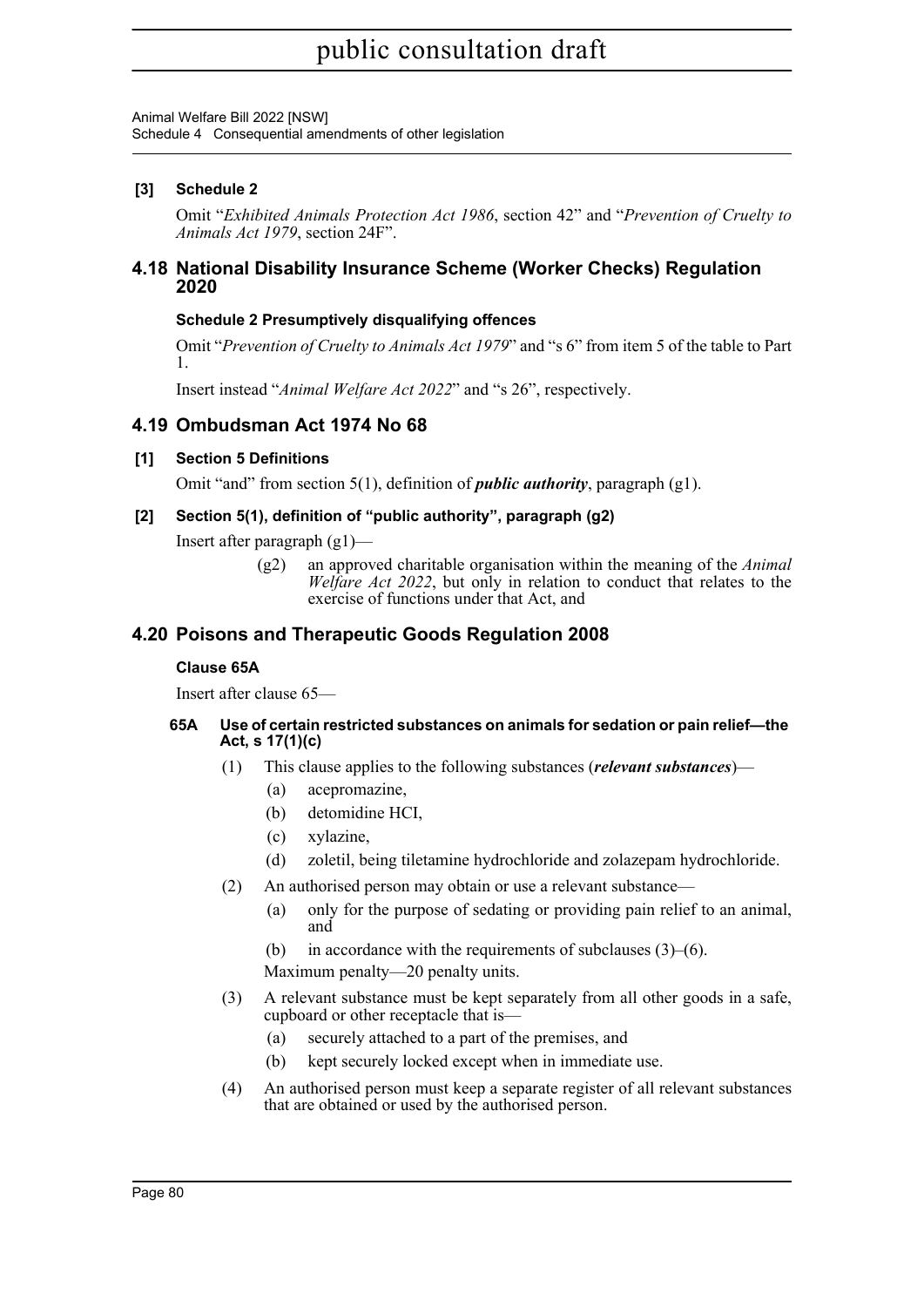Animal Welfare Bill 2022 [NSW]

Schedule 4 Consequential amendments of other legislation

- (5) On the day an authorised person obtains or uses a relevant substance, the authorised person must enter in the register the following details, as relevant to the transaction—
	- (a) the quantity that was obtained or used,
	- (b) the name and address of the person from whom it was obtained,
	- (c) the number and species of animals for which it was used,
	- (d) the total quantity held by the authorised person after the entry is made.
- (6) Each entry must be dated and signed by the authorised person.
- (7) In this clause—

*authorised person* means a person—

- (a) employed or otherwise engaged by an approved charitable organisation, within the meaning of the *Animal Welfare Act 2022*, who is appointed as an authorised officer under that Act, and
- $(b)$  who-
	- (i) for a substance specified in subclause  $(1)(a)$ – $(c)$ —has an authority under Part 8 to obtain and use the substance, or
	- (ii) for the substance specified in subclause  $(1)(d)$ —is authorised under the Act, section  $16(1)(d)$  to obtain possession of the substance.

# **4.21 Public Interest Disclosures Act 1994 No 92**

**Note.** A bill for a *Public Interest Disclosures Act 2022* is currently before the Parliament. Depending on the timing of the passage of that bill, these consequential amendments may be omitted and replaced with consequential amendments to the 2022 Act.

#### **Section 4A Public officials**

Omit section 4A(2)(c). Insert instead—

(c) an authorised officer under the *Animal Welfare Act 2022* employed or otherwise engaged by an approved charitable organisation,

# **4.22 Veterinary Practice Act 2003 No 87**

**[1] Section 14 Offence of representing certain corporations and firms to be veterinary practices**

Omit "*Prevention of Cruelty to Animals Act 1979*" from section 14(5)(c). Insert instead "*Animal Welfare Act 2022*".

## **[2] Section 18 Refusal of registration**

Omit "the *Prevention of Cruelty to Animals Act 1979*," from section 18(b)(i).

## **[3] Section 18(b)(i1)**

Insert after section  $18(b)(i)$ —

(i1) an animal welfare offence under the *Animal Welfare Act 2022*,

## **[4] Section 27 Removal of person's name from Register**

Omit "the *Prevention of Cruelty to Animals Act 1979,*" from section 27(2)(c)(i).

## **[5] Section 27(2)(c)(i1)**

Insert after section  $27(2)(c)(i)$ —